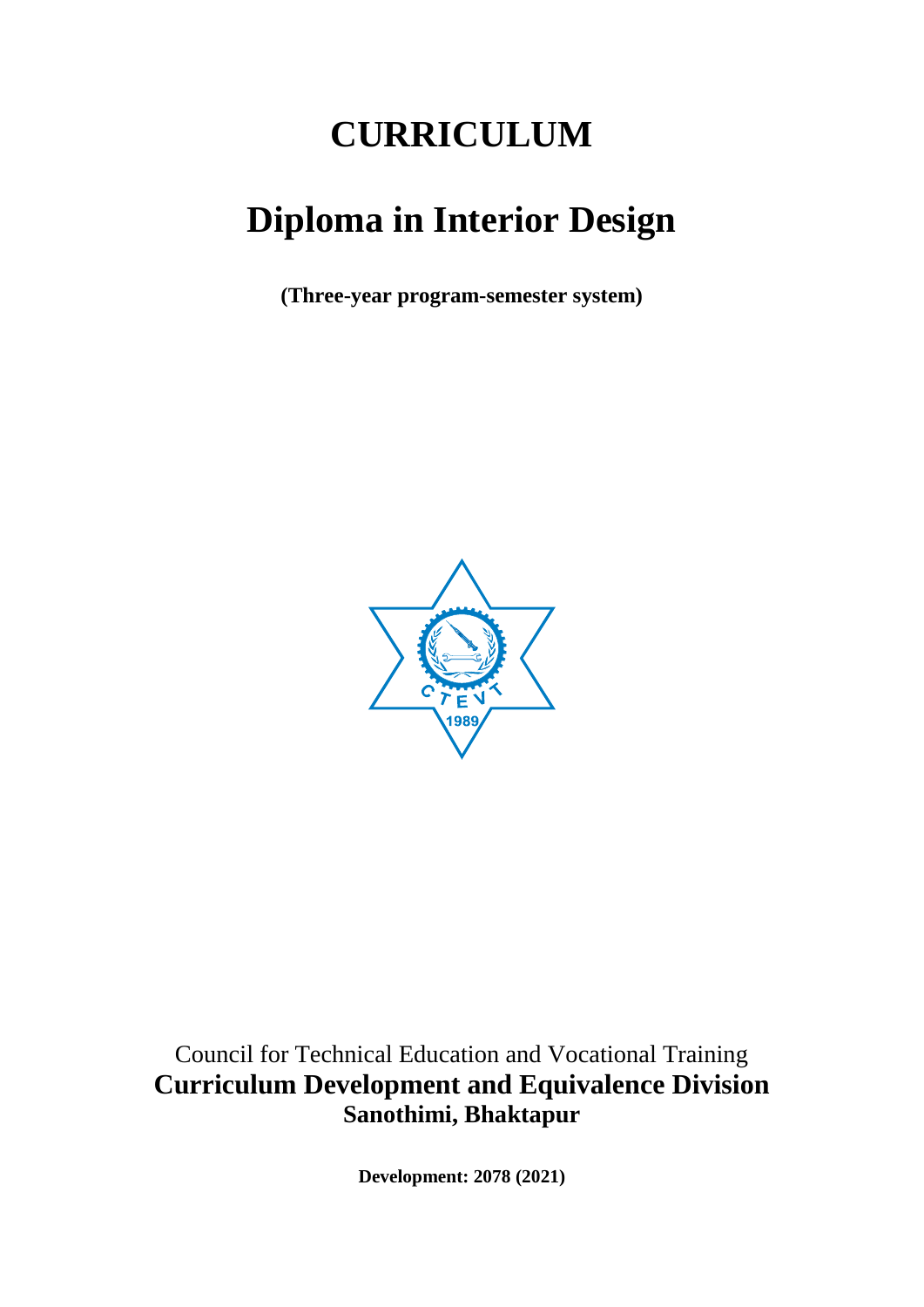# **Table of Contents**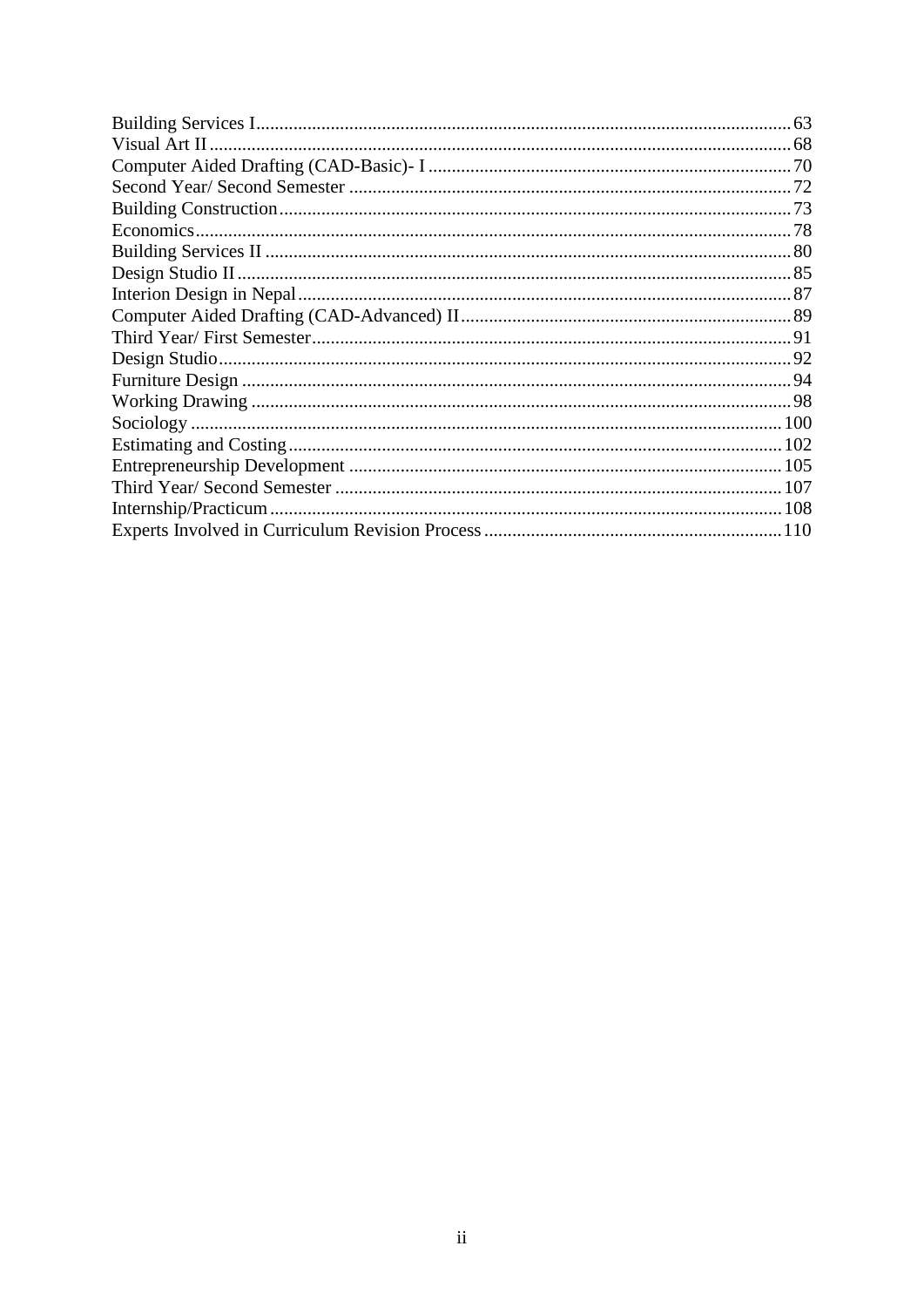### <span id="page-3-0"></span>**Introduction**

Interior Design is one of the prominent and popular disciplines within Social Sciences. Many people in the developed countries, developing countries and under developed countries have emphasized the broader application of Interior Design because it has been helping the world for decorating and designing physical decorative elements.

This curriculum has been designed with the purpose of producing mid-level technical workforce equipped with knowledge and skills related to the field of designing to meet the demand of such workforce in the market to contribute in the national economic development of Nepal. The knowledge and skills incorporated in this curriculum will be helpful to the students so that they can deliver the decorating and designing services to the society.

The curriculum has been designed to foster knowledge and skills based on the job required to perform by the Interior Design Technicians (Interior Designers/architect) at different levels of public and private sectors for furniture and furnishing designing related works.

#### <span id="page-3-1"></span>**Curriculum Title**

The title of this curriculur program is Diploma in Interior Design.

### <span id="page-3-2"></span>**Program Aim**

The program aims to prepare mid-level technical human resource equipped with knowledge and skills in interior design and allied subjects.

### <span id="page-3-3"></span>**Program Objectives**

This curriculum has following objectives:

- Prepare technicians who are capable of undertaking works in interior design.
- Produce mid-level competent technical workforce/human resources those provide designing works and services.
- Prepare technical workforce who will demonstrate proessional integrity and respect for the clients with high socio-cultural values;
- Supply the demand of required designers for the residencial/institutional/commercial buildings.
- Create wage and self-employment opportunities in related discipline.

# <span id="page-3-4"></span>**Program Description**

The Diploma in Interior Design program extends over three years. Each year is divided into two semesters. There are altogether six semesters within the period of three years. The foundational subjects of the diploma program like Nepali, English, mathematics applicable for the same area. The disciplinary subjects of Interior Design offered in this programme are included in all semesters including internship in last semester. The curriculum structure and the subject-wise content have been designed based on the academic and professional standards and norms. In brief, this curriculum will be instrumental to its implementers to produce competent and highly employable mid.-level technical workforces and foundation course for higher education in the field of Interior Design.

The contents of each subject prescribed in the curriculum are founded on "must know and must do" principle. The contents of the curriculum are comprehensively described in micro-level.

# <span id="page-3-5"></span>**Program Duration**

The total duration of this program is three academic years (six semesters). The program is based on semester system. Moreover, one semester consists of 19.5 academic weeks including evaluation period. Actual teaching learning hours will not be less than 15 weeks in each semester.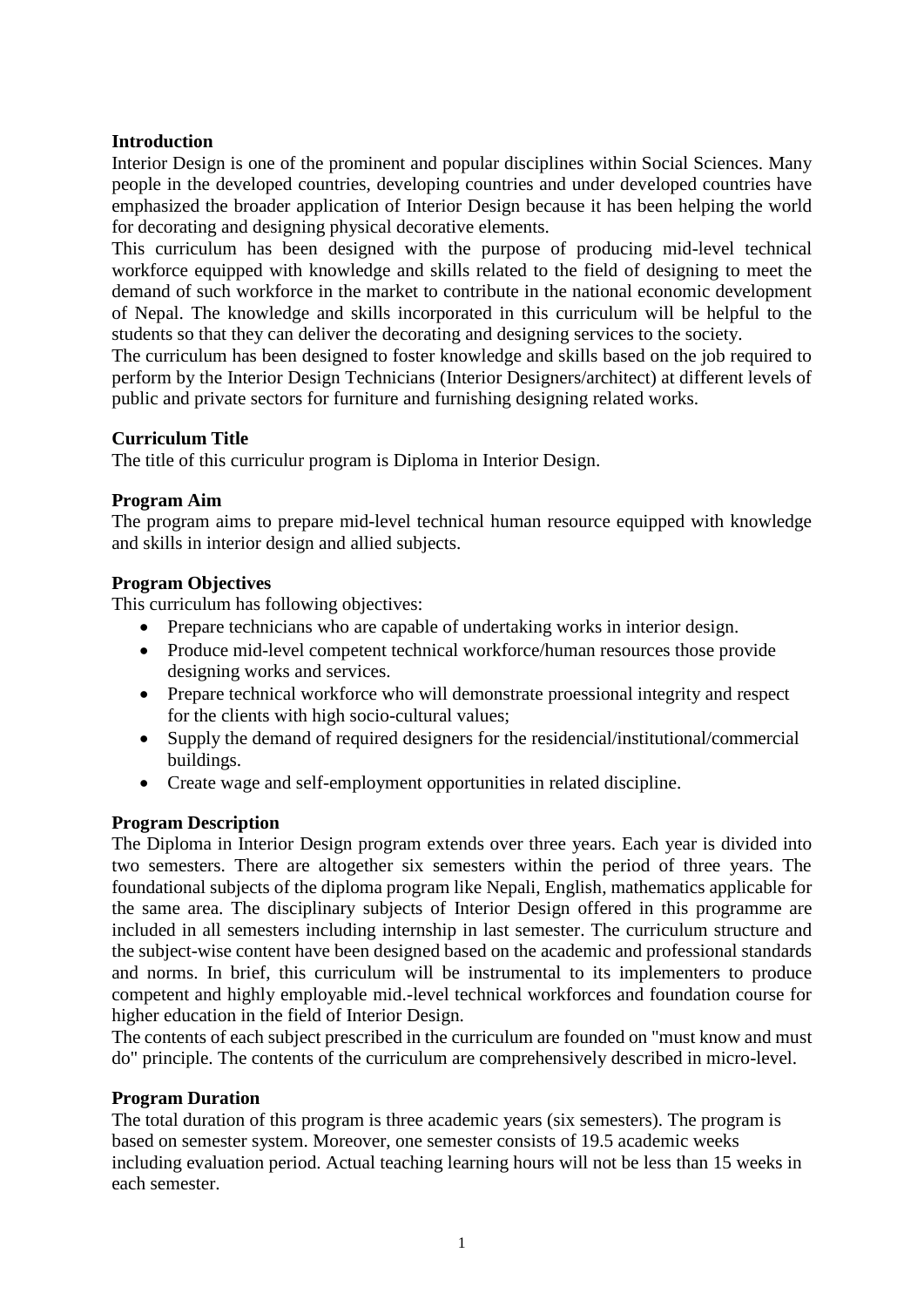# <span id="page-4-0"></span>**Target Location:**

The target location is all over Nepal.

# <span id="page-4-1"></span>**Group Size**

The group size will be maximum of 48 (forty-eight) students in a section in theory class.

# <span id="page-4-2"></span>**Target Group**

The target group for this program will be all the interested youths.

# <span id="page-4-3"></span>**Entry Qualification**

- SLC or SEE pass with minimum D<sup>+</sup>grade in Mathematics, Science and English or as per provisions mentioned in the admission guidelines of Office of the Controller of Examinations, CTEVT.
- Pre-diploma in Interior Design with minimum 67.00%.
- Pass entrance examination administered by CTEVT.

# <span id="page-4-4"></span>**Medium of Instruction**

The medium of instruction will be in English and/or Nepali.

# <span id="page-4-5"></span>**Pattern of Attendance**

Minimum of 90% attendance in each subject is required to appear in the respective final semester examination.

# <span id="page-4-6"></span>**Teachers and Students Ratio**

The ratio between teachers and students must be:

- Overall ratio of teacher and student must be 1:12 (at the institution level)
- 1:48 for theory and tutorial classes
- 1:12 for practical/demonstration

# <span id="page-4-7"></span>**Qualification of Instructional Staff**

- The academic and professional qualification of the program-coordinator and faculty subject teacher should be at least bachlor's degree in the respective subjects.
- The academic and professional qualification of the foundational subject related teacher should be at least master's degree in the respective subjects.
- The professional qualification of evaluators should be at least 5 years working experiences with a degree of Interior Design (minimum 3 years diploma) in respective subjects.

# <span id="page-4-8"></span>**Instructional Media and Materials**

The following instructional media and materials are suggested for the effective instruction and demonstration.

- *Printed Media Materials* (Assignment sheets, Hand-outs, Information sheets, Individual training packages, Procedure sheets, Performance check lists, Textbooks etc.).
- *Non-projected Media Materials* (Display chart, Flip chart, Poster, Writing board etc.).
- *Projected Media Materials* (Opaque projections, multimedia, Slides etc.).
- *Computer-Based Instructional Materials* (Computer-based training, TLM, Interactive video etc.)
- *Web-Based Instructional Materials (Online learning)*
- *Radio/Television/Telephone*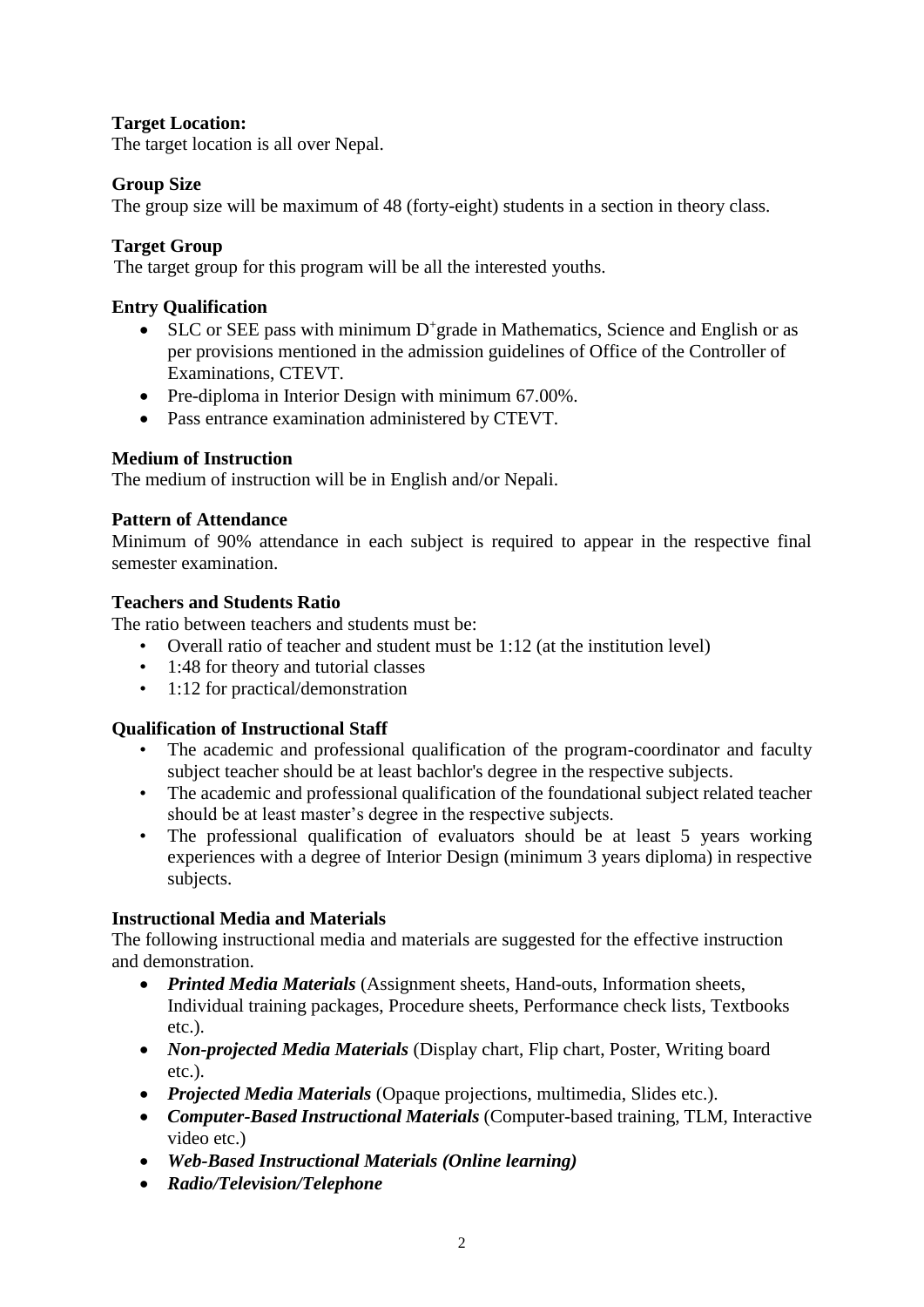• *Education-focused social media platform*

# <span id="page-5-0"></span>**Teaching Learning Methodologies**

The methods of teachings for this curricular program will be a combination of several approaches:

- **Theory:** Illustrated Lecture, Tutorial, Group Discussion, Assignment, Interaction,
- **Practical:** Demonstration, Observation, Guided practice, Self-practice Seminar, Group work, project work, Practical experiences, Fieldwork, Report writing, Term paper presentation, Case analysis, Tutoring, Role-playing, Heuristic and so on.
- **Internship:** Industrial practice.

# <span id="page-5-1"></span>**Approach of Learning**

There will be inductive, deductive and other learner-certered approaches of learning.

# <span id="page-5-2"></span>**Examination and Marking Scheme**

# **a. Internal assessment**

- There will be a transparent/fair formative evaluation system for each subject both in theory and practical exposure.
- Each subject will have internal assessment at regular intervals and students will get the feedback about it.
- Weightage of theory and practical marks are mentioned in course structure.
- Formats for continuous assessment will be developed and applied by the evaluators for evaluating student's performance in the subjects related to the practical experience.

# **b. Final summative evaluation**

- Weightage of theory and practical marks are mentioned in course structure.
- Students must pass in all subjects both in theory and practical for certification. If a student doesnot qualify in any subject for final evaluation, s/he will appear in the re-examination administered by CTEVT.
- Students will be allowed to appear in the final examination only after completing the internal assessment requirements.

# **c. Requirement for final practical examination**

- Instructors of respective subject must evaluate final practical examinations.
- One evaluator in one sitting can evaluate not more than 24 students.
- Practical examination should be administered in actual situation on relevant subject with the provision of at least one internal evaluator from the concerned or affiliating institute led by external evaluator nominated by CTEVT.
- Provision of re-examination will be as per CTEVTexamination guidelines.

# **d. Final practicum evaluation will be based on:**

- Institutional practicum attendance 10%
- Logbook/Portfolio/Practicum diary maintain 10%
- Spot performance (assigned task/practicum

# performance/identification/arrangement preparation/measurement) - 40%

- Viva-voce:
	- Internal examiner 20%
	- External examiner 20%

# **e. Pass marks:**

• The students must secure minimum 40% marks in theory and 50% marks in practical. Moreover, the students must secure minimum pass marks in the internal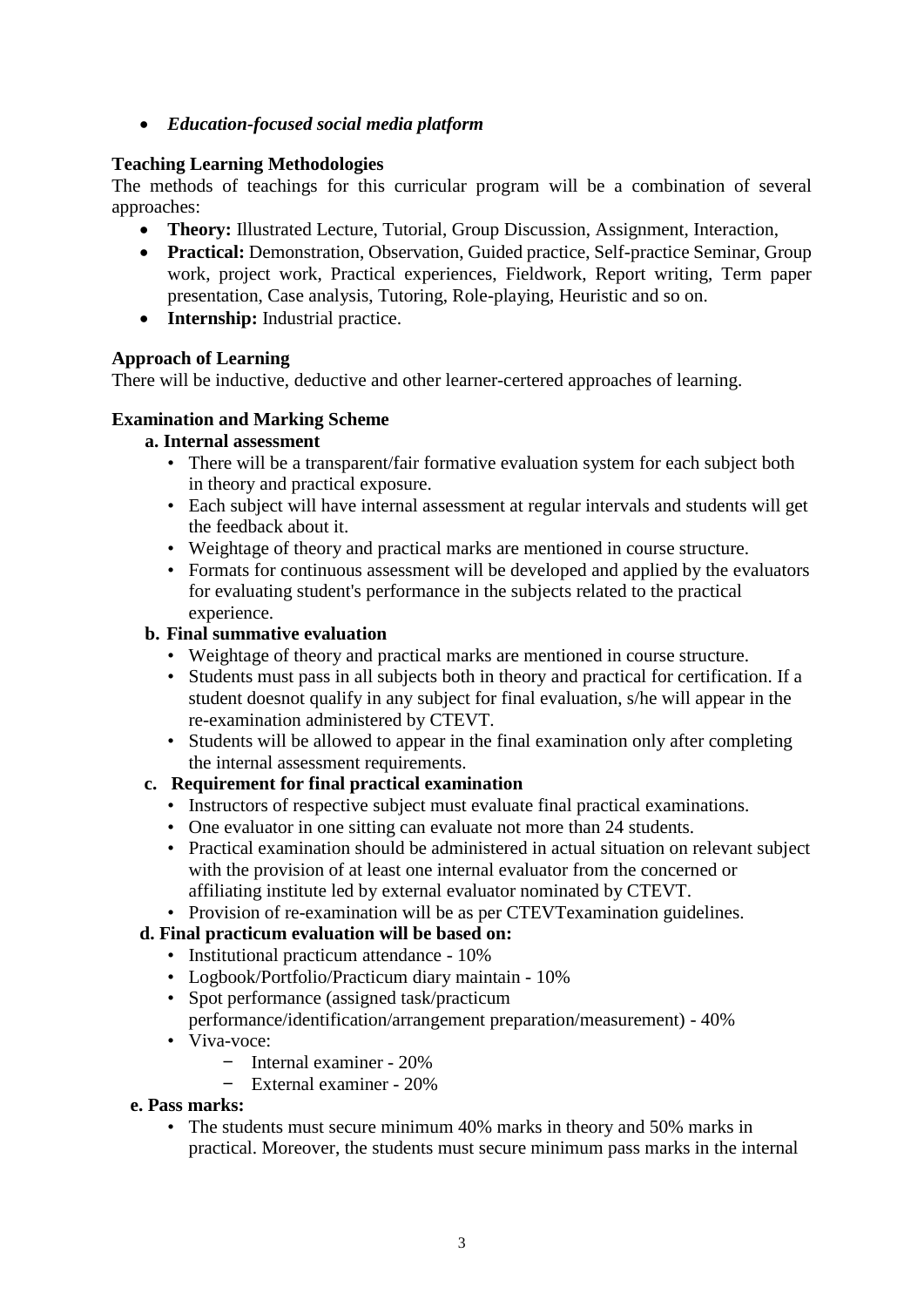assessment and in the final examination of each subject to pass the respective subject.

# <span id="page-6-0"></span>**Provision of Back Paper**

There will be the provision of back paper but a student must pass all the subjects of all semesters within six years from the enrollment date; however, there should be provision of chance exam for final semester students as per CTEVTexamination guidelines.

# <span id="page-6-1"></span>**Disciplinary and Ethical Requirements**

- Intoxication, insubordination or rudeness to peers will result in immediate suspension followed by the review of the disciplinary review committee of the institute/school.
- Dishonesty in academic or practical activities will result in immediate suspension followed by administrative review, with possible expulsion.
- Illicit drug use, bearing arms in institute/school, threats or assaults to peers, faculty or staff will result in immediate suspension, followed by administrative review with possible expulsion.

# <span id="page-6-2"></span>**Grading System**

The grading system will be as follows:

# **Grading Overall marks**

- 
- 
- 
- 

# <span id="page-6-3"></span>**Certificate Awarded**

- Students who pass all the components of all subjects of all 6 semesters are considered to have successfully completed the program.
- Students who successfully complete the program will be awarded with a degree of **"Diploma in Interior Design"**.

# <span id="page-6-4"></span>**Career Path**

The graduates will be eligible for the position equivalent to non-gazetted  $1<sup>st</sup>$  class/Level 5 (technical) as prescribed by the Public Service Commission of Nepal and other concerned agencies.

# <span id="page-6-5"></span>**General Attitudes Required**

A student should demonstrate following general attitudes for effective and active learning.

Acceptance, Affectionate, Ambitious, Aspiring, Candid, Caring, Change, Cheerful, Considerate, Cooperative, Courageous, Decisive, Determined, Devoted, Embraces, Endurance, Enthusiastic, Expansive, Faith, Flexible, Gloomy, Motivated, Perseverance, Thoughtful, Forgiving, Freedom, Friendly, Focused, Frugal, Generous, Goodwill, Grateful, Hardworking, Honest, Humble, Interested, Involved, Not jealous, Kind, Mature, Open minded, Tolerant, Optimistic, Positive, Practical, Punctual, Realistic, Reliable, Distant, Responsibility, Responsive, Responsible, Self-confident, Self-directed, Self-disciplined, Self-esteem, Selfgiving, Self-reliant, Selfless, Sensitive, Serious, Sincere, Social independence, Sympathetic, Accepts others points of view, Thoughtful towards others, Trusting, Unpretentiousness, Unselfish, Willingness and Work-oriented.

• Distinction: 80% and above • First division: 65% to below 80% • Second division: 50 % to below 65% • Pass division: Pass marks to Below 50%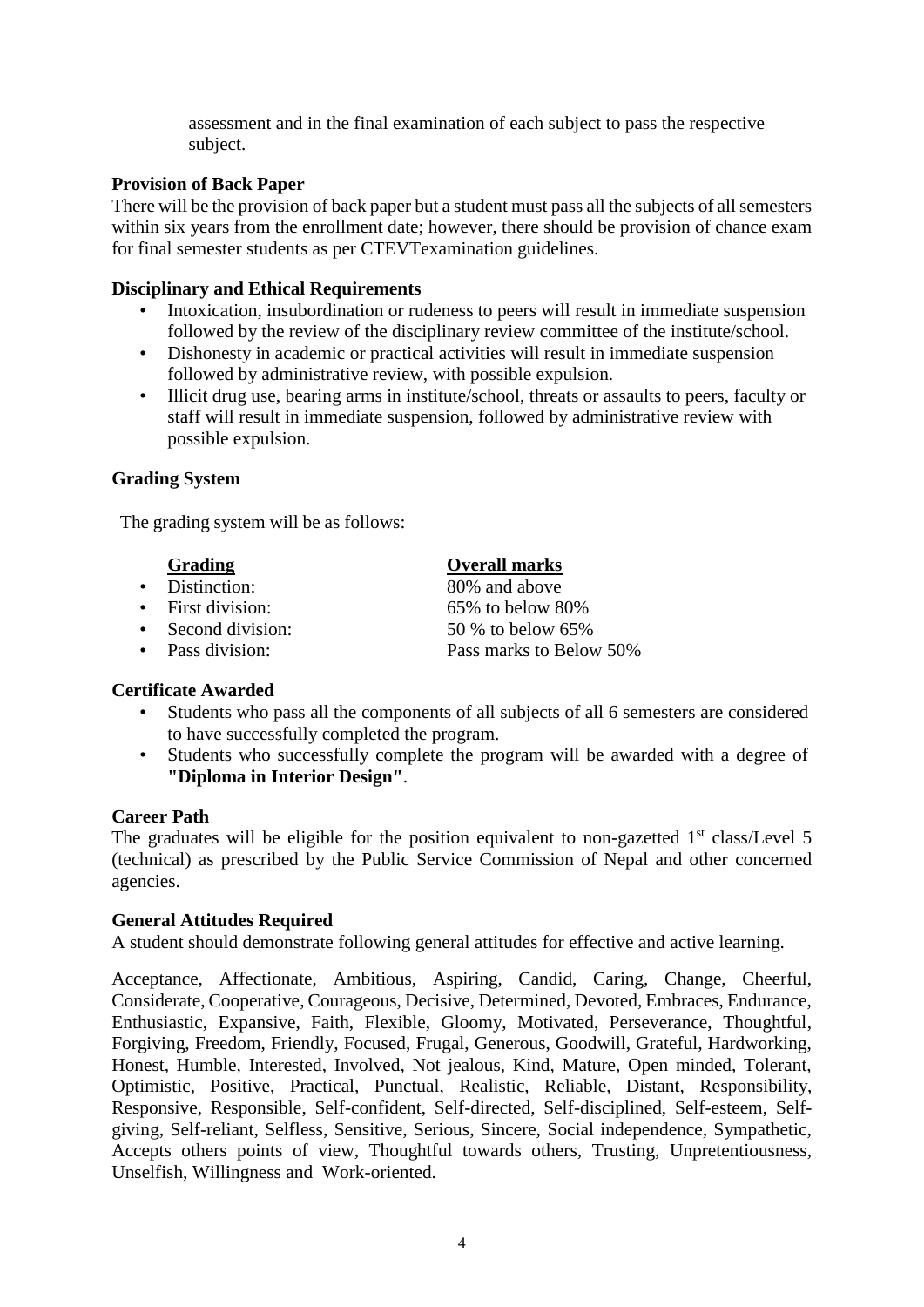#### <span id="page-7-0"></span>**Subjects Codes**

Each subject is coded with a unique number preceded and followed by certain letters as mentioned in following chart:



# **Offering Departments:** AR: Architecture CT: Computer Engineering CE: Civil Engineering SH: Science and Humanities MG: Management ID: Interior Design HS: Humanities and Social Science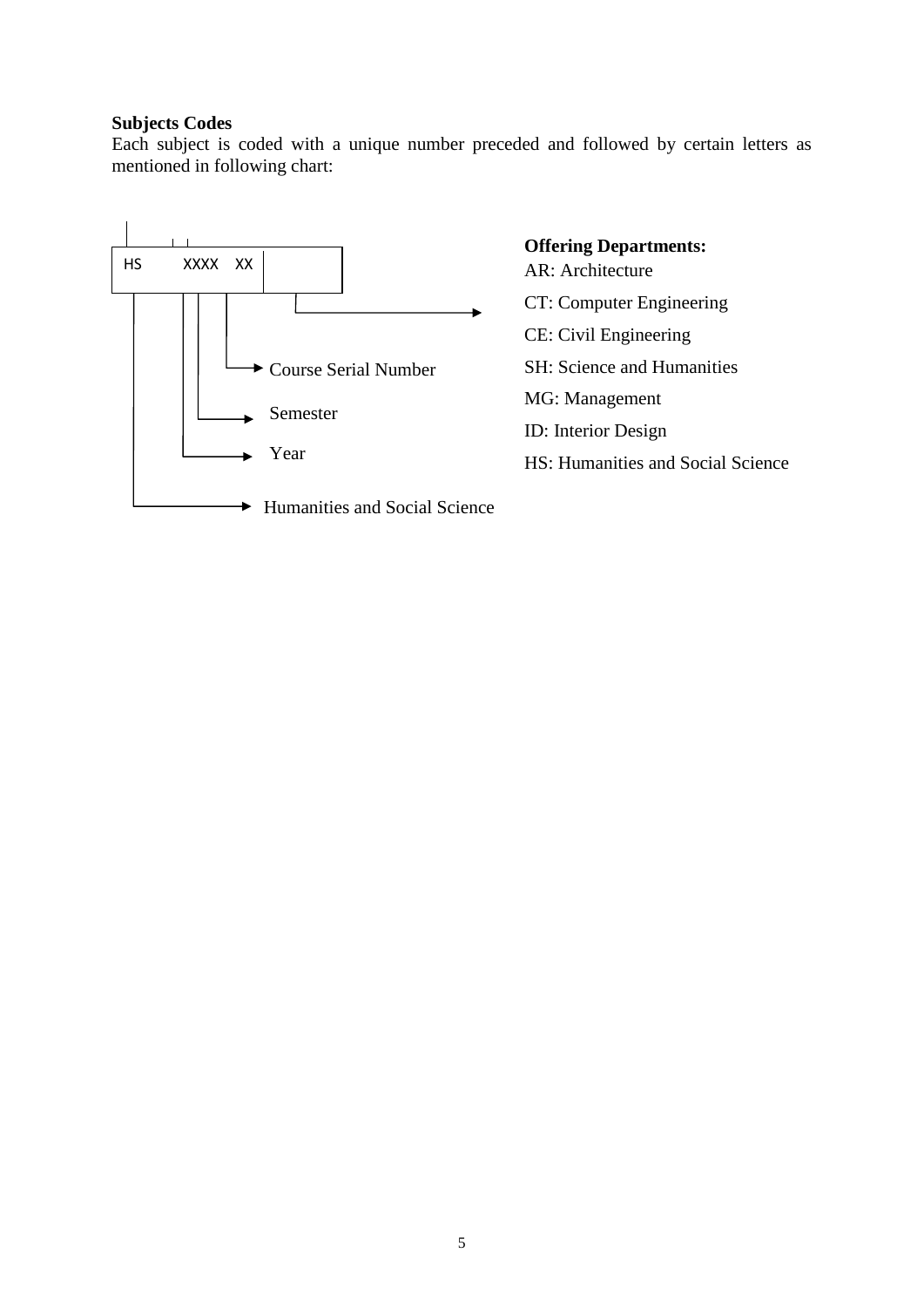# **Curriculum Structure of Diploma in Interior Design**

<span id="page-8-0"></span>

| Year: I           |                                              |                |                                       |                |                |                     |                |                |                                   |                 |                 |                      |                           |                              |                      |                      | <b>Semester: I</b>                       |                     |
|-------------------|----------------------------------------------|----------------|---------------------------------------|----------------|----------------|---------------------|----------------|----------------|-----------------------------------|-----------------|-----------------|----------------------|---------------------------|------------------------------|----------------------|----------------------|------------------------------------------|---------------------|
|                   |                                              |                | <b>Teaching Scheme</b>                |                |                |                     |                |                |                                   |                 |                 |                      | <b>Examination Scheme</b> |                              |                      |                      | <b>Total</b><br><b>Mark</b><br>${\bf S}$ | <b>Remarks</b>      |
|                   |                                              |                |                                       |                | <b>Mode</b>    |                     | Weekl          |                |                                   | <b>Theory</b>   |                 |                      |                           | <b>Practical</b>             |                      |                      |                                          |                     |
|                   | <b>Course Code</b><br>Subject                |                |                                       |                |                |                     | ${\bf y}$      |                | <b>Credit</b><br><b>Hours</b>     | Assmt.          |                 | <b>Final</b>         |                           | Assmt.                       | Final                |                      |                                          |                     |
|                   |                                              | L              |                                       | T              | ${\bf P}$      | Lab                 | <b>Hours</b>   |                |                                   | <b>Marks</b>    | <b>Marks</b>    |                      | <b>Time</b><br>(Hrs)      | <b>Marks</b>                 | <b>Marks</b>         | <b>Time</b><br>(Hrs) |                                          |                     |
| 1101 SH           | Nepali                                       | $\overline{4}$ |                                       |                |                |                     | $\overline{4}$ |                | 4                                 | 20              | 80              |                      | $\mathfrak{Z}$            | $\omega$                     | $\blacksquare$       |                      | 100                                      | *Continuous         |
| 1102 SH           | English I                                    | $\overline{4}$ |                                       |                |                |                     | $\overline{4}$ |                | $\overline{4}$                    | $\overline{20}$ | $\overline{80}$ |                      | $\overline{3}$            | $\sim$                       | $\overline{a}$       | $\sim$               | 100                                      | assessment          |
| 1103 SH           | Mathematics I                                | $\overline{5}$ |                                       | $\mathbf{1}$   |                |                     | 6              |                | 6                                 | $\overline{20}$ | 80              |                      | $\overline{3}$            | $\sim$                       | $\overline{a}$       |                      | 100                                      |                     |
| <b>HS1101ID</b>   | Introduction to<br><b>Interior Design</b>    | $\overline{2}$ |                                       |                | 2              |                     | $\overline{4}$ |                | 3                                 | 10              | 40              |                      | 1.5                       | 30                           | 20                   | 3                    | 100                                      |                     |
| <b>HS1102 ID</b>  | Arts and Graphics I                          | $\overline{c}$ |                                       |                | $\overline{4}$ |                     | 6              |                | $\overline{4}$                    | 10              | 40              |                      | 1.5                       | 60                           | 40                   | $\overline{4}$       | 150                                      |                     |
| <b>HS1103 ID</b>  | Model Making, I                              | $\overline{2}$ |                                       |                | $\overline{4}$ |                     | 6              |                | $\overline{4}$                    | $\overline{10}$ | $\overline{40}$ |                      | $\overline{1.5}$          | $\overline{60}$              | $\overline{40}$      | $\overline{4}$       | $\overline{150}$                         |                     |
| <b>HS 1104 ID</b> | History of Art and<br><b>Interior Design</b> | $\overline{4}$ |                                       |                |                |                     | $\overline{4}$ |                | $\overline{4}$                    | 20              | 80              |                      | 3                         |                              | $\blacksquare$       |                      | 100                                      |                     |
| <b>Total</b>      |                                              |                | 23                                    |                | 10             |                     | 34             |                | 29                                |                 |                 |                      |                           |                              |                      |                      | 800                                      |                     |
| <b>Year: I</b>    |                                              |                |                                       |                |                |                     |                |                |                                   |                 |                 |                      |                           |                              |                      |                      |                                          | <b>Semester: II</b> |
|                   | <b>Teaching Scheme</b>                       |                |                                       |                |                |                     |                |                |                                   |                 |                 |                      | <b>Examination Scheme</b> |                              |                      |                      |                                          | <b>Remarks</b>      |
|                   |                                              |                | Weekly<br><b>Mode</b><br><b>Hours</b> |                |                | <b>Credit Hours</b> |                |                | <b>Theory</b><br><b>Practical</b> |                 |                 |                      |                           | <b>Total</b><br><b>Marks</b> |                      |                      |                                          |                     |
| S.N.              | <b>Subject</b>                               |                |                                       |                |                |                     |                |                | Assmt.                            | Final           |                 |                      | Assmt.                    |                              | Final                |                      |                                          |                     |
|                   |                                              | L              | Т                                     | $\mathbf{P}$   | Lab            |                     |                |                | <b>Marks</b>                      |                 | <b>Marks</b>    | <b>Time</b><br>(Hrs) | <b>Marks</b>              | <b>Mark</b><br>$\mathbf{s}$  | <b>Time</b><br>(Hrs) |                      |                                          |                     |
| 1201SH            | English II                                   | 4              |                                       |                |                |                     | $\overline{4}$ | $\overline{4}$ | 20                                |                 | 80              | 3                    | $\overline{\phantom{a}}$  | $\blacksquare$               | ÷,                   |                      | 100                                      | *Continuous         |
| 1202SH            | Mathematics II                               | 5              | 1                                     |                |                |                     | 6              | 6              | 20                                |                 | 80              | $\mathfrak{Z}$       | $\overline{\phantom{a}}$  | $\overline{\phantom{a}}$     |                      |                      | 100                                      | assessment          |
| <b>HS1201ID</b>   | Arts and Graphics II                         | $\overline{2}$ |                                       | $\overline{4}$ |                |                     | 6              | $\overline{4}$ | 10                                |                 | 40              | 1.5                  | 60                        | 40                           | $\overline{4}$       |                      | 150                                      |                     |
| <b>HS1202ID</b>   | Model Making II                              | $\overline{2}$ |                                       | $\overline{4}$ |                |                     | 6              | $\overline{4}$ | 10                                |                 | 40              | 1.5                  | 60                        | 40                           | $\overline{4}$       |                      | 150                                      |                     |
| <b>HS1203ID</b>   | Basic design                                 | $\overline{2}$ |                                       | $\overline{4}$ |                |                     | 6              | $\overline{4}$ | 10                                |                 | 40              | 1.5                  | 60                        | 40                           | $\overline{4}$       |                      | 150                                      |                     |
| <b>HS1204ID</b>   | Visual Art I                                 | $\overline{2}$ |                                       | $\overline{4}$ |                |                     | 6              | $\overline{4}$ |                                   |                 |                 | 1.5                  | 60                        | 40                           | $\overline{4}$       |                      | 150                                      |                     |
| <b>EG1211CT</b>   | <b>Computer Application</b>                  | $\overline{c}$ |                                       | $\overline{2}$ |                |                     | $\overline{4}$ | 3              | 10                                |                 | 40              | 1.5                  | 30                        | 20                           | 3                    |                      | 100                                      |                     |
|                   | <b>Total</b>                                 | 19             | 1                                     | 18             |                |                     | 38             | 26             | 170                               |                 | 560             |                      | 60                        | 60                           |                      |                      | 900                                      |                     |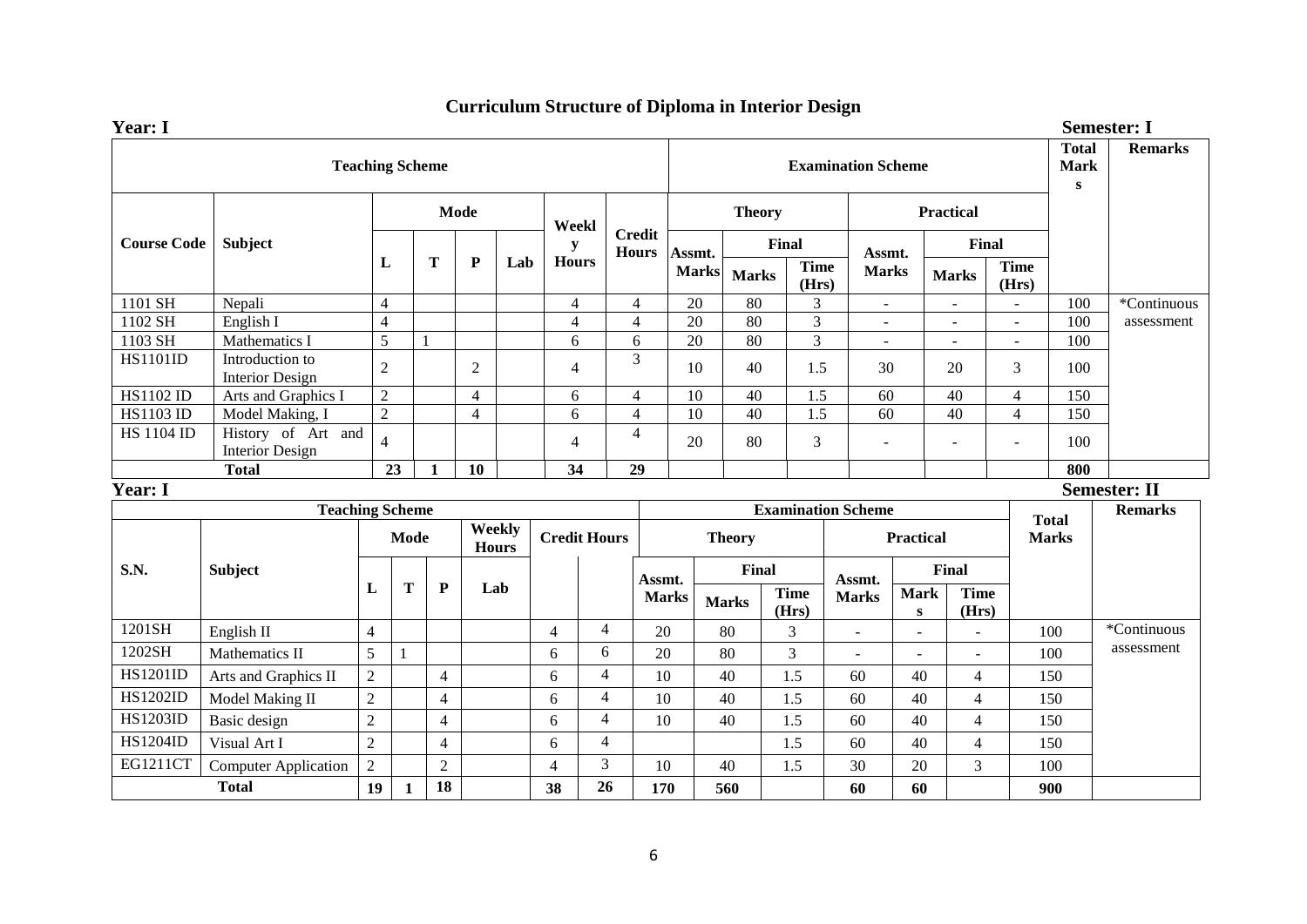| Year: II              |                                                           |                   |             |                |             |                        |                               |                 |               |                      |                           |                  |                      |                  | <b>Semester: I</b>  |
|-----------------------|-----------------------------------------------------------|-------------------|-------------|----------------|-------------|------------------------|-------------------------------|-----------------|---------------|----------------------|---------------------------|------------------|----------------------|------------------|---------------------|
|                       | <b>Teaching Scheme</b>                                    |                   |             |                |             |                        |                               |                 |               |                      | <b>Examination Scheme</b> |                  |                      | <b>Total</b>     | <b>Remarks</b>      |
| <b>Course</b><br>Code | <b>Subject</b>                                            | <b>Mode</b>       |             |                |             | Weekly<br><b>Hours</b> | <b>Credit</b><br><b>Hours</b> |                 | <b>Theory</b> |                      |                           | <b>Practical</b> |                      | <b>Marks</b>     |                     |
|                       |                                                           | L                 | $\mathbf T$ | $\mathbf{P}$   | Lab         |                        |                               | Assmt.          | Final         |                      | Assmt.                    | Final            |                      |                  |                     |
|                       |                                                           |                   |             |                |             |                        |                               | <b>Marks</b>    | <b>Marks</b>  | <b>Time</b><br>(Hrs) | <b>Marks</b>              | <b>Marks</b>     | <b>Time</b><br>(Hrs) |                  |                     |
| <b>HS2101ID</b>       | Design Studio I                                           | $\overline{2}$    |             | $\overline{4}$ |             | 6                      | $\overline{4}$                | 10              | 40            | 1.5                  | 60                        | 40               | $\overline{4}$       | 150              | *Continuous         |
| <b>HS2102ID</b>       | Anthropometrics                                           | $\overline{2}$    |             | $\overline{4}$ |             | 6                      | $\overline{4}$                | 10              | 40            | 1.5                  | 60                        | 40               | $\overline{4}$       | 150              | assessment          |
| <b>EG2107CE</b>       | <b>Building materials</b>                                 | $\overline{4}$    |             | $\overline{2}$ |             | 6                      | 5                             | 20              | 80            | $\overline{3}$       | $\overline{30}$           | 20               | 3                    | 150              |                     |
| <b>EG2108CE</b>       | <b>Building services I</b>                                | $\overline{4}$    |             | $\overline{4}$ |             | $\,8\,$                | 6                             | 20              | 80            | $\overline{3}$       | $\overline{60}$           | 40               | $\overline{4}$       | 200              |                     |
| <b>HS2103ID</b>       | Visual Arts II                                            | $\sqrt{2}$        |             | $\overline{4}$ |             | 6                      | $\overline{4}$                | 10              | 40            | 1.5                  | 60                        | 40               | $\overline{4}$       | 150              |                     |
| EG2101AR              | Computer Aided<br>Drafting (CAD-basic)                    | $\overline{2}$    |             | $\overline{4}$ |             |                        | $\overline{4}$                | 10              | 40            | 1.5                  | 60                        | 40               | $\overline{4}$       | 150              |                     |
|                       | <b>Total</b>                                              | $\mathbf{1}$<br>6 |             | 22             |             | 38                     | 27                            |                 |               |                      |                           |                  |                      | 950              |                     |
| <b>Year: II</b>       |                                                           |                   |             |                |             |                        |                               |                 |               |                      |                           |                  |                      |                  | <b>Semester: II</b> |
|                       | <b>Teaching Scheme</b>                                    |                   |             |                |             |                        |                               |                 |               |                      | <b>Examination Scheme</b> |                  |                      | <b>Total</b>     | <b>Remarks</b>      |
| <b>Course</b><br>Code | <b>Subject</b>                                            |                   |             | <b>Mode</b>    |             | Weekly<br>Hours        | <b>Credit</b><br><b>Hours</b> |                 | <b>Theory</b> |                      |                           | <b>Practical</b> |                      | <b>Marks</b>     |                     |
|                       |                                                           | L                 | T           | $\mathbf{P}$   | La          |                        |                               | Assmt.          |               | Final                | Assmt.                    | Final            |                      |                  |                     |
|                       |                                                           |                   |             |                | $\mathbf b$ |                        |                               | <b>Marks</b>    | <b>Marks</b>  | <b>Time</b><br>(Hrs) | <b>Marks</b>              | <b>Marks</b>     | <b>Time</b><br>(Hrs) |                  |                     |
| <b>EG2206CE</b>       | <b>Building Construction</b>                              | $\overline{4}$    |             | $\overline{4}$ |             | $8\,$                  | 6                             | 20              | 80            | $\mathfrak{Z}$       | 60                        | 40               | $\overline{4}$       | 200              | *Continuous         |
| <b>HS2201ID</b>       | Economics                                                 | $\overline{4}$    |             |                |             | $\overline{4}$         | $\overline{4}$                | 20              | 80            | 3                    |                           |                  |                      | 100              | assessment          |
| <b>EG2207CE</b>       | Building services II                                      | $\overline{4}$    |             | $\overline{4}$ |             | $\,8\,$                | 6                             | 20              | 80            | 3                    | 60                        | 40               | $\overline{4}$       | 200              |                     |
| EG2202ID              | Design Studio II                                          | $\overline{2}$    |             | $\overline{4}$ |             | $\sqrt{6}$             | $\overline{4}$                | 10              | 40            | 1.5                  | 60                        | 40               | $\overline{4}$       | 150              |                     |
| <b>HS2203ID</b>       | Interior Design<br>in<br>Nepal                            | $\overline{4}$    |             | $\overline{2}$ |             | 6                      | 5                             | 20              | 80            | $\overline{3}$       | 30                        | 20               | 3                    | 150              |                     |
| EG2201AR              | Aided<br>Computer<br>Drafting<br>$(CAD -$<br>Advanced) II | $\overline{2}$    |             | $\overline{4}$ |             | 6                      | $\overline{4}$                | $\overline{10}$ | 40            | $\overline{1.5}$     | 60                        | 40               | $\overline{4}$       | $\overline{150}$ |                     |
|                       | <b>Total</b>                                              | 20                |             | 18             |             | 38                     | 29                            |                 |               |                      |                           |                  |                      | 950              |                     |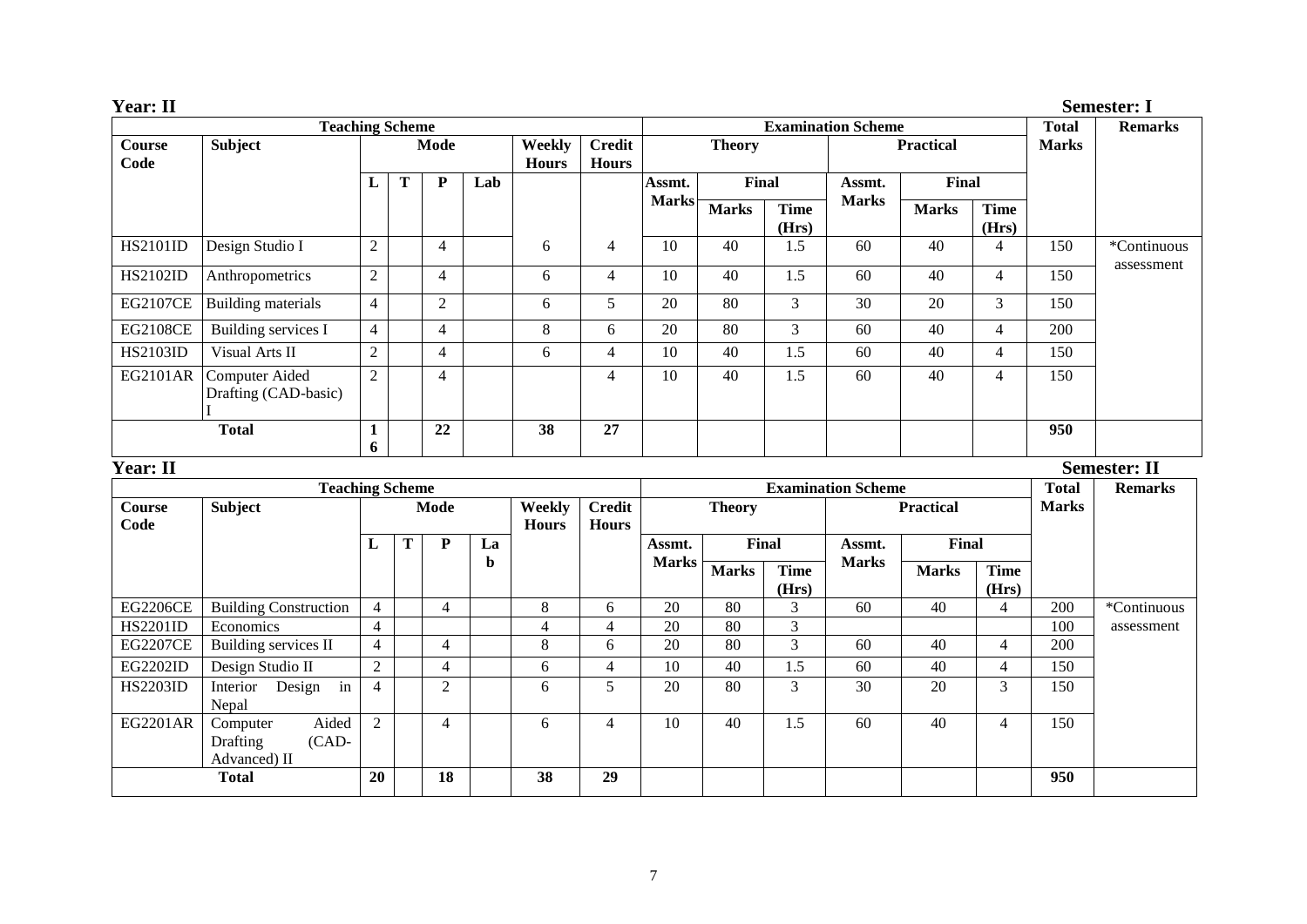| <b>Year: III</b>      |                                 |                        |   |                |     |                        |                               |                           |               |                      |              |                  |                      |              | <b>Semester: I</b>        |
|-----------------------|---------------------------------|------------------------|---|----------------|-----|------------------------|-------------------------------|---------------------------|---------------|----------------------|--------------|------------------|----------------------|--------------|---------------------------|
|                       |                                 | <b>Teaching Scheme</b> |   |                |     |                        |                               | <b>Examination Scheme</b> |               |                      |              |                  |                      | <b>Total</b> | <b>Remarks</b>            |
| <b>Course</b><br>Code | Subject                         |                        |   | Mode           |     | Weekly<br><b>Hours</b> | <b>Credit</b><br><b>Hours</b> |                           | <b>Theory</b> |                      |              | <b>Practical</b> |                      | <b>Marks</b> |                           |
|                       |                                 | L                      | T | ${\bf P}$      | Lab |                        |                               | Assmt.                    | Final         |                      | Assmt.       |                  | Final                |              |                           |
|                       |                                 |                        |   |                |     |                        |                               | <b>Marks</b>              | <b>Marks</b>  | <b>Time</b><br>(Hrs) | <b>Marks</b> | <b>Marks</b>     | <b>Time</b><br>(Hrs) |              |                           |
| HS3101ID              | Design Studio III               | $\overline{2}$         |   | $\overline{4}$ |     | 6                      | 4                             | 10                        | 40            | 1.5                  | 60           | 40               | 4                    | 150          | *Continuous<br>assessment |
| HS3102ID              | <b>Furniture Designing</b>      | $\mathbf{2}$           |   | $\overline{4}$ |     | 6                      | $\overline{4}$                |                           |               | 1.5                  | 60           | 40               | 4                    | 150          |                           |
| <b>EG3108CE</b>       | <b>Working Drawing</b>          |                        |   | 6              |     | $\tau$                 | $\overline{4}$                | $\overline{\phantom{a}}$  | ۳             | ۰                    | 90           | 60               | $\overline{4}$       | 150          |                           |
| <b>HS3103ID</b>       | Sociology                       | $\overline{4}$         |   |                |     | 4                      | 4                             | 20                        | 80            | 3                    |              |                  |                      | 100          |                           |
| <b>EG3109CE</b>       | Estimating and<br>costing       | $\overline{2}$         |   | 4              |     | 6                      | $\overline{4}$                | 10                        | 40            | 1.5                  | 60           | 40               | 4                    | 150          |                           |
| EG3101MG              | Entrepreneurship<br>Development | $\mathfrak{Z}$         |   | $\overline{2}$ |     | 5                      | $\overline{4}$                | 20                        | 60            | 3                    | 10           | 40               | 1.5                  | 100          |                           |
|                       | <b>Total</b>                    | 14                     |   | 20             |     | 32                     | 22                            |                           |               |                      |              |                  |                      | 800          |                           |

| <b>Year: III</b> |                      |      |                        |     |     |                        |                               |              |               |                           |                  |              |                      | <b>Semester: II</b> |                           |
|------------------|----------------------|------|------------------------|-----|-----|------------------------|-------------------------------|--------------|---------------|---------------------------|------------------|--------------|----------------------|---------------------|---------------------------|
|                  |                      |      | <b>Teaching Scheme</b> |     |     |                        |                               |              |               | <b>Examination Scheme</b> |                  |              |                      | <b>Total</b>        | <b>Remarks</b>            |
| Course<br>Code   | <b>Subject</b>       | Mode |                        |     |     | Weekly<br><b>Hours</b> | <b>Credit</b><br><b>Hours</b> |              | <b>Theory</b> |                           | <b>Practical</b> |              |                      | <b>Marks</b>        |                           |
|                  |                      | ⊥    | т                      |     | Lab |                        |                               | Assmt.       | Final         |                           | Final<br>Assmt.  |              |                      |                     |                           |
|                  |                      |      |                        |     |     |                        |                               | <b>Marks</b> | <b>Marks</b>  | <b>Time</b><br>(Hrs)      | <b>Marks</b>     | <b>Marks</b> | <b>Time</b><br>(Hrs) |                     |                           |
| <b>HS3201ID</b>  | Internship/Practicum |      |                        | 585 |     | 39                     | 15                            |              |               |                           |                  | 300          |                      |                     | *Continuous<br>assessment |
|                  | <b>Total</b>         |      |                        |     |     |                        |                               |              |               |                           |                  |              |                      |                     |                           |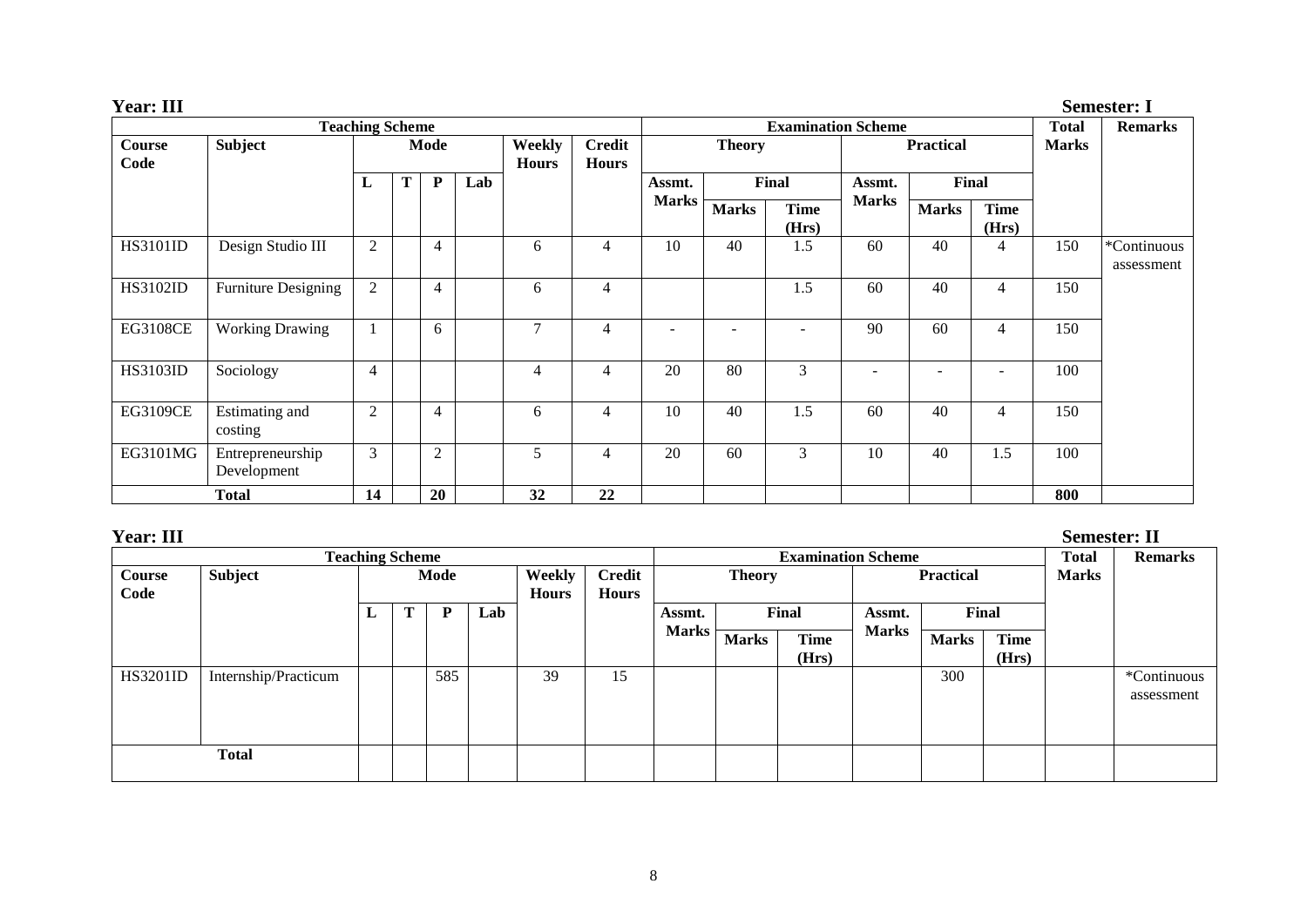<span id="page-11-0"></span>**First Year/ First Semester**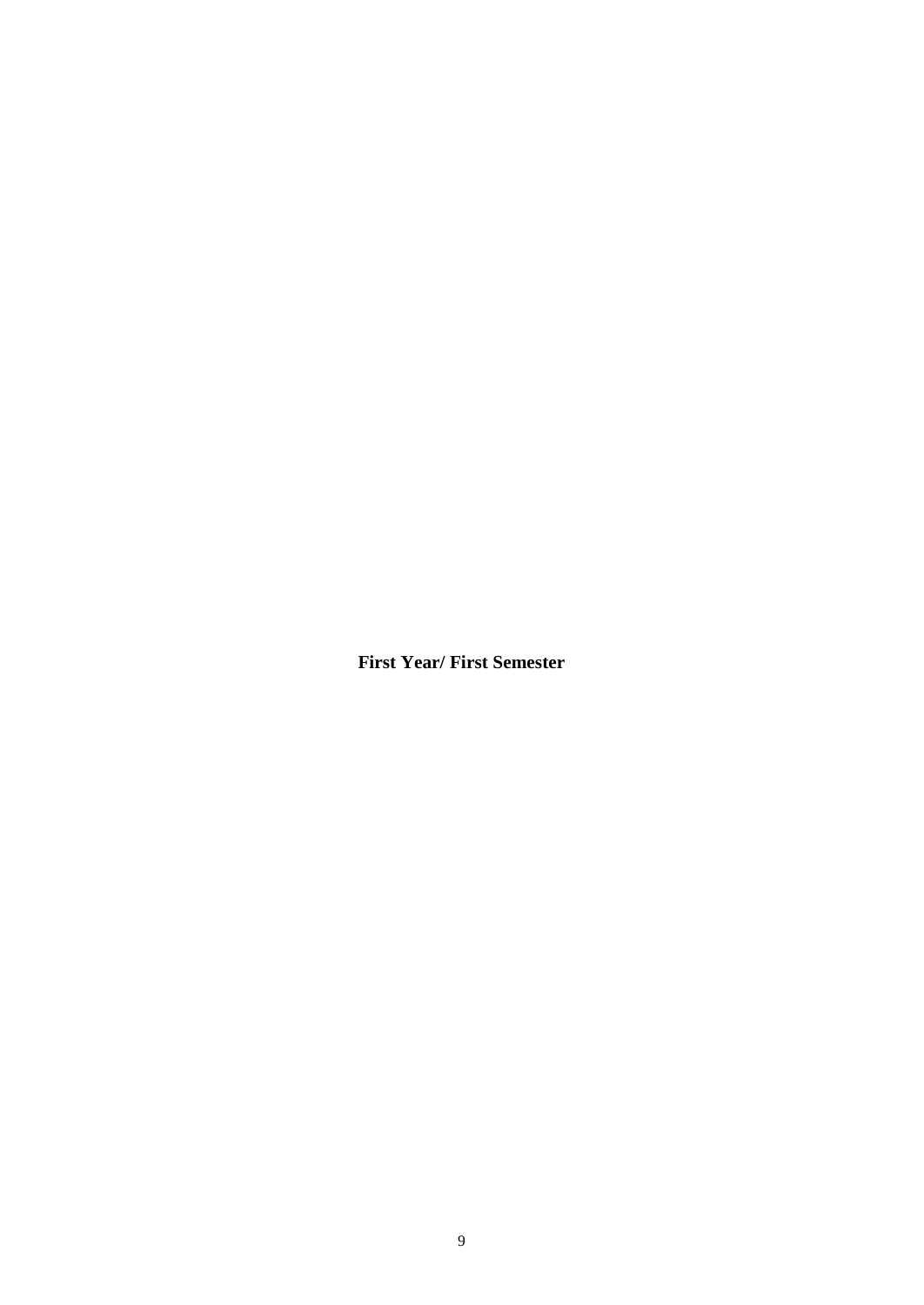# नेपाली

#### ११०१ एस.एच.

<span id="page-12-0"></span>वर्ष: प्रथम जम्मा: ४ घण्टा/हप्ता खण्ड: प्रथम प्रवचन: ४ घण्टा/हप्ता

# कोर्षको परिचय:

यस विषयमा विद्यार्थीहरूले भावी व्यावसायमा प्रभावकारी ढङ्गले सञ्चार गर्नका लागि आवश्यक पर्ने ज्ञान र सीपसँग सम्बन्धित नेपाली सञ्चारात्मक भाषा, लेखन सीप अन्तर्गतका शीर्षक र कृति परिचयको ढाँचा गरी जम्मा ८ वटा एकाइहरू समावेश गरिएका छन।्

# कोर्षको उद्देश्य:

यस पाठ्यांशको अध्ययनबाट विद्यार्थीहरूले निम्न लिखित भाषिक क्षमता विकास गर्न सक्नेछन्:-

- १. आफ्नो व्यावसायिक कार्य क्षेत्रमा प्रभावकारी सञ्चार गर्न
- २. आफ्नो व्यावसायसँघ सम्बन्धित विविध लेखन सीप प्रदर्शन गर्न
- ३. कार्य सम्पादनमा आवश्यक परिस्थितिजन्य संवाद गर्न।

| एकाइ १: संचारात्मक नेपाली भाषा र नेपाली व्याकरण    | १४ घण्टा |
|----------------------------------------------------|----------|
| १.१ भाषिक भेदको परिचय                              | ३ घण्टा  |
| मौखिक र लिखित                                      |          |
| औपचारिक र अनौपचारिक                                |          |
| अमानक र मानक                                       |          |
| सामान्य र प्रयोजनपरक (विशिष्ट) भेदको सोदाहरण परिचय |          |
| १.२ वर्णको परिचय                                   | २ घण्टा  |
| नेपाली वर्णहरूको पहिचान                            |          |
| ध्वनि र वर्ण                                       |          |
| स्वर वर्ण                                          |          |
| व्यञ्जनवर्ण                                        |          |
| १.३ वर्ण विन्यास                                   | २ घण्टा  |
| हस्व र दीर्घ हुने नियम                             |          |
| हलन्त र अजन्तको प्रयोग सम्बन्धी नियम               |          |
| शिरबिन्दु र चन्द्रबिन्दु सम्बन्धी नियमहरू          |          |
| पदयोग र पद वियोग सम्बन्धी नियम                     |          |
| लेख्य चिह्नहरुको परिचय र प्रयोग सम्बन्धी नियमहरू   |          |
| १.४ शब्द भण्डार                                    | ३ घण्टा  |
| स्रोतका आधारमा शब्दको वर्गीकरण                     |          |
| बनोटका आधारमा                                      |          |
| कार्यका आधारमा                                     |          |
| १.५. शब्द रूपायन                                   | २ घण्टा  |
| रूपायनको परिचय                                     |          |
| नामको रूपायन                                       |          |
| सर्वनामको रूपायन                                   |          |
| विशेषणको रूपायन                                    |          |
| कियापदको रूपायन                                    |          |
| १.६ वाक्य संस्नेषण र वाक्य विस्नेषण                | १ घण्टा  |
| वाक्य संश्लेषण                                     |          |
| वाक्यविश्लेषण                                      |          |
| १.७ पदसङ्गति                                       | १ घण्टा  |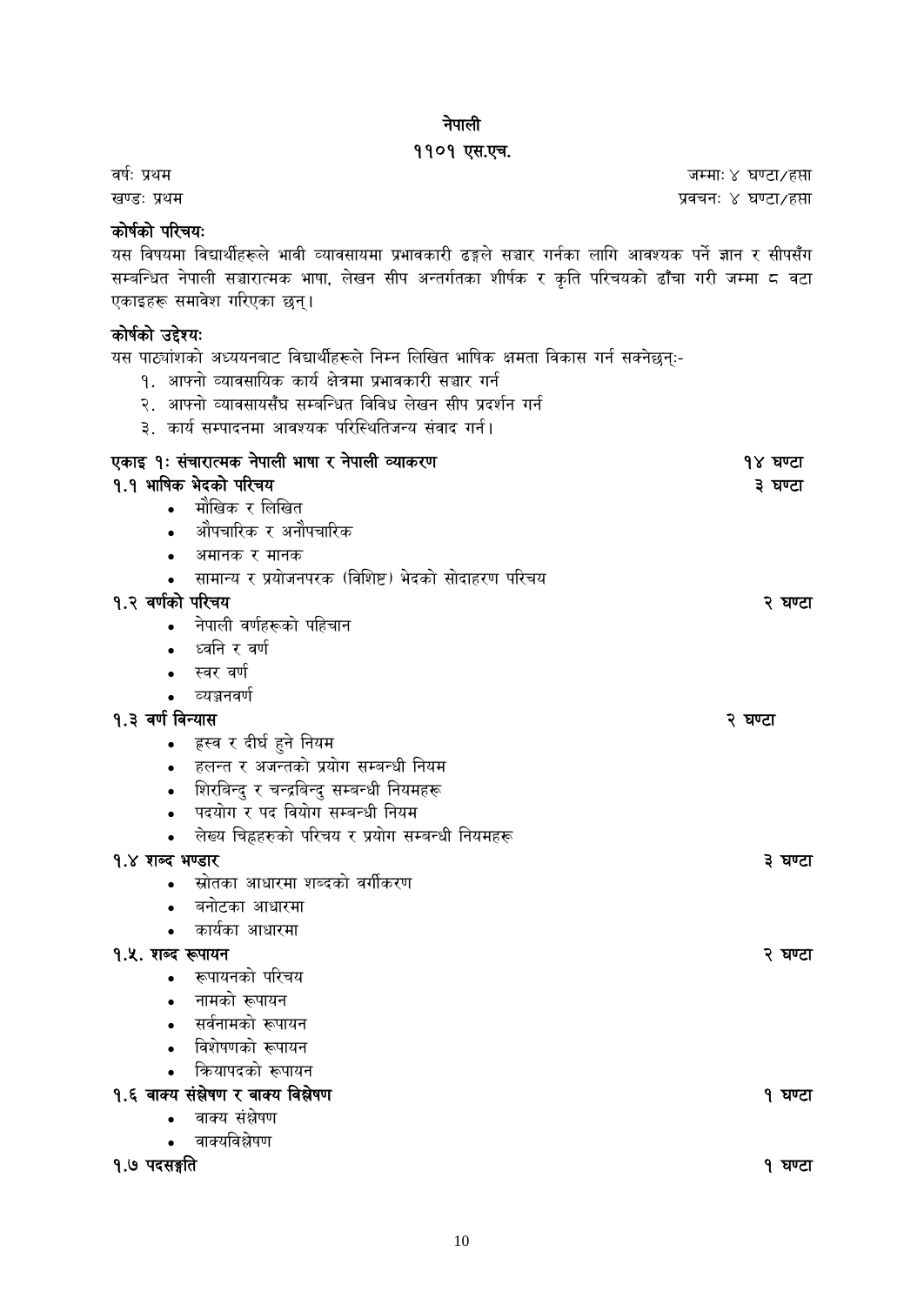|                    | पदसङ्गतिको परिचय                                         |                          |                           |          |          |
|--------------------|----------------------------------------------------------|--------------------------|---------------------------|----------|----------|
|                    | पदसङ्गतिका प्रकार                                        |                          |                           |          |          |
| एकाइ दुईः लेखन सिप |                                                          |                          |                           |          | २२ घण्टा |
| २.१ लेखन सिप       |                                                          |                          |                           |          | ६ घण्टा  |
|                    | • बोधको ज्ञान र अभ्यास                                   |                          |                           |          |          |
| २.२ लेखन सिप       |                                                          |                          |                           |          | ३ घण्टा  |
|                    | • बुँदाटिपोट                                             |                          |                           |          |          |
|                    | सारांश लेखन                                              |                          |                           |          |          |
| २.३ लेखन सिप       |                                                          |                          |                           |          | ३ घण्टा  |
|                    | संवाद लेखन                                               |                          |                           |          |          |
|                    | • अनुच्छेद लेखन                                          |                          |                           |          |          |
|                    |                                                          | (कुनै एक)                |                           |          |          |
| २.४ लेखन सिप       |                                                          |                          |                           |          | ४ घण्टा  |
|                    | निमन्त्रणापत्र                                           |                          |                           |          |          |
|                    |                                                          |                          |                           |          |          |
|                    | सूचना<br>सम्पादकलाई चिट्ठी                               |                          |                           |          |          |
|                    | निवेदन                                                   |                          |                           |          |          |
|                    |                                                          |                          |                           |          |          |
|                    | विज्ञापन                                                 |                          |                           |          |          |
|                    | बधाई ज्ञापन                                              |                          |                           |          |          |
|                    |                                                          | (कुनै एक)                |                           |          |          |
| २.५ लेखन सिप       |                                                          |                          |                           |          | ४ घण्टा  |
|                    | निबन्ध लेखन                                              |                          |                           |          |          |
| २.६ लेखन सिप       |                                                          |                          |                           |          | २ घण्टा  |
|                    | प्रतिवेदन लेखन                                           |                          |                           |          |          |
|                    | एकाइ ३ः कृति∕पाठ परिचय  र कृति समीक्षा                   |                          | २४ घण्टा                  |          |          |
|                    | ३.१ निम्नलिखित ढाँचामा तलका कृति/पाठको परिचय लेखे अभ्यास |                          |                           |          | ६ घण्टा  |
| क)कृतिहरूः         |                                                          |                          |                           |          |          |
|                    | • म कसरी हार्छु (नाटक)                                   |                          | गोविन्दबहादुर मल्ल गोठाले |          |          |
|                    | माइतघर (उपन्यास)                                         |                          | लैनसिंह वाङ्देल           |          |          |
|                    | राष्ट्रनिर्माता (खण्डकाव्य)                              |                          | माधवप्रसाद घिमिरे         |          |          |
|                    |                                                          |                          |                           |          |          |
|                    | ख)कृति परिचयको ढाँचा<br>कृति/पाठको नामः                  |                          |                           |          |          |
|                    |                                                          |                          |                           |          |          |
|                    | कृति/पाठको रचनाकारको नामः                                |                          |                           |          |          |
|                    | कृति/पाठको मुख्य विषयः (एक अनुच्छेद)                     |                          |                           |          |          |
|                    | कृति/पाठको महत्वः (एक अनुच्छेद)                          |                          |                           |          |          |
|                    | ्कृति/पाठले आफूलाई पारेको प्रभावः (छोटो एक अनुच्छेद)     |                          |                           |          |          |
|                    | कृति/पाठको भाषाशैलीः (छोटो एक अनुच्छेद)                  |                          |                           |          |          |
|                    | कृति/पाठको कमी, कमजोरी र सुझावः (छोटो एक अनुच्छेद)       |                          |                           |          |          |
| ३.२ कृति समीक्षा   |                                                          |                          |                           | १८ घन्टा |          |
| क) कथाखण्ड         |                                                          |                          |                           |          | ५ घण्टा  |
|                    | हरिदत्तः                                                 | विश्वेश्वरप्रसाद कोइराला |                           |          |          |
|                    | बितेका कुराः                                             | रुपनारायण सिंह           |                           |          |          |
|                    | मृगतॄष्णाः                                               | माया ठकुरी               |                           |          |          |
| ख) निबन्ध खण्ड     |                                                          |                          |                           |          | ५ घण्टा  |
|                    | पहाडी जीवनः                                              | लक्ष्मीप्रसाद देवकोटा    |                           |          |          |
|                    |                                                          |                          |                           |          |          |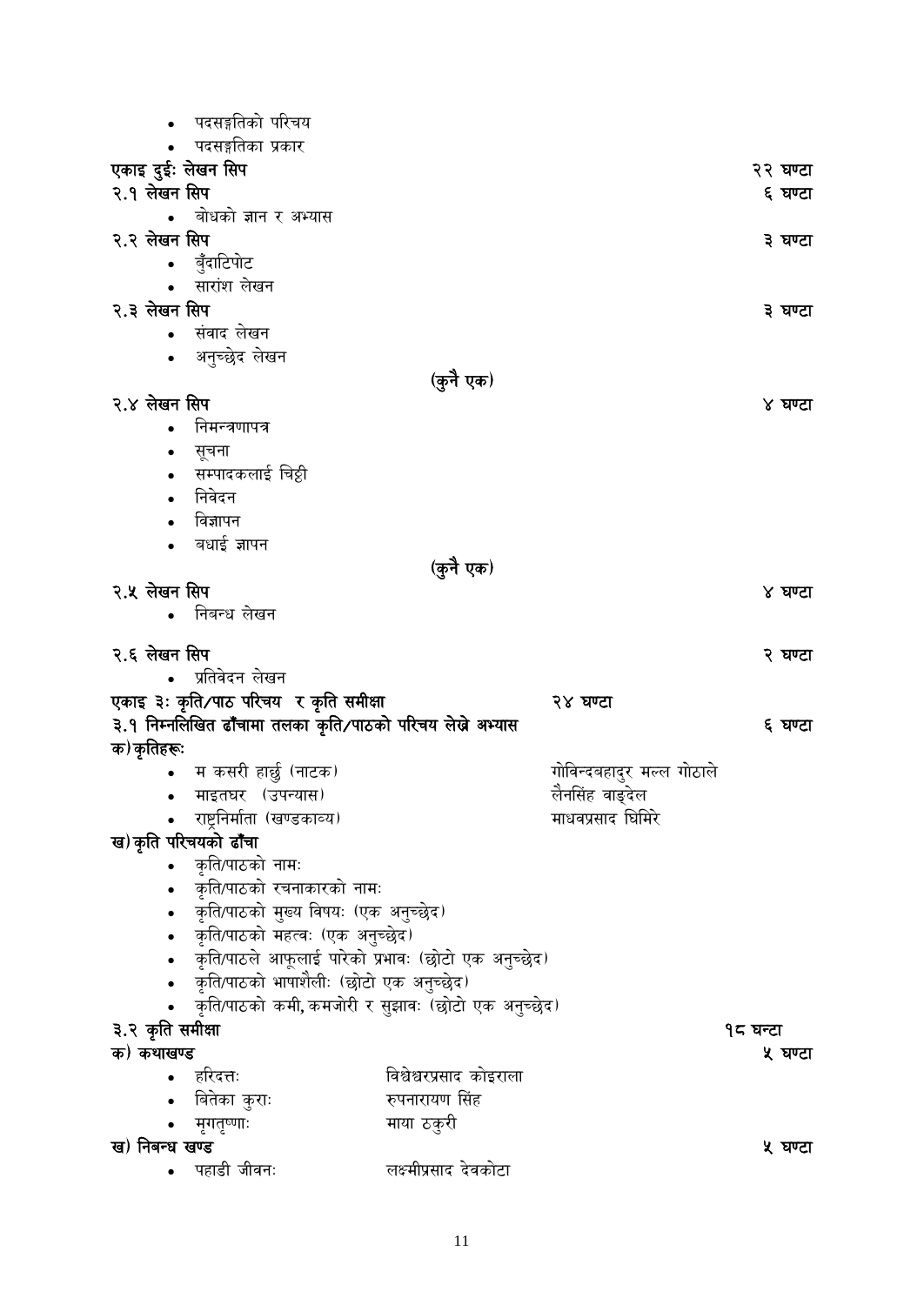- एक पत्र— सम्पादकलाईः शङ्कर लामिछाने
- भान्सा भो हजरः भैरव अर्याल

# ग) कववता खण्ड ४ घण्टा

- साहित्य सुधाः धरणीधर कोइराला
- हामीूः भपूी शेिचन
	- नन्चगननेभएछौूः अगमगसांह गगिी

# घ) एकाङ्की ४ घण्टा

भावनाः भीमनिधि तिवारी

# गसकाइ सामग्रीहरू

- कृष्णप्रसाद पिाजलुीूः िाम्रो िचना मीठो नेपाली**,** सहयोगी प्रसे
- दयािाम श्रेष्ठ ि मोहनिाज शमाष**:** नेपाली सावहत्यको सन्ङ्क्षप्त इगतहास**,** साझा प्रकाशन
- डा. मोहन गबिम थापाूः सावहत्य परिचय**,** साझा प्रकाशन
- ववश्वश्वे िप्रसाद कोइिालाूः दोर्ी चथमा कथा सङ्ग्रह**,** साझा प्रकाशन
- मािवप्रसाद न्घगमिेूः िाष्ट्र गनमाषता खण्डकाव्य**,** साझा प्रकाशन
- लैनगसांह वाङ्देलूः माइतघि उपधयास**,** ित्न पथुतक भण्डाि
- गोववधदबहादिु मल्ल गोठालेूः भोको घि एकाङ्की सङ्ग्रह**,** साझा प्रकाशन
- व्यावहारिक नेपाली**,** टीकाहरि बिाल**,** अन्थमता बक्ुस पन्ब्लससष एण्ड गडन्थिब्यटुसष प्रा.गल.पतुलीसडक काठमाडौ
- गोिखापत्र**,** कान्धतपिु आदद पगत्रका सम्पादकीय**,** वटप्पणी ि लेखहरू
- <u>प्रशिक्षकहरूले आफ्नो पुस्तक तयार गर्न वा बजारमा पाइने सामग्री छानेर पढाउन सक्ने</u>

# ववन्शष्टीकिण तागलका

| एकाइ         | शीर्षक                                                   | समय      | पूर्णाक        |
|--------------|----------------------------------------------------------|----------|----------------|
| $\mathbf{P}$ | संचारात्मक नेपाली भाषा र नेपाली व्याकरण                  | १४ घण्टा | पूणाङ्क (२४)   |
|              | १.१ भाषिक भेदको परिचय                                    | ३ घण्टा  | पूर्णाङ्क (४)  |
|              | १.२ वर्णको परिचय                                         | १ घण्टा  | पूर्णाङ्क (२)  |
|              | १.३ वर्णविन्यास                                          | ३ घण्टा  | पूर्णाङ्क (४)  |
|              | १.४ शव्द भण्डार                                          | ३ घण्टा  | पूर्णाङ्क (२)  |
|              | १.५ शब्द रुपायन                                          | २ घण्टा  | पूर्णाङ्क (४)  |
|              | १.६ वाक्य संस्नेषण र वाक्य विश्लेषण                      | १ घण्टा  | पूर्णाङ्क (४)  |
|              | १.७ पदसङ्गति                                             | १ घण्टा  | पूर्णाङ्क (४)  |
| २            | लेखन सीप                                                 | २२ घण्टा | पूर्णाङ्क (३२) |
|              | २.१ लेखन सीप (बोधको ज्ञान)                               | ६ घण्टा  | पूर्णाङ्क (८)  |
|              | २.२ लेखन सीप (बुँदा लेखन, सारांश लेखन)                   | ३ घण्टा  | पूर्णाङ्क (४)  |
|              | २.३ लेखन सीप (संवाद लेखन, अनुच्छेद लेखन)                 | ३ घण्टा  | पूर्णाङ्क (४)  |
|              | २.४ लेखन सीप (निमन्त्रणा पत्र, सूचना, सम्पादकलाई चिट्ठी, | ४ घण्टा  | पूर्णाङ्क (४)  |
|              | निवेदन, विज्ञापन, बधाई ज्ञापन)                           |          |                |
|              | २.५ लेखन सीप (निबन्ध लेखन)                               | ४ घण्टा  | पूर्णाङ्क (८)  |
|              | २.६ लेखन सीप (प्रतिवेदन लेखन)                            | २ घण्टा  | पूर्णाङ्क (४)  |
| ३            | कृति/पाठको परिचय लेखे अभ्यास                             | २४ घण्टा | पूर्णाङ्क (२४) |
|              | ३.१ कृति/पाठको परिचय लेखे अभ्यास                         | ६ घण्टा  | पूर्णाङ्क (८)  |
|              | ३.२ कृति समीक्षा                                         | १८ घण्टा | पूर्णाङ्क (१६) |
|              | क. कथा खण्ड                                              | ५ घण्टा  | पूर्णाङ्क (४)  |
|              | ख. निवन्ध खण्ड                                           | ५ घण्टा  | पूर्णाङ्क (४)  |
|              | ग. कविता खण्ड                                            | ४ घण्टा  | पूर्णाङ्क (४)  |
|              | घ. एकाङ्की                                               | ४ घण्टा  | पूर्णाङ्क (४)  |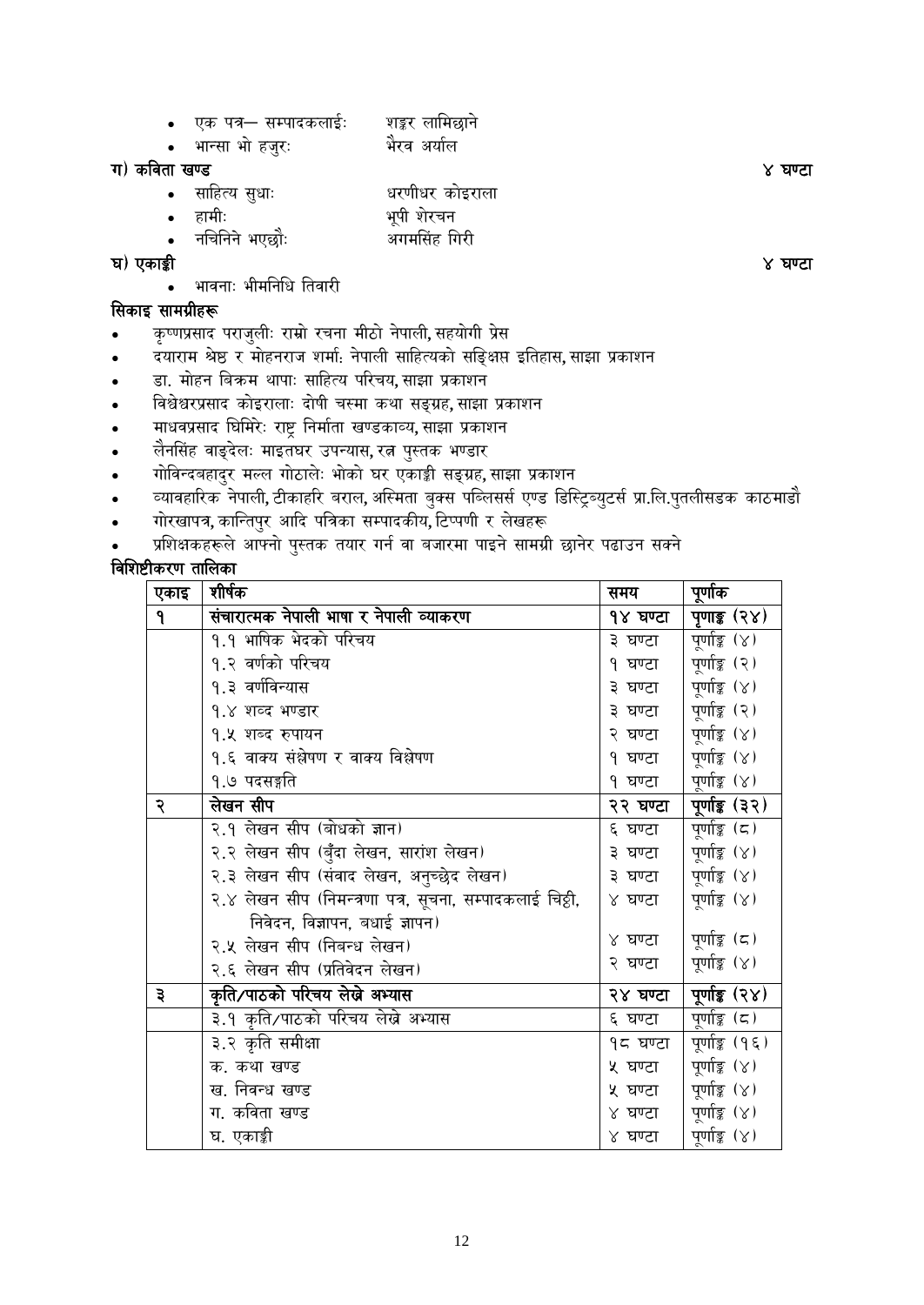# **English I 1102 SH**

<span id="page-15-0"></span>**Year: I Total: 4 hours /week Semester: I Lecture: 4 hour/week Practical: hours/week**

### **Course Description:**

This course is designed with a view to provide students techniques in using English for academic and communicative purposes, train them in the comprehending varieties of texts, terminologies, grammatical and communicative areas of English language, make them see the relationship between structure and meaning. This guides the students from general to comprehensive understanding of language.

# **Course Objectives:**

On completion of the course the students will be enabled to:

- 1. Construct sensible sentences applying the grammatical structures.
- 2. Answer the questions given after the comprehension passage.
- 3. Use terminologies vocabularies to construct sensible sentences.
- 4. Perform the communicative functions in given situation.
- 5. Write paragraphs on people, place and events correctly and meaningfully.
- 6. Analyze the literary texts.

|                                      | <b>Section One: Language Development</b> | 40 Hrs. |
|--------------------------------------|------------------------------------------|---------|
|                                      | Unit 1: Critical thinking                | 4 Hrs.  |
|                                      | 1.1 Reading Comprehension: Know Thyself  |         |
| 1.1.1                                | Terminologies of thinking skills         |         |
| 1.1.2                                | $Question - answer$                      |         |
| 1.2 Writing Email                    |                                          |         |
| 1.3 Question Tag                     |                                          |         |
|                                      | 1.4 Dialogue: Expressing disappointment. |         |
| 1.5 Project Work                     |                                          |         |
|                                      |                                          | 4 Hrs.  |
| <b>Unit 2: Family</b>                |                                          |         |
| 2.1.1                                | 2.1 Reading Comprehension: Family        |         |
| 2.1.2                                | Family related terminologies.            |         |
| 2.1.3                                | Root words and prefixes                  |         |
|                                      | Question - answer                        |         |
| 2.2 Writing Essay<br>2.3 Modal Verbs |                                          |         |
|                                      |                                          |         |
|                                      | 2.4 Arguing / defending a point          |         |
| 2.5 Project Work                     |                                          |         |
| <b>Unit 3: Sports</b>                |                                          | 4 Hrs.  |
|                                      | 3.1. Reading Comprehension: Euro 2020    |         |
| 3.1.1                                | Use of sports related terminologies      |         |
|                                      | 3.1.2 Pronunciation                      |         |
|                                      | 3.1.3 Question- answer                   |         |
|                                      | 3.2. Writing a news story                |         |
|                                      | 3.3. Determiner and Quantifier           |         |
|                                      | 2.4 Acking for and giving reason         |         |

- 3.4. Asking for and giving reason
- 3.5. Project Work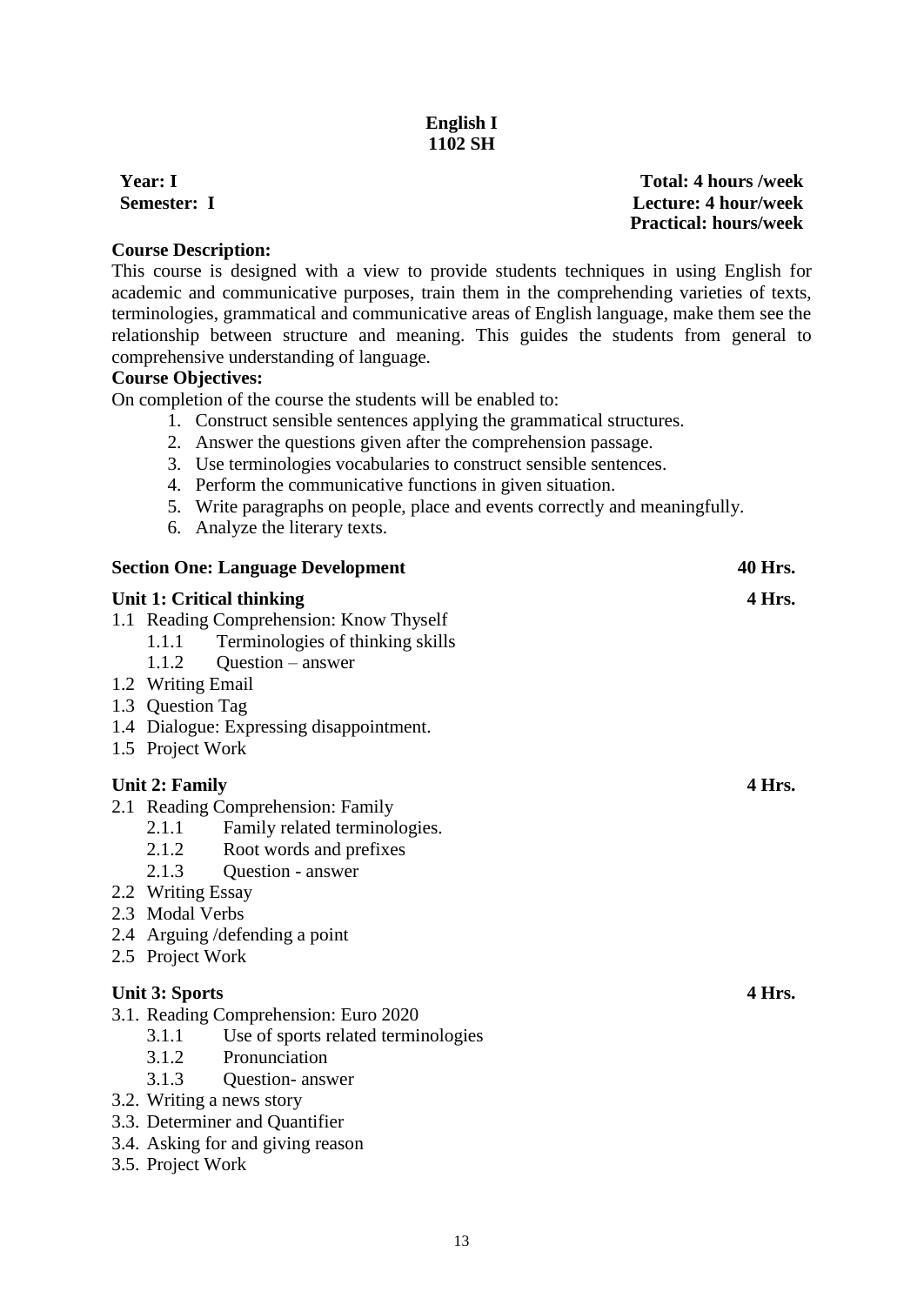| <b>Unit 4: Education</b>                                                                                       | 4 Hrs. |
|----------------------------------------------------------------------------------------------------------------|--------|
| 4.1 Reading Comprehension: A Story of My Childhood                                                             |        |
| Use of terminologies of Education.<br>4.1.1                                                                    |        |
| Intonation<br>4.1.2                                                                                            |        |
| 4.1.3 Question- answer                                                                                         |        |
| 4.2 Writing a biography                                                                                        |        |
| 4.3 Connectives                                                                                                |        |
| 4.4 Expressing the degrees of Certainty<br>4.5 Project Work                                                    |        |
|                                                                                                                |        |
| <b>Unit 5: Humor</b>                                                                                           | 4 Hrs. |
| 5.1 Reading Comprehension: Why do we laugh inappropriately?<br>Synonyms and antonyms of verb: 'laugh'<br>5.1.1 |        |
| 5.1.2 Verbs of emotions                                                                                        |        |
| 5.1.3 Question -answer                                                                                         |        |
| 5.2 Describing a favorite person                                                                               |        |
| 5.3 Adverbs of Frequency                                                                                       |        |
| 5.4 Expressing feelings, emotions and attitudes                                                                |        |
| 5.5 Project Work                                                                                               |        |
| <b>Unit 6: Hobbies</b>                                                                                         | 4 Hrs. |
| 6.1 Reading Comprehension: On Walking                                                                          |        |
| Finding meaning in dictionary<br>6.1.1                                                                         |        |
| Question- answer<br>6.1.2                                                                                      |        |
| 6.2 Writing an essay                                                                                           |        |
| 6.3 Passive voice                                                                                              |        |
| 6.4 Dialogue on Reminding                                                                                      |        |
| 6.5 Project Work                                                                                               |        |
| <b>Unit 7: Animal World</b>                                                                                    | 4 Hrs. |
| 7.1 Reading Comprehension: The Medusa and the Snail                                                            |        |
| 7.1.1<br>Finding meaning in dictionary                                                                         |        |
| Question-answer<br>7.1.2                                                                                       |        |
| 7.2 Writing Essay                                                                                              |        |
| 7.2.1<br>Independence vs. Interdependence.                                                                     |        |
| 7.2.2<br>Increasing individualism in the modern Nepali society.                                                |        |
| 7.3 Passive Voice                                                                                              |        |
| 7.4 Expressing counter arguments                                                                               |        |
| 7.5 Project Work                                                                                               |        |
| <b>Unit 8: History</b>                                                                                         | 4 Hrs. |
| 8.1 Reading Comprehension: After the World Trade Centre                                                        |        |
| Definition of Professional words<br>8.1.1                                                                      |        |
| 8.1.2<br>Question-answer                                                                                       |        |
| 8.2 Description of an event                                                                                    |        |
| 8.3 Preposition                                                                                                |        |
| 8.4 Simple future, future continuous, future perfect and future perfect continuous                             |        |
| 8.5 Pair work: Speculation                                                                                     |        |
| 8.6 Project Work                                                                                               |        |
| <b>Unit 9: Leisure and Entertainment</b>                                                                       | 4 Hrs. |
| 9.1 Reading Comprehension passage: A Journey Back in Time                                                      |        |
|                                                                                                                |        |
|                                                                                                                |        |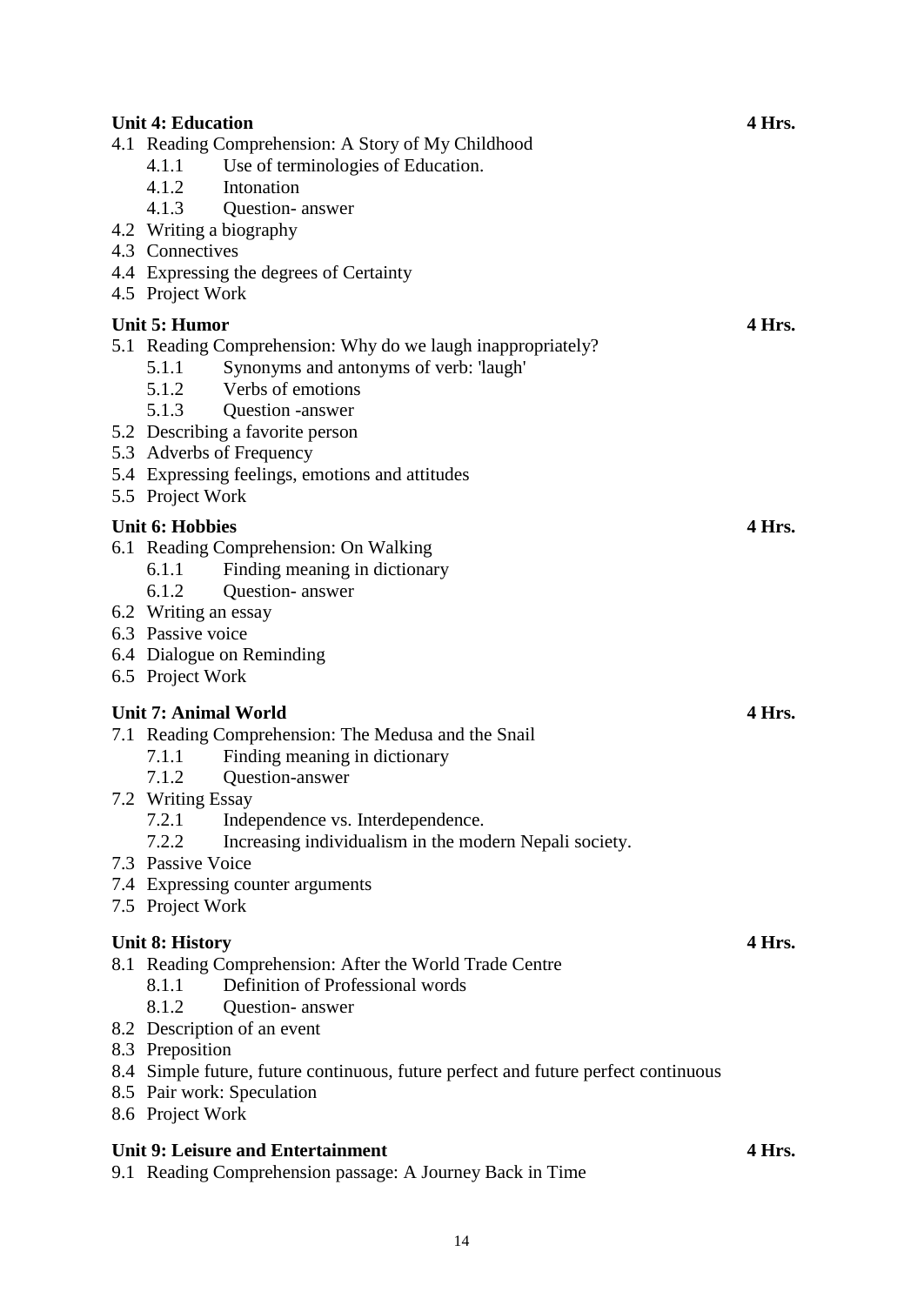- 9.1.1 Content Words
- 9.1.2 Question answer
- 9.2 Business letter
- 9.3 Miscellaneous agreements
- 9.4 Pair work: Expressing indifference
- 9.5 Project Work

#### **Unit 10: Fantasy 4 Hrs.**

10.1Reading Comprehension: The Romance of a Busy Broker

- 10.1.1 Finding meaning in a dictionary
- 10.1.2 Terminologies used in the stock market
- 10.1.3 Question answer
- 10.2Writing Summary
- 10.3Relative Clause
- 10.4Describing process

10.5Project Work

#### **Section Two: Literature 20 Hrs.**

#### **Unit One: Short Stories**

- 1. Neighbors Tim Winton
- 2. A Respectable Woman Kate Chopin
- 3. A Devoted Son Anita Desai 189

#### **Unit Two: Poems**

- 1. A Day Emily Dickinson
- 2. Every Morning I Wake Dylan Thomas
- 3. I Was My Own Route Julia de Burgos

#### **Unit Three: Essays**

- 1. On Libraries Oliver Sacks
- 2. Marriage as a Social Institution Stephen L. Nock

#### **References:**

- 1. Panday, Ram Kumar. *Yeti Tells.* SajhaPrakashan.3rd edition. Kathmandu, 2050.
- 2. Ancient Tales.Ed, Lohani, Shreedhar P, Adhikari Rameshwar P and Subedi, Abhi N. Educational Enterprises Pvt Ltd: Kathmandu,1996.
- 3. Grade 12 English. Centre for Curriculum Development, GoNl: Sano Thimi, 2077.
- 4. Poudel, R.C., A Manual to Communicative English, K.P. Pustak Bhandar, Kathmandu, 1956/57.
- 5. Shah, B.L., A text book of writing skills in English, Hira Books Enterprises, Kathmandu,
- 6. Fruehling, R. T. and Oldham N. B., Write to the point, McGraw- Hill, Inc. New York NY
- 7. Tayior, G., English conversation practice, 1975.
- 8. Maharjan L. B., A textbook of English sounds and Structures, Vidyarthi Pustak Bhandar Kathmandu,2000.
- 9. Blundell, Jon, Higgens, Jonathan & Middlemiss, Nigel, Function of English, Oxford University Press
- 10. Better English Pronunciation, Cambridge University Press, New edition
- 11. Link English, Central Department of English, Tribhuvan University
- 12. References to be selected by the related lecturer(s) from among the texts available in the market that meet the content needs of this subject.
- 13. The related institute may develop its own textbook and approve from the related authority so as to have a prescribed textbook of this subject.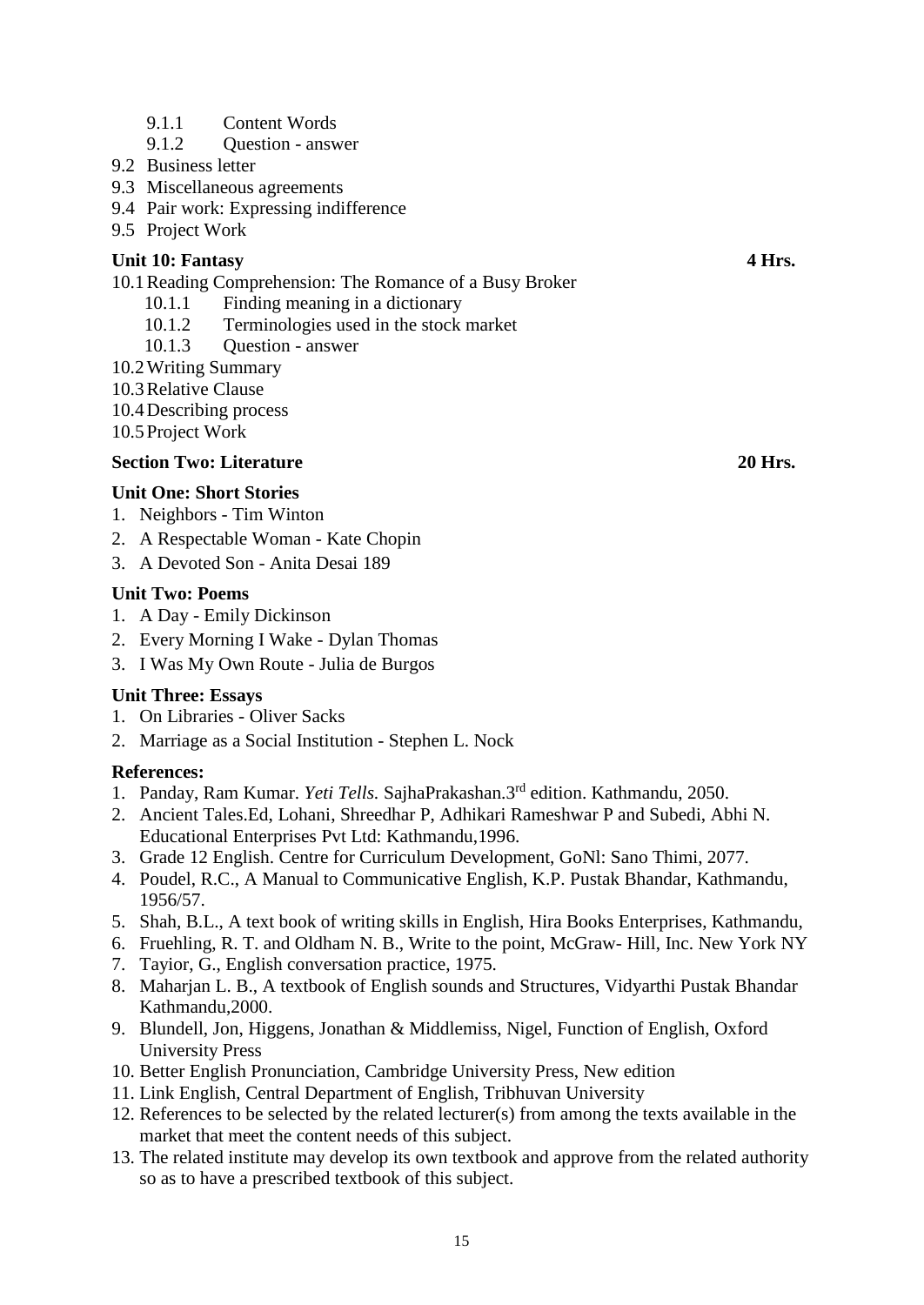# **Evaluation Scheme**

| <b>Units</b>     | <b>Title</b>                                  | <b>Hours</b>   | Mark distribution* |
|------------------|-----------------------------------------------|----------------|--------------------|
|                  | <b>Language Development</b>                   |                |                    |
| 1.               | Critical thinking                             | $\overline{4}$ | 5                  |
| 2.               | Family                                        | $\overline{4}$ | 5                  |
| 3.               | <b>Sports</b>                                 | $\overline{4}$ | 5                  |
| $\overline{4}$ . | Education                                     | $\overline{4}$ | 5                  |
| 5.               | Humor                                         | $\overline{4}$ | 5                  |
| 6.               | Hobbies                                       | $\overline{4}$ | 5                  |
| 7.               | Animal World                                  | $\overline{4}$ | 5                  |
| 8.               | History                                       | $\overline{4}$ | 5                  |
| 9.               | Leisure and Entertainment                     | $\overline{4}$ | $\overline{4}$     |
| 10.              | Fantasy                                       | $\overline{4}$ | $\overline{4}$     |
|                  | <b>Total</b>                                  | 40             | 48                 |
|                  | Literature                                    |                |                    |
| 1.               | Neighbors - Tim Winton                        | 3              | $7\times2$         |
| 2.               | A Respectable Woman - Kate Chopin             | 3              |                    |
| 3.               | A Devoted Son - Anita Desai                   | 3              |                    |
| $\overline{4}$ . | A Day - Emily Dickinson                       |                | $6\times1$         |
| 5.               | Every Morning I Wake - Dylan Thomas           |                |                    |
| 6.               | I Was My Own Route - Julia de Burgos          | 1              |                    |
| 7.               | On Libraries - Oliver Sacks                   | $\overline{4}$ | $6\times2$         |
| 8.               | Marriage as a Social Institution - Stephen L. | $\overline{4}$ |                    |
|                  | <b>Nock</b>                                   |                |                    |
|                  | <b>Total</b>                                  | 20             | 32                 |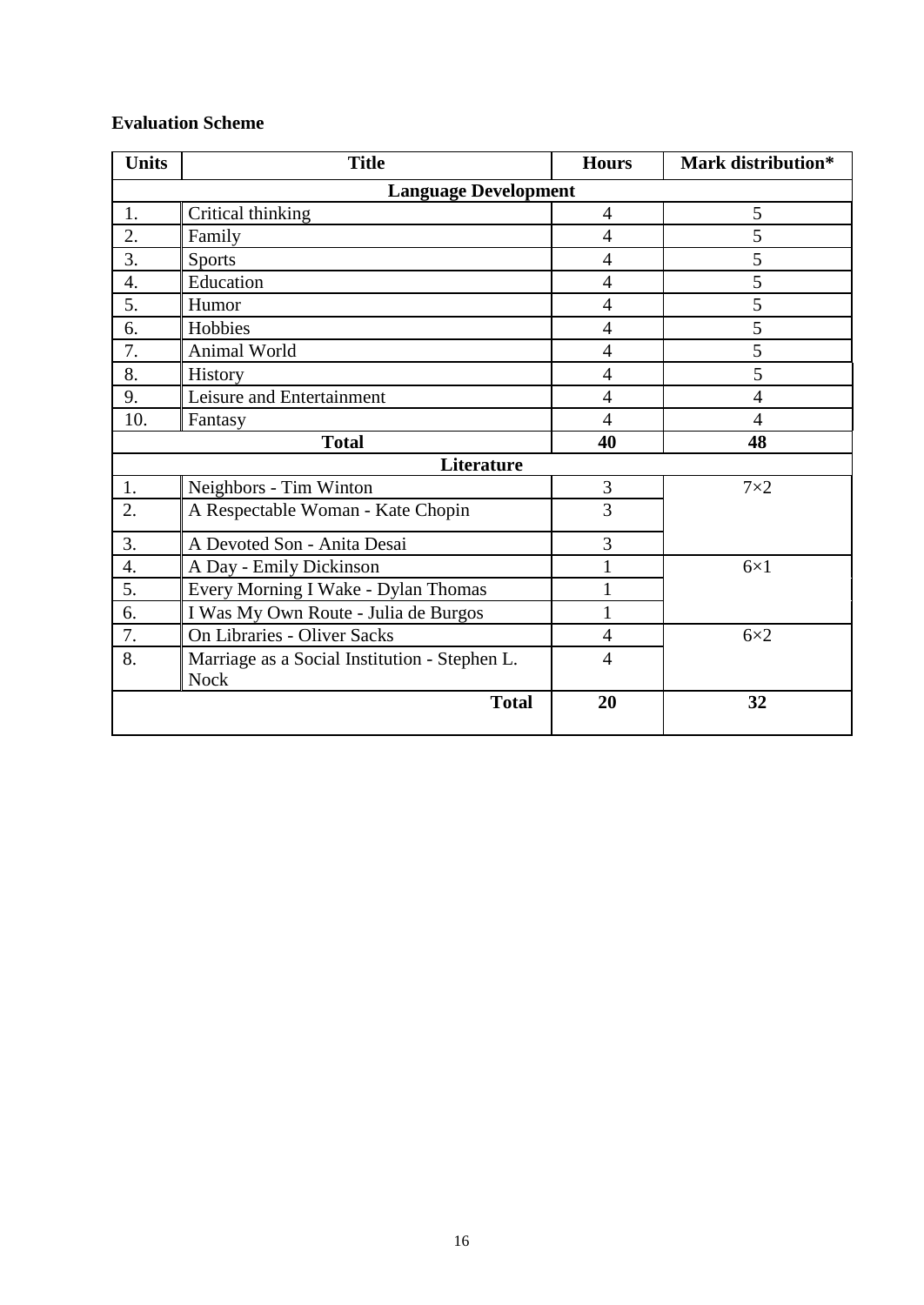# **Mathematics I** (1103SH)

<span id="page-19-0"></span>**Year: I Total: 6 hours /week Semester: I Lecture: 5 hours/week Tutorial: 1 hour/week Practical: hours/week Lab: hours/week**

# **Course description:**

This subject consists of four units related to trigonometry, co-ordinate geometry, algebra and calculus necessary to develop mathematical background helpful for the understanding and practicing the related works.

# **Course objectives:**

After the completion of this course, student will be able to explain the concepts of the followings and apply them in the field of related area.

- Familiarize with the real number system and functional relation between parameters
- Explain the terms: Trigonometric equations, inverse circular functions and properties of triangles Progressions, permutations and combinations, binomial theorem, exponential and logarithmic series
- Define Straight lines, pair of lines and circle,
- Explain Sets, Limit and continuity, derivatives and anti-derivatives.

# **Course Contents:**

# Unit: 1: Set, Relation and Function **10 Hrs. 10 Hrs.**

- 1.1. Set, set notation, operation on sets
- 1.2. Venn diagram
- 1.3 Relation between sets
- 1.4 Real number system, absolute value of a real number
- 1.5 Functions and its types
- 1.6 Algebraic and transcendental function

# **Unit: 2: Trigonometry 15 Hrs.**

- 2.1. Review of trigonometrical functions
- 2.2. General solution of the equations  $\sin x = k$ ,  $\cos x = k$  and  $\tan x = k$
- 2.3. Inverse circular function
- 2.4. Properties of triangles:
	- The sine law, cosine law, tangent law, projection law
	- The half formulae
	- The area of triangle
	- 2.5. Solution of triangle

# Unit: 3: Algebra 10 Hrs. **10 Hrs.**

- 3.1 Progressions:
	- A.P, G.P and H.P
- 3.2 Means
	- A.M, G.M and H.M
- 3.3 Sum of infinite geometric series
- 3.4 Sum of natural number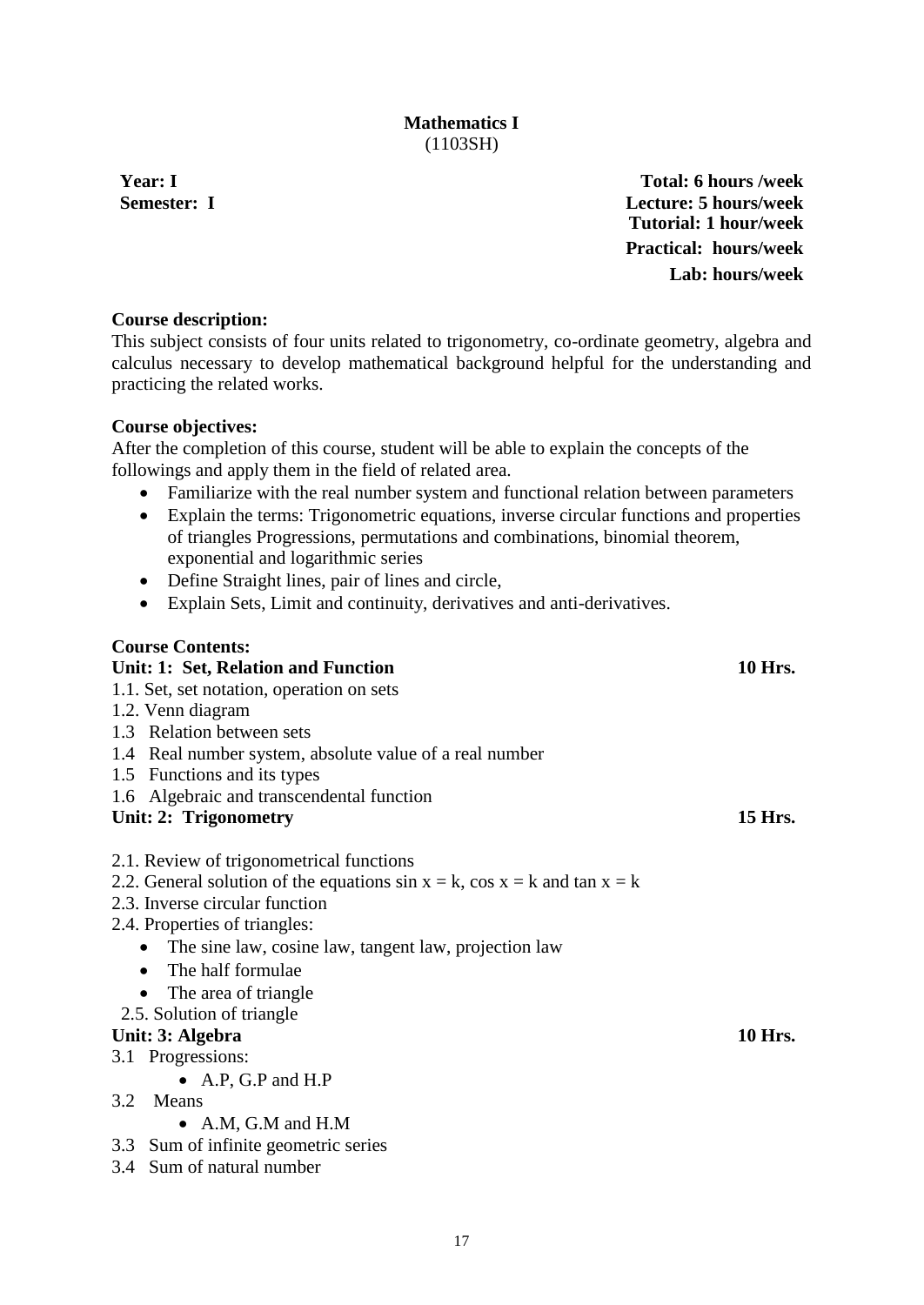- 3.5 Polynomial equations:
	- Quadratic equation
	- Nature of roots of quadratic equations
	- Relation between roots and coefficients
	- Formation of quadratic equation

# **Unit: 4: Co-ordinate Geometry 15 Hrs.**

- 4.1 Straight lines:
	- Three standard forms of equation of straight lines
	- Linear equation  $Ax + By + C = 0$
	- Any line through the intersection of two lines
	- point of concurrencies
- 4.2 Pair of straight lines:
	- The homogeneous equations of second degree representing a pair of straight lines through the origin
	- Angle between two lines
	- Bisector of the angles between two lines
	- Condition that the general equation of second degree may represent a line pair
	- Lines Joining the origin to the intersection of a line and a curve
- 4.3 Circle
	- Equation of circle in standard forms
	- Equation of tangent and normal

### **Unit: 5: Calculus 25 Hrs.**

- 5.1 Limits and continuity
- 5.2 Derivatives:
	- By first principle or definition
	- By power, sum, product, quotient rule, parametric and implicit function
- 5.3 Indefinite integrals:
	- General or simple integral
	- Integration by substitution method
	- Integration by trigonometrical substitution method
	- Integration by parts

# 5.4 Definite integral

### **Recommended textbooks:**

- Basic mathematic for grade XI and XII By: B.C Bajracharya
- Fundamental of mathematics for grade XI and XII By: P.M Bajrachraya

#### **Evaluation Scheme**

#### **Unit wise Marks division for Final Exam**

| <b>S. N.</b> | <b>Units</b>                  | <b>Short questions</b><br>(2 marks) | Long questions<br>(4 marks) | <b>Total</b><br><b>Marks</b> |
|--------------|-------------------------------|-------------------------------------|-----------------------------|------------------------------|
|              | Set, Relation and<br>Function | $2x^2 = 4$                          | $1x4=4$                     |                              |
| 2.           | Trigonometry                  | $3x^2 = 6$                          | $2x4=8$                     | 14                           |
| 3.           | Algebra                       | $3x2=6$                             | $3x4 = 12$                  | 18                           |
| 4.           | <b>Coordinate Geometry</b>    | $2 \times 2 = 4$                    | $3x4 = 12$                  | 16                           |
| 5.           | Calculus                      | $4 x 2 = 8$                         | $4 \times 4 = 16$           | 24                           |
|              |                               | $14 \times 2 = 28$                  | $13 \times 4 = 52$          | 80                           |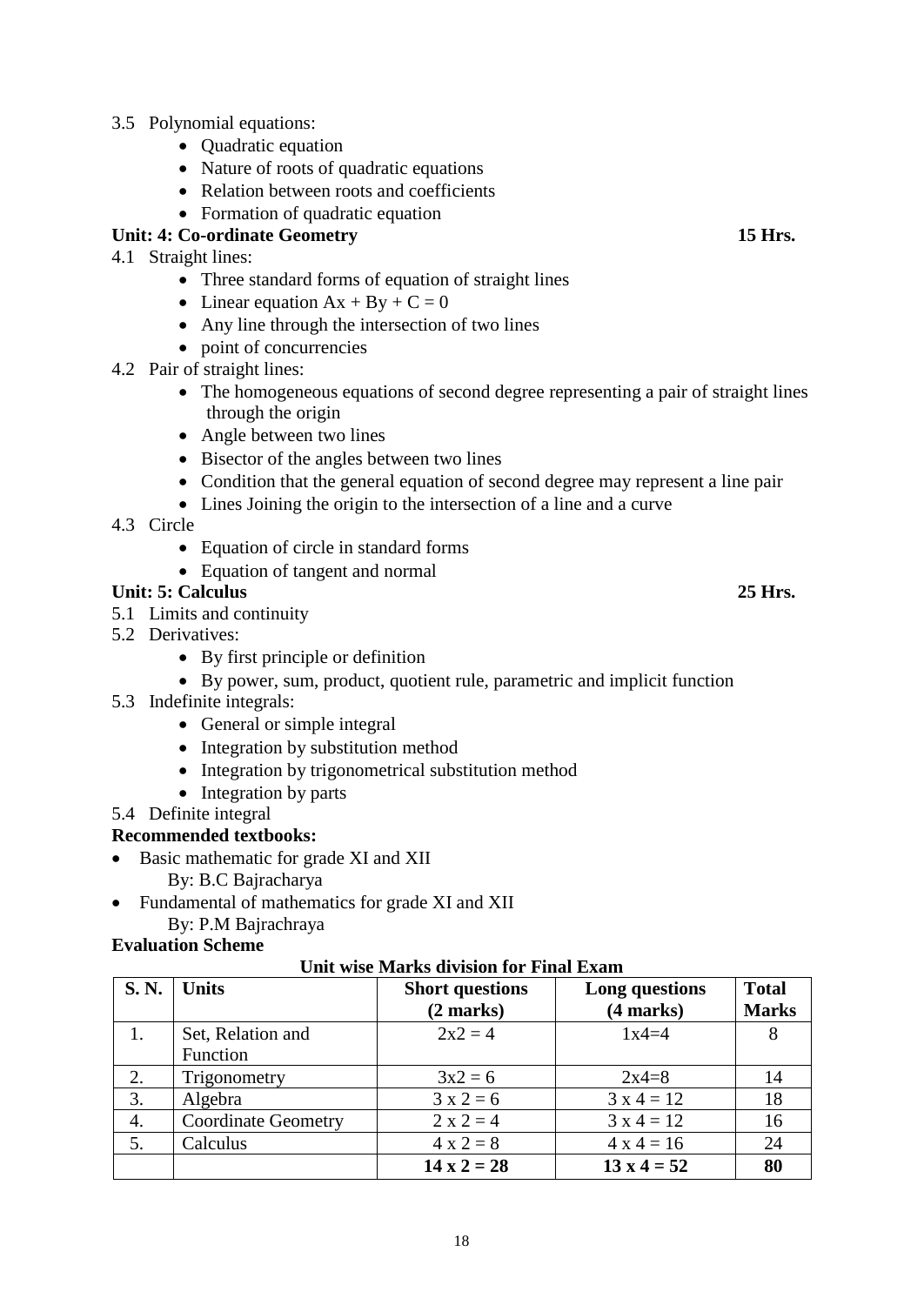#### **Introduction to Interior Design HS1101ID**

**Course description:** 

This course is designed to give the students introduction about interior design field. It also gives techniques and materialistic knowledge of interior design.

#### **Course objectives:**

After completion of this course students will be able to:

- 1. Define the interior design.
- 2. Identify the design elements.
- 3. Differentiate between Interior decorators and interior designers
- 4. Describe the carrerprespective of interior design.

#### **Course Contents**

#### **Theory**

| 1. Unit: Interior design                                           | 12 Hrs. |
|--------------------------------------------------------------------|---------|
| 1.1 Introduction                                                   |         |
| 1.2 Scope                                                          |         |
| 1.3 Evolution                                                      |         |
| 1.4 Difference between Interior decorators and interior designers. |         |
| 1.5 Roles of interior designers.                                   |         |
| 1.6 Types of interior design / areas of specialization             |         |
| 1.7 Focus of interior designers.                                   |         |
| 1.8 Quality of good interior designers.                            |         |
| 2. Unit: Interior Designers                                        | 6 Hrs.  |
| 2.1 World first interior designer (Elsie de Wolfe)                 |         |
| 2.2 Top 10 world's famous interior designer                        |         |
| 2.2.1 Introduction                                                 |         |
| 2.2.2 Collect the reference pictures.                              |         |
| 3. Unit: interior Brands                                           | 12 Hrs. |
| 3.1 5 Famous international interior brands and their best product. |         |
| 3.1.1 introduction                                                 |         |
| 3.1.2 Collect the reference pictures.                              |         |
| 3.2 Brands in Nepal.                                               |         |
| 3.2.1 Paints                                                       |         |
| 3.2.1.1. Introduction                                              |         |
| 3.2.1.2. Importance.                                               |         |
| 3.2.1.3. Uses                                                      |         |
| 3.2.1.4. Top paint brand available in Nepal                        |         |

<span id="page-21-0"></span>**Year: I Total: 4 hours Semester: I Lecture: 2 hours Practical:2 hours**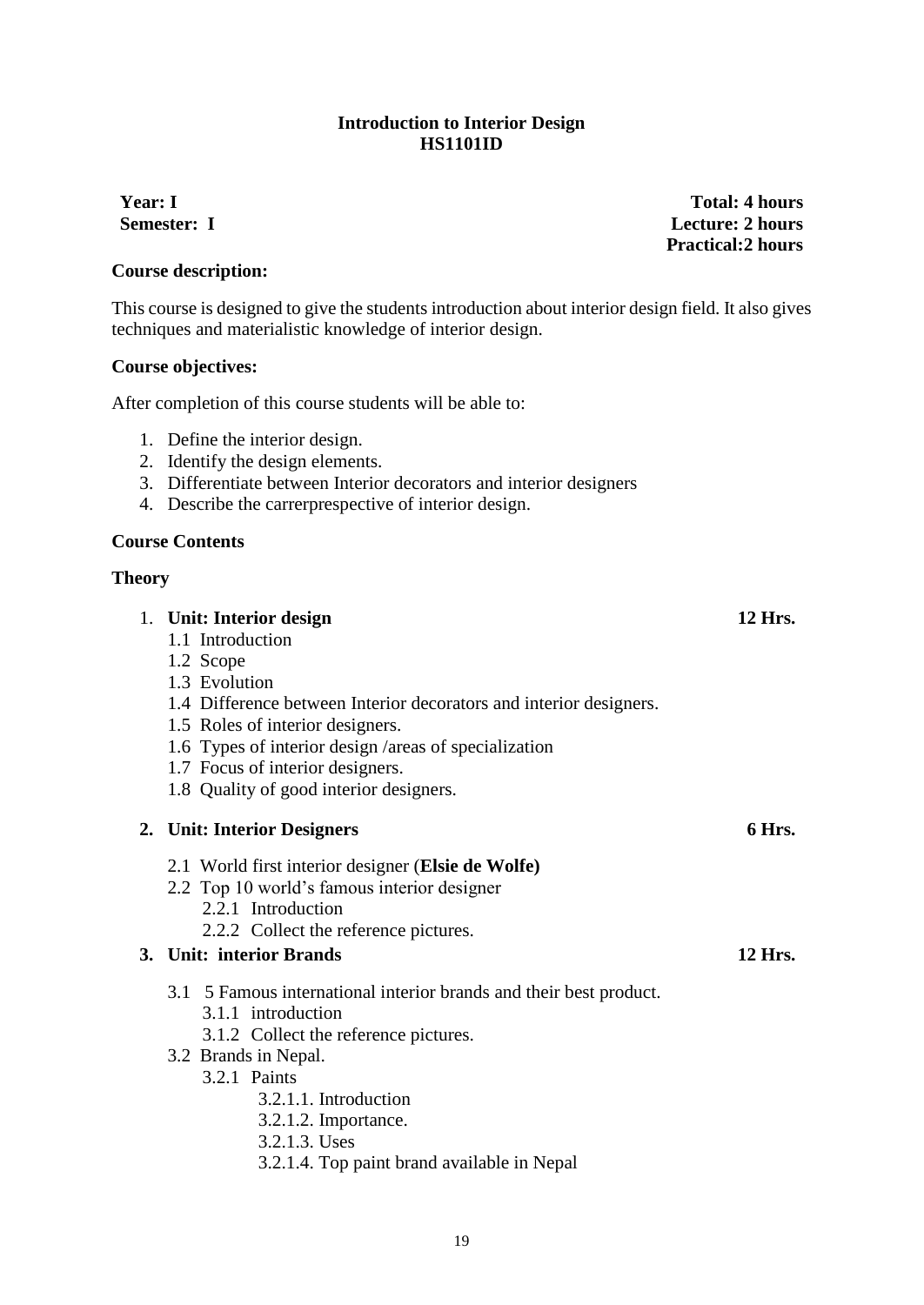- 3.2.2 Furniture and furnishing
	- 3.2.2.1. Introduction
	- 3.2.2.2. Importance.
	- 3.2.2.3. Uses
	- 3.2.2.4. Top furniture brand available in Nepal
- 3.2.3 Lights
	- 3.2.3.1. Introduction
	- 3.2.3.2. Importance.
	- 3.2.3.3. Uses
	- 3.2.3.4. Top lights brand available in Nepal

# **Practical: 30 Hrs.**

### **Perform the following tasks:**

- 1. Conduct field visit, collect the data, prepare the report and presentation of any types of interiors designing spaces on: **10 Hrs.** 
	- Living room
	- Bed room
	- Kitchen and dinning
	- Rest room
- 2. Prepare the report and present famous international interior designers:
- 3. Prepare the report and present interior brands on: **8 Hrs.**

- Paint (any two)
- Furniture and furnishing (any two)
- Lights (any two)
- 4. Conduct a questionare, prepare report and present any one interior design firm of Nepal in given format. (Introduction, history, organo structure, portfolio) **12 Hrs.**

#### **References:**

- 1. Sloan, A. (1988), The Complete Book of Decorative Paint Techniques, Ebury Press & London.
- 2. 2.Larsen, J. L, (1989), Furnishing Fabrics, Thames 81 Hudson, London.
- 3. 3.Riggs, J.Rosemary (1989), Materials & Components of Interior Design, Prentice Hall, New Jersey.
- 4. "Color Wheel, Color Schemes, Color Therapy, Colors by Interiordezine". *www.interiordezine.com*. Retrieved 2016-10-19.
- 5. *["History".](https://web.archive.org/web/20130908194942/http:/facultyofdecoration.org/history.htm) Archived from [the original](http://www.facultyofdecoration.org/history.htm) on 2013-09-08. Retrieved 2012-12-17*

#### **Evaluation Scheme**

**Unit wise Marks division for Final Exam**

| <b>Units</b> | Title                               | <b>Hours</b> | <b>Mark distribution</b> |
|--------------|-------------------------------------|--------------|--------------------------|
|              | <b>Introductory Interior Design</b> | 22           | 34                       |
|              | <b>Interior Designers</b>           | $\left($     |                          |
|              | <b>Interior Brands</b>              | 28           | 34                       |
|              |                                     | 60           | 80                       |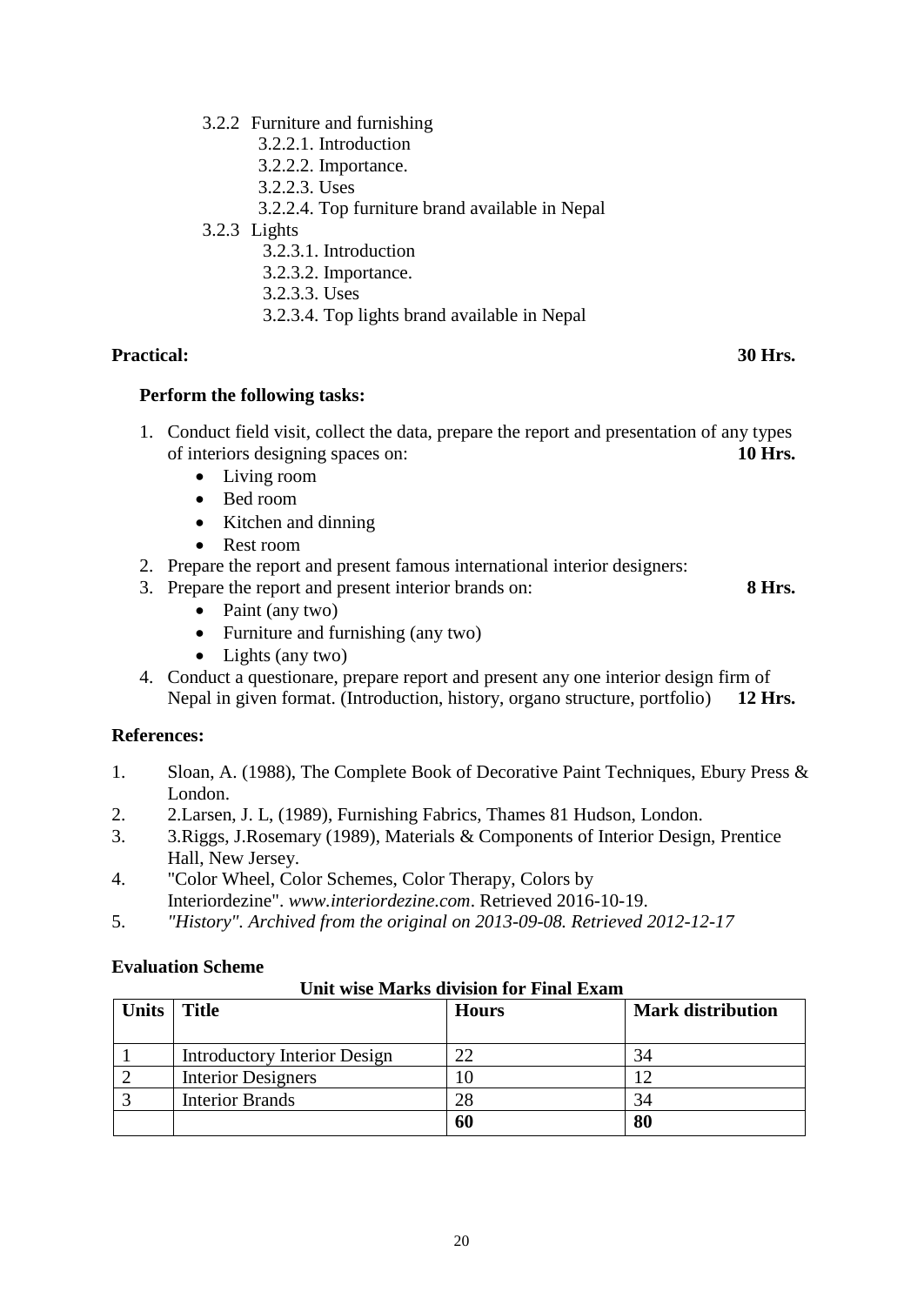### **Arts and Graphics I HS1102ID**

<span id="page-23-0"></span>

### **Course description**

This course is designed to provide knowledge and skills on geometrical shapes, and its construction procedure, interpretation of the views of objects by orthographic projection, and drawing of different objects in different scale (use of different scales).

### **Course objectives**

After the completion of this course students will be able to:

- 1. Handle drawing instruments and materials.
- 2. Identify geometrical construction and shape.
- 3. Describe the scale and its type and construction.
- 4. Draw and interpret the multi view of solids with scale and dimensioning.

# **Course Contents**

**Theory**

### **Unit 1: Introduction to Arts and Graphics 2 Hrs.**

- 1.1 Drawing materials: drawing as drawing paper, drawing board, adhesive tape, pencil, eraser, sharpener etc.
- 1.2 Drawing tools: set square, compass, divider etc.
- 1.3 Conventional line, its types, their uses and line weight.
- 1.4 Drawing paper size and simple graphical building symbols (at least 10 symbols).

# Unit 2: Lettering, scales and dimensions **2 Hrs.**

- 2.1 Lettering
	- 2.1.1 Introduction
	- 2.1.2 Stroke letter and their ratio between height and breadth.
	- 2.1.3 Upper- and lower-case letter.
	- 2.1.4 Vertical and inclined (*italic*) letter (with inclined angle).
- 2.2 Scale 2 Hrs.
	- 2.2.1 Introduction
	- 2.2.2 Scale and its importance
	- 2.2.3 Types of scale: full reducing and enlarge
	- 2.2.4 Construction of scale using the representative factor.
- 2.3 Dimensioning 2 Hrs.
	- 2.3.1 Introduction
	- 2.3.2 pictorial views and orthographic view

# Unit 3: Convention of material 4 Hrs.

#### 3.1 Introduction

- 3.2 Uses
- 3.3 Types:
	- **Brick**
	- Stone
	- [Aggregate](https://www.designingbuildings.co.uk/wiki/Aggregate)
	- [Concrete](https://www.designingbuildings.co.uk/wiki/Concrete)
	- Wood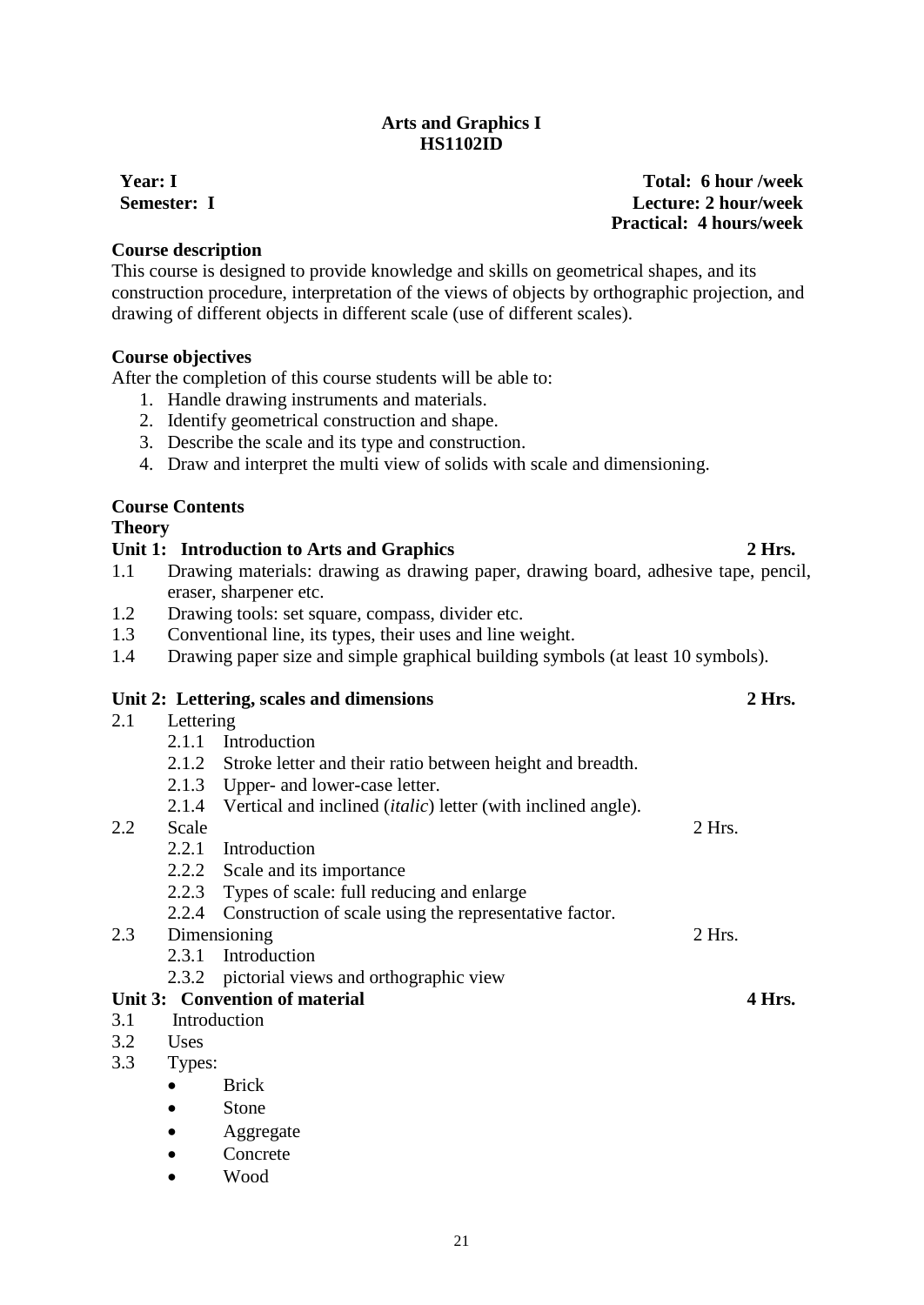- [Plywood](https://www.designingbuildings.co.uk/wiki/Plywood)
- Grass
- **[Gravel](https://www.designingbuildings.co.uk/wiki/Gravel)**
- [Paving](https://www.designingbuildings.co.uk/wiki/Paving)
- [Sand](https://www.designingbuildings.co.uk/wiki/Sand)
- [Stone](https://www.designingbuildings.co.uk/wiki/Stone)
- [Floor](https://www.designingbuildings.co.uk/wiki/Floor) [tiles](https://www.designingbuildings.co.uk/wiki/Tiles)
- Earth compact

# Unit 4: Geometrical constructions **4 Hrs.** 4 Hrs.

- 4.1 Geometric primitives (line, triangle, quadrilateral, regular polygons and circle and name of its parts).
- 4.2 Division
	- 4.2.1 Division of line: Bi-section of line, tri-section of line, division of line in any number ofParts and division of the line in proportionally
	- 4.2.2 Division of circle: Division of circle in three, four, five and six parts.
	- 4.2.3 Division of angle: bi-section and trisection.
	- 4.2.4 Division of triangle and trapezium in any number of equal parts of area.
- 4.3 Construction of triangle, square and regular polygons.
- 4.4 Inscribing and describing of circle in/on triangle or polygons.
- 4.5 Tangency: open and crossed line tangent, Arc tangent internal, external and combined Arc tangent.

# Unit 5: Curves **2 Hrs.**

# **Introduction of following curves**

- 5.1 Introduction
- 5.2 Types
	- 5.2.1 Involutes
	- 5.2.2 Spiral
	- 5.2.3 Cycloid
	- 5.2.4 Helices

# **Unit 6: Conic- section 2 Hrs.**

- 6.1 Definition
- 6.2 Parts of cone
- 6.3 Sectional plane
- 6.4 Terminology of conic section after the cut by sectional plane: ellipse, Parabola and Hyperbola.

# Unit 7: Orthographic projection **4 Hrs.**

- 7.1 Introduction
- 7.2 Theory of projection
- 7.3 Four quadrants
- 7.4 Co-ordinate or three-dimensional axis
- 7.5 System of orthographic projection
- 7.6 Orthographic view (cube, cuboid, pyramid, cylinder, hexagon, cone and line.)

# 7.7 Analysis of object and its view

# Unit 8: Point and line projection **4 Hrs.** 4 Hrs.

# 8.1 Introduction

- 8.2 Theory of projection
- 8.3 Notation system on HP, VP and PP
- 8.4 Location of point /line i, e. where it is and projection
- 8.5 Position of line: Perpendicular to one plane and parallel to the other, parallel to both Plane and inclined to one or both planes.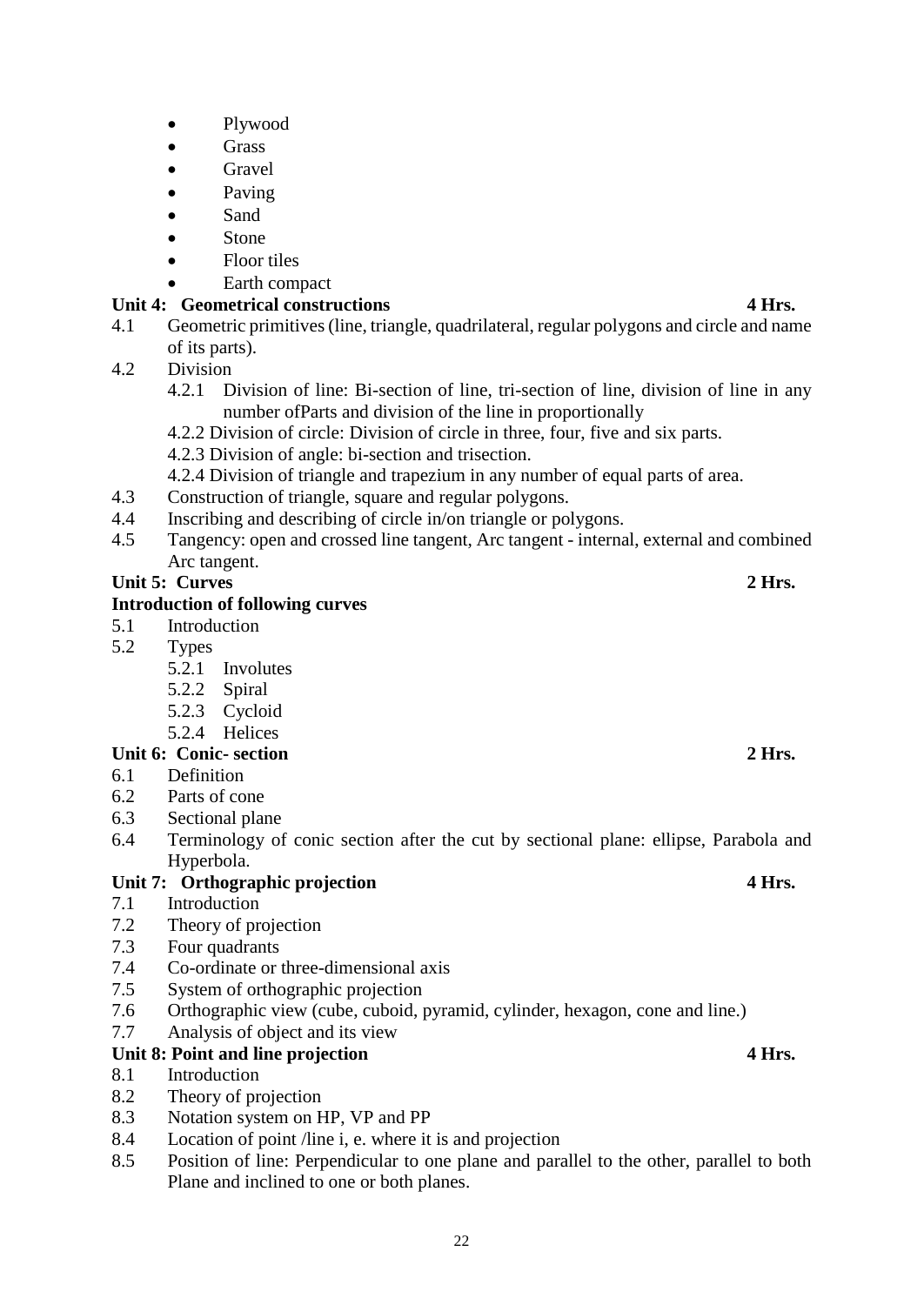| 9.1  |                               | Perpendicular to one plane and parallel to the other,                                                                                                            |         |
|------|-------------------------------|------------------------------------------------------------------------------------------------------------------------------------------------------------------|---------|
| 9.2  | Perpendicular to both planes, |                                                                                                                                                                  |         |
| 9.3  |                               | Perpendicular to one plane and inclined to the other.                                                                                                            |         |
|      |                               | Unit 10 Projection of solids                                                                                                                                     | 2 Hrs.  |
| 10.1 |                               | Introduction                                                                                                                                                     |         |
| 10.2 | Theory of projection          |                                                                                                                                                                  |         |
| 10.3 |                               | Orthographic projection of geometrical solid I, e. cube, cuboid, pyramid, cylinder,                                                                              |         |
|      |                               | hexagon and cone in simple Position. (simple position means axis-perpendicular to one                                                                            |         |
|      |                               | plane and parallel to other, axis parallel to both planes.                                                                                                       |         |
| 10.4 |                               | Orthographic projection of different model or work pieces. (at least 10 to 15 model                                                                              |         |
|      | Pieces)                       |                                                                                                                                                                  |         |
|      |                               | <b>Practical Exercise (Class worksheet)</b>                                                                                                                      | 60 Hrs. |
| 1.   |                               | <b>Draw the lines</b>                                                                                                                                            | 9 Hrs.  |
|      | 1.1                           | <b>Sheet No: 1:</b> Draw the horizontal, vertical, inclined $(45^{\circ}, 30^{\circ}, 60^{\circ}, 120^{\circ}$ degree)                                           |         |
|      |                               | line and circle using the drawing toolsand free handhorizontal, vertical, inclined                                                                               |         |
|      |                               | $(45^{\circ}, 60^{\circ}, 120^{\circ}$ degree) line.                                                                                                             |         |
|      | 1.2                           | Sheet No: 2: visible (boarder), construction line, dashed line, center line, and                                                                                 |         |
|      |                               | continuous line.                                                                                                                                                 |         |
|      | 1.3                           | Sheet No: 3: section line, wavy line, break line, leader line, dimension,                                                                                        |         |
|      |                               | extension.                                                                                                                                                       |         |
| 2.   |                               | <b>Write architectural Lettering</b>                                                                                                                             | 5 Hrs.  |
|      |                               | <b>Sheet No: 4</b>                                                                                                                                               |         |
|      | 2.1.                          | Draw free hand lettering exercise on upper- and lower-case vertical letter using<br>horizontal and vertical guide line (at least one set) and using instruments. |         |
|      | 2.2.                          | Draw free hand lettering exercise on upper- and lower-case inclined letter with                                                                                  |         |
|      |                               | numerical using the horizontal and vertical guide line (at least one set)                                                                                        |         |
|      | 2.3.                          | Draw free hand lettering exercise of upper-case letter using horizontal guide line                                                                               |         |
|      |                               | of different height letter of 10 to 3mm height and using instruments.                                                                                            |         |
| 3.   |                               | Draw the dimension and scale:                                                                                                                                    | 6 Hrs.  |
|      | 3.1.                          | Sheet No: 5: Aligned, unidirectional and base line dimension                                                                                                     |         |
|      | 3.2.                          | Sheet No 6: Scale construction                                                                                                                                   |         |
| 4.   |                               | Draw the convention of material:                                                                                                                                 |         |
|      | 4.1.                          | Sheet No: 7: Brick, Stone, Aggregate, Concrete, Sand, Grass, Glass, Wood                                                                                         |         |
|      | 4.2.                          | Sheet No: 8: Gravel, Parquet, Tiles, Earth compact, mirror, Plywood.                                                                                             |         |
| 5.   |                               | Draw the construction of line and geometrical shape                                                                                                              | 25 Hrs. |
|      | 5.1                           | Sheet No: 9: bisection, trisection, line division any number of parts with                                                                                       |         |
|      |                               | proportional division.                                                                                                                                           |         |
|      | 5.2                           | <b>Sheet No: 10:</b> circle division in three, four five and six parts, area of triangle                                                                         |         |
|      |                               | and trapezoid division any number of equal parts.                                                                                                                |         |
|      | 5.3                           | <b>Sheet No: 11:</b> Construct triangle by given side, making the equilateral triangle,                                                                          |         |
|      |                               | square and (Regular Polygons pentagon, hexagon, heptagon etc.)                                                                                                   |         |

Unit 9: Plane projection **2 Hrs.** 

- 5.4 **Sheet No: 12:**
	- 5.4.1. Describe the circle on triangle, inscribing the circle in right angle triangle, Equilateral triangle, and scalene triangle,
	- 5.4.2. Inscribe the circle in a sector.
- 5.5 **Sheet No: 13** 
	- 5.5.1. Determine the length of a given arc
	- 5.5.2. Draw an arc of a given radius touching two given line which sustains any angle between them.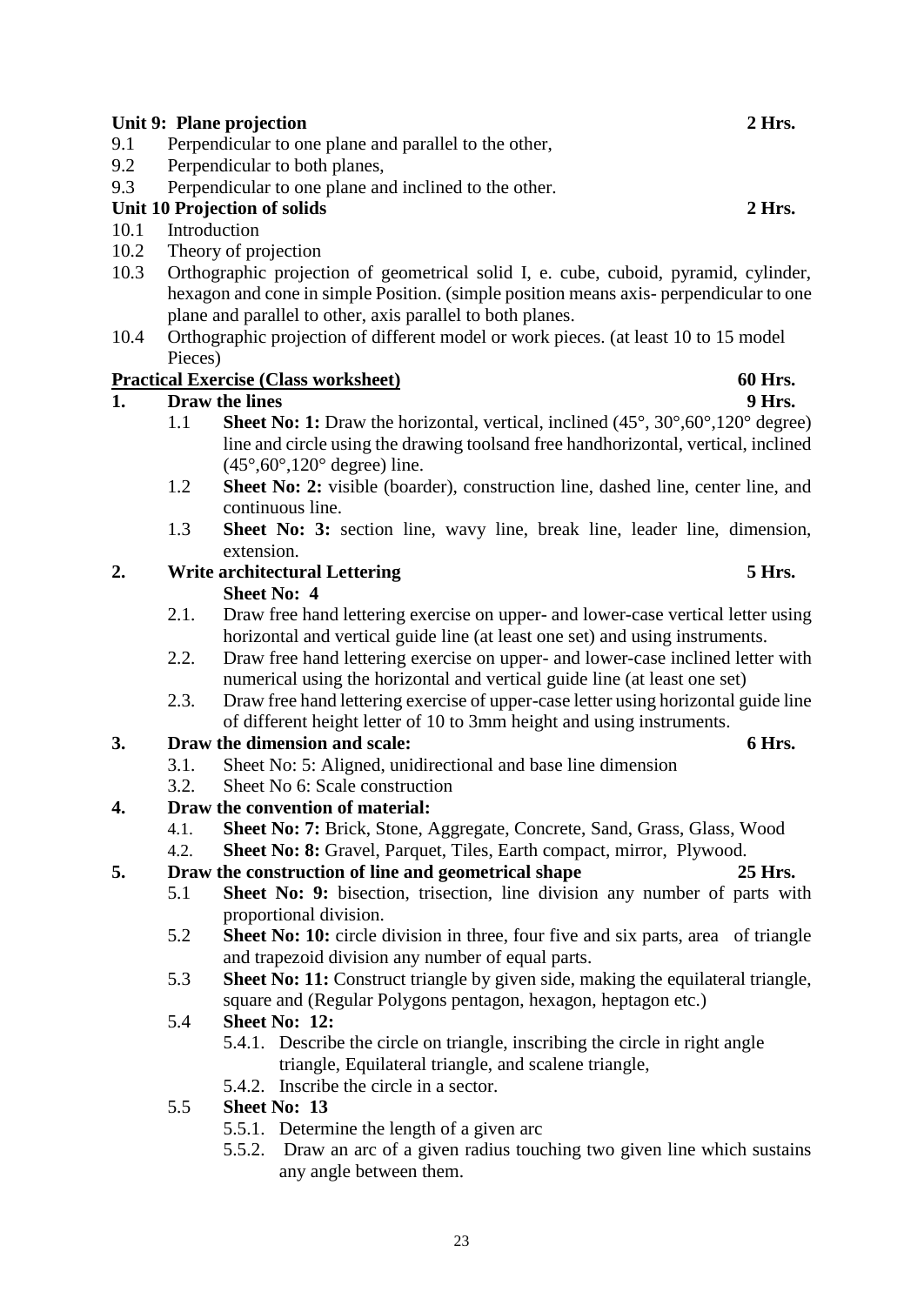- 5.5.3. Draw the center of arc of circle finding the center of Arc, Making the circle touching the three points.
- 5.6 **Sheet No: 14** 
	- 5.6.1. Draw a line parallel to a given distance from a given line.
	- 5.6.2. Find the centre of the given line.
	- 5.6.3. Draw a perpendicular to a given line
	- 5.6.4. Draw an arc of a given radius touching two given straight line at right angle.

# 5.7 **Sheet No: 15**

5.7.1. Tangent from any point on circle, open and crossed line (belt) tangent. Arc tangent-Internal, External and combined.

# 5.8 **Sheet No: 16**

- 5.8.1. Oblate ellipse: concentric circle method
- 5.8.2. Parabola: Rectangle, offset, Tangent and Eccentricity method.
- 5.8.3. Hyperbola: Rectangle method.

# **6. Orthographic projection 15 Hrs.**

- 6.1 Sheet No: 17: Point projection- Point projection by given location by first and third angle projection.
- 6.2 Sheet No: 18: Line projection-perpendicular to one plane and parallel to other plane, parallel to both planes, parallel to both planes inclined to one or both plane
- 6.3 Sheet No: 19: Plane of projection-Perpendicular to one plane and parallel to other, perpendicular to both the planes, perpendicular to one plane and inclined to other.
- 6.4 Sheet No: 20: Solid projection/Orthographic projection of simple geometrical solid objects in first and third angle projection.

# **References:**

- Luzzadar W. I Fundamental of Engineering drawing. Prentice-Hall of India
- S. Bogolyubov and A. Voinov, Engineering drawing. Mir Publishers, Moscow.
- S. K. Bogolyubov, Exercises in Machine Drawing. Mir publishers, Moscow.
- K. Venugopal Engineering Drawing and Graphics, New age international (p) Ltd. India
- Gill. P. S. Engineering Drawing, S. K. Kataria and sons India.
- M. B. Shah and B.C. Rana, Engineering Drawing, Pearson India,
- N. D. Bhatta and Panchal V.M. Engineering Drawing Charotar publishing House India.

# **Evaluation Scheme**

# **Unit wise Marks division for Final Exam**

| <b>Units</b> | <b>Title</b>                     | <b>Hours</b>   | <b>Mark distribution</b> |
|--------------|----------------------------------|----------------|--------------------------|
|              |                                  |                |                          |
| 1.           | Introduction to Art and Graphics | 12             | 20                       |
| 2.           | Lettering, scales and dimensions | 16             | 20                       |
| 3.           | Convensional materials           | 7              | 10                       |
| 4.           | Geometrical constructions        | 29             | 40                       |
| 5.           | Curves                           | $\overline{2}$ |                          |
| 6.           | Conic section                    | $\overline{2}$ |                          |
| 7.           | Orthographic projection          | 14             | 30                       |
| 8.           | Point and line projection        | 4              |                          |
| 9.           | Plane projection                 | $\overline{2}$ |                          |
| 10.          | Projection of solids             | $\overline{2}$ |                          |
|              | <b>Total</b>                     | 90             | 120                      |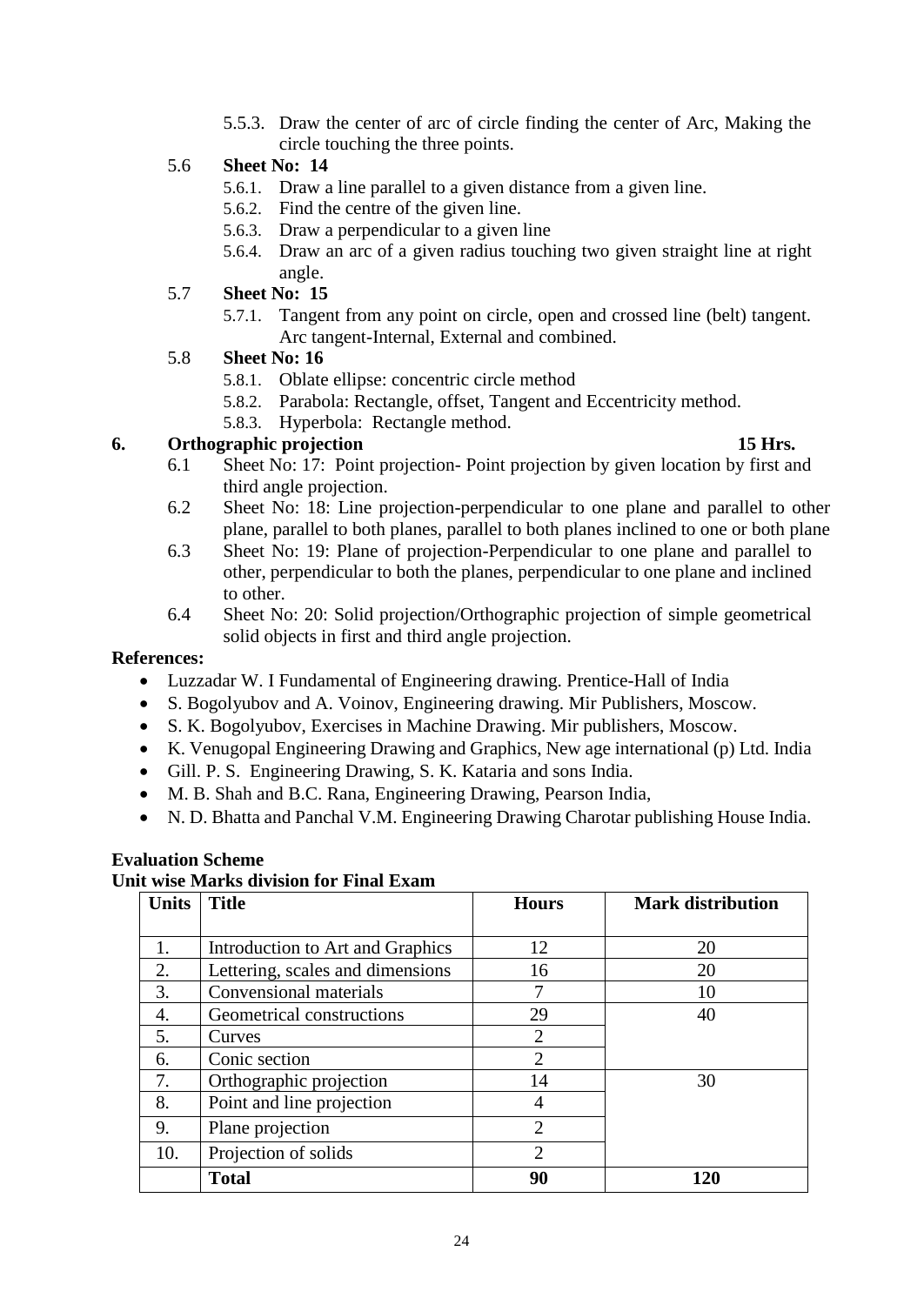# **Model Making I HS1103ID**

<span id="page-27-0"></span>**Year: I Total hours: 4 hrs/week Semester: I Lecture: 2 hrs/week Practical: 2 hours/week**

### **Course Description:**

This course consists of three units namely: introduction of tools and equipments, making different volumes with surface development, application of different finishing for volumes which are basically necessary to develop model making skill and helpful for understanding as well as practicing volume compositon.

#### **Course Objectives:**

On completion of this course, students will be able to:

- Use the tools and materials of model making.
- Create different textures for model making.
- Build different volumes.

# **Course Contents**

#### **Theory 30 Hrs.**

| Unit 1: Tools, equipments and materials |            |                              | <b>10 Hrs.</b> |
|-----------------------------------------|------------|------------------------------|----------------|
| 1.1                                     |            | Mount board                  |                |
|                                         |            | 1.1.1 Introduction           |                |
|                                         | 1.1.2      | <b>Types</b>                 |                |
|                                         |            | $1.1.3$ Uses                 |                |
|                                         | 1.1.4 Size |                              |                |
| 1.2                                     |            | Color paper (a4)             |                |
|                                         |            | 1.2.1 Introduction           |                |
|                                         |            | $1.2.2$ Types                |                |
|                                         | 1.2.3      | Uses                         |                |
| 1.3                                     |            | Thermocol (a2)               |                |
|                                         | 1.3.1      | Introduction                 |                |
|                                         |            | 1.3.2 Types                  |                |
|                                         | 1.3.3      | Uses                         |                |
|                                         | 1.3.4 Size |                              |                |
| 1.4                                     |            | Formbaord/sunboard           |                |
|                                         |            | 1.4.1 Introduction           |                |
|                                         | 1.4.2      | Types                        |                |
|                                         |            | 1.4.3 Uses                   |                |
|                                         | 1.4.4      | Required sizes and thickness |                |
| 1.5                                     |            | Paper cutter and metal scale |                |
|                                         | 1.5.1      | introduction                 |                |
|                                         | 1.5.2      | types                        |                |
|                                         | 1.5.3      | use                          |                |
|                                         |            | 1.5.3.1 full cut             |                |

1.5.3.2 half cut

- 1.6 glue
	- 1.6.1 introduction
	- 1.6.2 use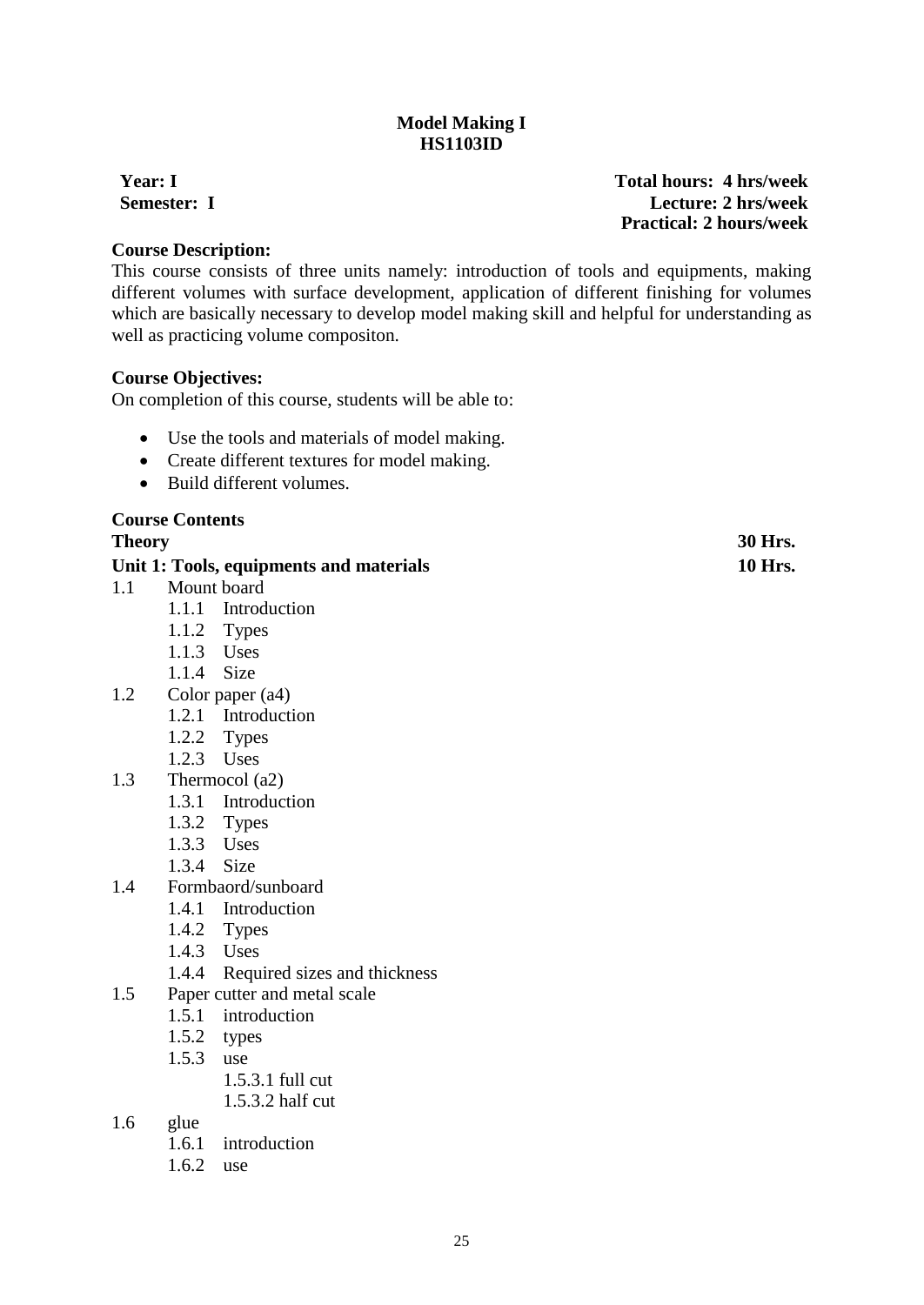- 1.6.3 type
	- 1.6.3.1 white glue
	- 1.6.3.2 glue stick
	- 1.6.3.3 instant glue

#### **Unit 2: Volumes with surface development 10 Hrs.**

- 2.1 cube
	- 2.1.1 Introduction
	- 2.1.2 Uses
- 2.2 cuboid
	- 2.2.1 Introduction
	- 2.2.2 Uses
- 2.3 pyramid
	- 2.3.1 Introduction
	- 2.3.2 Uses
- 2.4 cylinder
	- 2.4.1 Introduction
	- 2.4.2 Uses
- 2.5 cones
	- 2.5.1 Introduction
	- 2.5.2 Uses

#### **Unit 3: Finishing for volumes 10 Hrs.**

- 3.1 Fnishing volumes with poster color.
	- 3.1.1 introduction
	- 3.1.2 use
- 3.2 Finishing volumes with stickers on the surface
	- 3.2.1 introduction
		- 3.2.2 use
- 3.3 Finishing volumes with color paper.
	- 3.3.1 introduction
	- 3.3.2 use
- 3.4 surface finishes for model making
	- 3.4.1 Brick texture
		- 3.4.1.1 Introduction
		- 3.4.1.2 Use
	- 3.4.2 Tile texture 3.4.2.1 Introduction 3.4.2.1 Use
	- 3.4.3 Marble texture 3.4.3.1 Introduction 3.4.3.2 Use
	- 3.4.4 Timber texture 3.4.4.1 Introduction 3.4.4.1 Use
- 3.5 Composition of volumes
	- 3.5.1. introduction
	- 3.5.2. use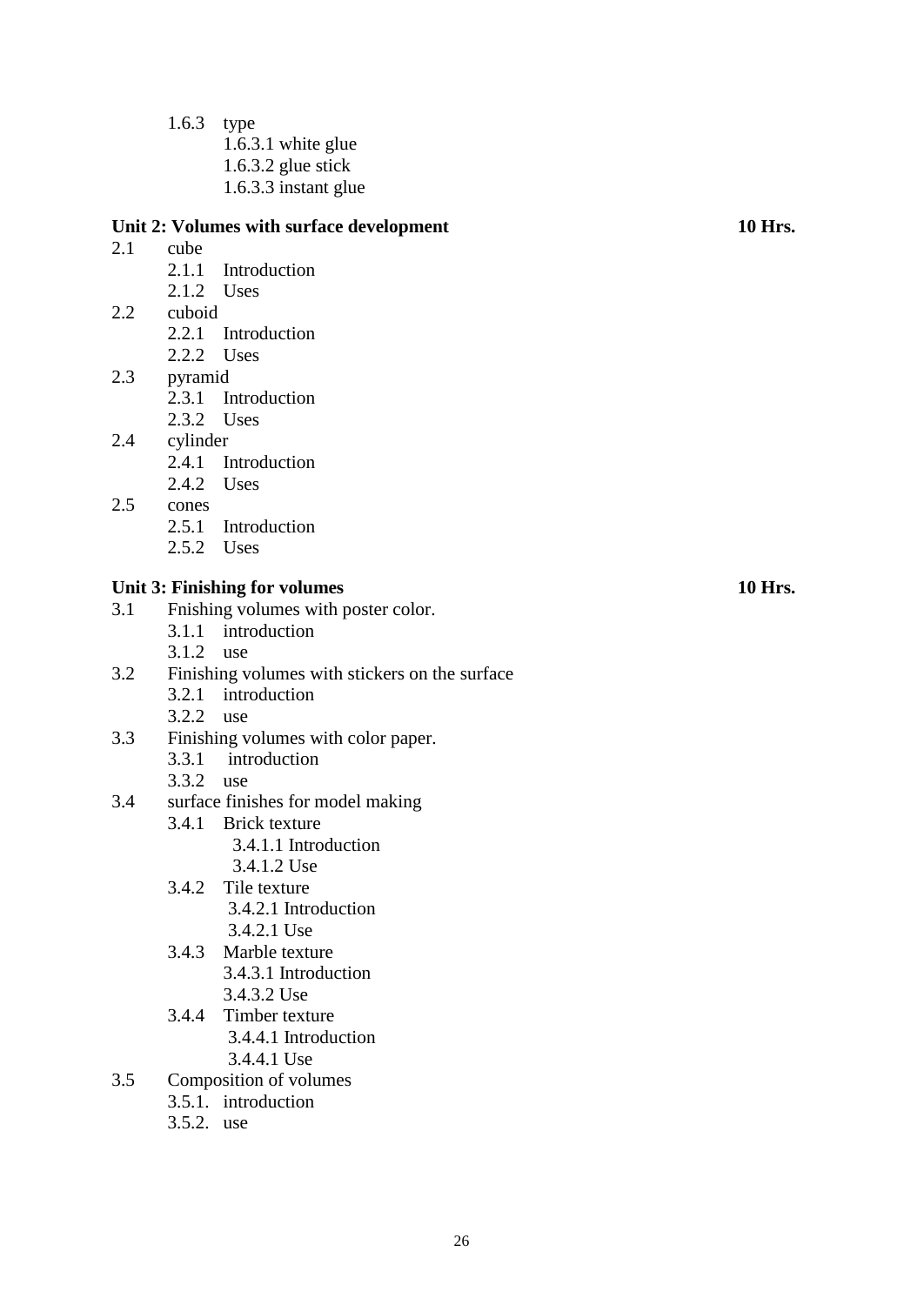| <b>Practical</b>                                                                                          | 60 Hrs.        |
|-----------------------------------------------------------------------------------------------------------|----------------|
| Unit 1: Perform the following:                                                                            | 12 Hrs.        |
| 1. Demonstrate the use of paper cutter with metal scale.                                                  |                |
| 2. Full cut mountboard, color paper, thermocol, formboard/sunboard using paper cutter and<br>metal scale. |                |
| 3. Half cut mount board and color paper using paper cutter and metal scale.                               |                |
| 4. Stick or attach papers with help of glue mentioned.                                                    |                |
| Unit 2: Perform the following:                                                                            | <b>16 Hrs.</b> |
| 1. Develop surface of cube, cuboid, pyramid, cylinder, cone, and prism.                                   |                |
| 2. Build the developed surface of volumes.                                                                |                |
| Unit 3: Perform the following:                                                                            | 32 Hrs.        |
| 1. Paint a surface of a volume (3D objects) with poster color.                                            |                |
| 2. Stick vynil sticker on the surface of a volume (3D objects).                                           |                |
| 3. Stick color paper on surface of a volume (3D objects).                                                 |                |
| 4. Develop brick texture with pen or pencil on a color paper.                                             |                |
| 5. Develop tile texture with pen or pencil on a color paper.                                              |                |
| 6. Develop marble texture with pen or pencil on a color paper.                                            |                |
| 7. Develop timber texture with pen or pencil on a color paper.                                            |                |
| 8. Develop the Composition of volume (3D objects).                                                        |                |

#### **References:**

- 1. ["A Beginner's Guide to Model Building -](https://hobbyandtoycentral.com/?q=blog/beginner%E2%80%99s-guide-model-building-part-1-4-part-series) Part 1 of a 4 part series | Hobby and Toy [Central"](https://hobbyandtoycentral.com/?q=blog/beginner%E2%80%99s-guide-model-building-part-1-4-part-series)*. hobbyandtoycentral.com*. Retrieved 2018-07-20**.**
- 2. *Hasluck, Paul (2013). Building Model Boats - Including Sailing and Steam Vessels. Read Books Ltd.* [ISBN](https://en.wikipedia.org/wiki/ISBN_(identifier)) [9781473347410](https://en.wikipedia.org/wiki/Special:BookSources/9781473347410)

#### **Evaluation Scheme**

#### **Unit wise Marks division for Final Exam**

| <b>Units</b> | <b>Title</b>                       | <b>Hours</b> | <b>Mark distribution</b> |
|--------------|------------------------------------|--------------|--------------------------|
|              |                                    |              |                          |
|              | Tools, equipments and<br>materials | 30           |                          |
|              | Volums with surface<br>development | 30           |                          |
| 3            | Finishing for volumes              | 30           |                          |
|              | Total                              |              | 120                      |

27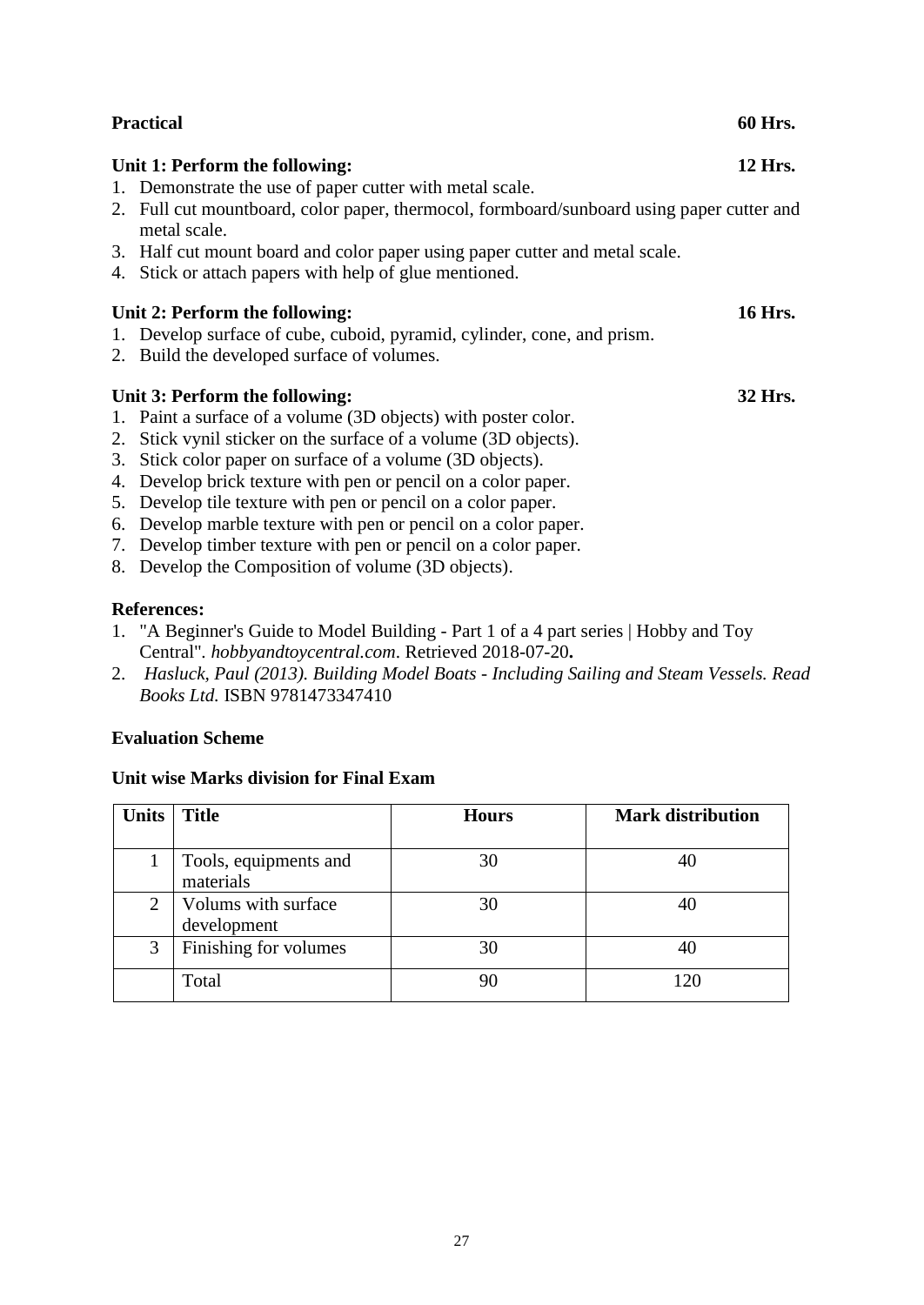#### **History of Arts and Interior Design HS1104ID**

<span id="page-30-0"></span>**Year: I Total: 4 hours/week Semester: I Lecture: 4 hours/week** 

#### **Course Description:**

This course deals with the history of art and interior Design which consists of pre history to early civilization, ancient Egyptian, medieval interior and English interior. **Course objectives:**

**Practical: hours/week**

After completion of this course, students will be able to:

- 1. Define the history of arts and interior design.
- 2. Explain various furnitures and its characteristic according to historic period.

| <b>Courses contents:</b><br><b>Theory</b><br>Unit 1 Pre-history to early civilization |          |
|---------------------------------------------------------------------------------------|----------|
| Introduction<br>1.1                                                                   | 2 Hrs.   |
| 1.2<br>History                                                                        |          |
|                                                                                       |          |
| <b>Unit 2 Ancient Egypt</b>                                                           | 8 Hrs.   |
| Introduction<br>1.1                                                                   |          |
| 1.2<br>History                                                                        |          |
| 1.3<br>Characteristics                                                                |          |
| Furniture designs<br>1.4                                                              |          |
| Stools<br>1.4.1                                                                       |          |
| 1.4.2 Thrones                                                                         |          |
| 1.4.3 Chairs                                                                          |          |
| 1.4.4 Tables                                                                          |          |
| 1.4.5<br><b>Beds</b>                                                                  |          |
| 1.4.6<br>Chests, etc.                                                                 |          |
| Unit 3 Mesopotamia<br>3.1<br>Introduction<br>3.2<br>History<br>3.3<br>Characteristics | $2$ Hrs. |
| <b>Unit 4 Greece</b>                                                                  | 4 Hrs.   |
| 4.1 Introduction                                                                      |          |
| 4.2 History                                                                           |          |
| 4.3 Characteristics                                                                   |          |
| 4.4 Furniture designs                                                                 |          |
| 4.4.1 Stools                                                                          |          |
| 4.4.2 Chairs                                                                          |          |
| 4.4.3 Couches                                                                         |          |
| 4.4.4<br>Tables                                                                       |          |
| 4.4.5<br>Chests, etc.                                                                 |          |
|                                                                                       |          |
| <b>Unit 5 Rome</b><br>4 Hrs.                                                          |          |
| 5.1<br>Introduction                                                                   |          |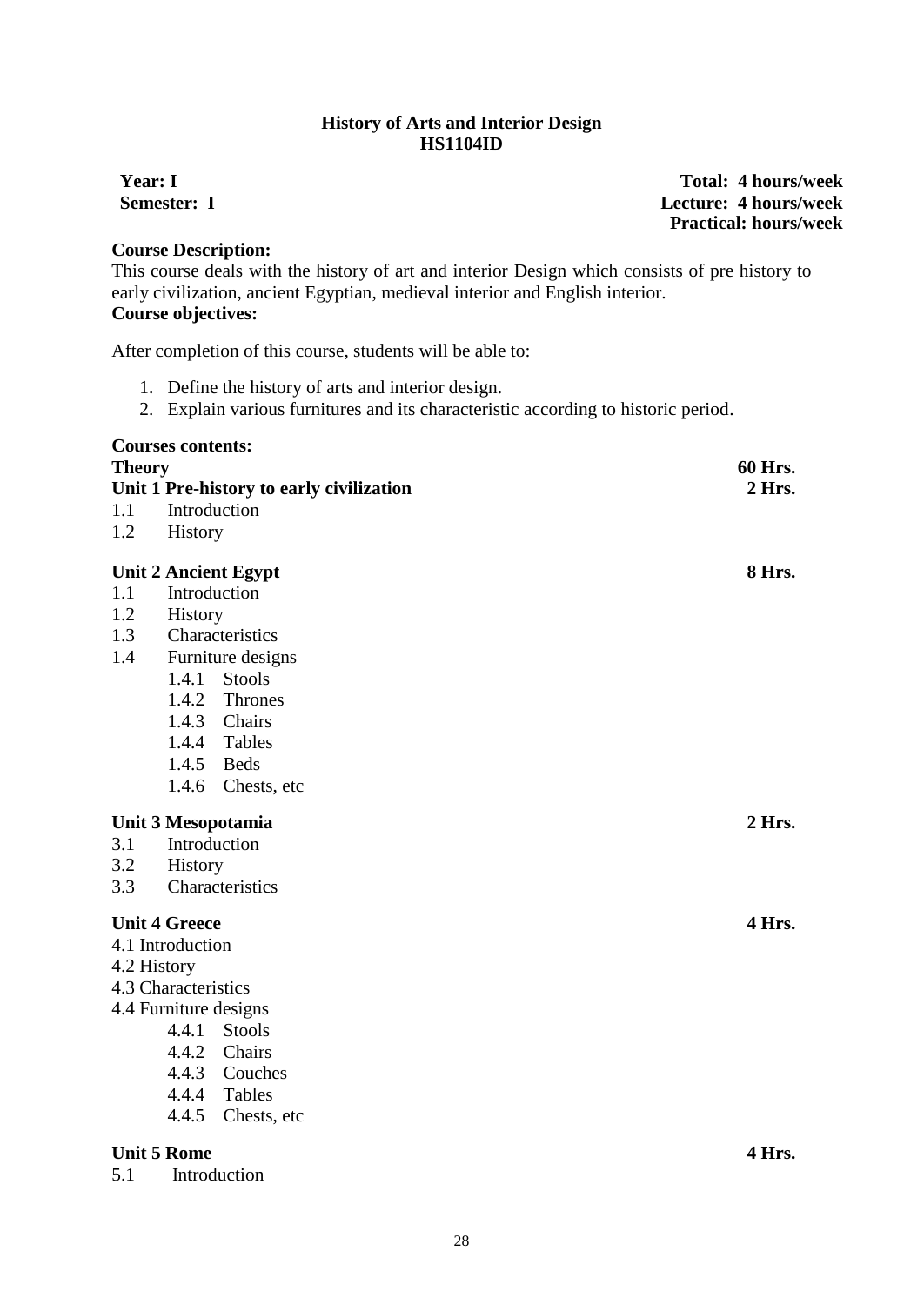- 5.2 Characteristics
- 5.3 Materials for furniture and other design
- 5.4 Furniture designs
	- 5.4.1 Stools
	- 5.4.2 Chairs
	- 5.4.3 Couches
	- 5.4.4 Tables
	- 5.4.5 Chests, etc

#### **Unit 6 Byzantine 4 Hrs.**

- 1.1 Introduction
- 1.2 Characteristics
- 1.3 Materials for furniture and Decorative items (painting, cushioned seats, etc)
- 1.4 Furniture designs
	- 1.4.1 Chairs
	- 1.4.2 Thrones
	- 1.4.3 X- stools
	- 1.4.4 Tables
	- 1.4.5 Cabinets
	- 1.4.6 Storage chests
	- 1.4.7 Beds, etc

#### **Unit 7 Medieval interior 4 Hrs.**

- 1.1 Introduction
- 1.2 Characteristics
- 1.3 Medieval arts and architectures
- 1.4 Furniture designs
	- 1.4.1 Benches
	- 1.4.2 stools
	- 1.4.3 Chests, etc

# Unit 8 Romanesque 4 Hrs.

- 1.1 Introduction
- 1.2 Characteristics
- 1.3 Arts and architectures

| 1.3  | Arts and architectures |        |
|------|------------------------|--------|
| 1.4  | Furniture designs      |        |
| 1.5  | Arches and curves      |        |
|      | <b>Unit 9 Gothic</b>   | 4 Hrs. |
| 9.1  | Introduction           |        |
| 9.2  | Characteristics        |        |
| 9.3  | Arts and architectures |        |
| 9.4  | Furniture              |        |
|      | Unit 10 ROCOCO         | 2 Hrs. |
| 10.1 | Introduction           |        |
| 10.2 | Characteristics        |        |
|      |                        |        |

10.3 Arts and architectures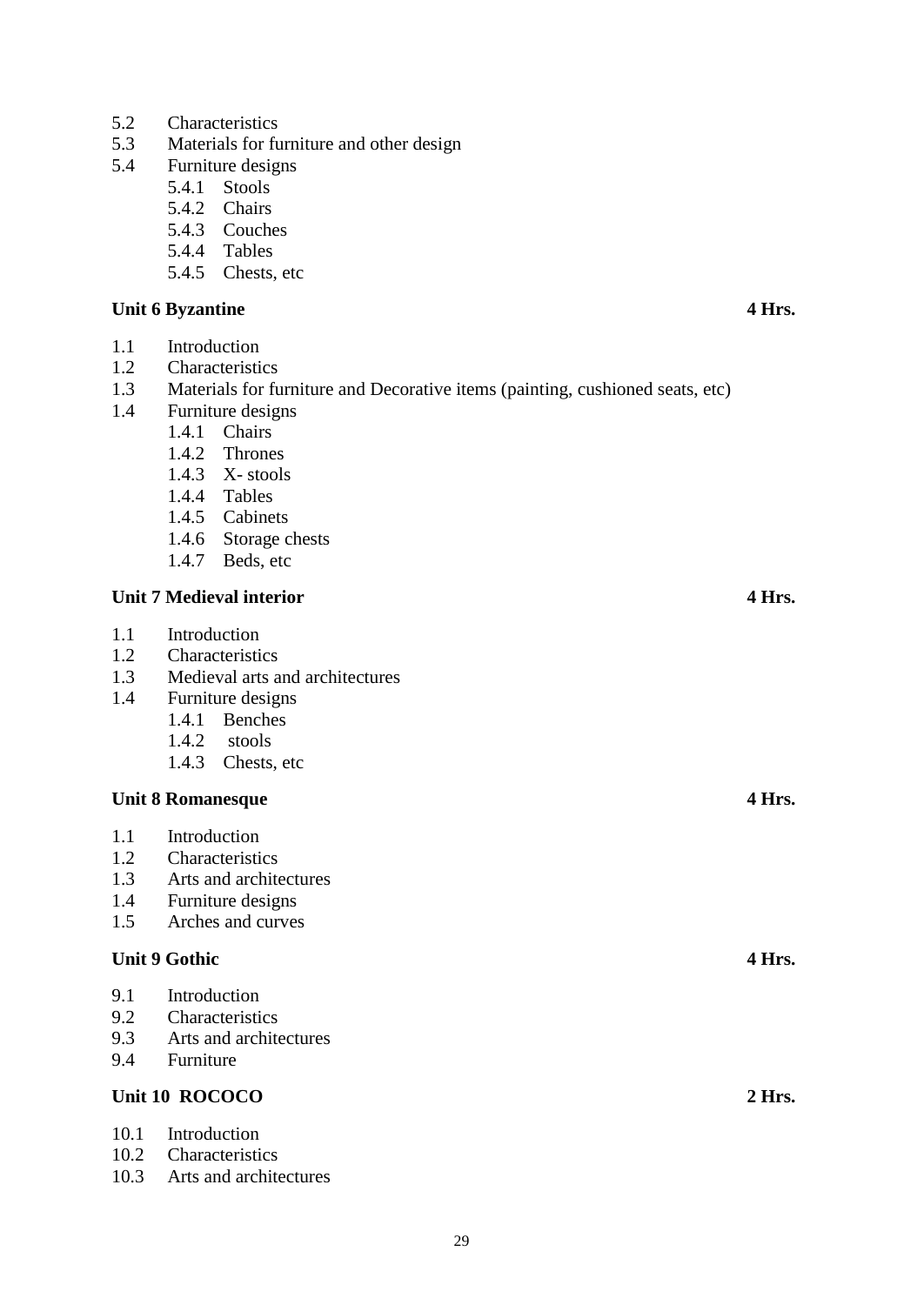#### 10.4 Furniture

#### **Unit 11 English period 22 Hrs.**

- 11.1 Introduction
- 11.2 History
- 11.3 Characteristics
- 11.4 Characteristics of Furniture
- 11.5 Furniture development in Germany
- 11.6 Characteristics of art deco
- 11.7 Furniture development in Scandinavia

### **References:**

- 1. S. Khan, 2020, History of Interior Design & Crafts.
- 2. Décor Aid Team, 2021, Interior Design History and Origins Explained.
- 3. P. Jones, 2020, Timeline: the evolution of ancient empires.
- 4. Justine, 2014, History of Interior Design.
- 5. C. Muscato,2019, Ancient Egyptian Furniture: History & Design.
- 6. Lama, 2012, Exploring Islamic Interior Design.
- 7. A. Ortiz, 2017, A Brief History of Interior Design Styles.
- 8. J. Pile and J. Gura, Fourth edition, A History of Interior Design.
- 9. B. Ferris, 2021, Ultimate list of Interior design styles, definition & photos

#### **Evaluation Scheme**

#### **Unit wise Marks division for Final Exam**

| <b>Units</b> | <b>Title</b>                         | <b>Hours</b>   | <b>Mark distribution</b> |
|--------------|--------------------------------------|----------------|--------------------------|
| 1.           | Pre history to early<br>civilization | $\overline{2}$ | 25                       |
| 2.           | <b>Ancient Egypt</b>                 | 8              |                          |
| 3.           | Mesopotamia                          | $\overline{2}$ |                          |
| 4.           | Greece                               | $\overline{4}$ |                          |
| 5.           | Rome                                 | $\overline{4}$ |                          |
| 6.           | <b>Byzantine</b>                     | $\overline{4}$ |                          |
| 7.           | Medieval interior                    | $\overline{4}$ | 25                       |
| 8.           | Romanesque                           | $\overline{4}$ |                          |
| 9.           | Gothic                               | $\overline{4}$ |                          |
| 10.          | <b>ROCOCO</b>                        | $\overline{2}$ |                          |
| 11.          | English period                       | 22             | 30                       |
|              | <b>Total</b>                         | 60             | 80                       |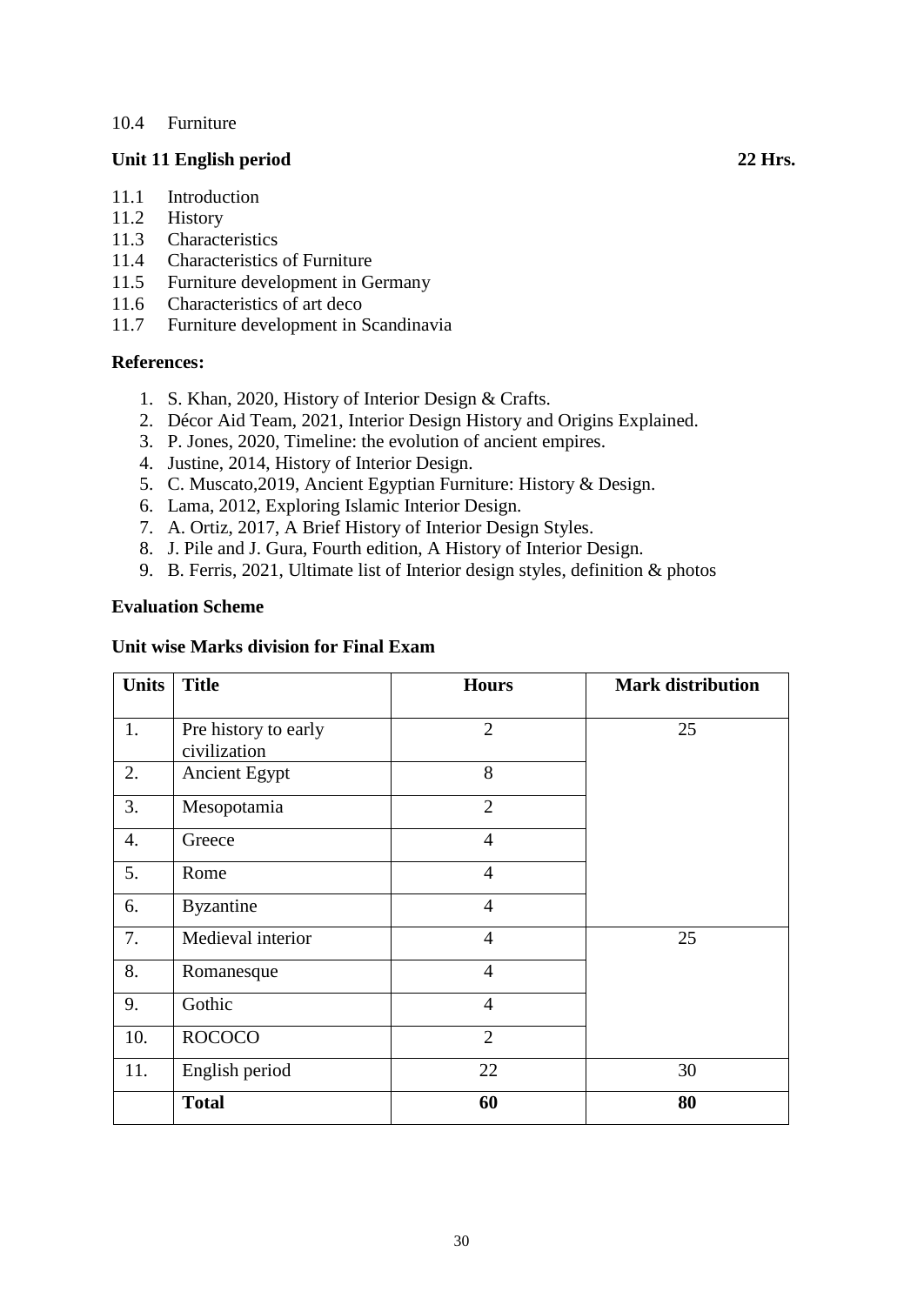<span id="page-33-0"></span>**First Year/ Second Semester**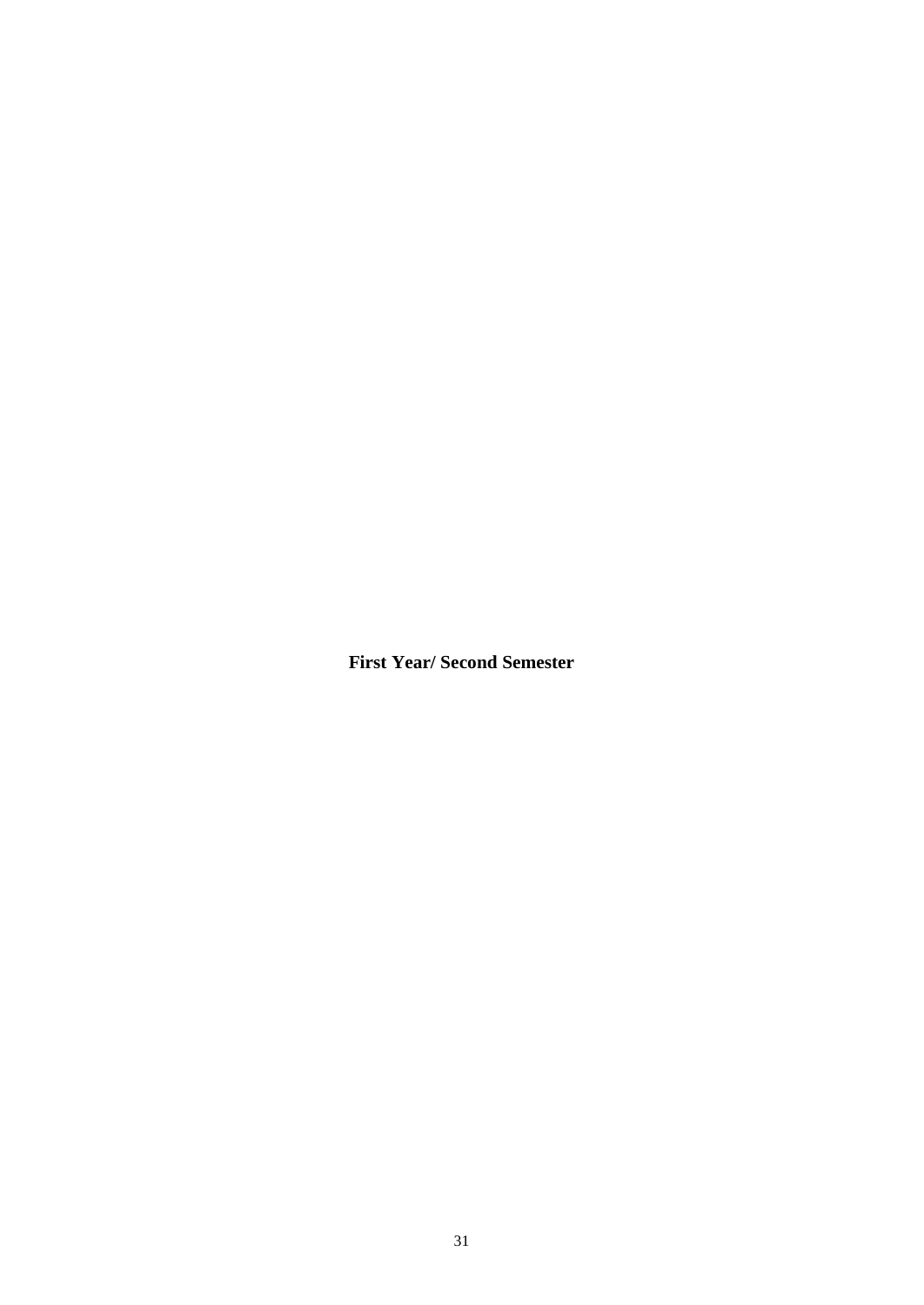# **English II 1201 SH**

<span id="page-34-0"></span>

#### **Course Description**

This course is designed with a view to provide students techniques in using English for academic and communicative purposes, train them in the comprehending varieties of texts, terminologies, grammatical and communicative areas of English language, make them see the relationship between structure and meaning. This guides the students from general to comprehensive understanding of language.

#### **Course Objectives**

On completion of the course the students will be enabled to:

- 1. Construct sensible sentences applying the grammatical structures.
- 2. Answer the questions given after the comprehension passage.
- 3. Use terminologies vocabularies to construct sensible sentences.
- 4. Conduct a dialogue in given situation.
- 5. Write paragraphs on people, place and events correctly and meaningfully.
- 6. Analyze the literary texts.

#### **Course Contents Theory**

| <b>Section One: Language Development</b> |                                     | 40 Hrs. |
|------------------------------------------|-------------------------------------|---------|
| <b>Unit 1: Technology</b>                | 4 Hrs.                              |         |
| 1.1                                      | Reading comprehension: Hyper loop   |         |
|                                          | 1.1.1 Use of technological terms    |         |
|                                          | 1.1.2 Use of prefixes               |         |
|                                          | 1.1.3 Question-answer               |         |
| 1.2                                      | Issuing a press release             |         |
| 1.3                                      | Subject Verb agreement              |         |
| 1.4                                      | Summarizing                         |         |
| 1.5                                      | Project Work                        |         |
|                                          | Unit 2 : Money and Economy          | 4 Hrs.  |
| 2.1                                      | Reading comprehension: QR Code      |         |
|                                          | 2.1.1 Use of terminologies          |         |
|                                          | 2.1.2 Abbreviations                 |         |
|                                          | 2.1.3 Vowel sounds                  |         |
|                                          | 2.1.4 Question-Answer               |         |
| 2.2                                      | Writing a news article              |         |
| 2.3                                      | Questions:                          |         |
|                                          | 2.3.1 Yes/no questions              |         |
|                                          | 2.3.2 Wh - questions                |         |
|                                          | 2.3.3 Indirect and direct questions |         |
| 2.4                                      | Expressing necessity                |         |

2.5 Project Work

**Year: I Total: 4 hours /week Semester: II Lecture: 4 hour/week Practical: hours/week**

32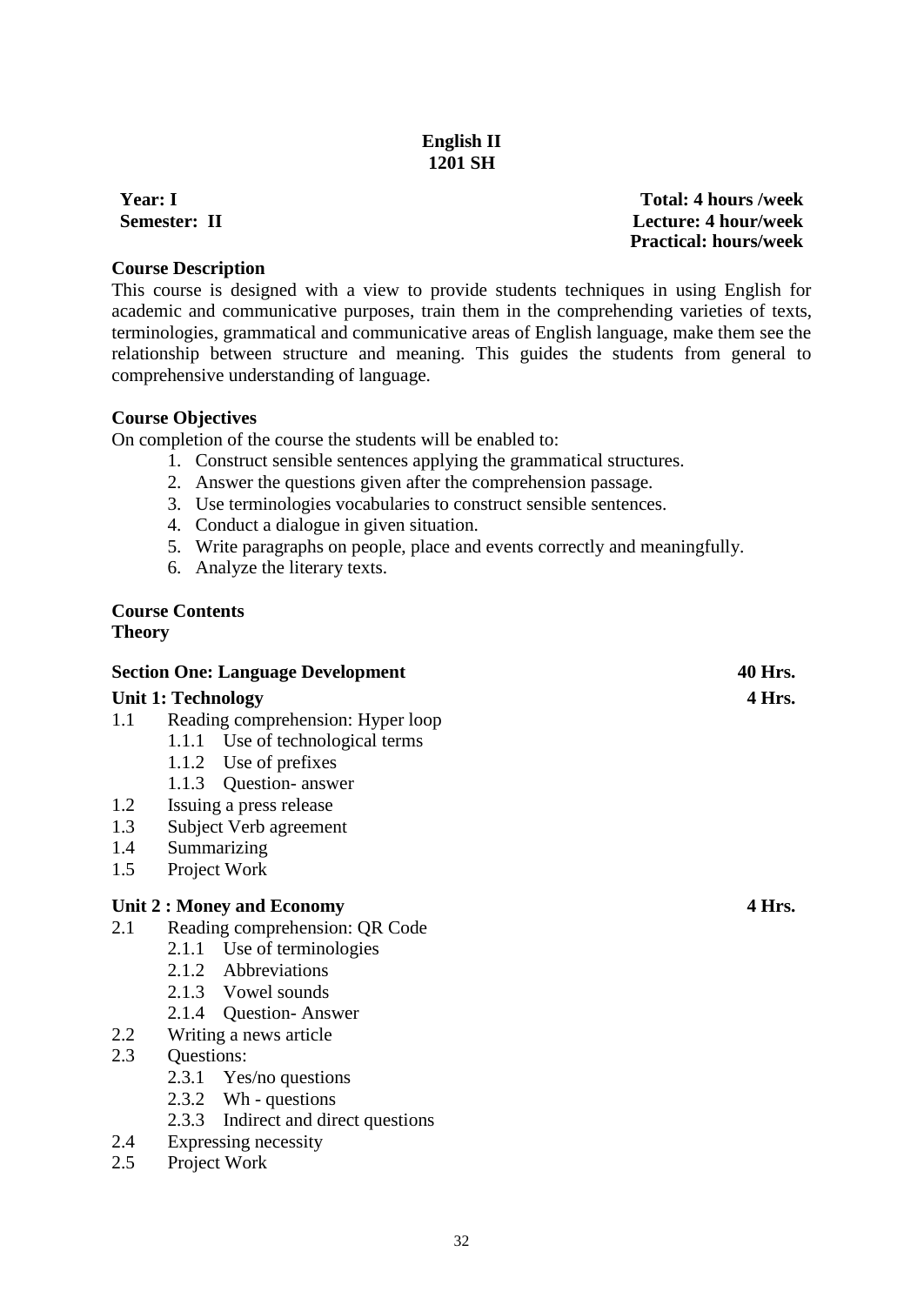|                                        | <b>Unit 3: Human Culture</b>                                                                  | 4 Hrs. |
|----------------------------------------|-----------------------------------------------------------------------------------------------|--------|
| 3.1                                    | Reading Comprehension: Land of Plenty<br>Word Formation: Root, Prefixes and prefixes<br>3.1.1 |        |
|                                        | 3.1.2 Question-answer                                                                         |        |
| 3.2                                    | Writing:                                                                                      |        |
|                                        | 3.2.1 Paragraph                                                                               |        |
|                                        | 3.2.2 Letter to the editor                                                                    |        |
| 3.3                                    | Adjectives and Adverbs                                                                        |        |
| 3.4                                    | Making comparison and contrast                                                                |        |
| 3.5                                    | Project Work                                                                                  |        |
| <b>Unit 4: Ecology and Environment</b> |                                                                                               | 4 Hrs. |
| 4.1                                    | Reading Comprehension: Living in a Redwood Tree                                               |        |
|                                        | 4.1.1 Terminologies used in ecology                                                           |        |
|                                        | Compound words<br>4.1.2                                                                       |        |
|                                        | 4.1.3 Question - answer                                                                       |        |
| 4.2                                    | Writing a book/film review                                                                    |        |
| 4.3                                    | <b>Reported Speech</b>                                                                        |        |
| 4.4                                    | Reporting                                                                                     |        |
| 4.5                                    | Project Work                                                                                  |        |
|                                        | <b>Unit 5: Career Opportunities</b>                                                           | 4 Hrs. |
| 5.1                                    | Reading Comprehension: Presenting Yourself                                                    |        |
|                                        | 5.1.1 Employment-related terminologies                                                        |        |
|                                        | 5.1.2 Answering questions                                                                     |        |
| 5.2                                    | Writing job application with CV                                                               |        |
| 5.3                                    | <b>Conditional Sentences</b>                                                                  |        |
| 5.4                                    | Clarifying                                                                                    |        |
| 5.5                                    | Project Work                                                                                  |        |
|                                        | <b>Unit 6: Human Rights</b>                                                                   | 4 Hrs. |
| 6.1                                    | Reading Comprehension: "I am Sorry" - The Hardest Three Words to Say                          |        |
|                                        | 6.1.1 Word formation                                                                          |        |
|                                        | 6.1.2 Question-answer                                                                         |        |
| 6.2                                    | Writing Paragraphs on Steps on making education equal                                         |        |
| 6.3                                    | Connectives                                                                                   |        |
| 6.4                                    | Group work: Criticizing                                                                       |        |
| 6.5                                    | Project Work                                                                                  |        |
|                                        | <b>Unit 7: War and Peace</b>                                                                  | 4 Hrs. |
| 7.1                                    | Reading comprehension: Train to Pakistan                                                      |        |
|                                        | Terminologies<br>7.1.1                                                                        |        |
|                                        | 7.1.2 Question -answer                                                                        |        |
|                                        | 7.1.3 Vowels: Monophthong s and diphthongs                                                    |        |
| 7.2                                    | Describing People, place or event                                                             |        |
| 7.3                                    | Past simple, Past continuous, Past perfect, Past perfect continuous tense                     |        |
| 7.4                                    | Group work: Making Announcements                                                              |        |
| 7.5                                    | Project Work                                                                                  |        |
|                                        | <b>Unit 8: Music and Creation</b>                                                             | 4 Hrs. |
| 8.1                                    | Reading Comprehension: A Life of Sound and Silence                                            |        |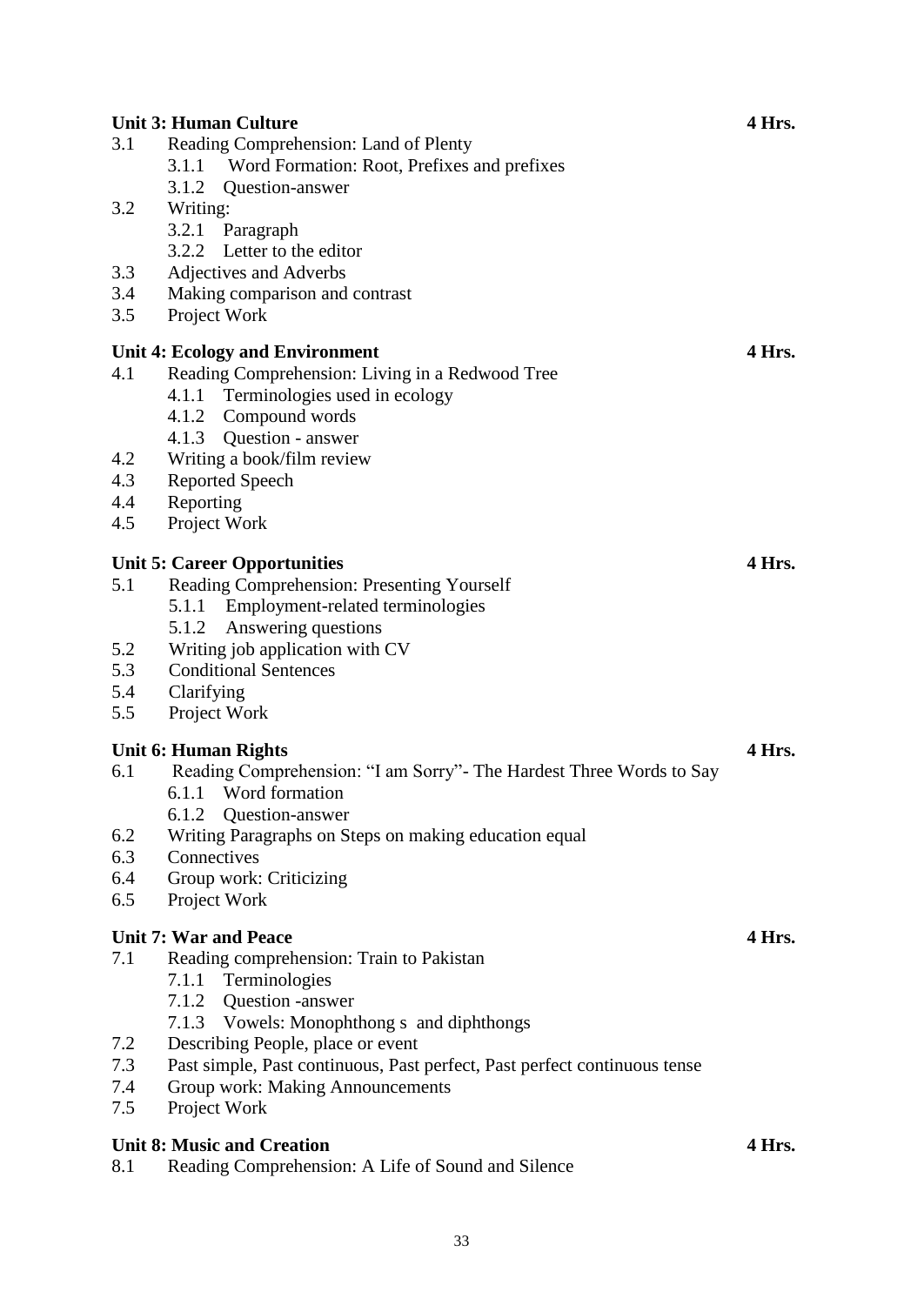- 8.1.1 Terminologies used in music
- 8.1.2 Word Stress
- 8.1.3 Question -answer
- 8.2 Writing a bibliography.
- 8.3 Preposition of time
- 8.4 Group work: Predicting
- 8.5 Project Work

#### **Unit 9: Migration and Diaspora 4 Hrs.**

- 9.1 Reading Comprehension: Dediasporization: Homeland and Hostland
	- 9.1.1 Consonants: Voiced and voiceless sounds
	- 9.1.2 Stressed an unstressed syllable
	- 9.1.3 Question answer
- 9.2 Interpreting data in charts and graphs
- 9.3 Would/ Used to
- 9.4 Narrating past events
- 9.5 Project Work

# **Unit 10: Power and Politics 4 Hrs.**

- 10.1 Reading Comprehension: An Open Letter to Mary Daly
	- 10.1.1 Terminologies used in politics
		- 10.1.2 Consonant cluster
	- 10.1.3 Question- answer
- 10.2 Writing an article for a newspaper
- 10.3 Adjective order
- 10.4 Pair work: Denying
- 10.5 Project Work

# **Section Two: Literature 20hrs**

#### **Unit One: Short Stories**

- 1. The Treasure in the Forest H. G. Wells
- 2. My Old Home Lu Xun
- 3. The Half-closed Eyes of the Buddha and the Slowly Sinking Sun -Shankar Lamichhane
- 4. A Very Old Man with Enormous Wings Gabriel Garcia Marquez

#### **Unit Two: Poems**

- 1. The Awakening Age Ben Okri
- 2. Soft Storm Abhi Subedi

#### **Unit Three: Essays**

- 1. Knowledge and Wisdom Bertrand Russell
- 2. Humility Yuval Noah Harari
- 3. Human Rights and the Age of Inequality Samuel Moyn

#### **References:**

- 1. Panday, Ram Kumar. *Yeti Tells.* SajhaPrakashan.3rd edition. Kathmandu, 2050.
- 2. Ancient Tales.Ed, Lohani, Shreedhar P, Adhikari Rameshwar P and Subedi, Abhi N. Educational Enterprises Pvt Ltd: Kathmandu,1996.
- 3. Grade 12 English. Centre for Curriculum Development, Government of Nepal: Sano Thimi, 2077.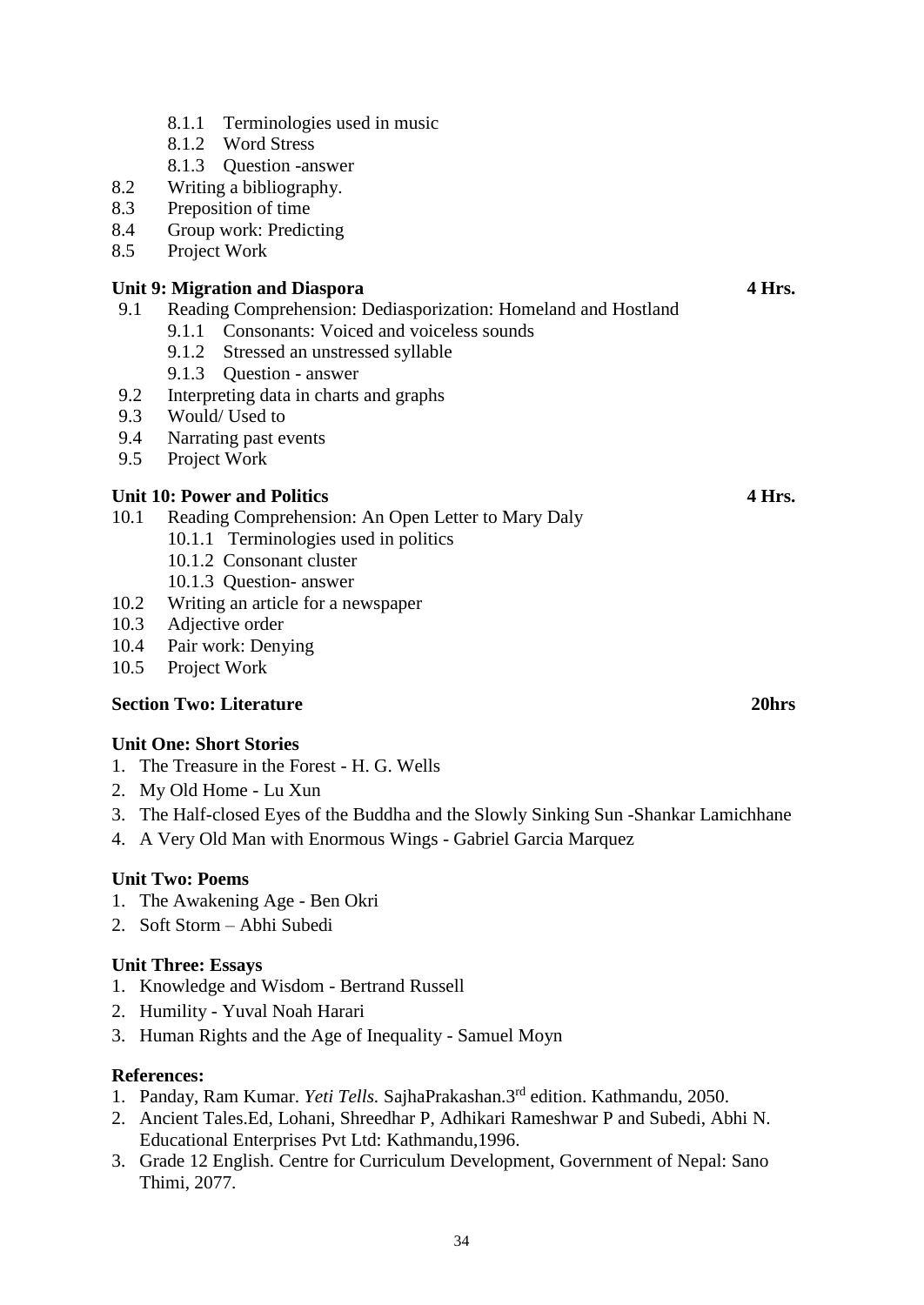- 4. Poudel, R.C., A Manual to Communicative English, K.P.Pustak Bhandar, Kathmandu, 1956/57.
- 5. Shah,B.L.,Atext book of writing skills in English, First edition Hira Books Enterprises, Kathmandu,
- 6. Fruehling, R. T. and Oldham N. B., Write to the point, McGraw- Hill, Inc. New York NY 10020
- 7. Tayior, G., English conversation practice, 1975.
- 8. Maharjan L. B., A textbook of English sounds and Structures, Vidyarthi Pustak Bhandar, Kathmandu,2000.
- 9. Blundell, Jon, Higgens, Jonathan & Middlemiss, Nigel, Function of English, Oxford University Press
- 10. Better English Pronunciation, Cambridge University Press, New edition
- 11. Link English, Central Department of English, Tribhuvan University
- 12. References to be selected by the related lecturer(s) from among the texts available in the market that meet the content needs of this subject.
- 13. The related institute may develop its own textbook and approve from the related authority so as to have a prescribed textbook of this subject.

#### **Evaluation Scheme**

| <b>Units</b> | <b>Title</b>                                                                          | <b>Hours</b>   | <b>Mark distribution</b> |  |  |  |
|--------------|---------------------------------------------------------------------------------------|----------------|--------------------------|--|--|--|
|              | <b>Language Development</b>                                                           |                |                          |  |  |  |
| 1.           | Technology                                                                            | $\overline{4}$ | 5                        |  |  |  |
| 2.           | Money and Economy                                                                     | $\overline{4}$ | 5                        |  |  |  |
| 3.           | Human Culture                                                                         | $\overline{4}$ | 5                        |  |  |  |
| 4.           | Ecology and Environment                                                               | $\overline{4}$ | 5                        |  |  |  |
| 5.           | <b>Career Opportunities</b>                                                           | $\overline{4}$ | 5                        |  |  |  |
| 6.           | Human Rights                                                                          | $\overline{4}$ | 5                        |  |  |  |
| 7.           | War and Peace                                                                         | $\overline{4}$ | 5                        |  |  |  |
| 8.           | Music and Creation                                                                    | $\overline{4}$ | 5                        |  |  |  |
| 9.           | <b>Migration and Diaspora</b>                                                         | $\overline{4}$ | $\overline{4}$           |  |  |  |
| 10.          | Power and Politics                                                                    | $\overline{4}$ | $\overline{4}$           |  |  |  |
|              | <b>Total</b>                                                                          | 40             | 48                       |  |  |  |
|              | Literature                                                                            |                |                          |  |  |  |
| 1.           | The Treasure in the Forest - H. G. Wells                                              | 3              | $7\times2$               |  |  |  |
| 2.           | My Old Home - Lu Xun                                                                  | 3              |                          |  |  |  |
| 3.           | The Half-closed Eyes of the Buddha and the<br>Slowly Sinking Sun - Shankar Lamichhane | 3              |                          |  |  |  |
| 4.           | A Very Old Man with Enormous Wings -<br>Gabriel Garcia Marquez                        | $\overline{3}$ |                          |  |  |  |
| 5.           | The Awakening Age - Ben Okri                                                          | 1              | $6\times1$               |  |  |  |
| 6.           | Soft Storm - Abhi Subedi                                                              | 1              |                          |  |  |  |
| 7.           | Knowledge and Wisdom - Bertrand Russell                                               | $\overline{2}$ | $6\times2$               |  |  |  |
| 8.           | Humility - Yuval Noah Harari                                                          | $\overline{2}$ |                          |  |  |  |
| 9.           | Human Rights and the Age of Inequality -<br>Samuel Moyn                               | $\overline{2}$ |                          |  |  |  |
|              | 32<br><b>Total</b><br>20                                                              |                |                          |  |  |  |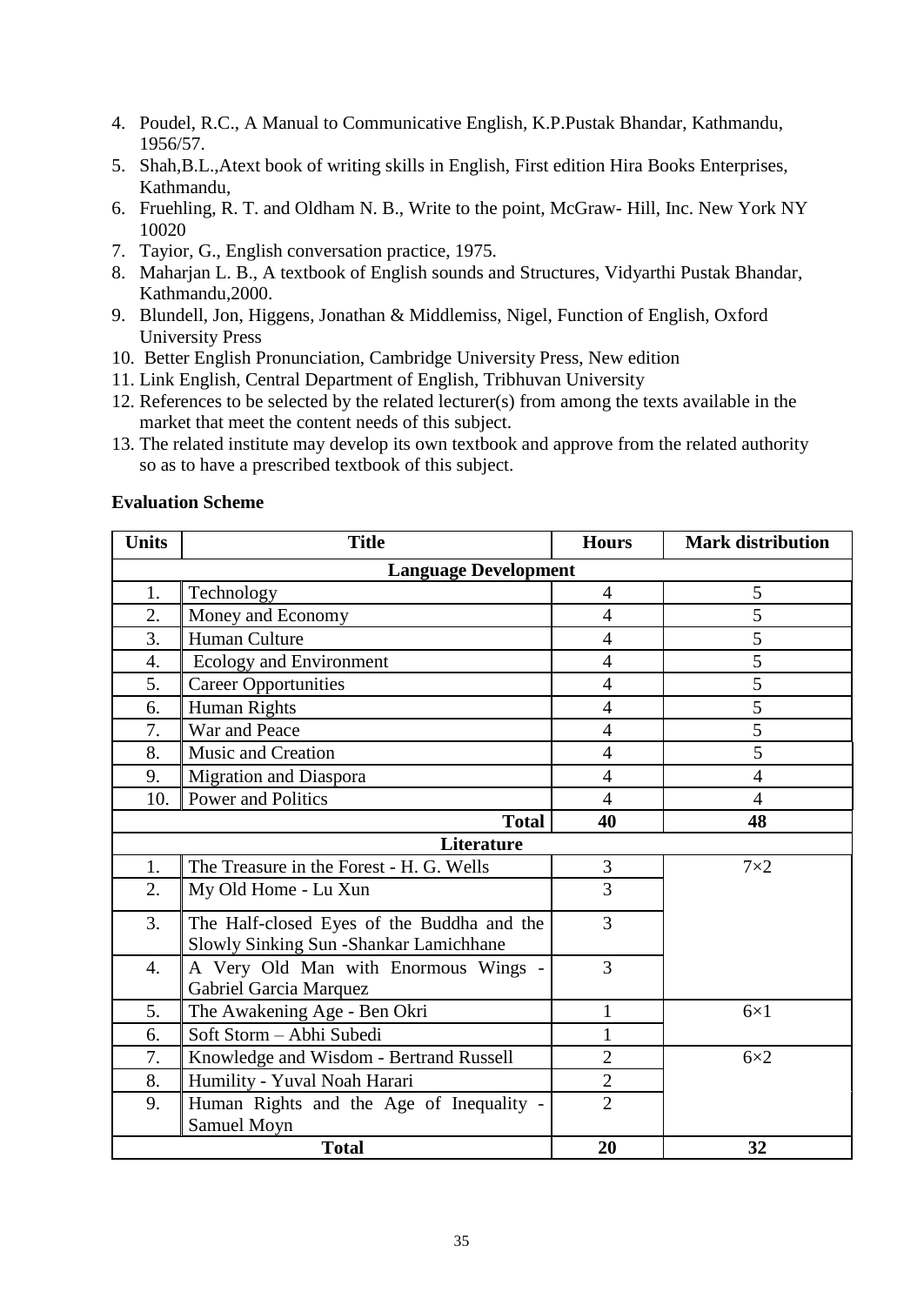# **Mathematics II** (1202SH)

**Year: I Total: 6 hours /week Semester: II Lecture: 5 hours/week Tutorial: 1 hour/week Practical: hours/week Lab: hours/week Lab:**

# **Course description:**

This subject consists of five units related to vectors, algebra, calculus, geometry and statistics necessary to develop mathematical background helpful for the understanding and practicing the related works.

# **Course objectives:**

After the completion of this course, student will be able to explain the concepts of the followings and apply them in the field of related area.

- Explain the vectors in plain and vectors in space.
- Describe complex numbers and its different forms, matrics and determinats.
- Apply derivatives and area of curves.
- Explain the parabola and co-ordinates of space and planes.
- Describe statistics.

#### **Course Contents:**

# Unit: 1: Vectors 15 Hrs.

- 1.1 Vectors and its types
- 1.2 Components of vector in two dimensions
- 1.3 Vectors in space
- 1.4 Unite vectors I, j, k
- 1.5 Product of two vectors
	- Dot product
	- Cross product

#### Unit: 2: Algebra 20 Hrs. 20 20 Hrs.

- 2.1. Permutation and combination
- 2.2. Binomial theorem, Exponential and logarithmic series
- 2.3. Complex numbers:
	- Conjugate and its properties
	- Modulus and its properties
	- Polar form
	- De moivre's theorem and its application
	- Cube roots of unity and its properties
- 2.4 Matrices and Determinants:
	- Algebra of matrices
	- Properties of determinant
	- Solution of linear equation using cramer's rule
	- Row equivalent matrix method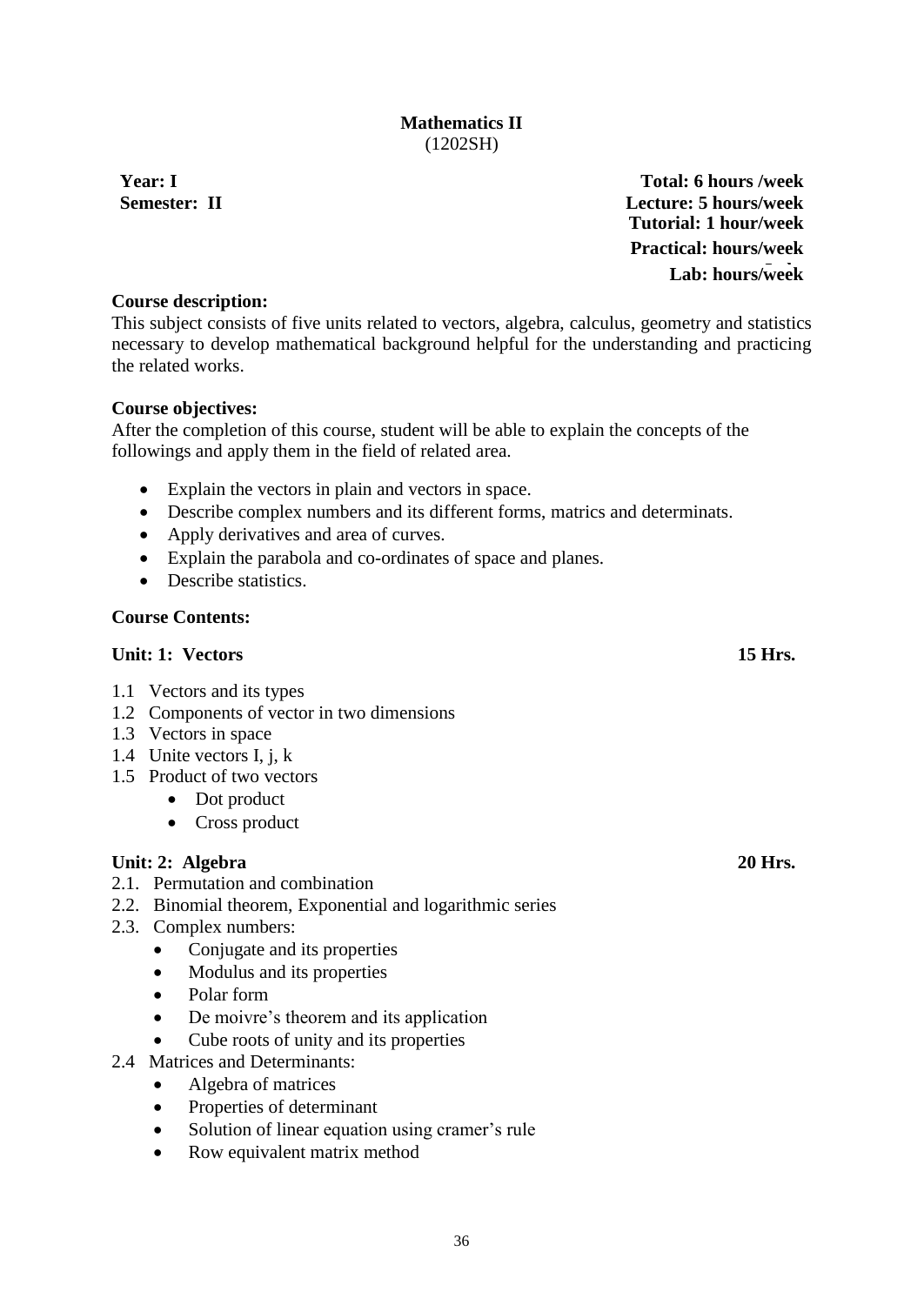# Unit: 3: Geometry 15 Hrs.

3.1 The parabola:

- Standard equations
- Tangent and normal
- 3.2 Co-ordinates in space

3.3 Co-ordinates in plane

# **Unit: 4: Calculus 15 Hrs.**

4.1 Applications of derivative:

- Tangents and normal to a curve taking slope as derivative
- Maxima and minima of a function
- Derivatives as a rate measure

4.2 Applications of anti-derivative:

- Definite integrals as a limit of sum
- Area bounded by a curve and X-axis or Y- axis
- Area bounded by two curves
- Area bounded by the closed curves

# Unit: 5: Statistics and Probability 10 Hrs.

5.1 Statistics

- Measures of central tendency
- Measures of dispersion
- Correlation and regression

#### 5.2 Probability:

- Concept of probability
- Addition and multiplication
- Concept of conditional probability

#### **Recommended textbooks:**

- Basic mathematics for grade XI and XII, By: B.C. Bajracharya
- Fundamental of mathematics for grade XI and XII, By: P.M Bajrachraya

# **Evaluation Scheme**

| S.  | <b>Units</b>   | <b>Short questions</b> | Long questions     | <b>Total</b>    |
|-----|----------------|------------------------|--------------------|-----------------|
| No. |                | $(2 \text{ marks})$    | (4 marks)          | <b>Marks</b>    |
|     | Vectors        | $2 \times 2 = 4$       | $3x4 = 12$         | 18              |
| 2.  | Algebra        | $4 x 2 = 8$            | $4x4 = 16$         | 24              |
| 3.  | Geometry       | $2 \times 2 = 4$       | $2 x 4 = 8$        | 12              |
| 4.  | Calculous      | $2 \times 2 = 4$       | $3x4 = 12$         | 12              |
| 5.  | Statistics and | $2 \times 2 = 4$       | $2 \times 4 = 8$   | 12 <sub>1</sub> |
|     | Probability    |                        |                    |                 |
|     |                | $12x 2 = 24$           | $14 \times 4 = 56$ | 80              |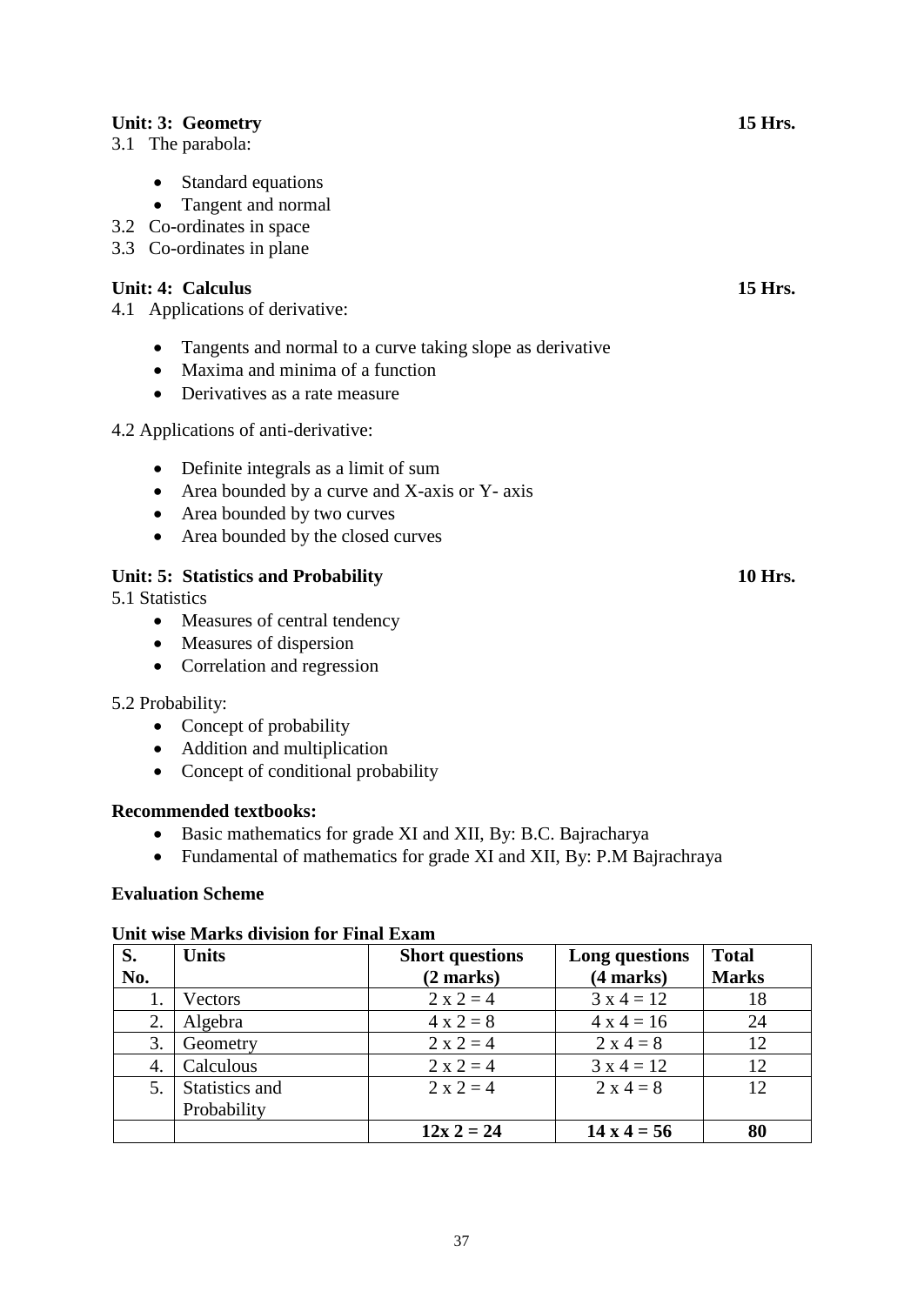# **Arts and Graphics II HS1201ID**

#### **Course description**

This course is designed to impart knowledge and skills drawing pictorial view (in isometric and oblique) of the solid, surface development and intersection between two elements.

# **Course objectives**

After completion of this course, students will be able to:

- 1. Analyze/ draw the different orthographic projections
- 2. Analyze/draw the different axonometric projection.
- 3. Draw isometric view perspective view.
- 4. Analyze/ draw isometric view and perspective view.

# **Course Contents**

**Theory**

|            | Unit 1. Axonometric projection                   | 4 Hrs. |
|------------|--------------------------------------------------|--------|
| 1.1        | Introduction                                     |        |
| 1.2        | Uses                                             |        |
| 1.3        | Rules for placing object in axonometric method.  |        |
| 1.4        | Importance                                       |        |
|            | <b>Unit 2. Oblique Projection</b>                | 4 Hrs. |
| 2.1        | Introduction                                     |        |
| 2.2        | Uses                                             |        |
| 2.3        | Rules for placing object in oblique (Box method) |        |
| 2.4        | Importance                                       |        |
|            |                                                  |        |
|            | <b>Unit 3. Isometric Drawing</b>                 | 4 Hrs. |
| 3.1        | Introduction                                     |        |
| 3.2        | Uses                                             |        |
| 3.3<br>3.4 | Rules for placing object in isometric method.    |        |
|            | Importance                                       |        |
|            | Unit 4. Section in Isometric view                | 4 Hrs. |
| 4.1        | Introduction                                     |        |
| 4.2        | Method to draw section                           |        |
| 4.3        | Uses                                             |        |
| 4.4        | Importance                                       |        |
|            | Unit 5. Plan                                     | 4 Hrs. |
| 5.1        | Introduction                                     |        |
| 5.2        | Uses                                             |        |
| 5.3        | Importance                                       |        |
|            |                                                  |        |
|            | <b>Unit 6. Elevation</b>                         | 4 Hrs. |
| 6.1        | Introduction                                     |        |
| 6.2        | Uses                                             |        |
| 6.3        | Importance                                       |        |

**Year: I Total: 6 hours /week Semester: II Lecture: 2 hour/week Practical: 4 hours/week**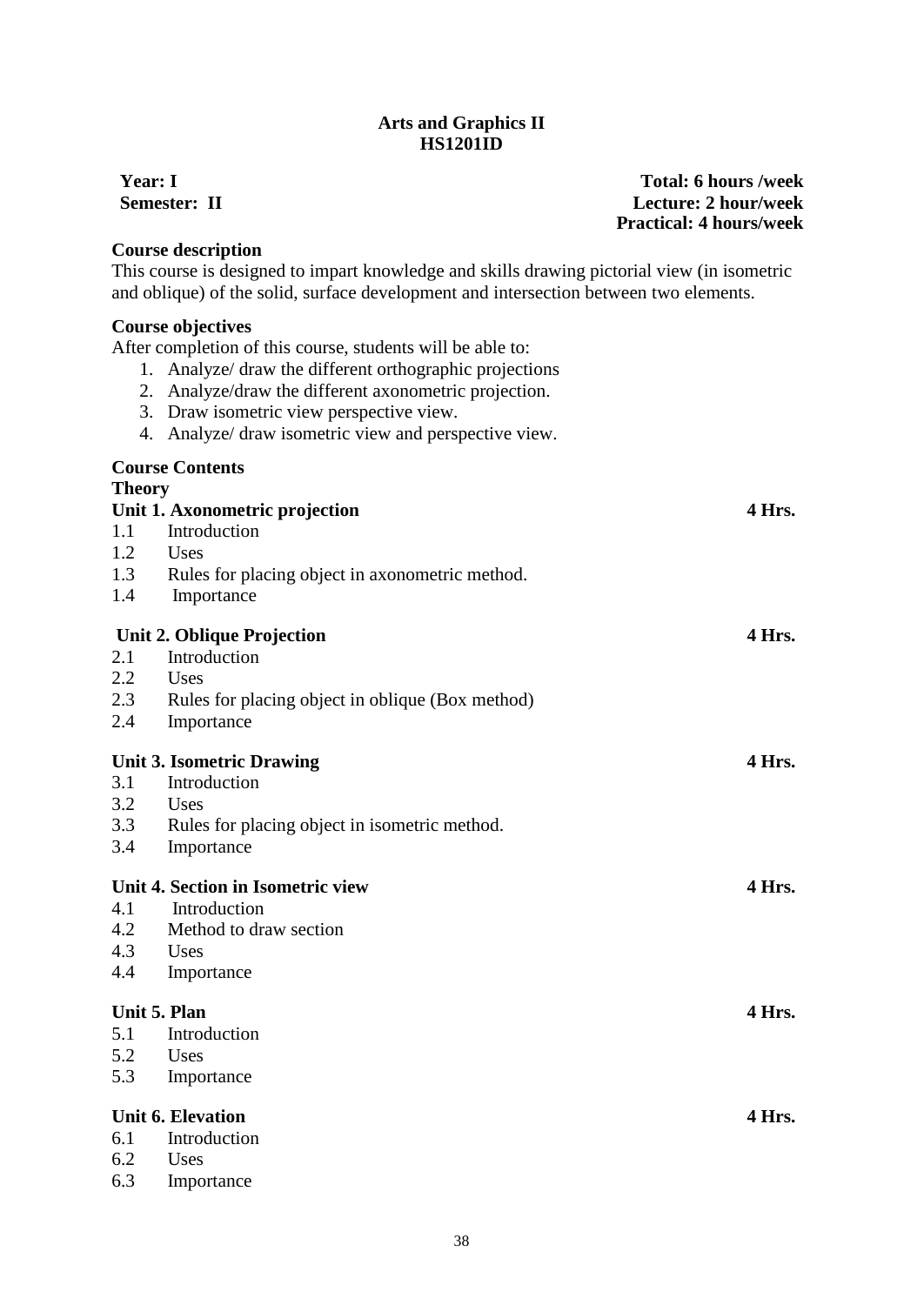|      | <b>Unit 7. Section</b>                                                               | 4 Hrs.  |
|------|--------------------------------------------------------------------------------------|---------|
| 7.1  | Introduction                                                                         |         |
| 7.2  | Uses                                                                                 |         |
| 7.3  | Importance                                                                           |         |
|      | Unit 8. One point perspective view                                                   | 2 Hrs.  |
| 8.1  | Introduction                                                                         |         |
| 8.2  | Uses                                                                                 |         |
| 8.3  | Importance                                                                           |         |
|      | <b>Practical Exercise (Class worksheet)</b>                                          | 60 Hrs. |
| 1.   | <b>Sheet No. 1</b>                                                                   | 4 Hrs.  |
|      | 1.1<br>Draw the axonometric projection of geometric solid objects.                   |         |
|      | 1.1.1<br>cube                                                                        |         |
|      | 1.1.2<br>cuboid                                                                      |         |
|      | 1.1.3 pyramid                                                                        |         |
|      | $1.1.4$ prism                                                                        |         |
| 2.   | <b>Sheet No. 2</b>                                                                   | 3 Hrs.  |
|      | 2.1<br>Draw the axonometric projection of geometric solid objects components.        |         |
| 3.   | <b>Sheet No. 3</b>                                                                   | 4 Hrs.  |
| 3.1  | Draw the oblique projection of geometric solid objects.                              |         |
|      | 3.1.1<br>Cube                                                                        |         |
|      | 3.1.2<br>Cuboid                                                                      |         |
|      | 3.1.3<br>Pyramid                                                                     |         |
|      | 3.1.4<br>prism                                                                       |         |
| 4.   | <b>Sheet No. 4</b>                                                                   | 3 Hrs.  |
| 4.1  | Draw the oblique projection of geometric solid objects components.                   |         |
| 5.   | <b>Sheet No. 5</b>                                                                   | 4 Hrs.  |
| 5.1  | Draw the isometric view of geometric solid objects.                                  |         |
|      | 5.1.1<br>cube                                                                        |         |
|      | 5.1.2<br>cuboid                                                                      |         |
|      | 5.1.3 pyramid                                                                        |         |
| 6.   | 5.1.4<br>prism<br><b>Sheet No 6</b>                                                  | 3 Hrs.  |
| 6.1  | Draw the isometric view of geometric solid object components.                        |         |
| 7.   | <b>Sheet No 7</b>                                                                    | 3 Hrs.  |
| 7.1  | Draw the section of geometric solid object in isometric view.                        |         |
| 8.   | <b>Sheet No 8</b>                                                                    | 3 Hrs.  |
| 8.1  | Draw the section of geometric solid object composition in isometric view.            |         |
| 9.   | Sheet No 9 (9a and 9b)                                                               | 4 Hrs.  |
| 9.1  | Draw plan, elevation, section and isometric view of any two geometric solid object   |         |
|      | compositions.                                                                        |         |
| 10.  | <b>Sheet No 10</b>                                                                   | 3 Hrs.  |
| 10.1 | Draw plan and elevation of given room.                                               |         |
| 11.  | Sheet No 11.                                                                         | 3 Hrs.  |
| 11.1 | Draw section of given room.                                                          |         |
| 12.  | <b>Sheet No 12</b>                                                                   | 3 Hrs.  |
| 12.1 | Draw plan, elevation, and isometric view of chair with dimension. (Use 1:48 scale or |         |
|      | as required in drawing sheet.)                                                       |         |
| 13.  | Sheet No 13.                                                                         | 3 Hrs.  |
| 13.1 | Draw plan, elevation, and isometric view of table with dimension. (Use scale 1:48)   |         |
|      |                                                                                      |         |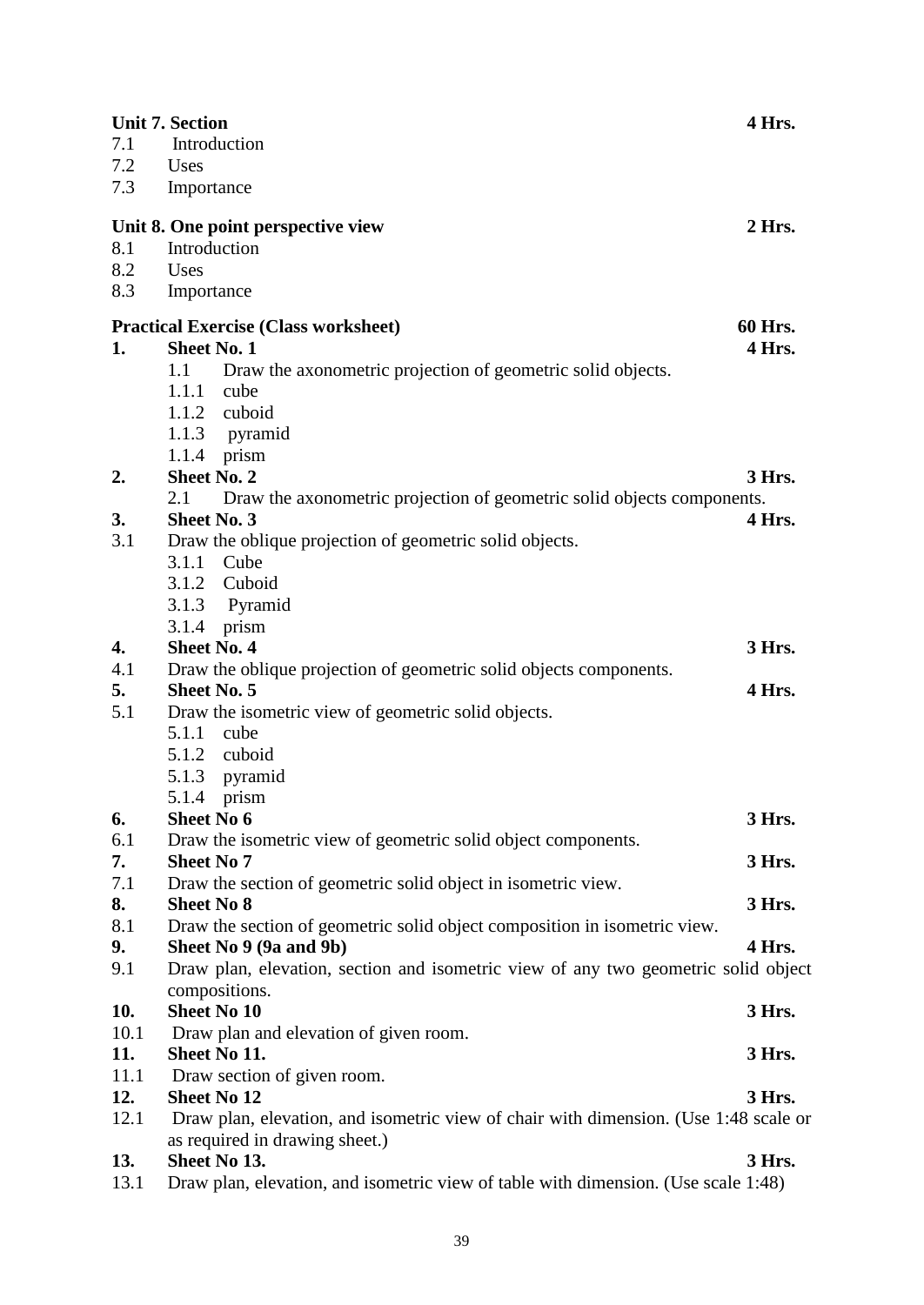| 14.        | Sheet No $14(a, b, and c)$                                                                     | 4 Hrs. |
|------------|------------------------------------------------------------------------------------------------|--------|
| 1.1        | Draw isometric view of room. (at least 3 room)                                                 |        |
| 15.        | Sheet No 15.                                                                                   | 4 Hrs. |
| 15.1       | Draw one point perspective view of geometric solid objects.                                    |        |
| 15.2       | Cube                                                                                           |        |
| 15.3       | Cuboid                                                                                         |        |
| 15.4       | Pyramid                                                                                        |        |
| 15.5       | Prism                                                                                          |        |
| <b>16.</b> | <b>Sheet No 16:</b> Draw one point perspective view of geometric solid objects<br>composition. | 3 Hrs. |
| 17.        | <b>Sheet No 17:</b> Draw perspective view of given room.                                       | 6 Hrs. |

# **References:**

- 1. Luzzadar W. I Fundamental of Engineering drawing. Prentice-Hall of India
- 2. S. Bogolyubov and A. Voinov, Engineering drawing. Mir Publishers, Moscow.<br>3. S. K Bogolyubov. Exercises in Machine Drawing. Mir publishers. Moscow.
- 3. S. K Bogolyubov, Exercises in Machine Drawing. Mir publishers, Moscow.
- 4. K. Venugopal Engineering Drawing and Graphics, New age international (p) Ltd. India
- 5. Gill P. S. Engineering Drawing, S. K. Kataria and sons India.
- 6. M. B. Shah and B.C. Rana, Engineering Drawing, Pearson India,
- 7. N. D. Bhatta and Panchal V.M. Engineering Drawing Charotar publishing House Ind

# **Evaluation Scheme**

| <b>Units</b>   | <b>Title</b>                  | <b>Hours</b> | <b>Mark distribution</b> |
|----------------|-------------------------------|--------------|--------------------------|
|                | Axonometric projection        | 11           | 10                       |
| $\overline{2}$ | <b>Oblique Projection</b>     | 14           | 20                       |
| 3              | <b>Isometric Drawing</b>      | 14           | 20                       |
| $\overline{4}$ | Section in Isometric view     | 15           | 20                       |
| 5              | Plan                          | 7            | 30                       |
| 6              | Elevation                     | 7            |                          |
| 7              | Section                       | 7            |                          |
| 8              | One point perspective<br>view | 15           | 20                       |
|                | <b>Total</b>                  | 90           | 120                      |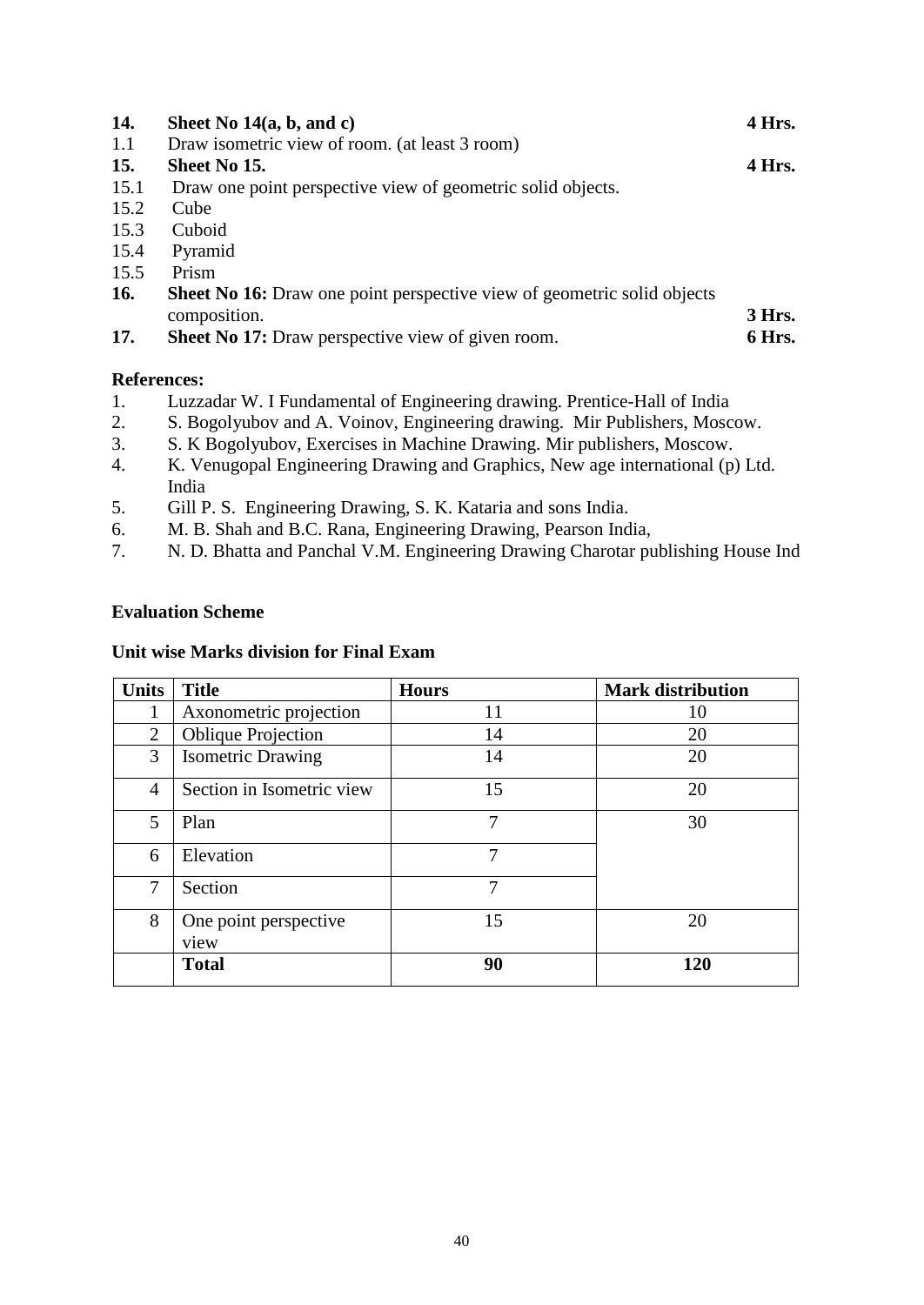# **Model Making II HS1202ID**

**Year: I Total: 6 hours/week Semester: II Lecture: 2 hours/week Practical: 4 hours/week**

#### **Course Description**

This course consists of one unit namely: making main component for model which are basically necessary to develop model making skill and helpful for understanding as well as practicing layout and also visualize designs practically.

#### **Course Objectives**

On completion of this course, students will be able to

- 1. Determine scales for model making.
- 2. Demonstrate desing through scaled model.
- 3. Stimulate real texture in model.

|               | <b>Course Contents</b>                                                 |         |
|---------------|------------------------------------------------------------------------|---------|
| <b>Theory</b> |                                                                        | 30 Hrs. |
|               | <b>Unit 1: Scale</b>                                                   | 2 Hrs.  |
| 1.1           | Introduction                                                           |         |
| 1.2           | Use                                                                    |         |
| 1.3           | <b>Type</b>                                                            |         |
|               | Unit 2: Wall                                                           | 4 Hrs.  |
| 2.1.          | Introduction                                                           |         |
| 2.2.          | Use                                                                    |         |
| 2.3.          | Type                                                                   |         |
|               | 2.3.1 Thermcol                                                         |         |
|               | 2.3.2 formboard/sunboard                                               |         |
|               | 2.3.3 Mountboard                                                       |         |
| 2.4.          | Material Used                                                          |         |
|               | <b>Unit 3: Furniture</b>                                               | 6 Hrs.  |
| 3.1           | Introduction                                                           |         |
| 3.2           | Use                                                                    |         |
| 3.3           | <b>Type</b>                                                            |         |
|               | 3.3.1 Tv unit                                                          |         |
|               | 3.3.2 Sofa                                                             |         |
|               | 3.3.3 Bed                                                              |         |
|               | 3.3.4 Wardrobe                                                         |         |
|               | 3.3.5 Dressing unit                                                    |         |
|               | 3.3.6 Kitchen rack                                                     |         |
|               | Unit 4: Flooring and wall texture in photoshop using seamless textures | 8 Hrs.  |
| 4.1           | Introduction                                                           |         |
| 4.2           | Use                                                                    |         |

4.3 Type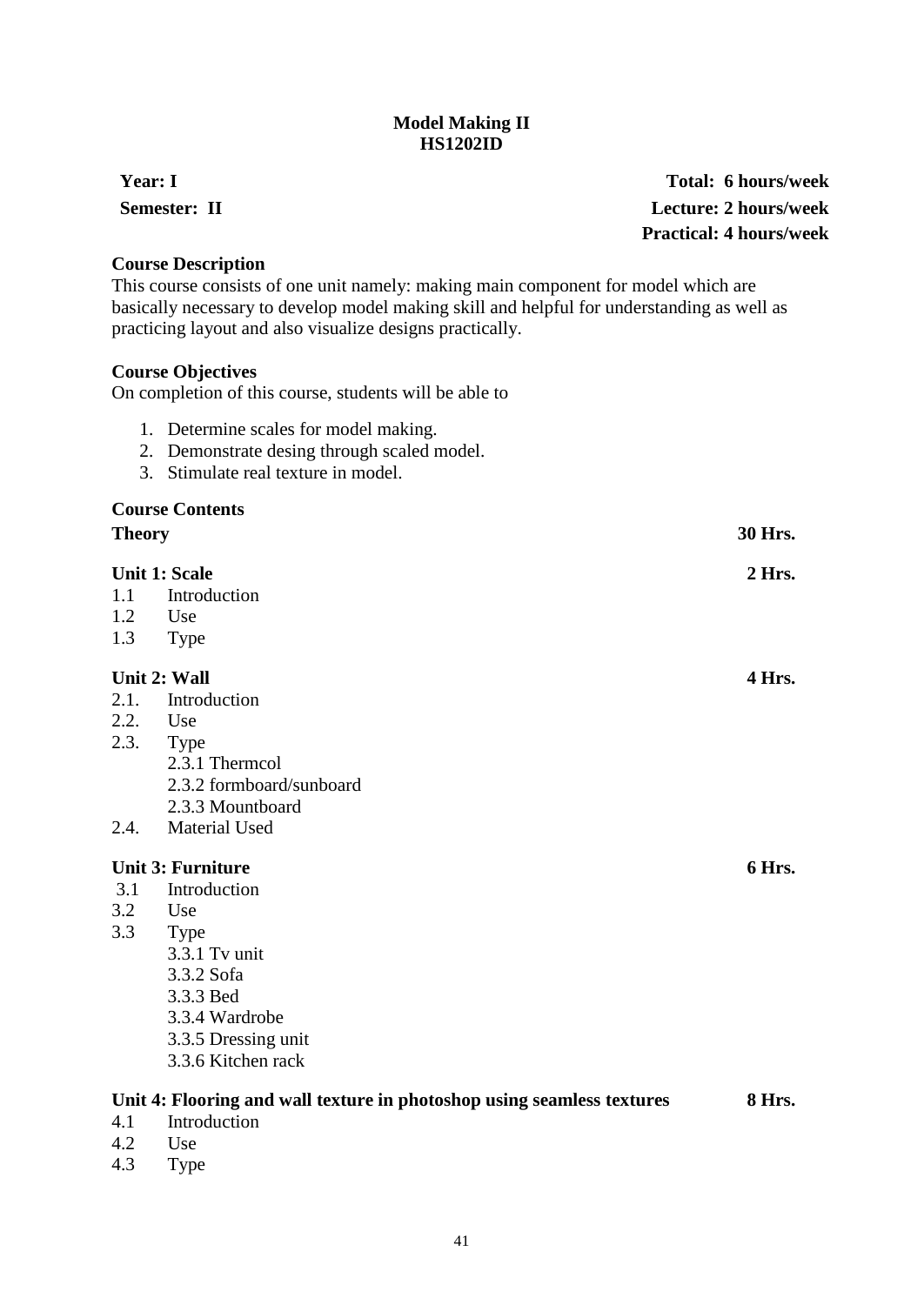| 5.1<br>5.2<br>5.3 | 4.3.1 Tiles<br>4.3.2 Wooden flooring<br>4.3.3 Brick<br>4.3.4 marble/granite<br>4.3.5 Texture paint<br>Unit 5: Props or accessories for model<br>Introduction<br>Use<br>Type<br>5.3.1 Books<br>5.3.2 Magzines | <b>10 Hrs.</b> |
|-------------------|--------------------------------------------------------------------------------------------------------------------------------------------------------------------------------------------------------------|----------------|
|                   | 5.3.3 Flower vase                                                                                                                                                                                            |                |
|                   | 5.3.4 Sink                                                                                                                                                                                                   |                |
|                   | 5.3.5 Basin                                                                                                                                                                                                  |                |
|                   | 5.3.6 Water closet                                                                                                                                                                                           |                |
| <b>Practical:</b> |                                                                                                                                                                                                              | <b>60 Hrs.</b> |
|                   | Unit 1: Demonstrate the use of scale.                                                                                                                                                                        | <b>5 Hrs.</b>  |
|                   | Unit 2: Build the following:                                                                                                                                                                                 | <b>10 Hrs.</b> |
|                   | 3.2. Build scaled walls from thermcol.                                                                                                                                                                       |                |
|                   | 3.3. Build scaled walls from formboard/sunboard                                                                                                                                                              |                |
| 3.4.              | Build scaled walls from montboard.                                                                                                                                                                           |                |
|                   | Unit 3: Build the following:                                                                                                                                                                                 | 15 Hrs.        |
|                   | 3.1. Build scaled tv unit.                                                                                                                                                                                   |                |
| 3.2.              | Build scaled sofa.                                                                                                                                                                                           |                |
|                   | 3.3. Build scaled bed.                                                                                                                                                                                       |                |
| 3.4.              | Build scaled wardrobe.                                                                                                                                                                                       |                |
| 3.5.              | Build scaled dressing unit.                                                                                                                                                                                  |                |
| 3.6.              | Build scaled kitchen rack.                                                                                                                                                                                   |                |
|                   | Unit 4: Work with photoshop:                                                                                                                                                                                 | 15 Hrs.        |
| 4.1.              | Open new file, crop, select, copy/paste, scale, save.                                                                                                                                                        |                |
| 4.2.              | Demonstrate the development of scaled model using seamless texture of tiles.                                                                                                                                 |                |
| 4.3.              | Demonstrate the development of scaled model using seamless texture of wooden                                                                                                                                 |                |
|                   | flooring.                                                                                                                                                                                                    |                |
| 4.4.              | Demonstrate the development of scaled model using seamless texture of brick.                                                                                                                                 |                |
| 4.5.              | Demonstrate the development of scaled model using seamless texture of<br>marble/granite.                                                                                                                     |                |
| 4.6.              | Demonstrate the development of scaled model using seamless texture of texture paint.                                                                                                                         |                |
|                   | Unit 5: Demonstrate the development of scaled model of:                                                                                                                                                      | 15 Hrs.        |
| 5.1               | Book.                                                                                                                                                                                                        |                |
| 5.2               | Magzine.                                                                                                                                                                                                     |                |
| 5.3               | Flower vase.                                                                                                                                                                                                 |                |

- 5.4 Sink.<br>5.5 Basin
- Basin.
- 5.6 Water closet.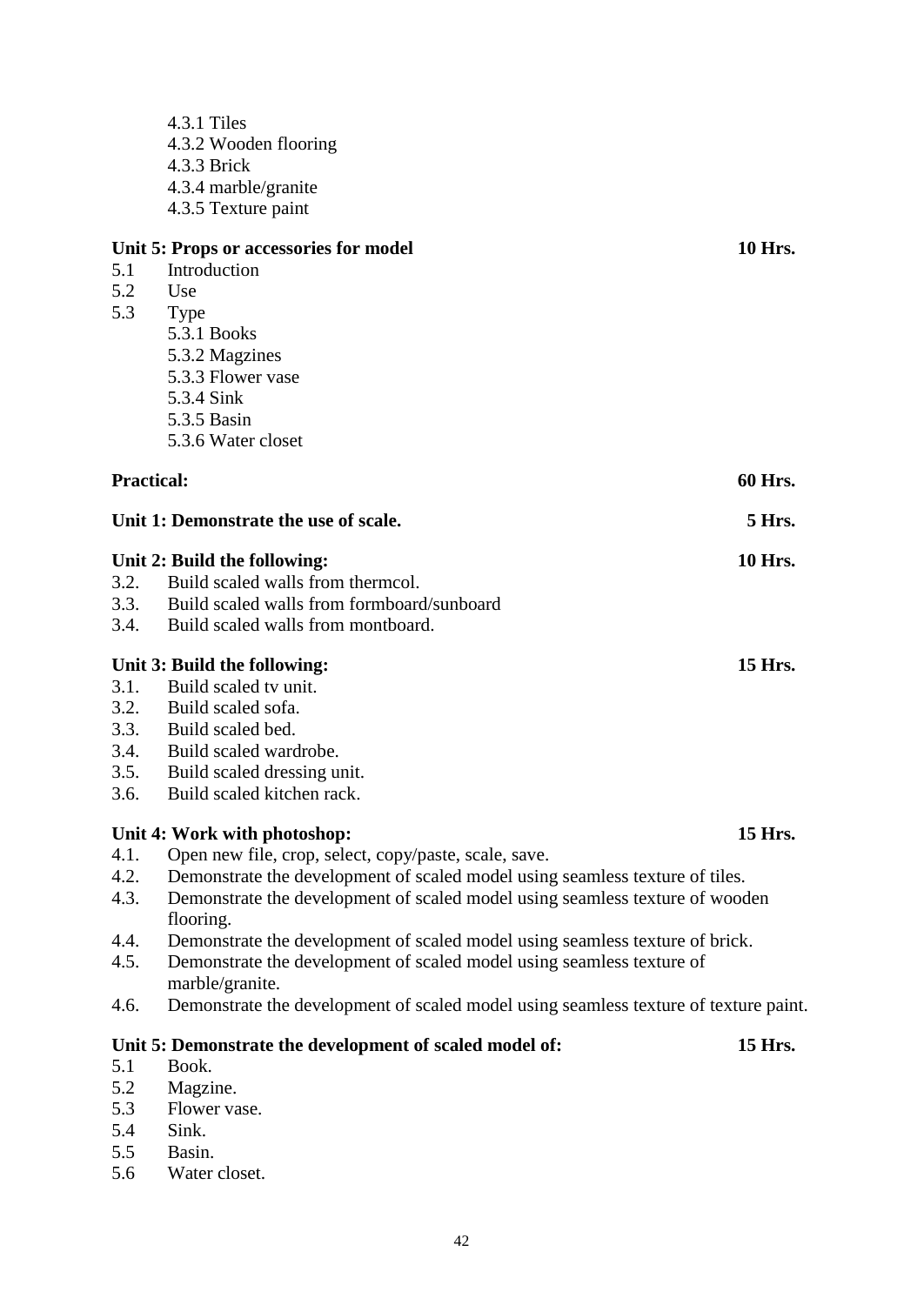# **References:**

- 1. Pace, Anthony (2004). "Tarxien". In Daniel Cilia (ed.). Malta before History The World's Oldest Free Standing Stone Architecture. Miranda Publishers. [ISBN](https://en.wikipedia.org/wiki/ISBN_(identifier)) [978-](https://en.wikipedia.org/wiki/Special:BookSources/978-9990985085) [9990985085.](https://en.wikipedia.org/wiki/Special:BookSources/978-9990985085)
- 2. ["What is Architectural Visualisation?".](http://www.mohinh.vn/) Flying 3D. Retrieved 18 June 2015.
- 3. ["What is Accurate Visual Representation?".](http://www.mohinh.vn/) Flying 3D. Retrieved 18 June 2015.
- 4. Ian Gibson; Thomas Kvan; Ling Wai Ming (2002). ["Rapid prototyping for](http://cumincad.architexturez.net/doc/oai-cumincadworks-id-8ec5)  [architectural models".](http://cumincad.architexturez.net/doc/oai-cumincadworks-id-8ec5) Rapid Prototyping Journal. 8 (2): 91– 95. [doi](https://en.wikipedia.org/wiki/Doi_(identifier))[:10.1108/13552540210420961.](https://doi.org/10.1108%2F13552540210420961)
- 5. [http://www.ensba.fr/ow2/catzarts/rechcroisee.xsp?f=Ensemble&v=&f=Auteur\\_field&](http://www.ensba.fr/ow2/catzarts/rechcroisee.xsp?f=Ensemble&v=&f=Auteur_field&v=Rosa%2C+Agostino&e=) [v=Rosa%2C+Agostino&e=](http://www.ensba.fr/ow2/catzarts/rechcroisee.xsp?f=Ensemble&v=&f=Auteur_field&v=Rosa%2C+Agostino&e=)
- 6. [http://www.ensba.fr/ow2/catzarts/rechcroisee.xsp?f=Ensemble&v=&f=Auteur\\_field&](http://www.ensba.fr/ow2/catzarts/rechcroisee.xsp?f=Ensemble&v=&f=Auteur_field&v=Lucangeli%2C+Carlo&e==) [v=Lucangeli%2C+Carlo&e==](http://www.ensba.fr/ow2/catzarts/rechcroisee.xsp?f=Ensemble&v=&f=Auteur_field&v=Lucangeli%2C+Carlo&e==)
- 7. [http://www.ensba.fr/ow2/catzarts/rechcroisee.xsp?f=Ensemble&v=&f=Auteur\\_field&](http://www.ensba.fr/ow2/catzarts/rechcroisee.xsp?f=Ensemble&v=&f=Auteur_field&v=Pelet%2C+Auguste&e==) [v=Pelet%2C+Auguste&e==](http://www.ensba.fr/ow2/catzarts/rechcroisee.xsp?f=Ensemble&v=&f=Auteur_field&v=Pelet%2C+Auguste&e==)
- 8. <http://www.museenkoeln.de/archaeologische-zone/default.asp>

# **Evaluation Scheme**

| <b>Units</b>   | <b>Title</b>                                                    | <b>Hours</b> | <b>Mark distribution</b> |
|----------------|-----------------------------------------------------------------|--------------|--------------------------|
|                |                                                                 |              |                          |
|                | Scale                                                           | 8            | 10                       |
| $\overline{2}$ | Wall                                                            | 12           | 15                       |
| 3              | Furniture                                                       | 20           | 25                       |
| 4              | Flooring and texture in<br>photoshop using seamless<br>textures | 25           | 35                       |
| 5              | Props or accessories for<br>model                               | 25           | 35                       |
|                | <b>Total</b>                                                    | 90           | 120                      |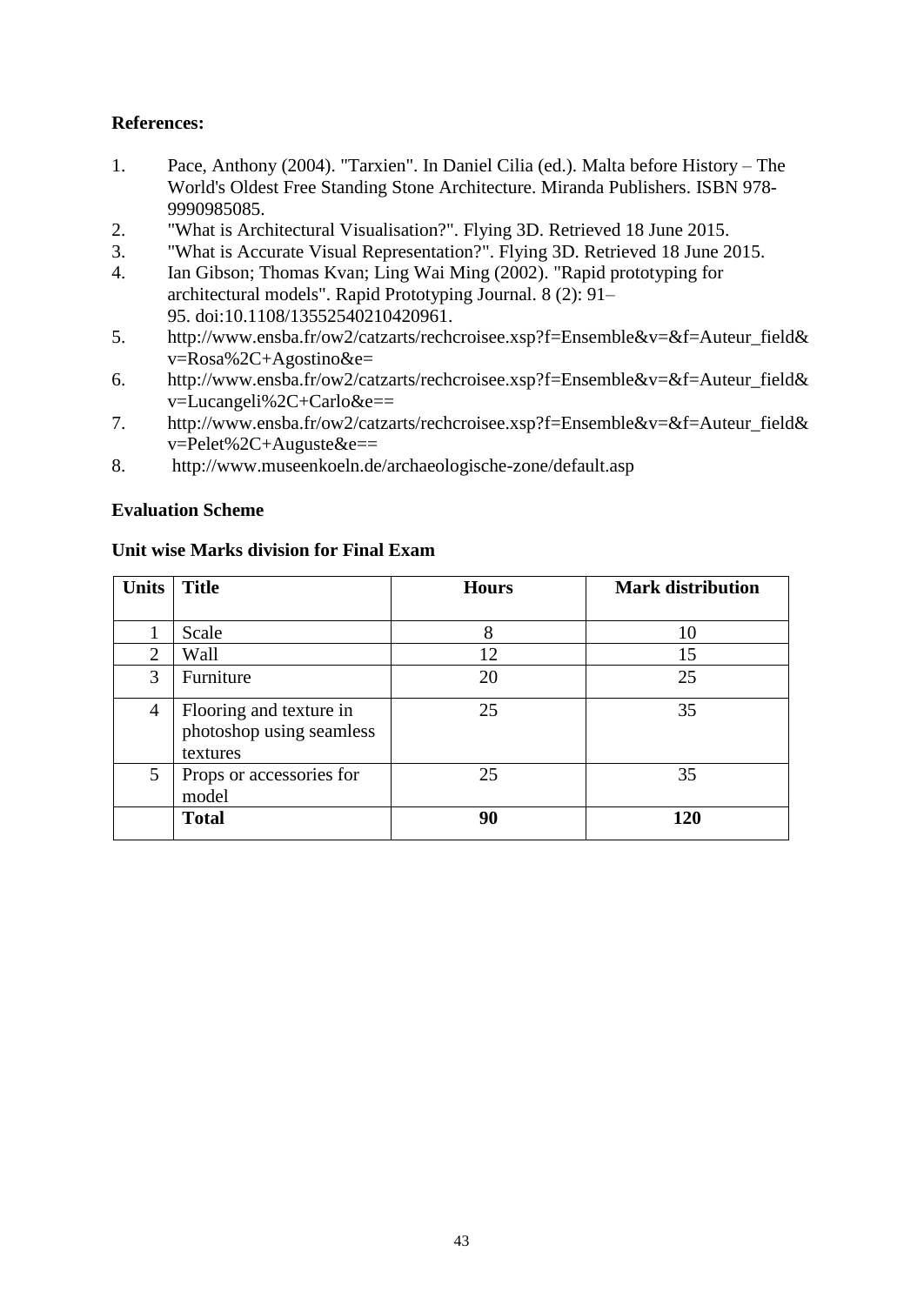# **Basic Design HS1203ID**

# **Course Description**

This course consists of units which are basically necessary to develop design ideas and helpful for understanding as well as practicing designs in the given principles.

# **Course Objectives**

On completion of this course, students will be able to:

- Demonstrate the basic design elements and principle with its use.
- Apply the elements of design.
- Apply the principle of design.

#### **Course Contents Theory**

# **Unit 1: Element of design 20 Hrs.**

- 1.1 Point
	- 1.1.1 Introduction
	- 1.1.2 Types
	- 1.1.3 Uses
- 1.2 Line
	- 1.2.1 Introduction
	- 1.2.2 Use
	- 1.2.3 Type
		- 1.2.3.1 Horizontal line
		- 1.2.3.2 Vertical line
		- 1.2.3.3 Diagonal line
		- 1.2.3.4 Curve
- 1.3 Shape
	- 1.3.1 Introduction
	- 1.3.2 Use
	- 1.3.3 Type
		- 1.3.3.1 Square
		- 1.3.3.2 Rectangle
		- 1.3.3.3 Circle
		- 1.3.3.4 Triangle
- 1.4 Volume
	- 1.4.1 Introduction
	- 1.4.2 Use
	- 1.4.3 Type
		- 1.4.3.1 cube
		- 1.4.3.2 cuboid
		- 1.4.3.3 pyramid
		- 1.4.3.4 cone
		- 1.4.3.5 cylinder
- 1.5 Pattern
	- 1.5.1 Introduction

**Year: I Total: 6 hours/week Semester: II Lecture: 2 hours/week Practical: 4 hours/week**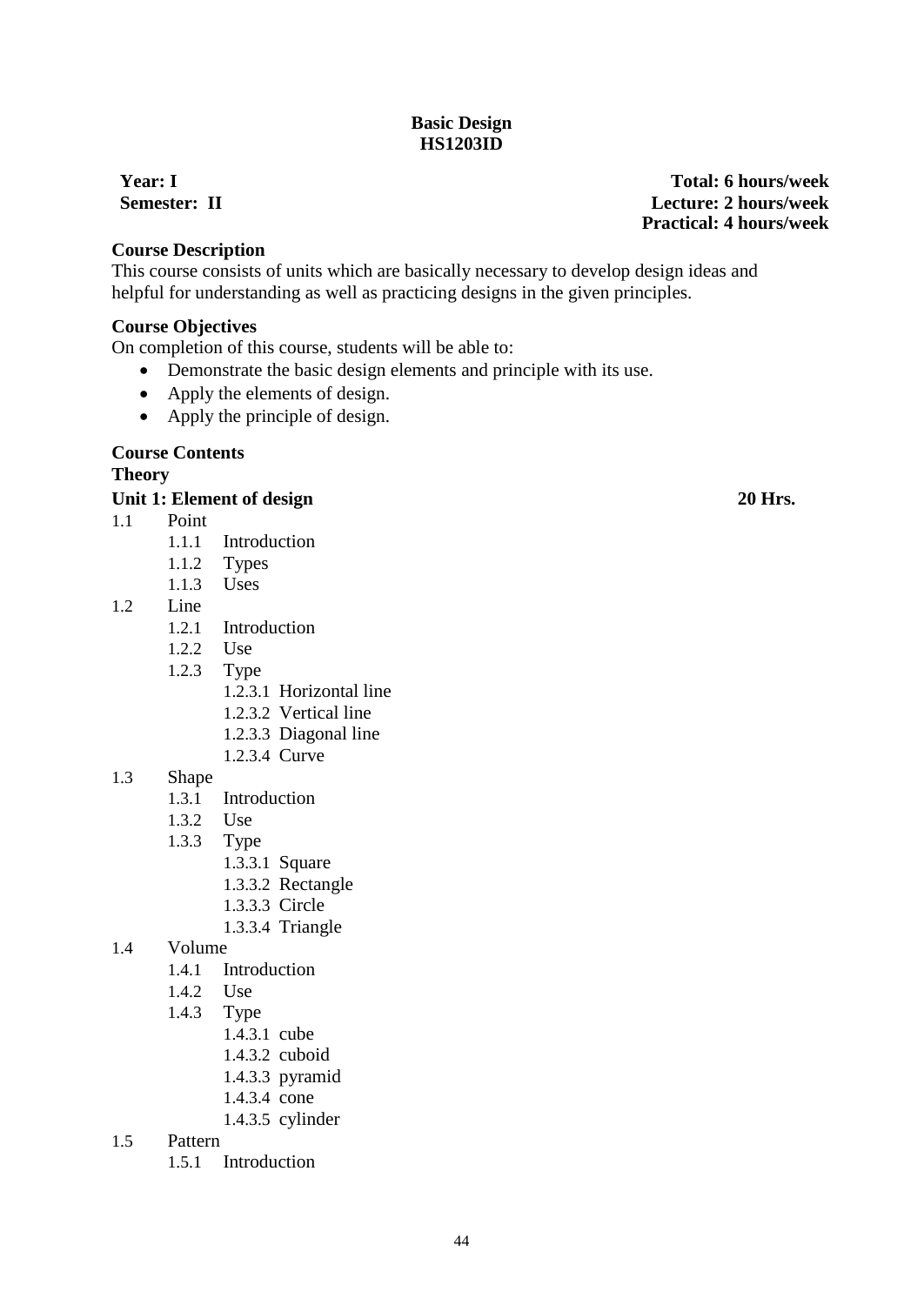|                   | 1.5.2<br><b>Types</b>                                                     |                |
|-------------------|---------------------------------------------------------------------------|----------------|
|                   | Uses<br>1.5.3                                                             |                |
| 1.6               | Texture                                                                   |                |
|                   | 1.6.1<br>Introduction                                                     |                |
|                   | <b>Types</b><br>1.6.2                                                     |                |
|                   | Uses<br>1.6.3                                                             |                |
| 1.7               | Color                                                                     |                |
|                   | Introduction<br>1.7.1                                                     |                |
|                   | Uses<br>1.7.2                                                             |                |
|                   | 1.7.3<br>Type                                                             |                |
|                   | 1.7.3.1 Color wheel                                                       |                |
|                   | 1.7.3.2 tints                                                             |                |
|                   | 1.7.3.3 shades                                                            |                |
|                   | 1.7.3.4 color pshycology                                                  |                |
|                   |                                                                           |                |
|                   | Unit 2: Principle of design                                               | <b>10 Hrs.</b> |
| 1.1               | Repetition/Rhythm                                                         |                |
| 1.2               | <b>Balance</b>                                                            |                |
| 1.3               | Emphasis/focal point                                                      |                |
| 1.4               | Contrast                                                                  |                |
| 1.5               | Scale and proportion                                                      |                |
| 1.6               | Unity and harmony                                                         |                |
| <b>Practical:</b> |                                                                           | <b>60 Hrs.</b> |
|                   |                                                                           |                |
|                   | Perform the following:                                                    |                |
|                   | Unit1: Draw a composititon using:                                         | 15 Hrs.        |
| 1.1               | Only point.                                                               |                |
| 1.2               | Only horizontal line.                                                     |                |
| 1.3               | Only vertical line.                                                       |                |
| 1.4               | Only curve.                                                               |                |
|                   | Unit 2: Draw the following:                                               | <b>30 Hrs.</b> |
| 2.1               | Square                                                                    |                |
| 2.2               | Rectangle                                                                 |                |
|                   |                                                                           |                |
|                   |                                                                           |                |
| 2.3               | Circle: ball                                                              |                |
| 2.4               | Triangle                                                                  |                |
| 2.5               | Cube                                                                      |                |
| 2.6               | Cuboid                                                                    |                |
| 2.7               | Pyramid                                                                   |                |
| 2.8               | Cone                                                                      |                |
| 2.9               | Cylinder                                                                  |                |
| 2.10              | Pattern                                                                   |                |
| 2.11              | Collect example of texture.                                               |                |
| 2.12              | Create a 12-part color wheel.                                             |                |
| 2.13<br>2.14      | Create 10 step tints of any color.<br>Create 10 step shades of any color. |                |

#### **Unit 3: Create example of: 15 Hrs.**

3.1. Repetition .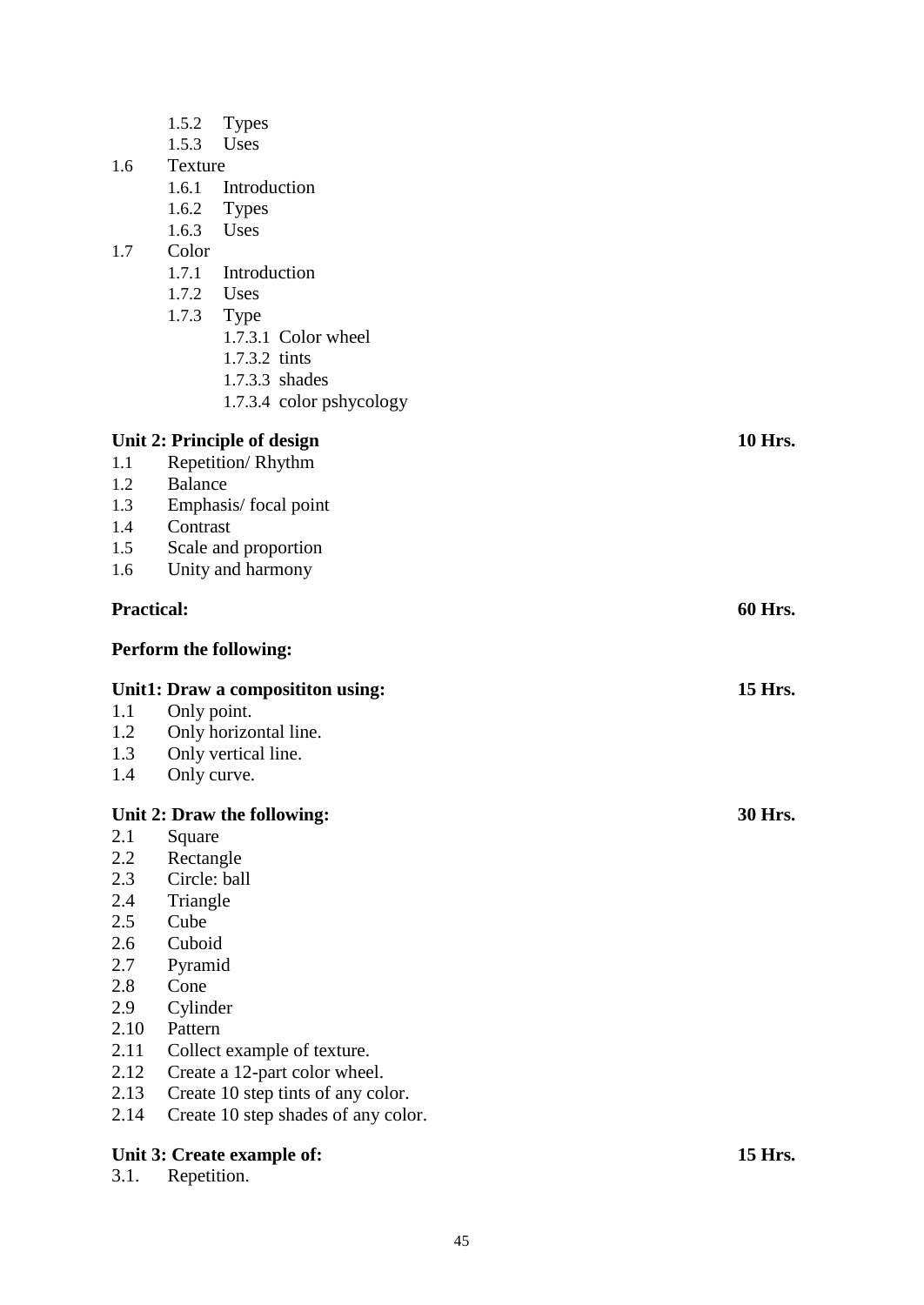- 3.2. Balance.
- 3.3. Emphasis/focal point.
- 3.4. Contrast.<br>3.5. Scale and
- Scale and proportion.
- 3.6. nity and harm

# **Reference:**

- 1. https://www.uxpin.com/studio/blog/basic-elements-design/
- 2. Wong, W., (1993). Principles of Form and Design. New York: Van 3. Aksel, E., Basic Art Decisions
- Aksel, E., Basic Art Decisions

# **Evaluation Scheme**

| <b>Units</b>   | <b>Title</b>               | <b>Hours</b> | <b>Mark distribution</b> |
|----------------|----------------------------|--------------|--------------------------|
| $\mathbf{1}$   | <b>Element of design</b>   | 65           | 75                       |
|                | point                      |              |                          |
|                | line                       |              |                          |
|                | shape                      |              |                          |
|                | volume                     |              |                          |
|                | pattern                    |              |                          |
|                | Texture                    |              |                          |
|                | Colour                     |              |                          |
| $\overline{2}$ | <b>Principle of design</b> | 25           | 45                       |
|                | <b>Total</b>               | 90           | 120                      |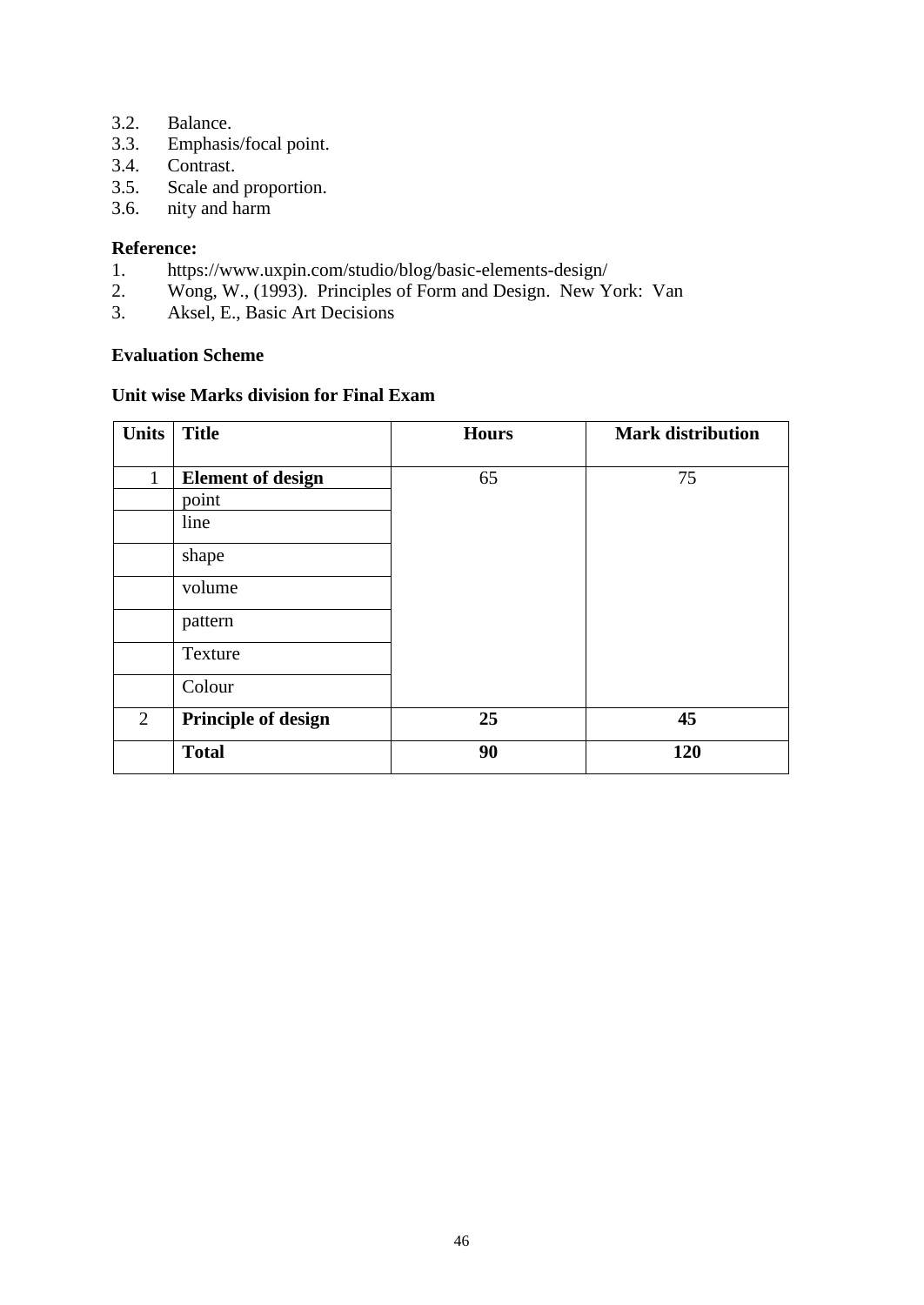# **Visual Art I HS1204 ID**

**Year: I Total: 6 hours /week Semester: II Lecture: 2 hours/week Practical: 4 hours/week**

# **Course description:**

This course is designed to equip the students with knowledge and skills of free hand sketching and compositions through rendering using pen, pencil and colors.

#### **Course objectives:**

After the completion of this course students will be able to perform following aspects:

- Illustrate freehand sketching and compositions.
- Portray free hand lines, basic shapes using pen, pencil and colors.
- Sketch different compositions with rendering using penetles and colors.

#### **Course Contents**

#### **Theory**

|                   | Unit 1. Free Hand sketching                  | <b>10 Hrs.</b> |
|-------------------|----------------------------------------------|----------------|
| 1.1               | Introduction                                 |                |
| 1.2               | Importance                                   |                |
| 1.3               | <b>Types</b>                                 |                |
| 1.4               | Application                                  |                |
| 1.5               | Materials used for free hand sketching       |                |
|                   | <b>Unit 2. Geometrical Form</b>              | <b>10 Hrs.</b> |
| 2.1.              | Introduction                                 |                |
| 2.2.              | <b>Types</b>                                 |                |
| 2.3.              | Importance                                   |                |
| 2.4.              | Composition                                  |                |
| 2.5.              | Application                                  |                |
|                   | <b>Unit 3. Shading Techniques</b>            | <b>10 Hrs.</b> |
| 3.1.              | Introduction                                 |                |
| 3.2.              | <b>Types</b>                                 |                |
| 3.3.              | Importance                                   |                |
| 3.4.              | Application                                  |                |
| <b>Practical:</b> |                                              | <b>60 Hrs.</b> |
|                   | <b>Unit 1. Shading Techniques</b>            | 25 Hrs.        |
| 1.1               | Draw a Tonal chart using pencils (4H to 6B). |                |
| 1.2               | Apply the shading technique:                 |                |
|                   | 1.2.1<br>Stippling                           |                |
|                   | 1.2.2 Cross hatching                         |                |
|                   | 1.2.3 Contour hatching                       |                |
|                   | Tickhatching<br>1.2.4                        |                |
|                   | 1.2.5<br>Woven hatching                      |                |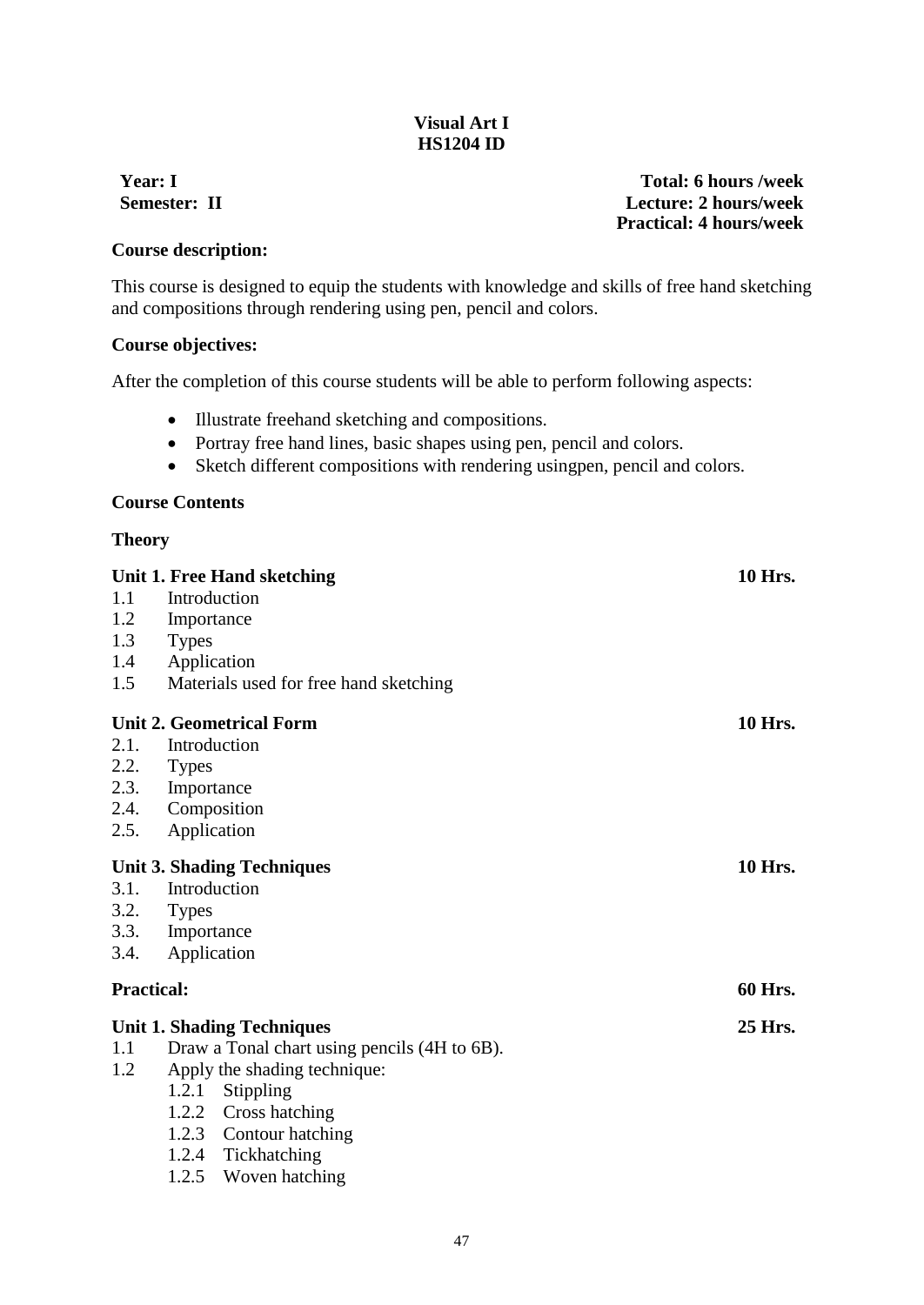1.2.6 Parallel hatching

1.2.7 Scribbling hatching

# **Unit 2. Freehand Sketching 35 Hrs.**

- 2.1. Draw geometrical 2D forms of Circle, Square, Rectangle, Triangle, and Hexagon.
- 2.2. Draw geometrical 3D forms of Sphere, Cube, Cuboids, Pyramid, and Prism.
- 2.3. Draw a composition of geometrical forms of Circle, Square, Rectangle, Triangle, and Hexagon.
- 2.4. Draw still life objects.

# **References:**

- 1. Easy to Draw Still life, Adarsh Enterprises, New Delhi, India
- 2. Easy to Draw Landscapes, Adarsh Enterprises, New Delhi, India
- 3. Easy to Draw –Wonders of the world and monuments, Adarsh Enterprises, New Delhi, India
- 4. The essentials of Drawing Peter Gray, Arcturus Publishing, London, UK
- 5. Drawing for Pleasure Valerie C. Douet, Search Press, Kent, UK
- 6. Quick and clever Drawing Michael Sanders, David & Charles, UK
- 7. Country Landscapes, Terry Harrison, Search Press, Kent, UK
- 8. Perspective, MilindMulick, Jyotsna Prakashan, Pune,India

# **Evaluation Scheme**

| <b>Units</b> | <b>Title</b>               | <b>Hours</b> | <b>Mark distribution</b> |
|--------------|----------------------------|--------------|--------------------------|
|              |                            |              |                          |
|              | <b>Shading Techniques</b>  |              |                          |
|              | <b>Free Hand sketching</b> |              |                          |
|              | <b>Geometrical Form</b>    |              |                          |
|              | <b>Total</b>               |              | 120                      |
|              |                            |              |                          |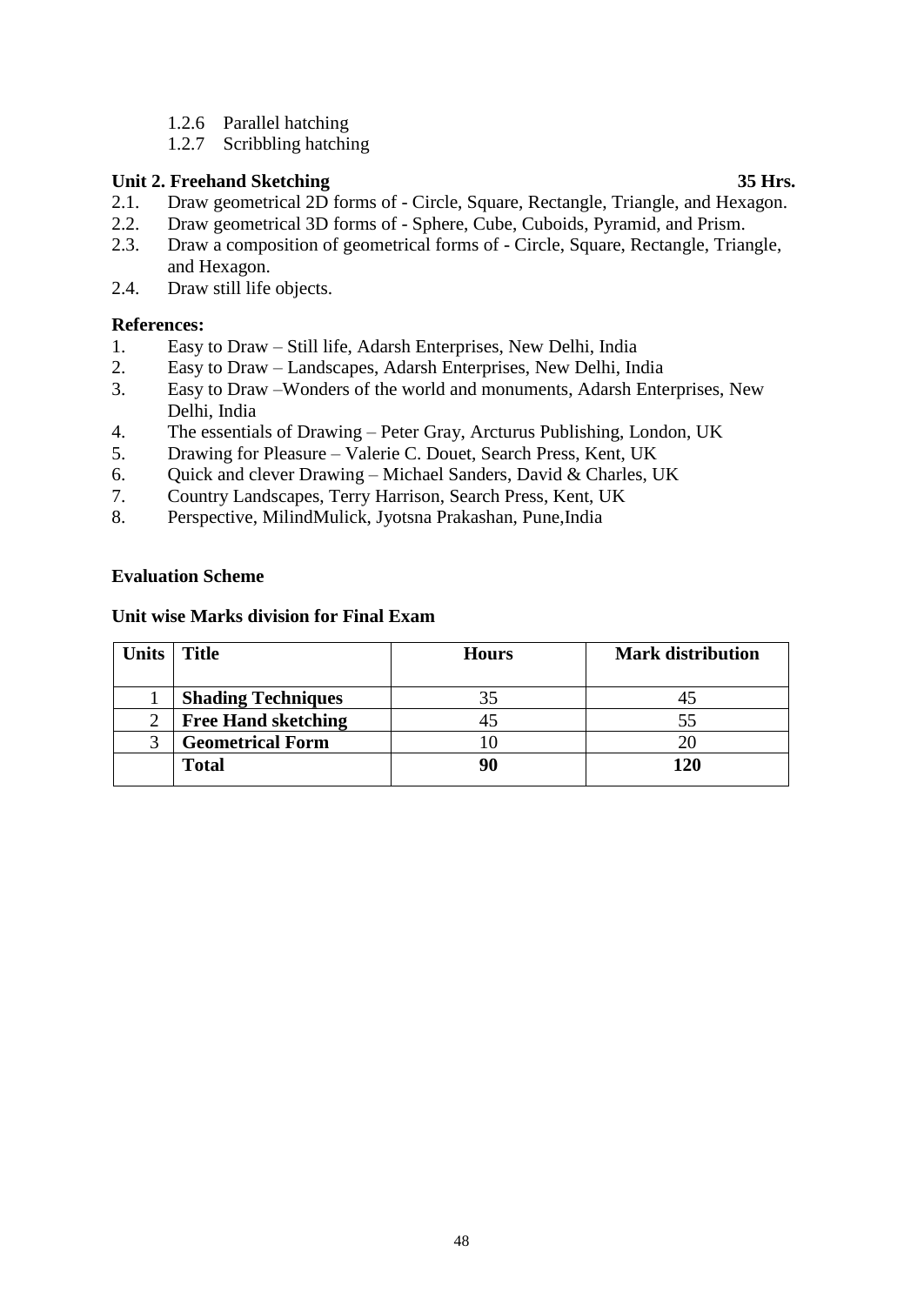# **Computer Application** (EG1211CT)

**Year: I Total: 4 hours /week Semester: II Lecture: 2 hours/week Tutorial: hour/week Practical: hours/week Lab: 2 hours/week Lab:**

# **Course description:**

This course deals with the history of computer development, hardware components, Systems software, Application packages, Utility software, Computer networks and Internet. Students will learn classifications of computers, its architecture and software application installations, Peripheral devices installation, computer networks, internet and their use in various purposes.

# **Course objectives:**

On completion of this course the students will be able to:

- 1. Explain the basic architecture of Computer;
- 2. Identify major components of computer and their role;
- 3. Be familiar with the different Operating Systems like MS-DOS, Windows etc.;
- 4. Use the different Software applications;
- 5. Apply the basic networking concept; and
- 6. Apply internet for different purposes.

# **Course Contents:**

# **Theory**

#### **Unit 1. Introduction to Computers: 2 Hrs.**

- 1.1 History of computers
- 1.2 Generation of computer
- 1.3 Types of computer
- 1.4 Computer hardware and software

#### **Unit 2. Hardware Components: 6 Hrs.**

- 2.1 Major blocks of a digital computer
- 2.2 Input devices: keyboard, mouse, joystick, scanner, light pen etc.
- 2.3 Output devices: monitor, printer, plotter, speaker etc.
- 2.4 Central Processing Unit
- 2.5 Memory Unit
	- 2.5.1 Primary Memory (RAM and ROM)
	- 2.5.2 Secondary Memory
		- Magnetic storage like floppy disk, hard disk, magnetic tape etc.
		- Optical storage like CD, DVD etc
		- Solid state storage like Pen drive, flash memory card etc.
	- 2.5.3 Cache Memory

# **Unit 3. System Software: 6 Hrs.**

- 3.1 Importance of Operating Systems (OS)
- 3.2 Types of Operating System
- 3.3 Functions of Operating System
	- 3.3.1 Memory management
	- 3.3.2 Device management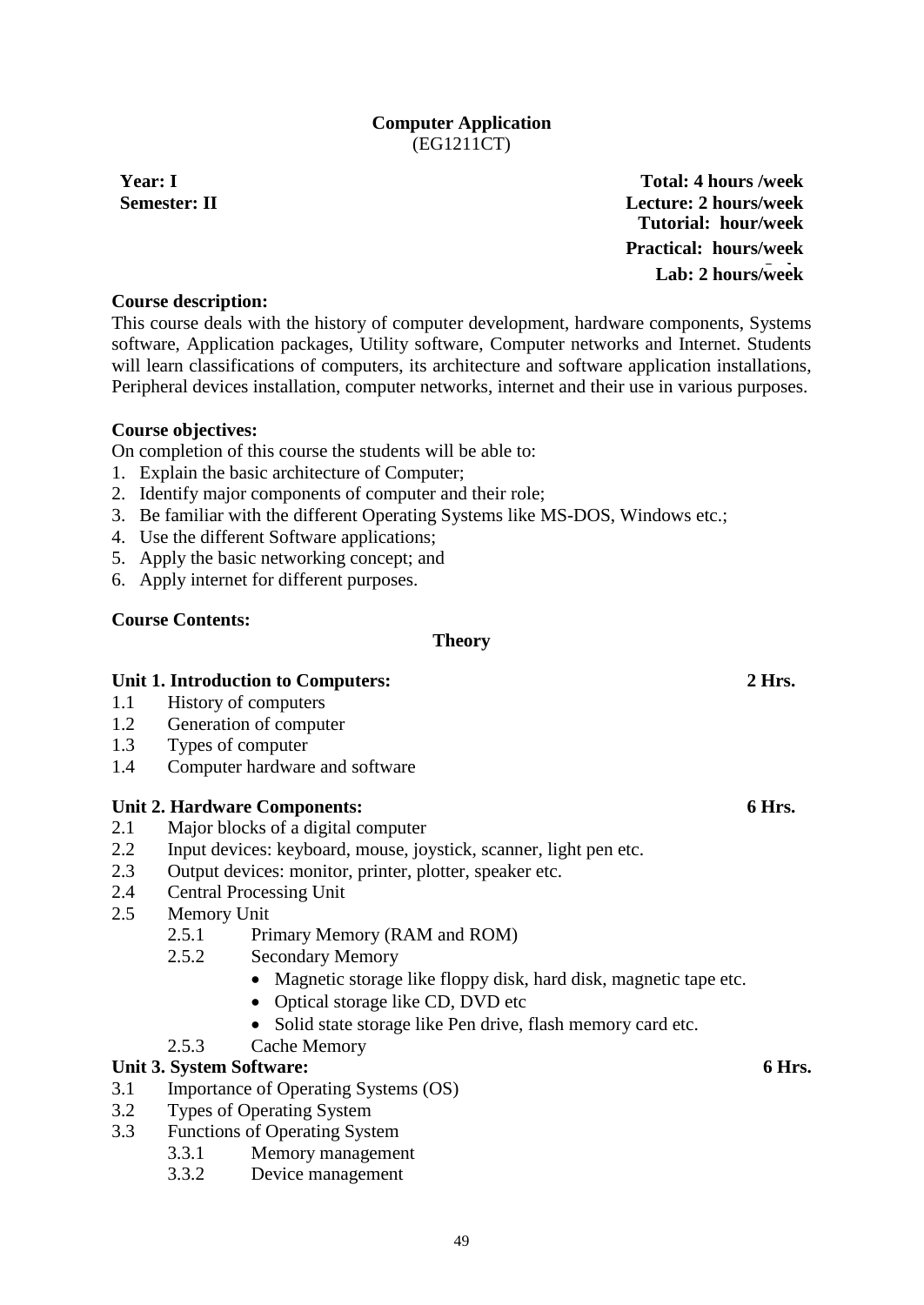- 3.3.3 File management
- 3.3.4 Processor management
- 3.3.5 Security
- 3.4 MS-DOS
	- 3.4.1 System files: io.sys, msdos.sys, command.com, config.sys, autoexec.bat
	- 3.4.2 MS-DOS internal and external commands
- 3.5 Windows Operating System
	- 3.5.1 Graphical User Interface and windows environment, file/folder management
- 3.6 Linux: GNU open source operating system
- 3.7 Device driver

# **Unit 4. Application Packages: 7 Hrs.**

- 4.1 Word Processing Software: Microsoft Word
- 4.2 Spreadsheet Software: Microsoft Excel
	- Entering data
	- Using formula
	- Basic calculations
	- Financial calculations
	- Charts
- 4.3 Presentation Software: Microsoft PowerPoint
- 4.4 Concept of Database management system
- 4.5 Database management package: Microsoft Access

| <b>Unit 5. Utility Programs:</b> |                                                         | 2 Hrs. |
|----------------------------------|---------------------------------------------------------|--------|
|                                  | 5.1 Computer virus and its removal (antivirus programs) |        |
|                                  |                                                         |        |

5.2 File management and backup tools

#### **Unit 6. Networks and Internet: 7 Hrs.**

- 6.1 Introduction and advantages of computer networks
- 6.2 LAN, MAN and WAN
- 6.3 LAN Topologies: Bus, Ring, Star, Mesh, Tree and Hybrid
- 6.4 Transmission media: Guided and Unguided media
- 6.5 Network components: Hub, Switch, NIC, Router, Bridge etc.
- 6.6 Network Architecture: Peer to peer and Client-server network
- 6.7 Hardware and file sharing
- 6.8 Email/Internet
	- World Wide Web (WWW)
	- ISP
	- Search Engines
	- Web browsers: Internet Explorer, Netscape Navigator, Mozilla Firefox etc.,
	- Webpage and Website
	- Email

# **Practical 30 Hrs.**

#### **Unit 1: Components of computer 10 Hrs.**

- 1.1 Identify major components of computer.
- 1.2 Familiarize with keyboard and mouse.
- 1.3 Identify Internal and External DOS commands
- 1.4 Apply Windows Graphical User Interface
- 1.5 Manage file/folder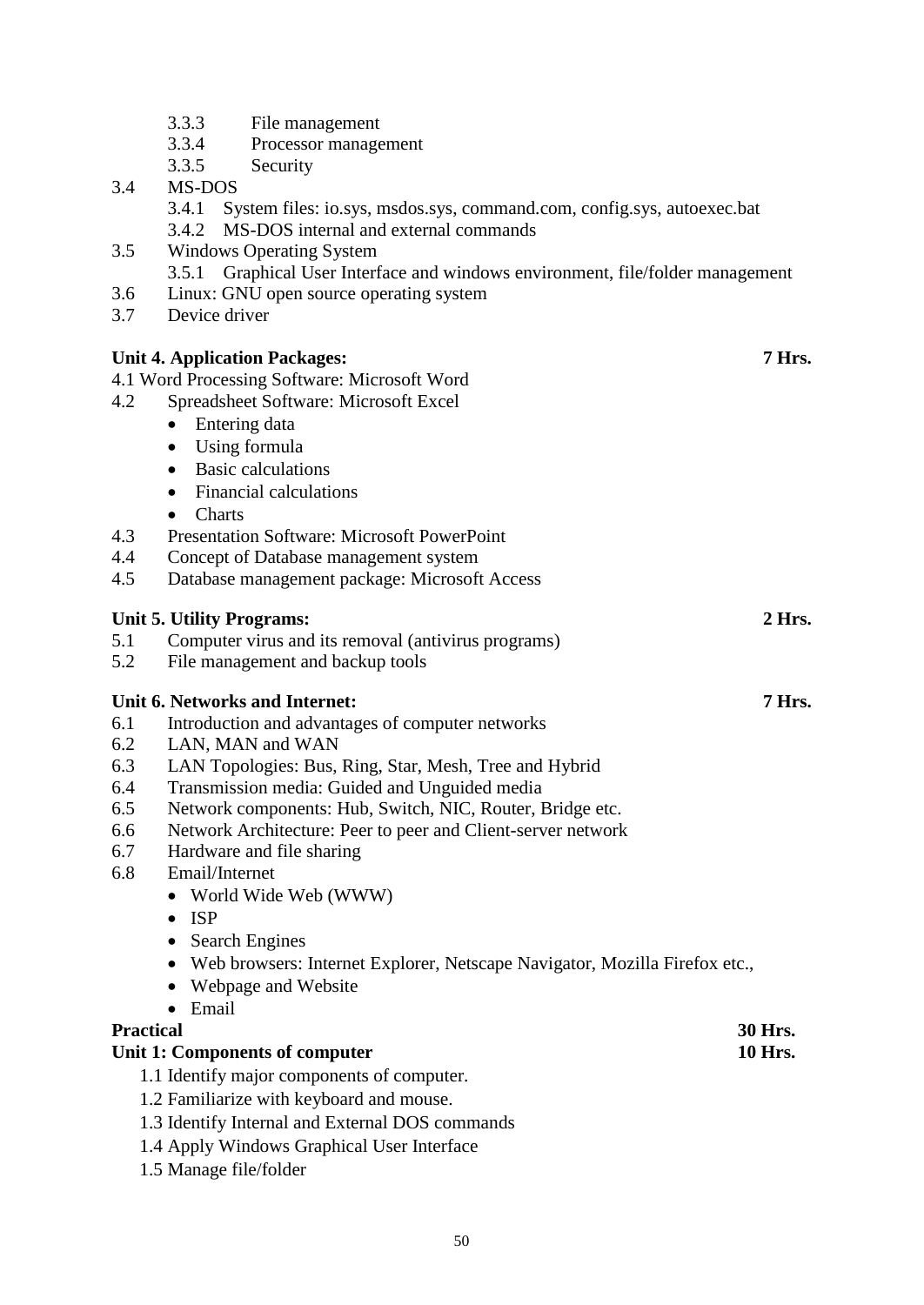|    | <b>Unit 2: Microsoft Word</b>                   | <b>10 Hrs.</b> |
|----|-------------------------------------------------|----------------|
|    | a. Edit text                                    |                |
|    | b. Format document                              |                |
|    | c. Create tables                                |                |
|    | d. Create graphics and word art                 |                |
|    | <b>Unit 3: Microsoft Excel</b>                  | <b>15 Hrs.</b> |
|    | a. Edit worksheet                               |                |
|    | b. Format and manipulate data                   |                |
|    | Analyze data (use of functions for calculation) |                |
|    | d. Present charts/data                          |                |
|    | e. Import/Export data                           |                |
|    | <b>Unit 4: Microsoft PowerPoint</b>             | <b>10 Hrs.</b> |
|    | a. Create slides                                |                |
|    | b. Design and format slides                     |                |
|    | c. Add animation and control                    |                |
|    | <b>Unit 5: Microsoft Access</b>                 | <b>10 Hrs.</b> |
|    | a. Create and manipulate data tables            |                |
| b. | <b>Make Query</b>                               |                |
|    | c. Prepare Form/Report                          |                |
|    | d. Use Internet/Email                           |                |

# **Unit 6. Project Work: 5 Hrs.**

The students will be assigned (individually or in group) a project work based on Microsoft Excel/Microsoft Access. The students are required to prepare a short report in MS Word and prepare a short presentation in Power Point.

#### **References**

- 1. Rajaraman, "*Fundamentals of Computers*", Prentice-Hall of India
- 2. B Ram, "*Computer Fundamentals*", Willey Eastern Publishers
- 3. S Saxena, "*A First Course in Computers"*, Vikash Publishing
- 4. Winn Rosch, "Harware Bible"
- 5. Noel Kalicharan, "Introduction to computer Studies", Cambridge Low Price Edition
- 6. P.K Sinha, "Computer Fundamentals"

# **Evaluation Scheme Unit wise Marks division for Final Exam**

| <b>Units</b> | <b>Title</b>                | <b>Hours</b> | <b>Mark distribution</b> |
|--------------|-----------------------------|--------------|--------------------------|
|              | Computer                    |              |                          |
|              | <b>Hardware Components</b>  |              |                          |
|              | <b>System Software</b>      |              |                          |
|              | <b>Application Packages</b> |              | 25                       |
|              | <b>Utility Programs</b>     |              |                          |
| 6            | Networks and Internet       |              |                          |
|              | Total                       |              |                          |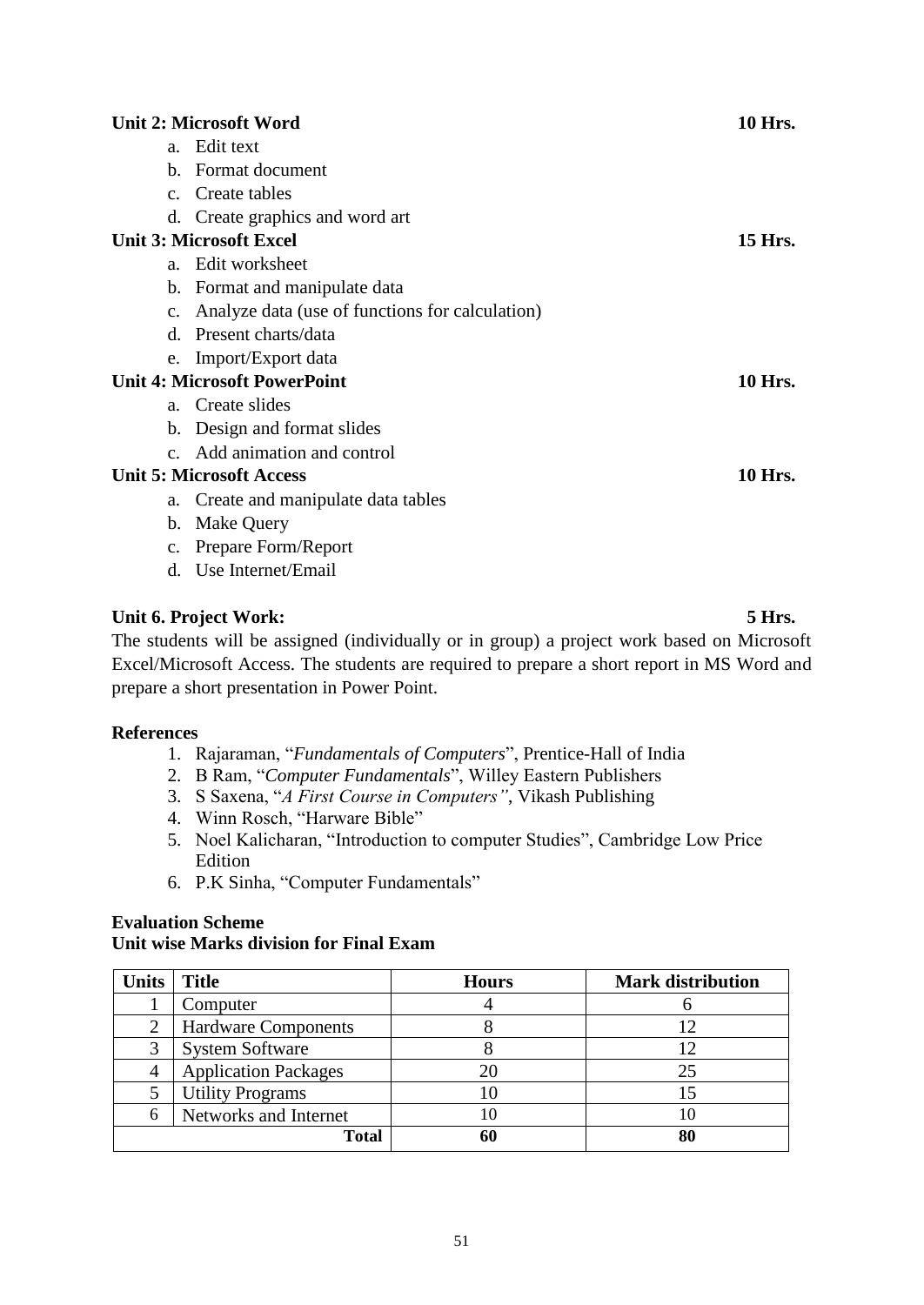**Second Year/ First Semester**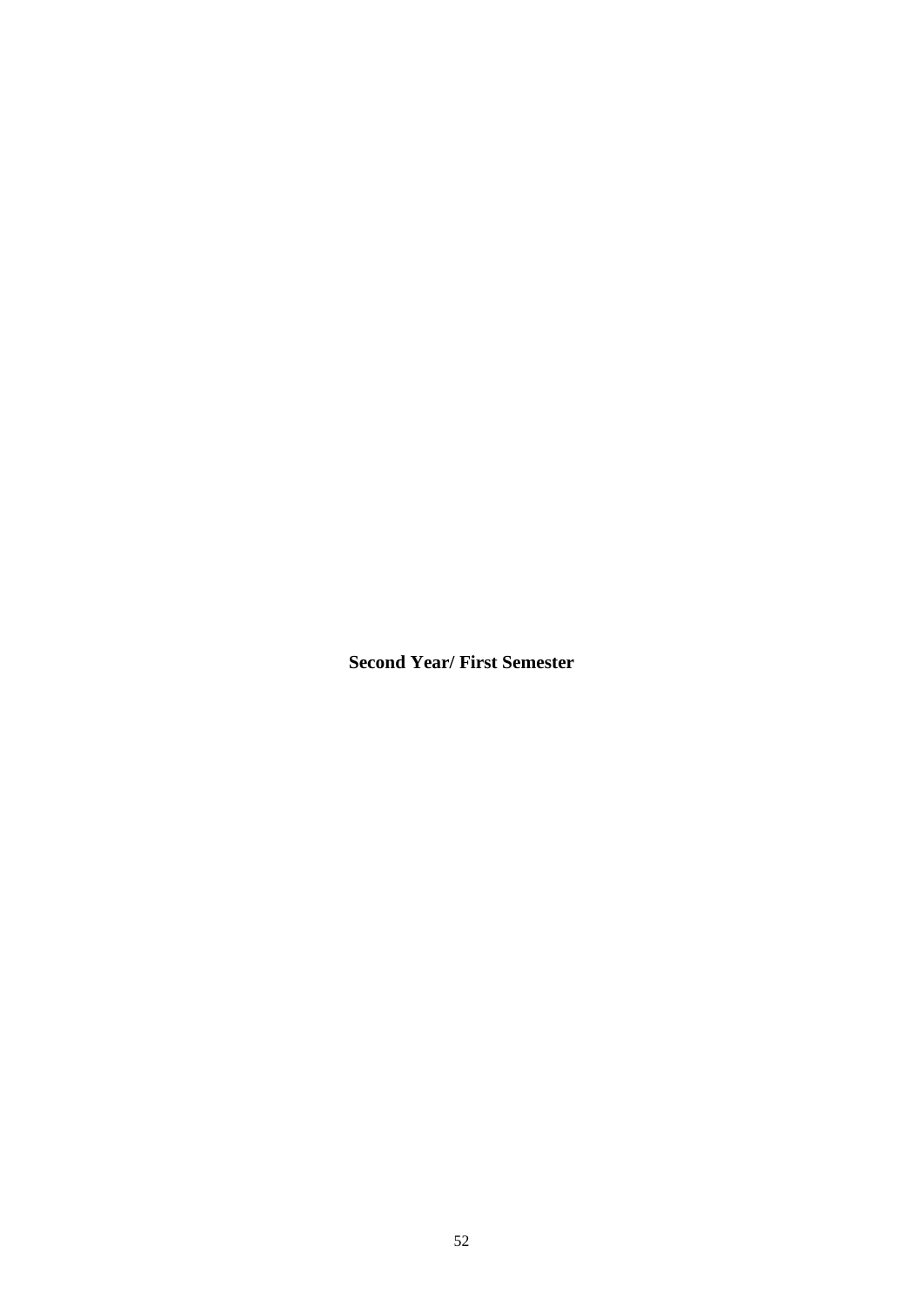# **Design Studio I HS2101ID**

#### **Course Description:**

This course aims to provide visual communication with the interior design process and to design projects in small scale environments.

# **Course objective:**

After completion of this course, students will be able to:

- Introduce design theory.
- Apply basic application in room.
- Describe the Principles of design.
- Describe the Elements of design.

#### **Course contents:**

| Theory:           |                                                                         | 30 Hrs.        |
|-------------------|-------------------------------------------------------------------------|----------------|
|                   | Unit 1: Principles of design:                                           | 14 Hrs.        |
| 1.1               | <b>Balance</b>                                                          |                |
| 1.2               | Scales and proportion                                                   |                |
| 1.3               | Rhythm                                                                  |                |
| 1.4               | Emphasis/focal point                                                    |                |
| 1.5               | Contrast                                                                |                |
| 1.6               | Unity and Harmony                                                       |                |
|                   | Unit 2: Elements of design:                                             | 16 Hrs.        |
| 2.1               | Point                                                                   |                |
| 2.2               | Line                                                                    |                |
| 2.3               | Plane                                                                   |                |
| 2.4               | Space                                                                   |                |
| 2.5               | Volume                                                                  |                |
| 2.6               | Solid                                                                   |                |
| 2.7               | Pattern                                                                 |                |
| 2.8               | Texture                                                                 |                |
| 2.9               | Light                                                                   |                |
| 2.10              | From                                                                    |                |
| 2.11              | Shape                                                                   |                |
| 2.12              | Color                                                                   |                |
| <b>Practical:</b> |                                                                         | <b>60 Hrs.</b> |
|                   | Unit 1: Principles of design:                                           | <b>20 Hrs.</b> |
| 1.1               | <b>Balance</b>                                                          | 4 Hrs.         |
|                   | Collect the reference pictures of difference types of balance.<br>1.1.1 |                |
|                   |                                                                         |                |

- 1.1.2 Prepare different types of balance in drawing sheet.
- 1.1.3 Apply the balance in a room.

# **Year: II Total: 6 hours/week Semester: I Lecture: 2 hours/week Practical: 4 hours/week**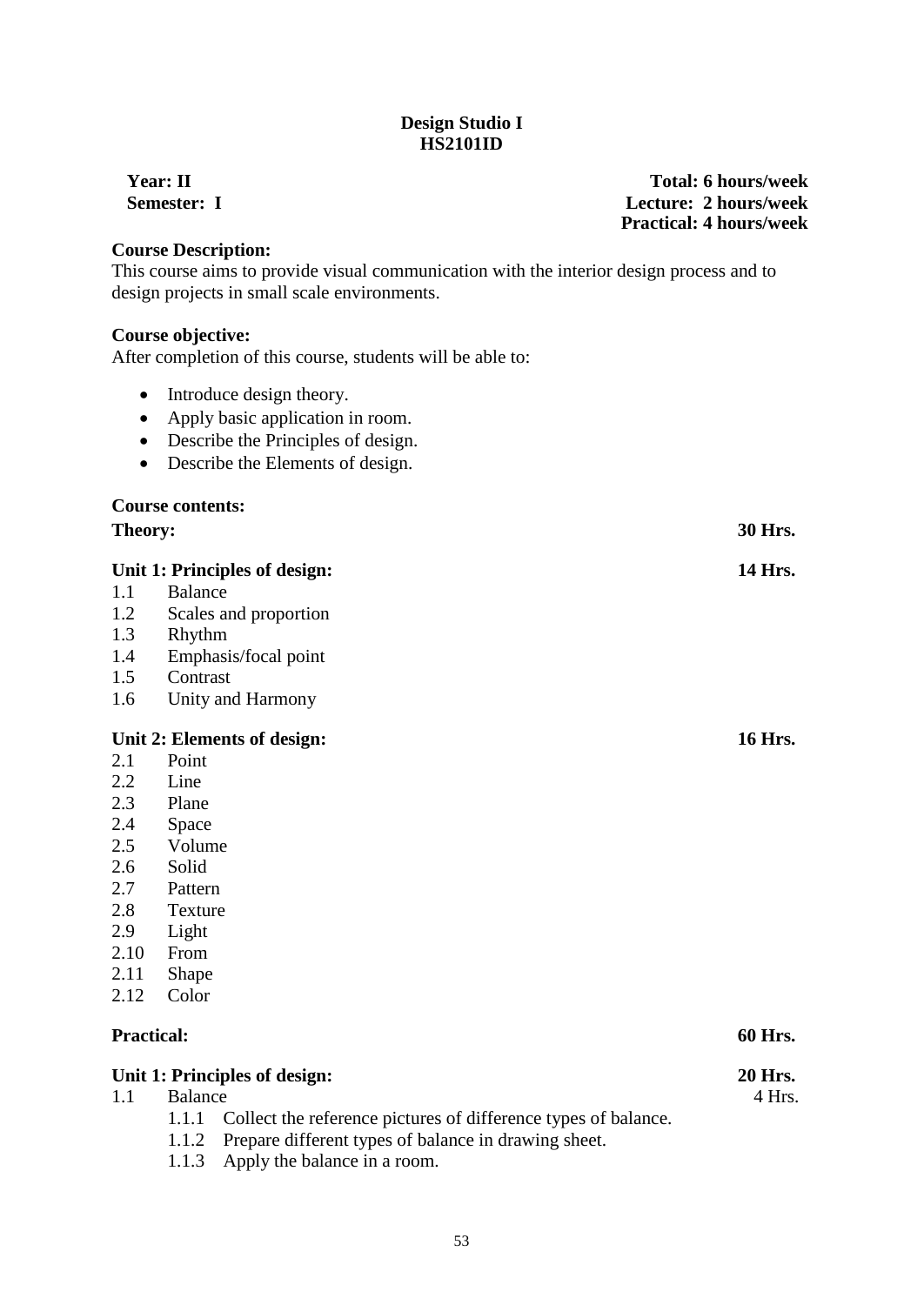| 1.2  |          | Scales and proportion                                                       | 4 Hrs.  |
|------|----------|-----------------------------------------------------------------------------|---------|
|      | 1.2.1    | Collect the reference pictures of difference type of scale and proportion   |         |
|      | 1.2.2    | Prepare different types of Scales and proportion in drawing sheet.          |         |
|      | 1.2.3    | Apply the Scales and proportion in a room                                   |         |
| 1.3  | Rhythm   |                                                                             | 3 Hrs.  |
|      | 1.3.1    | Collect the reference pictures of difference types of rhythm.               |         |
|      | 1.3.2    | Prepare different types of rhythm in drawing sheet.                         |         |
|      | 1.3.3    | Apply the rhythm in a room                                                  |         |
| 1.4  |          | Emphasis/focal point                                                        | 3 Hrs.  |
|      | 1.4.1    | Collect the reference pictures of difference types of emphasis/focal point. |         |
|      |          | 1.4.2 Prepare different types of emphasis/focal point in drawing sheet.     |         |
|      | 1.4.3    | Apply the emphasis/focal point in a room                                    |         |
| 1.5  | Contrast |                                                                             | 3 Hrs.  |
|      |          | 1.5.1 Collect the reference pictures of difference types of contrast.       |         |
|      | 1.5.2    | Prepare different types of contrast in drawing sheet.                       |         |
|      | 1.5.3    | Apply the contrast in a room                                                |         |
| 1.6  |          | Unity and Harmony                                                           | 3 Hrs.  |
|      | 1.6.1    | Collect the reference pictures of difference types of unity and harmony.    |         |
|      | 1.6.2    | Prepare different types of unity and harmony e in drawing sheet.            |         |
|      | 1.6.3    | Apply the unity and harmony in a room                                       |         |
|      |          |                                                                             |         |
|      |          | Unit 2: Elements of design:                                                 | 36 Hrs. |
| 2.1  | Point    |                                                                             | 3 Hrs.  |
|      | 2.1.1    | Collect the reference pictures of different types of points.                |         |
|      | 2.1.2    | Compose the objects by using points.                                        |         |
| 2.2  | Line     |                                                                             | 3 Hrs.  |
|      | 2.2.1    | Collect the reference pictures of different types of lines.                 |         |
|      | 2.2.2    | Compose the objects by using lines.                                         |         |
| 2.3  | Plane    |                                                                             | 3 Hrs.  |
|      | 2.3.1    | Collect the reference pictures of different types of plane.                 |         |
|      | 2.3.2    | Compose the objects by using Plane.                                         |         |
| 2.4  | Space    |                                                                             | 3 Hrs.  |
|      | 2.4.1    | Collect the reference pictures of different types of space.                 |         |
|      |          | 2.4.2 Compose the objects by using space                                    |         |
| 2.5  | Volume   |                                                                             | 3 Hrs.  |
|      | 2.5.1    | Collect the reference pictures of different types Volume.                   |         |
|      | 2.5.2    | Compose the objects by using Volume.                                        |         |
| 2.6  | Solid    |                                                                             | 3 Hrs.  |
|      | 2.6.1    | Collect the reference pictures of different types of Solid.                 |         |
|      | 2.6.2    | Compose the objects by using Solid                                          |         |
| 2.7  | Pattern  |                                                                             | 3 Hrs.  |
|      | 2.7.1    | Collect the reference pictures of different types of patterns.              |         |
|      | 2.7.2    | Compose the objects by using pattern.                                       |         |
| 2.8  | Texture  |                                                                             | 3 Hrs.  |
|      | 2.8.1    | Collect the reference pictures of different types of texture.               |         |
|      | 2.8.2    | Compose the objects by using texture.                                       |         |
| 2.9  | Light    |                                                                             | 3 Hrs.  |
|      | 2.9.1    | Collect the reference pictures of different types of light.                 |         |
|      | 2.9.2    | Compose the objects by using light.                                         |         |
| 2.10 | From     |                                                                             | 3 Hrs.  |
|      |          |                                                                             |         |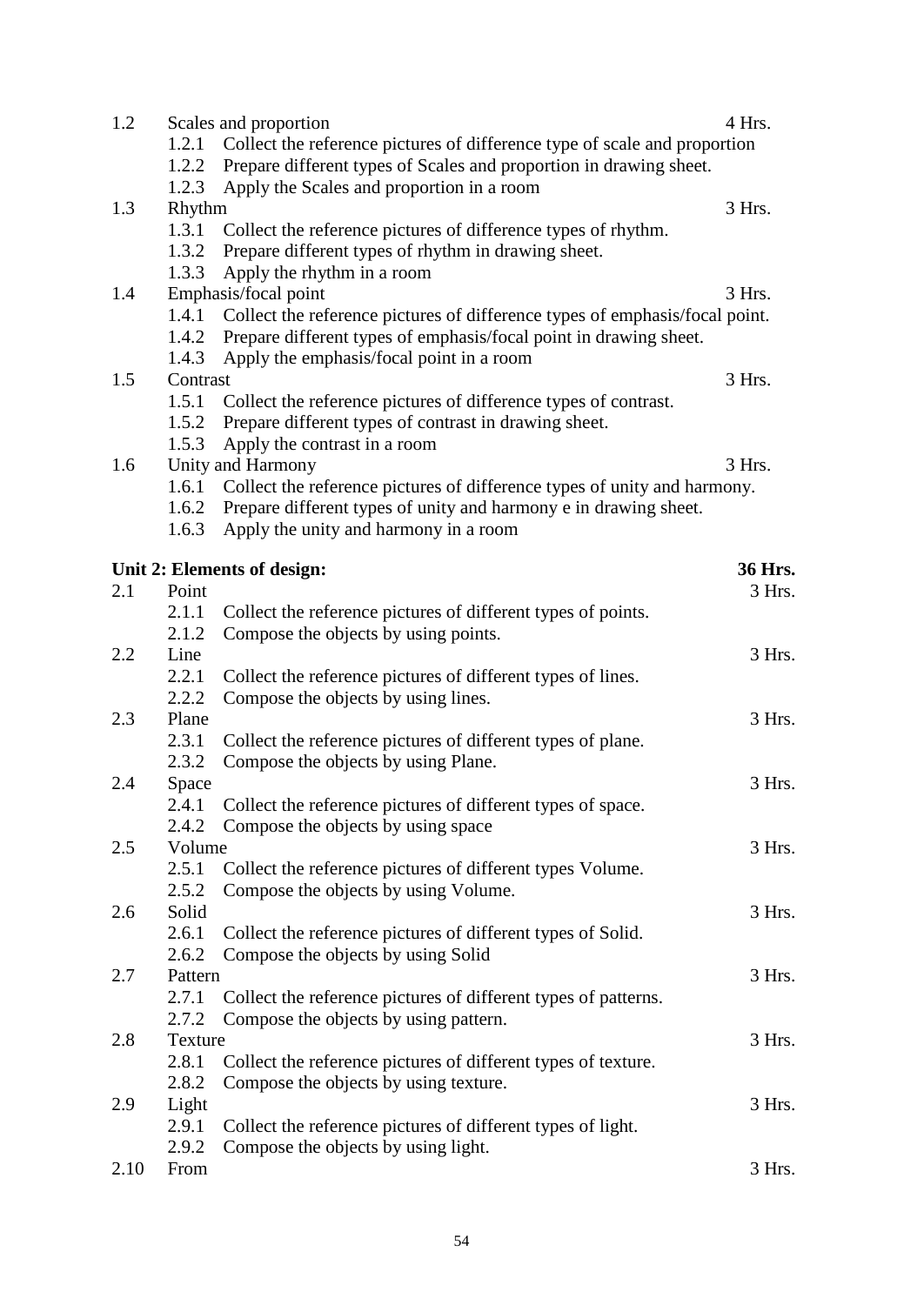| 2.10.1 Collect the reference pictures of different types of form.  |                     |
|--------------------------------------------------------------------|---------------------|
| 2.10.2 Compose the objects by using form.                          |                     |
| <b>Shape</b>                                                       | 3 Hrs.              |
| 2.11.1 Collect the reference pictures of different types of shape. |                     |
| 2.11.2 Compose the objects by using shape.                         |                     |
| Color                                                              | 3 Hrs.              |
| 2.12.1 Collect the reference pictures of different types of color. |                     |
| 2.12.2 Prepare objects by using color shade.                       |                     |
| 2.12.3 Apply the color in a room                                   |                     |
|                                                                    |                     |
|                                                                    |                     |
|                                                                    | Unit 3: Assignment: |

# 3.1 Prepare a portfolio and conduct presentation of units-1and 2. 4 Hrs.

# **Reference:**

- 1. Ching, Francis: Architectrue: fome, spaceandorder: 2<sup>nd</sup> edition, Van Nostrand Reinhold
- 2. J.De Chiara, Panero, Zelink: Time Saver Standards for interior design and space planning
- 3. Karla J. nelson and David A. Tayler: Interiors and introduction:3<sup>rd</sup> edition, Mc Graw Hill
- 4. Helene Levenson: Creating an interior: Prentice Hall, Englewood Cliffs, New Jersey

# **Evaluation Scheme Unit wise Marks division for Final Exam**

| Units   Title |                      | <b>Hours</b> | <b>Mark distribution</b> |
|---------------|----------------------|--------------|--------------------------|
|               | Principles of design |              |                          |
| $\gamma$      | Elements of design   | არ           |                          |
|               | <b>Total</b>         | 90           | 120                      |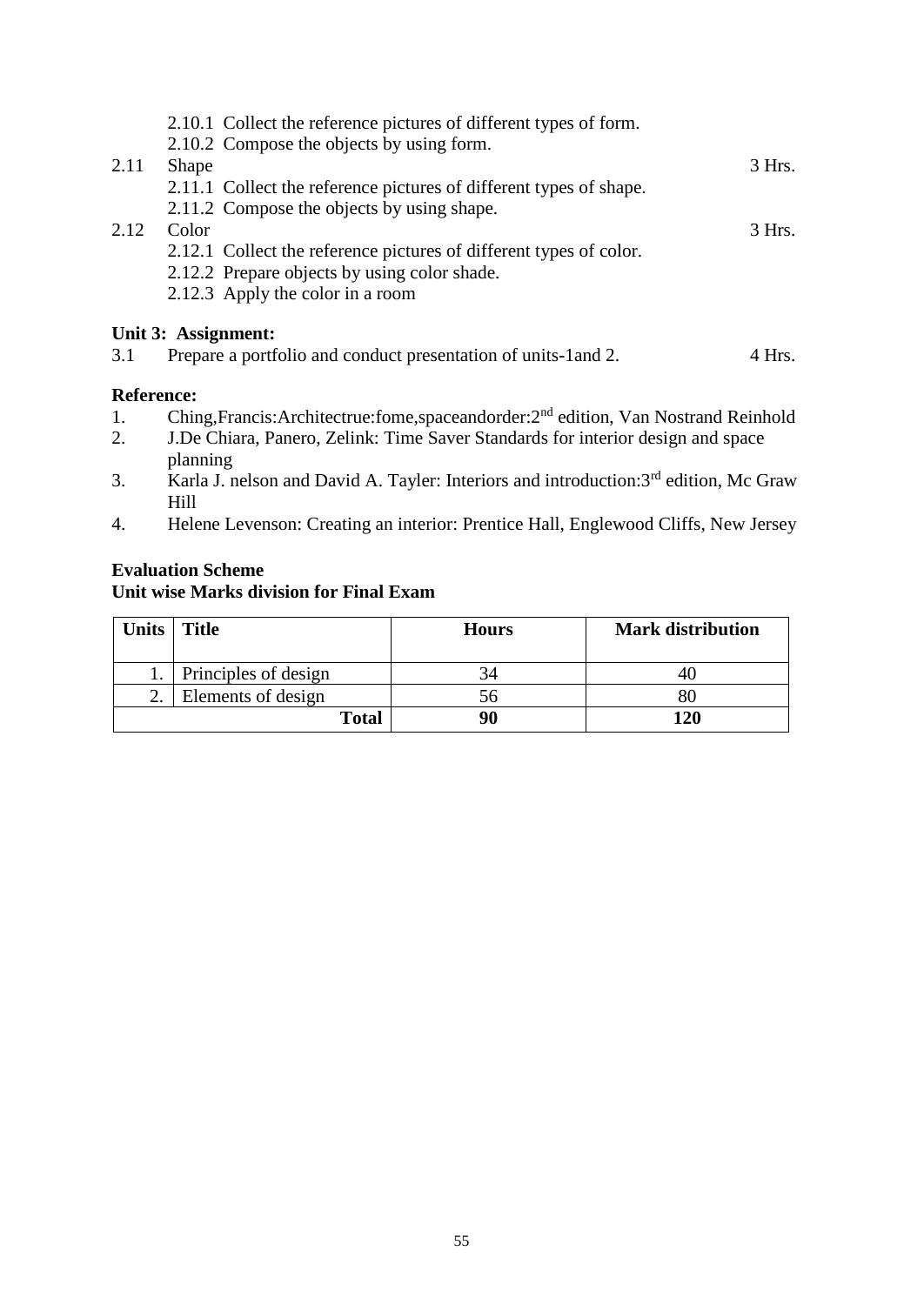# **Anthropometrics HS2102ID**

# **Year: II Total: 6 hours/week Semester: II Lecture: 2 hours/week Practical: 4 hours/week**

# **Course Description**

This course consists a study of human body measurements on a comparative basis to determine differences in races, individuals, and related issue. Its importance in design process/ building design.

# **Course Objective:**

After the completion of this course students will be able to:

- Describe the human dimension and its relationship to the design process.
- Develop suitable designs.
- Maintain accessibility and easy movability around the building.
- Analyze anthropometry utilize in building design.
- Measure human figure and their movements in interior space.

# **Course Contents**

| <b>Theory</b> |                                                                                 |          |
|---------------|---------------------------------------------------------------------------------|----------|
|               | <b>Unit 1 Anthropometrics/Human Dimension</b>                                   | 3 Hrs.   |
| 1.1           | Introduction                                                                    |          |
| 1.2           | <b>History</b>                                                                  |          |
| 1.3           | Scope                                                                           |          |
| 1.4           | Importance                                                                      |          |
| 1.5           | Application                                                                     |          |
|               | Unit 2 Factors influencing Human Anthropometry                                  | $2$ Hrs. |
| 1.1           | Gender                                                                          |          |
| 1.2           | Age                                                                             |          |
| 1.3           | Ethnic Origin                                                                   |          |
| 1.4           | Time/ Generation                                                                |          |
|               | <b>10 Hrs.</b><br>Unit 3 Anthropometric data                                    |          |
| 3.1           | Introduction                                                                    |          |
| 3.2           | Types of data                                                                   |          |
|               | <b>Structural (Static) Anthropometry</b><br>3.2.1                               |          |
|               | 3.2.2 Functional (Dynamic) Anthropometry                                        |          |
| 3.3           | Procedures for taking data: Measurement Tapes, Scales, Calipers, Anthropometer. |          |
| 3.4           | Sources of data:                                                                |          |
|               | 3.4.1 Anatomical Limits to movement                                             |          |
|               | 3.4.2 Limits of reach                                                           |          |
|               | 3.4.3 Static Body Dimensions                                                    |          |
|               | 3.4.4 Static Force Capabilities                                                 |          |
|               | 3.4.5 Endurance Capabilities                                                    |          |
|               | 15 Hrs.<br>Unit 4 Interior Space/ Basic Design Reference Standards              |          |
| 1.1           | Introduction                                                                    |          |
| 1.2           | Types of spaces                                                                 |          |
|               | 1.2.1<br><b>Residential Spaces</b>                                              |          |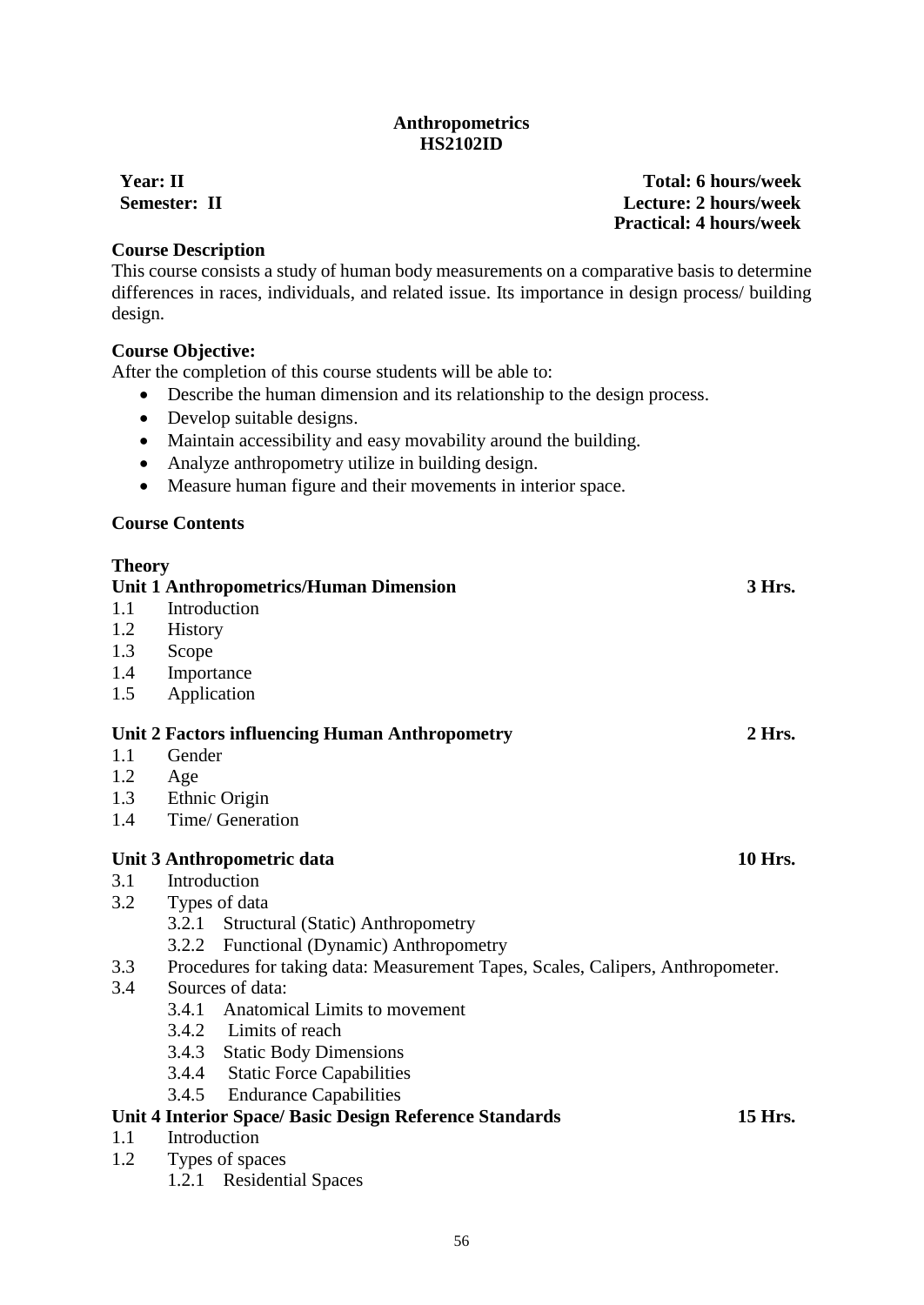- 1.2.1.1 Living spaces
- 1.2.1.2 Dining spaces
- 1.2.1.3 Sleeping spaces
- 1.2.1.4 Cooking spaces
- 1.2.1.5 Bathroom
- 1.2.2 Office Spaces
	- 1.2.2.1 Private office
	- 1.2.2.2 General Office
	- 1.2.2.3 Reception Spaces
	- 1.2.2.4 Conference rooms
- 1.2.3 Eating and Drinking Spaces
	- 1.2.3.1 Bars
	- 1.2.3.2 Food Counters
	- 1.2.3.3 Dining Spaces
- 1.2.4 Health care Spaces
	- 1.2.4.1 Medical Treatment Rooms
	- 1.2.4.2 Dental Treatment Rooms
	- 1.2.4.3 Hospital Rooms
- 1.2.5 Leisure and Recreational Spaces
	- 1.2.5.1 Exercise Areas
	- 1.2.5.2 Sports and Games
	- 1.2.5.3 Work and Craft Centers
- 1.2.6 Mercantile Spaces
- 1.2.7 Public Spaces

# **Practical:**

# **Perform the following practical tasks:**

- 1. Measure the Human dimension based on Anthropometrical Data of the following.10 Hrs.
	- 1.1 Children
	- 1.2 Adult
- 2. Draw the following: 25 Hrs.
	- 2.1 Sheet no.1: The dimension of human figure based on Anthropometric Data.
	- 2.2 Sheet no.2: The dimension of human figure in standing position.
	- 2.3 Sheet no.3: The dimension of human figure in sitting position.
	- 2.4 Sheet no.4: The Human Dimension of different age group in different functional movement.
- 3. Draw the Human dimension with furniture sizes and clearances required in given rooms with anthropometric dimensions: 25 Hrs.
	- 3.1 Sheet no.6: Living Space
	- 3.2 Sheet no.7: Bedroom Space
	- 3.3 Sheet no.8: Kitchen space
	- 3.4 Sheet no.9: Dining Space
	- 3.5 Sheet no.10: Bathrooms
	- 3.6 Sheetno.11: Office space
	- 3.7 Sheet no.12: Bars/ Food Counters
	- 3.8 Sheet no.13: Health care Space
	- 3.9 Sheet no.14: Exercise Area

#### **References**

57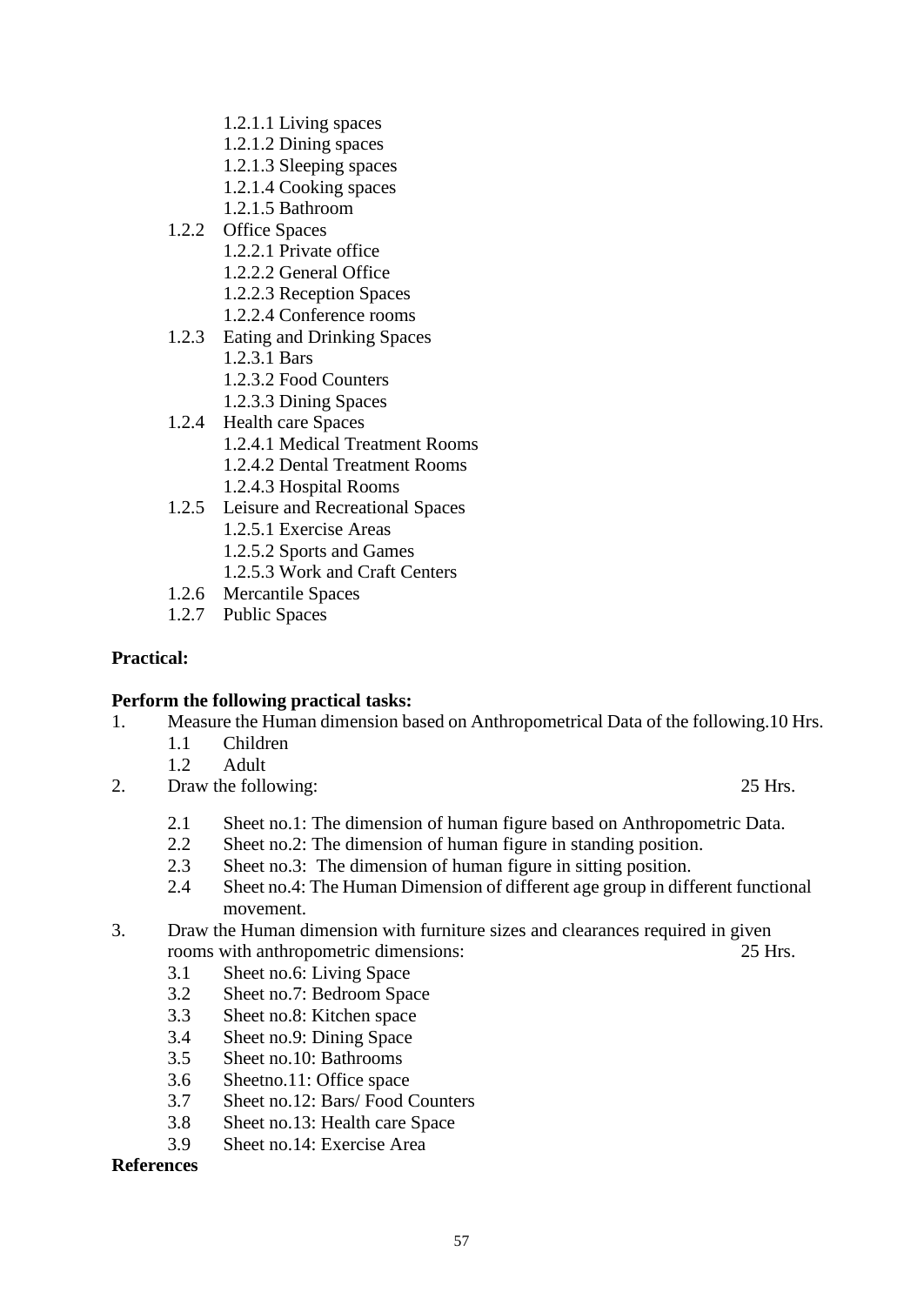- Time Saver Standards for Interior Design and Space planning Joseph De Chiara, Julius Panero& Martin Zelnik
- Human Dimension and Interior Space- Julius Panero& Martin Zelnik

# **Evaluation Scheme**

| <b>Units</b> | <b>Title</b>                                     | <b>Hours</b> | <b>Mark distribution</b> |
|--------------|--------------------------------------------------|--------------|--------------------------|
|              | Anthropometrics/Human Dimension                  | 13           |                          |
|              | <b>Factors influencing Human Anthropometry</b>   | 27           | 30                       |
|              | Anthropometric data                              | 10           |                          |
| 4            | Interior Space/ Basic Design Reference Standards | 40           | 60                       |
|              | Total                                            | 90           | 20                       |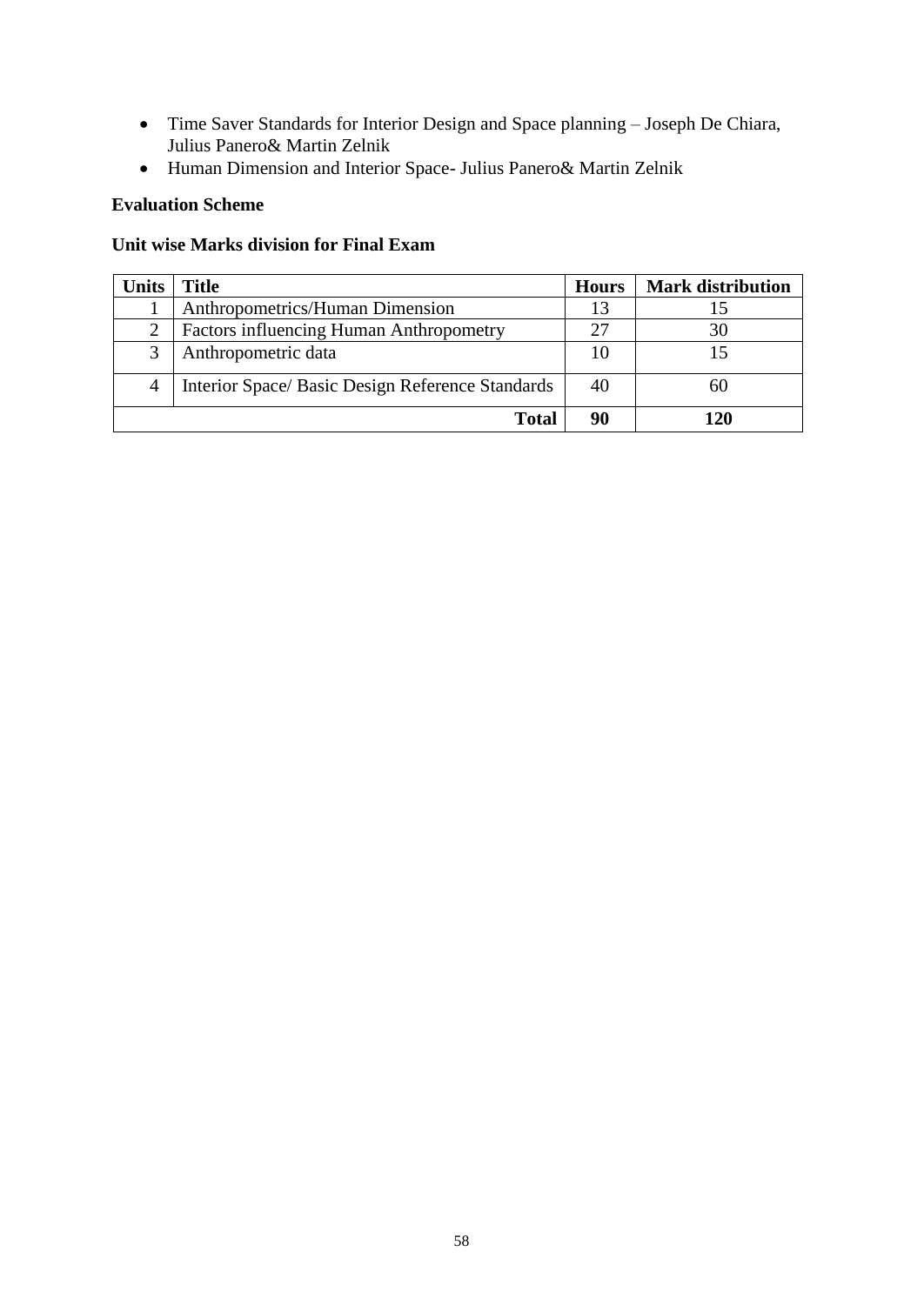# **Building Materials EG 2107 CE**

# *Course Description*

 $\frac{1}{2}$ This Course is designed to convey a very good understanding of the building materials as well as its relationship with construction systems. Assignment in this course includes an analysis of a building materials and use of them in construction system. This helps students to gain further practical knowledge about these building materials, their types, characteristics and installations methods.

# **Course Objectives**

On completion of this course the students will be enabled to:

- Illustrate interdependent relationship between construction system and materials.
- Selectappropriate materials for specific applications.
- Procure materials properly.
- Organize materials without damaging their quality.
- Identifyqualitymaterials.

#### **Course Contents**

#### **Theory**

# **1. Timber 10 Hrs.**

- 1.1 Introduction
- 1.2 Uses
- 1.3 Its Types
	- 1.3.1 Hard Wood
	- 1.3.2 Soft Wood
- 1.4 Structure and Defects
- 1.5 Seasoning of Timber
- 1.6 Preservation of timber
- 1.7 Preparation of Timber for Treatment
- 1.8 Types of Wood for Interiors Work:
	- 1.8.1 Birch: Introduction, uses,
		- 1.8.2 Oak: Introduction, uses,
		- 1.8.3 Walnut: Introduction, uses,
		- 1.8.4 Teak: Introduction, uses,
		- 1.8.5 Pine: Introduction, uses,
		- 1.8.6 Bamboo: Introduction, uses,
		- 1.8.7 Cheery: Introduction, uses,
		- 1.8.8 Mahogany: Introduction, uses,
		- 1.8.9 Balsa: Introduction, uses,
		- 1.8.10 Bass wood: Introduction, uses,
		- 1.8.11 Rose wood: Introduction, uses,
- 1.9 Conversion of Timber
- 1.10 Types of Boards

**Year: II Total: 6 hours/week Semester: II Total: 6 hours/week Total: 6 hours/week Total: 6 hours/week Total: 6 hours/week Practical: 2 hours/week**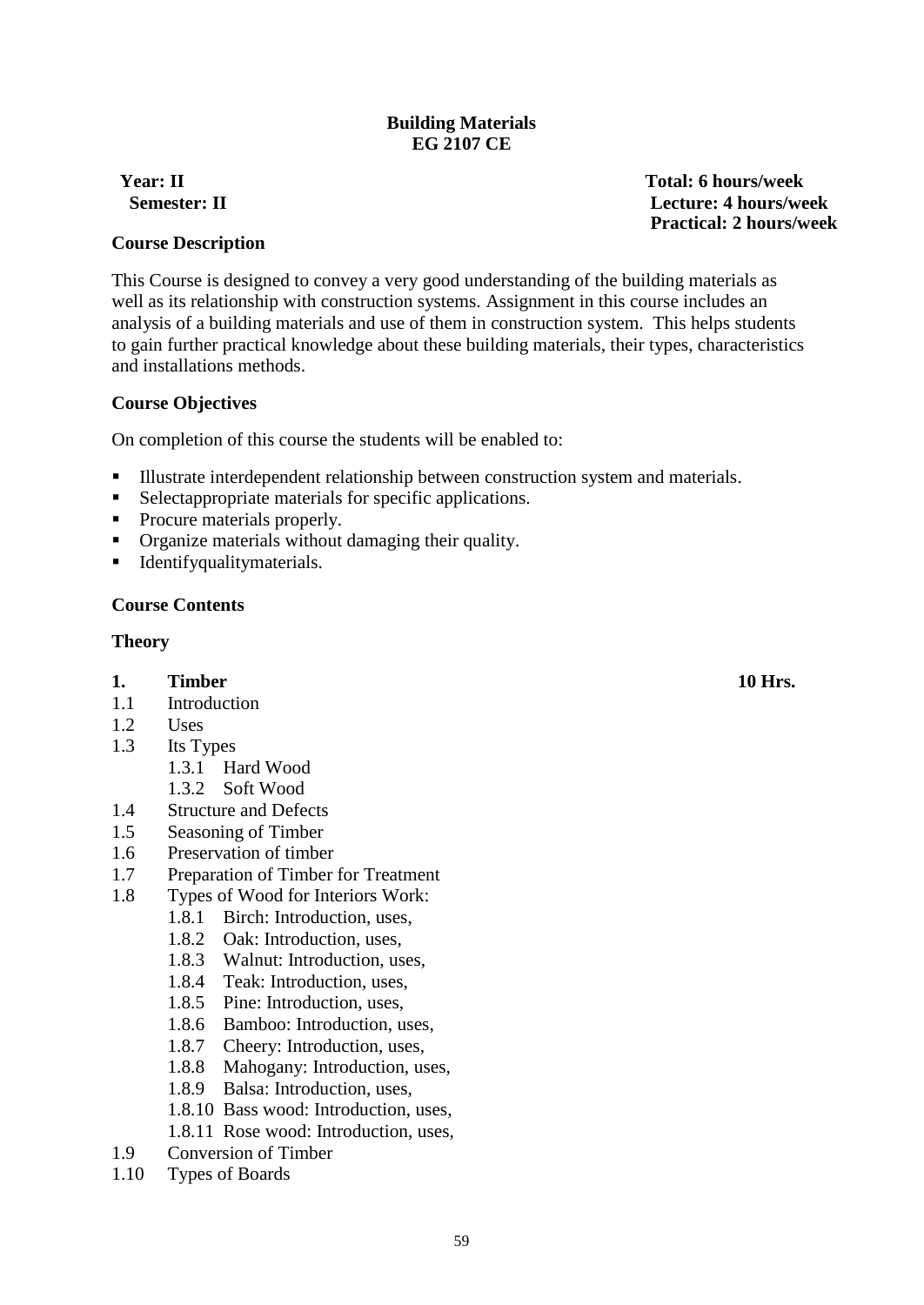1.10.1 Plywood

1.10.2 Laminated Boards

# **2. Brick 10 Hrs.**

- 2.1 Introduction
- 2.2 Uses
- 2.3 Characteristics of good bricks
- 2.4 Classification of good bricks
- 2.5 Brick making process
- 2.6 Test on bricks for various properties as per Standard
- 2.7 Types of brick bonds
	- 2.7.1. Stretcher Bond
	- 2.7.2. Header Bond
	- 2.7.3. English Bond
	- 2.7.4. Flemish Bond
	- 2.7.5. Facing Bond
	- 2.7.6. English Cross Bond
	- 2.7.7. Brick on edge Bond
	- 2.7.8. Dutch Bond
	- 2.7.9. Raking Bond
	- 2.7.10. Zigzag Bond
	- 2.7.11. Garden Wall Bond

# **3. Stones 8 Hrs.**

- 3.1 Introduction
- 3.2 Uses
- 3.3 Types
	- 3.1.1 Granite
	- 3.1.2 Basalt
	- 3.1.3 Sand Stone
	- 3.1.4 Lime stone
	- 3.1.5 Marble
	- 3.1.6 Slate
	- 3.1.7 Quartzite
- 3.4 Selection of stone for different purposes
- 3.5 Seasoning, dressing and preservation of stone
- 3.6 Sand and Aggregates

# **4. Metal: Ferrous & Non-Ferrous 5 Hrs.**

- 4.1 Introduction
- 4.2 Uses
- 4.3 Metals used in building applications
- 4.4 Properties of metal
- 4.5 Types of Metal

#### **5. Concrete 6 Hrs.**

- 5.1. Introduction
- 5.2. Uses
- 5.3. Constituents of Concrete
	- 5.3.1. Cement
		- 5.3.2. Aggregate
		- 5.3.3. Sand
		- 5.3.4. Mixed design of concrete
- 5.4. The workability of concrete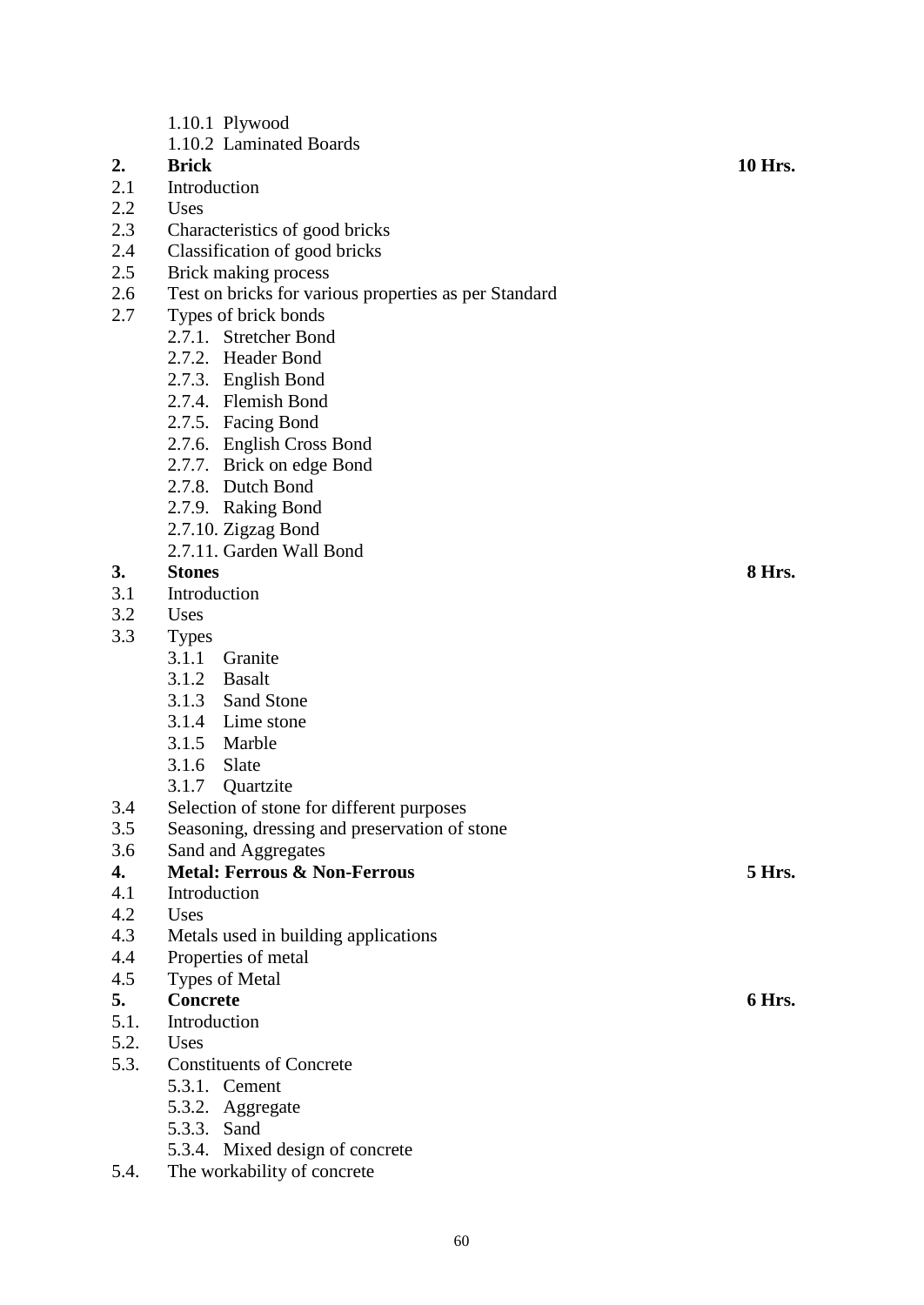- 5.5. Factors effecting strength
- 5.6. Properties of concrete
- 5.7. Concrete curing
- 5.8. Test for concrete
- **6. Lime and Cement 6 Hrs.**
- 6.1. Introduction
- 6.2. Uses
- 6.3. Types and uses of lime
- 6.4. Types of cement
- 6.5. Constituents of Portland Cement
- 6.6. Properties of Cement and cement mortar
- 6.7. Water Cement Ratio
- 6.8. Manufacturing process of cement

# **7. Miscellaneous Materials 15 Hrs.**

- 3.2 Introduction
- 3.3 Paints and Varnishes
- 3.4 Glass
- 3.5 Fabric and Upholstery
- 3.6 Stucco and plaster
- 3.7 Plastics
- 3.8 Tiles
- 3.9 PVC
- 3.10 Fiber glass

# **Practical: 30 Hrs.**

- 1. Conduct market study, collect the data, prepare report and presentation on the use/application following any three types of wood for interiors work:(Birch, Oak, Walnut, Teak, Pine, Bamboo, Cheery, Mahogany, Balsa, Bass wood, Rose wood) 10 Hrs.
- 2. Observe and prepare report on following types of brick bonding. 5 Hrs.
	- 2.1 Stretcher Bond
	- 2.2 Header Bond
	- 2.3 English Bond
	- 2.4 Flemish Bond
	- 2.5 Facing Bond
	- 2.6 English Cross Bond
	- 2.7 Brick on edge Bond
	- 2.8 Dutch Bond
	- 2.9 Raking Bond
	- 2.10 Zigzag Bond
	- 2.11 Garden Wall Bond
- 3. Prepare report and conduct presentation on materials used in residential building. 15 Hrs.
	- 3.1 Conduct a case study on residence building.
	- 3.2 Collect the pictures of building selected for case study.
	- 3.3 Identify materials used in the following interiors spacesof residence buildings:
		- 3.3.1 Living room.
			- 3.3.2 Kitchen and dining.
			- 3.3.3 Bedrooms.
			- 3.3.4 Restrooms.
			- 3.3.5 Lobby and staircase.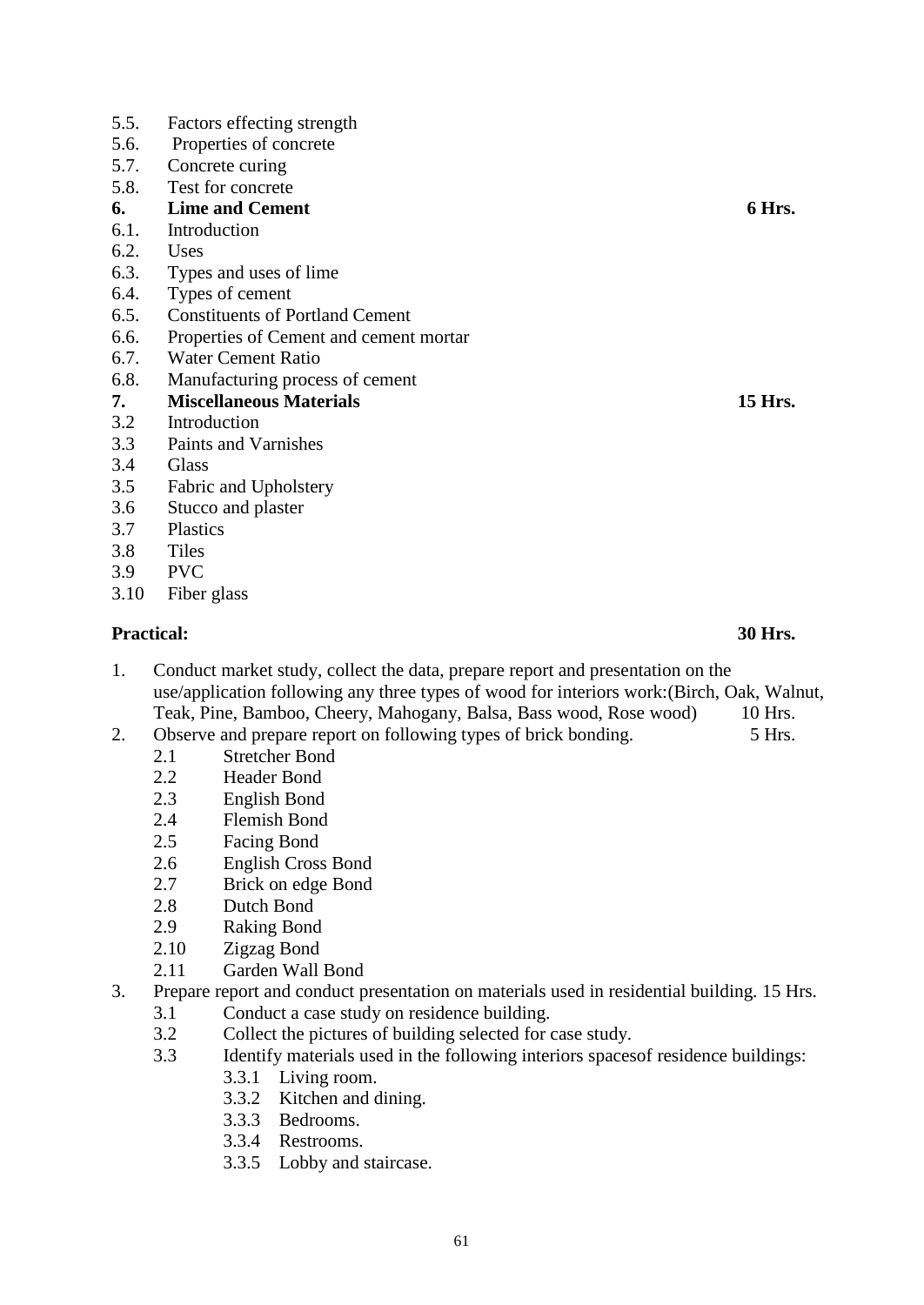# **References**

- 1. COLCHESTER, C. (1991), The New Textiles Trends & Traditions. Thames & Hudson.
- 2. Sloan, A. (1988), The Complete Book of Decorative Paint Techniques, Ebury Press & London.
- 3. Larsen, J. L, (1989), Furnishing Fabrics, Thames 81 Hudson, London.
- 4. Riggs, J.Rosemary (1989), Materials & Components of Interior Design, Prentice Hall, New Jersey.
- 5. Singh G., (1979), Building Materials, Standard Publishers Distributors, Delhi.
- 6. Pegler, M. (1990), Home Furnishina& Merchandising & Store Design, Retail Reporting Group, New York.

# **Evaluation Scheme**

| <b>Units</b> | <b>Title</b>                   | <b>Hours</b> | <b>Mark distribution</b> |
|--------------|--------------------------------|--------------|--------------------------|
|              |                                |              |                          |
| 1.           | Timber                         | 20           | 30                       |
|              | Brick/stone/metal              | 25           | 30                       |
| 3.           | Concrete/lime/cement           | 15           | 20                       |
| 4.           | <b>Miscellaneous Materials</b> | 30           | 40                       |
|              | <b>Total</b>                   | 90           | 120                      |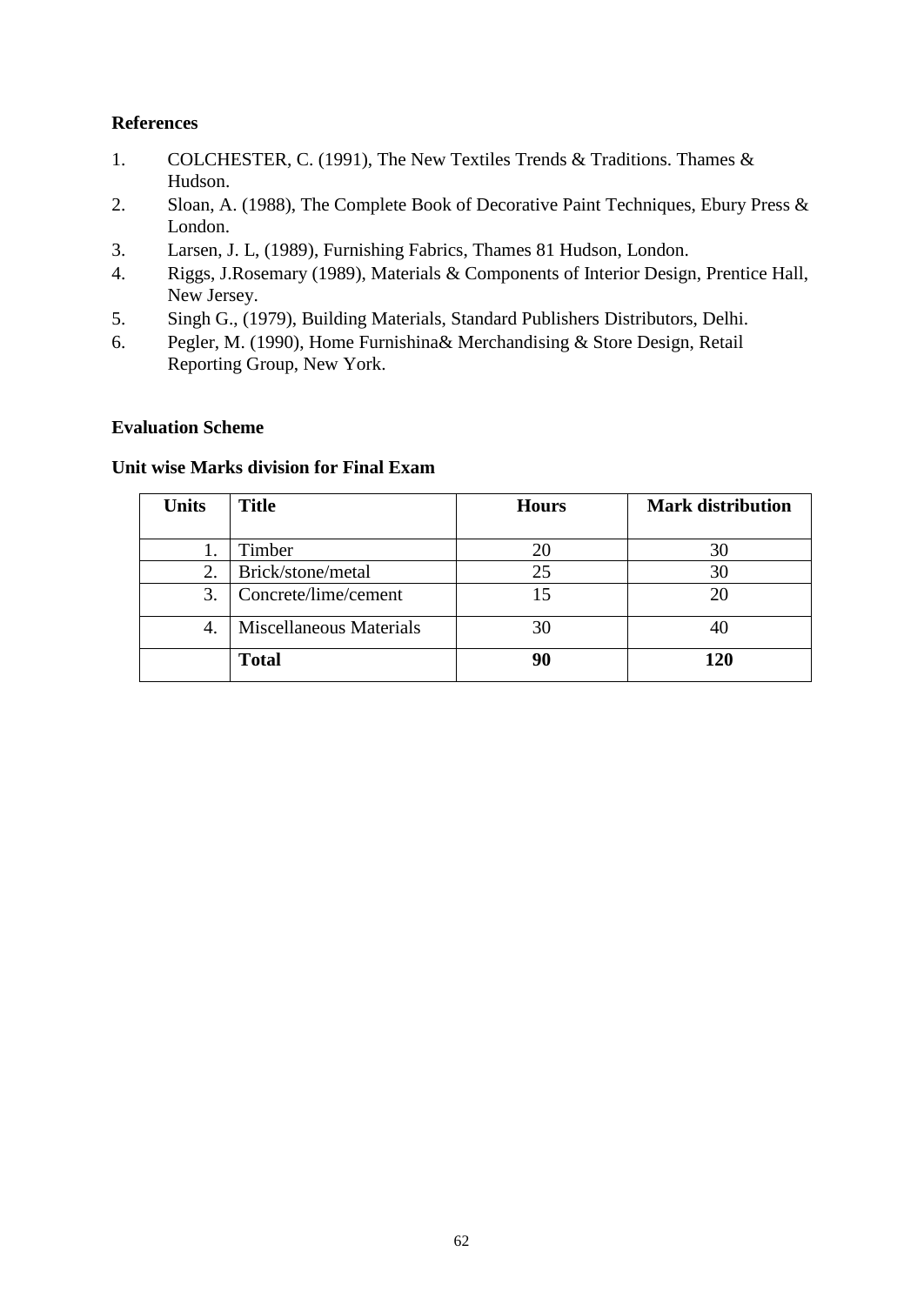# **Building Services I EG 2108 CE**

# **Semester: I**

**Year: II Total: 8 hrs/week Practical: 4 hrs/week Semester: I Lecture: 4 hrs/week**

# **Course Description**

This module focuses on building services such as Water Supply System, House Drainage System and Fire safety system. The range of information required and the graphical techniques used to convey such information; a very good understanding of the way building services are used in construction and the understanding of its details. Assignment in this module enhances practical knowledge about these building services, their types and installations methods.

#### **Course Objectives**

After Completion of this course, students will be able to:

- Describe various systems of building services.
- Prepare a layout of water distribution system.
- Corelate between building services and the building users/occupants.
- Develop an appropriate detail drawing of these building services.

| <b>60 Hrs.</b><br><b>Theory</b><br><b>Unit 1. Water Supply System</b><br>24 Hrs.<br>Introduction<br>1.1 |  |
|---------------------------------------------------------------------------------------------------------|--|
|                                                                                                         |  |
|                                                                                                         |  |
|                                                                                                         |  |
| 1.2<br>Objective                                                                                        |  |
| <b>Water Sources</b><br>1.3                                                                             |  |
| 1.4<br>Water cycle                                                                                      |  |
| Types of sources<br>1.5                                                                                 |  |
| 1.5.1 Rain Water                                                                                        |  |
| 1.5.2 Ground water sources                                                                              |  |
| 1.5.3 Natural Surface Water                                                                             |  |
| Rain water harvesting<br>1.6                                                                            |  |
| Water Treatment and Purification<br>1.7                                                                 |  |
| Requirements of Good Distribution System<br>1.8                                                         |  |
| <b>Layouts of Distribution Network</b><br>1.9                                                           |  |
| Methods of water Distribution<br>1.10                                                                   |  |
| 1.10.1 Gravity System                                                                                   |  |
| 1.10.2 Pumping System                                                                                   |  |
| 1.10.3 Combined Gravity and Pumping System                                                              |  |
| <b>Estimation of Water Requirement</b><br>1.11                                                          |  |
| <b>Service Connection</b><br>1.12                                                                       |  |
| 1.13<br>Valves                                                                                          |  |
| 1.14<br><b>Types of Valves</b>                                                                          |  |
| 1.15<br>Storage tank                                                                                    |  |
| Types of Pipes used for water Supply<br>1.16                                                            |  |
| 1.16.1 Cast Iron Pipes                                                                                  |  |
| 1.16.2 Steel Pipes                                                                                      |  |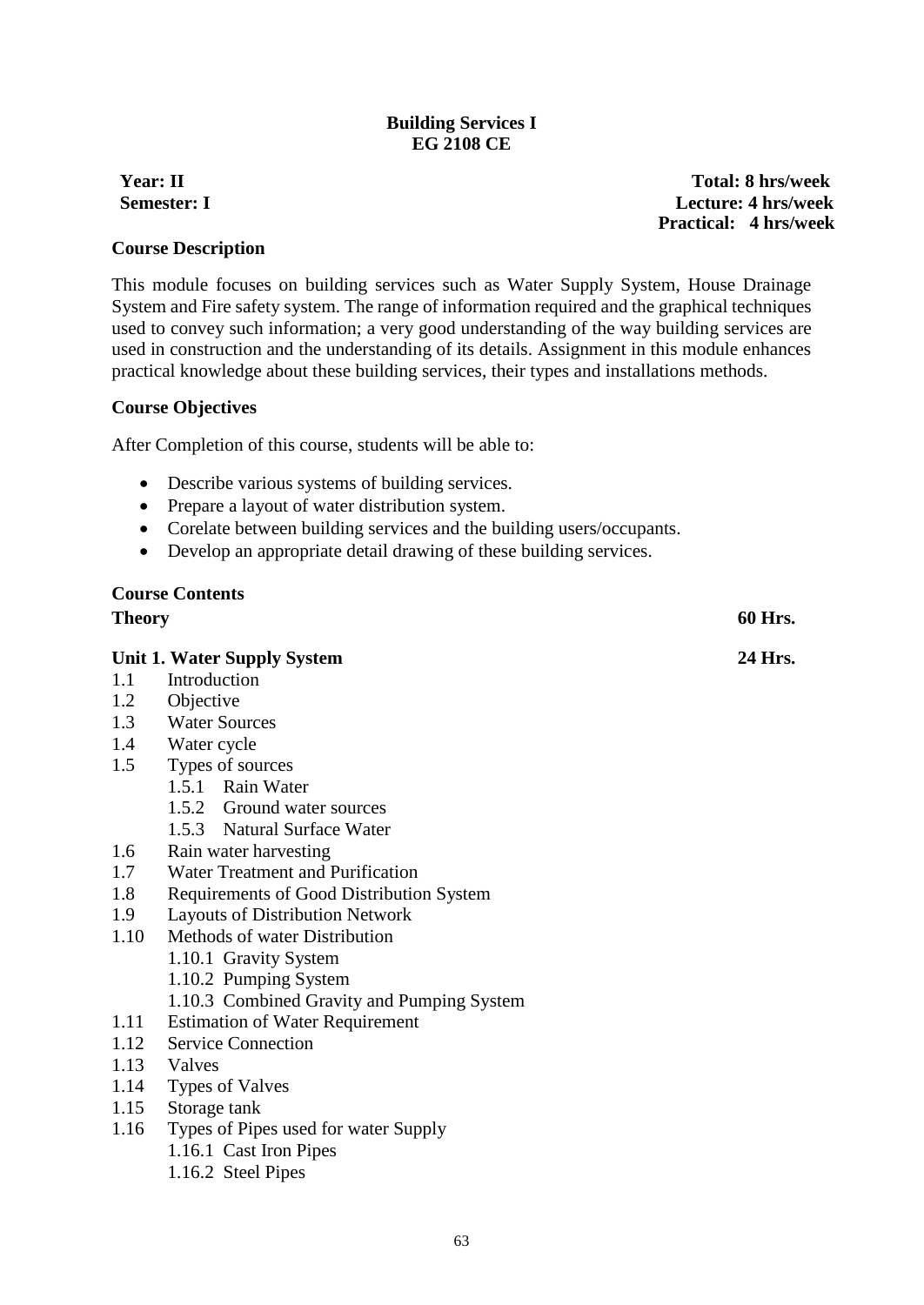- 1.16.3 Galvanized Iron Pipes
- 1.16.4 Copper Pipes
- 1.16.5 PVC Pipes
- 1.16.6 Concrete Pipes
- 1.16.7 Polypropylene (PPR) Pipes
- 1.17 Water Supply System
	- 1.17.1 Parts of Water supply system
	- 1.17.2 Cold Water Supply System
	- 1.17.3 Hot Water Supply System

# **Unit 2. House Drainage System 16 Hrs.**

- 2.1. Introduction
- 2.2. Definition of terms in Drainage System
- 2.3. Principles of house Drainage
- 2.4. Components of House drainage system
	- 2.4.1 Traps
		- 2.4.1.1 Requirements of good trap
		- 2.4.1.2 Classification of Traps
	- 2.4.2 Pipes and its size
	- 2.4.3 Sanitary Fittings
		- 2.4.3.1 Wash basin
		- 2.4.3.2 Sinks
		- 2.4.3.3 Bath tubs
		- 2.4.3.4 Water Closets
		- 2.4.3.5 Urinals
		- 2.4.3.6 Flushing Cisterns
- 2.5. System of Plumbing for House Drainage
	- 2.5.1 Single Stack System
		- 2.5.2 One pipe system
		- 2.5.3 Single stack partially ventilated system
		- 2.5.4 Two pipe system
- 2.6. Sewage disposal from apartments and housing
- 2.7. Septic tank, soak pit design and construction

# **Unit 3. Fire Safety System 20 Hrs.**

- 3.1 Introduction
- 3.2 Causes of Fire
- 3.3 Fire Hazards
- 3.4 Fire Load
- 3.5 Grading of buildings according to fire resistance
- 3.6 Passive Fire Fighting System
	- 3.6.1 Types of firefighting system
		- 3.6.1.1 Emergency Exit
		- 3.6.1.2 Compartmentation
		- 3.6.1.3 Construction material
- 3.7 Active Fire Fighting System
- 3.8 Portable Active Fire Fighting System
	- 3.8.1 Fire Extinguisher
	- 3.8.2 Fire Blanket
- 3.9 Fixed Active Fire Fighting System

64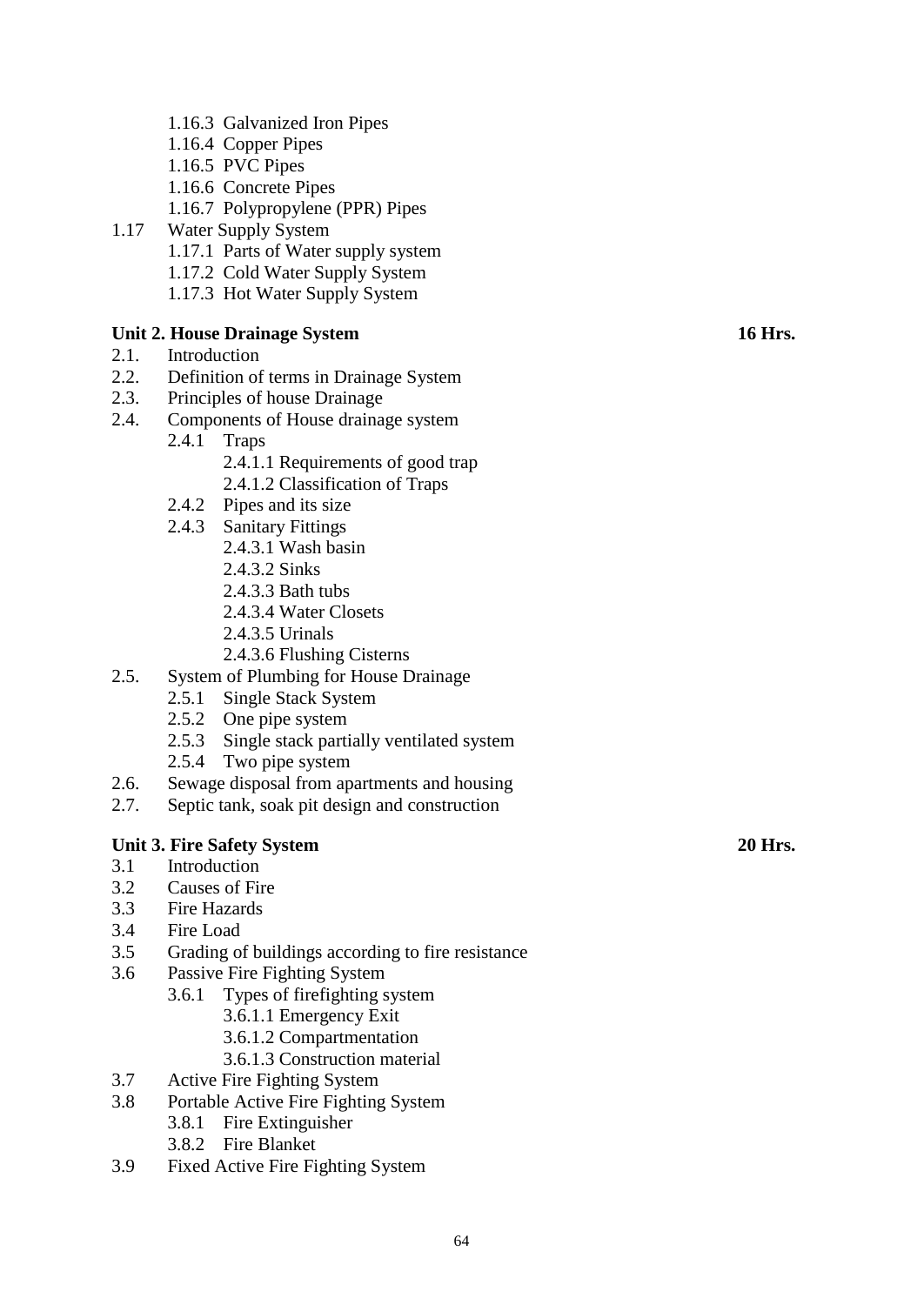- 3.9.1 Fire Hydrant
- 3.9.2 Sprinkler System
- 3.9.3 Fire Alarm System
- 3.9.4 Smoke/ Heat Detector
- 3.10 Fire resisting properties of common building materials
- 3.11 Fire resistant construction

# **Practical: 60 Hrs.**

# **1. Water supply system on Residential Building 20 Hrs.**

- 1.1 Conduct market study, collect data, prepare report and conduct presentation on water supply fitting and fixtures available in Nepal.
- 1.2 Sheet No. 1: Draw typical plan and section of restroom to show Water supply layout (with dimension, scale of drawing):
	- 1.2.1 Indicate the location of the water tap, fitting e.g., shower, basin etc.
	- 1.2.2 Illustrate the vertical and horizontal piping connection with specification of the piping
	- 1.2.3 Indicate Direction of Flow.
	- 1.2.4 Use proper symbols of the services.
- 1.3 Sheet No. 2: Draw plan and section of ground floor to show Water supply layout ( with room names, dimension, scale of drawing):
	- 1.3.1 Indicate the location of the water meter, water tank, water tap, fitting e.g. Kitchen tap, shower, basin etc…
	- 1.3.2 Illustrate the vertical and horizontal piping connection with specification of the piping
	- 1.3.3 Indicate Direction of Flow.
	- 1.3.4 Use proper symbols of the services.
- 1.4 Sheet No. 3: Draw plan and section of first floor to show Water supply layout (with room names, dimension, and scale of drawing):
	- 1.4.1 Indicate the location of the water meter, water tank, water tap, fitting e.g. Kitchen tap, shower, basin etc.
	- 1.4.2 Illustrate the vertical and horizontal piping connection with specification of the piping
	- 1.4.3 Indicate Direction of Flow.
	- 1.4.4 Use proper symbols of the services.
- 1.5 Sheet No. 4: Draw plan and section of second floor to show Water supply layout (with room names, dimension, scale of drawing):
	- 1.5.1 Indicate location of the water meter, water tank, water tap, fitting e.g. Kitchen tap, shower, basin etc.
	- 1.5.2 Illustrate the vertical and horizontal piping connection with specification of the piping
	- 1.5.3 Indicate Direction of Flow
	- 1.5.4 Use proper symbols of the services.

# **2. House Drainage System 20 Hrs.**

- 2.1 Conduct market study, collect data and prepare report and presentation on Drainage fitting and fixtures available in Nepal.
- 2.2 Sheet No. 5: Draw typical plan and section of restroom to show Drainage layout (with dimension, scale of drawing)
	- 2.2.1 Indicate the location of the water closet, floor trap)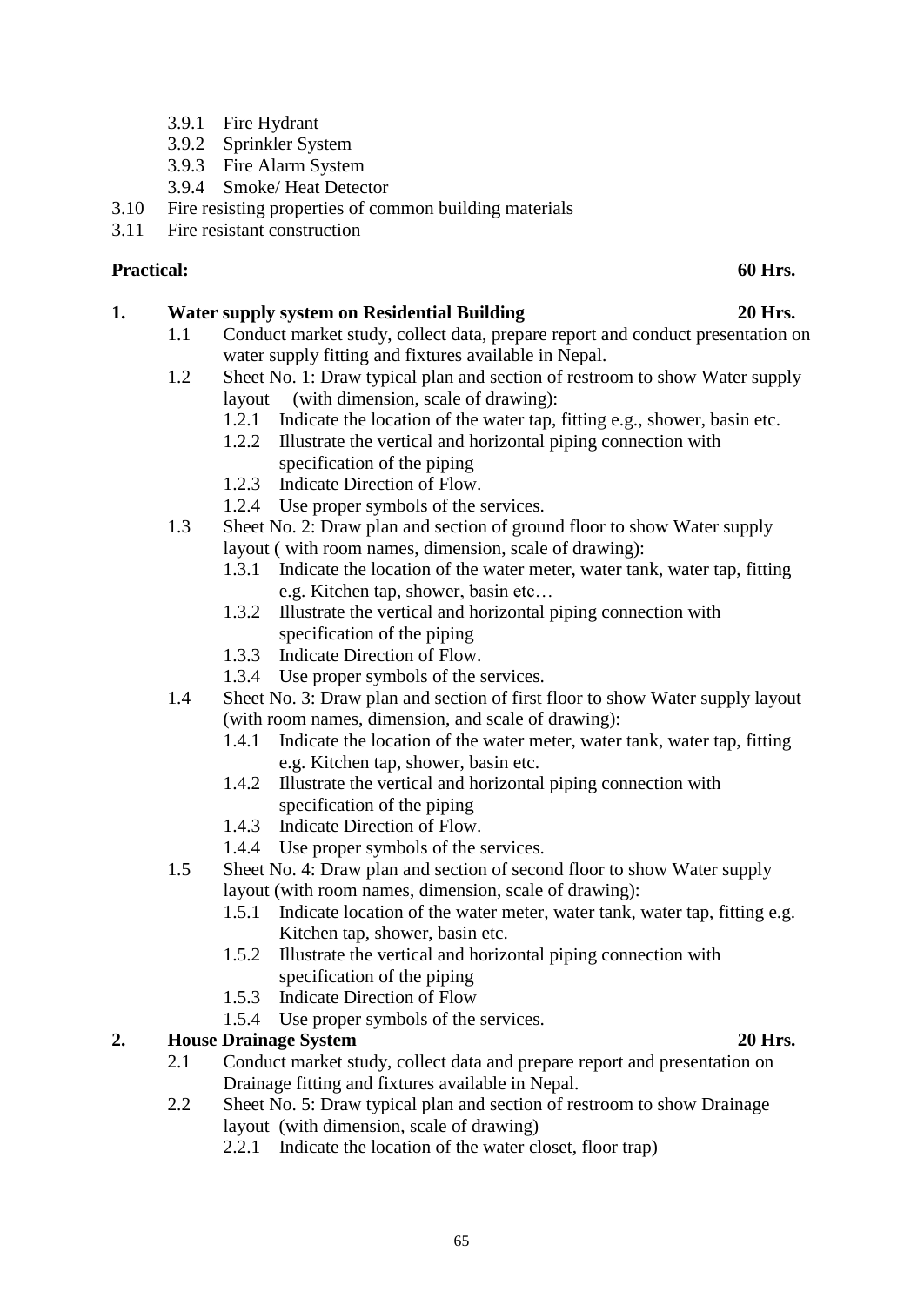- 2.2.2 Illustrate the vertical and horizontal piping connection with specification of the piping
- 2.2.3 Indicate Direction of Flow
- 2.2.4 Use proper symbols of the services.
- 2.3 Sheet No.6: Draw plan and section of ground floor to show Drainage layout (with room names, dimension, scale of drawing)
	- 2.3.1 Indicate the location of the sewer manhole, waste discharge outlet e.g. floor trap and from fittings e.g. Kitchen tap, w.c., basin, etc.
	- 2.3.2 Illustrate the vertical and horizontal piping connection with specification of the piping
	- 2.3.3 Indicate Direction of Flow
	- 2.3.4 Proper symbols of the services.
- 2.4 Sheet No.7: Draw plan and section of first floor to show Drainage layout (with room names, dimension, scale of drawing)
	- 2.4.1 Indicate location of the waste discharge outlet e.g. floor trap and from fittings e.g. Kitchen tap, w.c., basin, etc.
	- 2.4.2 Illustrate the vertical and horizontal piping connection with specification of the piping
	- 2.4.3 Indicate Direction of Flow
	- 2.4.4 Use proper symbols of the services.
- 2.5 Sheet No. 8: Draw plan and section of second floor to show Drainage layout (with room names, dimension, scale of drawing)
	- 2.5.1 Indicate the location of the waste discharge outlet e.g. floor trap and from fittings e.g. Kitchen tap, w.c., basin, etc.
	- 2.5.2 Illustrate the vertical and horizontal piping connection with specification of the piping
	- 2.5.3 Indicate Direction of Flow
	- 2.5.4 Use proper symbols of the services.

# **3. Fire Safety System 20 Hrs.**

- 3.1 Conduct market study, collect data and prepare report and presentation on Fire Safety system available in Nepal.
- 3.2 Prepare report on Passive fire system in Residential Building.
- 3.3 Sheet No.9: Draw plan of ground floor to show Fire safety system layout (with room names, dimension, scale of drawing)
	- 3.3.1 Indicate the location of the fire extinguisher, emergency exit, smoke detector etc….
	- 3.3.2 Use proper symbols of the services.
- 3.4 Sheet No. 10: Draw plan of first floor to show Fire safety system layout (with room names, dimension, scale of drawing):
	- 3.4.1 Indicate location of the fire extinguisher, emergency exit, smoke detector etc.
	- 3.4.2 Use proper symbols of the services.
- 3.5 Sheet No. 11: Draw plan of second floor to show Fire safety system layout (with room names, dimension, scale of drawing)
	- 3.5.1 Indicate location of the fire extinguisher, emergency exit, smoke detector etc….
	- 3.5.2 Use proper symbols of the services.
- 3.6 Sheet No.12: Draw a floor plan to show sprinkler layout.
- 3.7 Sheet No.13: Draw a section to show sprinkler layout.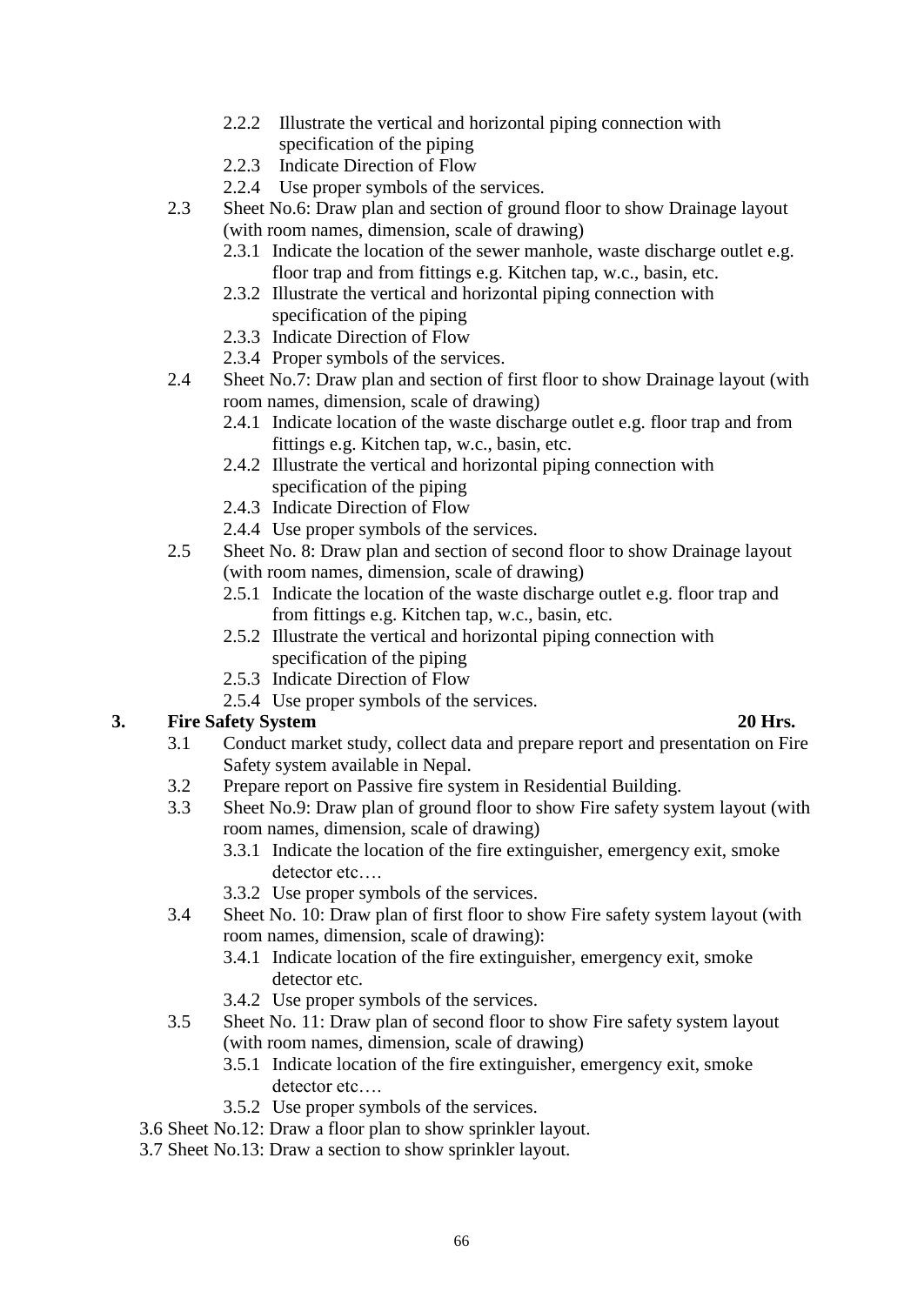# **References**

- 1. Chudley, R., Building construction handbook
- 2. Building Construction B.C Purnima
- 3. Hammer, M.J. Water and Wastewater Technology, Englewood Cliffs, N.J., Prentice Hall, 1996
- 4. Fair, G.M. Water and Wastewater Engineering
- 5. Barnes, D. Water and Wastewater Engineering Systems (Volumes 1 and 2), Marshfield, Mass., Pitman, 1981
- 6. Schroeder, E.R. Water and Wastewater Treatment (Volumes 1 and 2), New York, McGraw-Hill, 1977
- 7. Cassels, D. Services for Housing, Sanitary Plumbing, and Drainage, London, H.M.S.O. 1974
- 8. Babbit, H.E. Plumbing, New York, McGraw-Hill, 1960
- 9. Parlour, R. Building Services, Engineering for Architects, Integral Publishing, NSW, 1994

# **Evaluation Scheme**

| <b>Units</b>   | <b>Title</b>               | <b>Hours</b> | <b>Mark distribution</b> |
|----------------|----------------------------|--------------|--------------------------|
|                |                            |              |                          |
|                | <b>Water Supply System</b> |              | 50                       |
| $\overline{2}$ | House Drainage System      | 36           | 50                       |
|                | Fire safety system         |              | hl.                      |
|                | <b>Total</b>               | 120          | 160                      |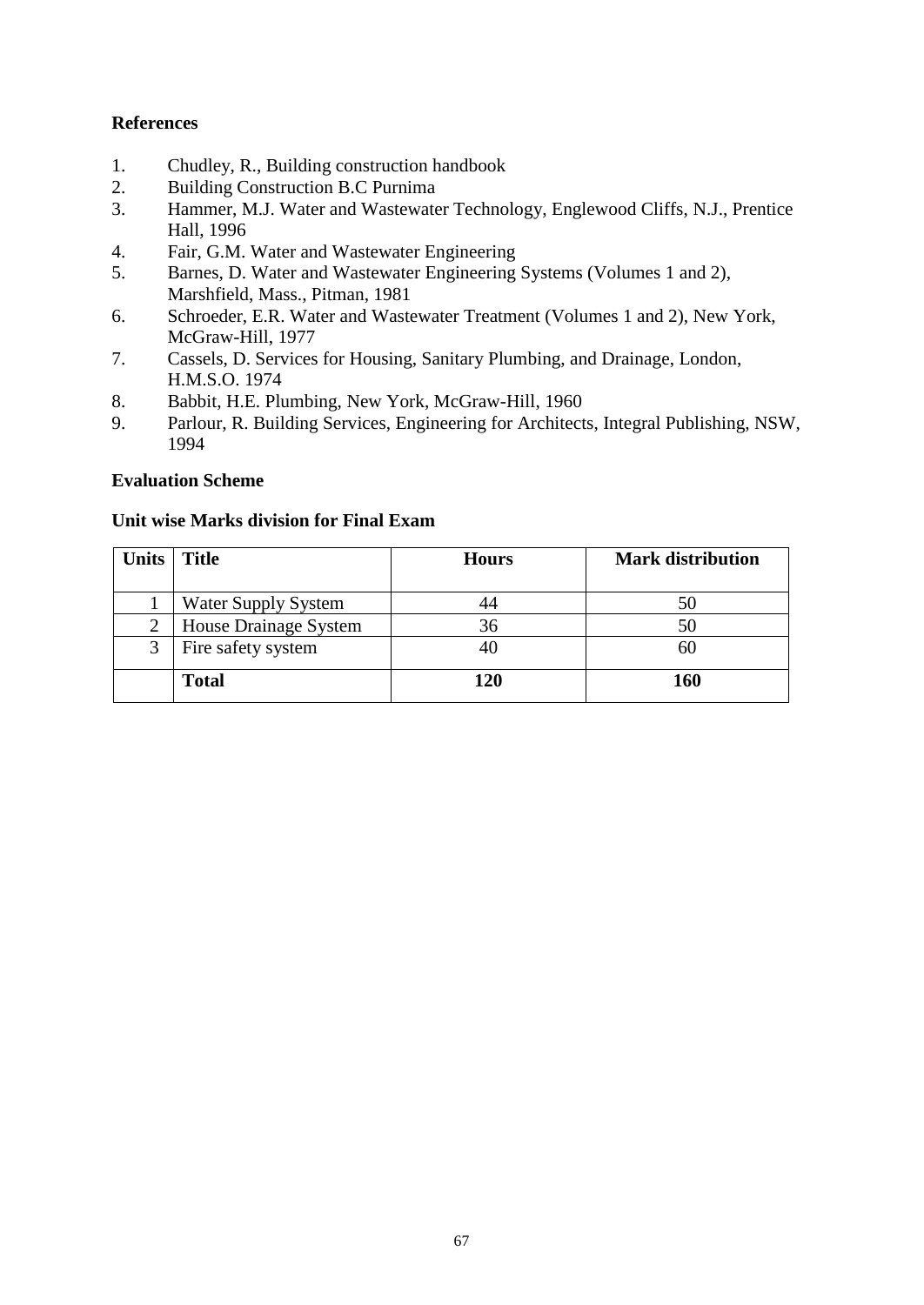# **Visual Art II HS 2103 ID**

**Year: II Total: 6 hours /week Semester: I Lecture: 2 hours/week Practical: 4 hours/week**

# **Course description**

This course is designed to equip the students with knowledge and skills of free hand sketching and compositions through rendering using pen, pencil and colors.

#### **Course objectives**

After completion of this course, students will be able to:

- 1. Illustrate freehand sketching and compositions
- 2. Portray free hand lines, basic shapes using pen, pencil and colors.
- 3. Sketch different compositions with rendering using pen, pencil and colors.

#### **Course Contents**

#### **Theory**

| 1.               | Arts                               |                                                              | <b>10 Hrs.</b> |  |
|------------------|------------------------------------|--------------------------------------------------------------|----------------|--|
| 1.1              | Introduction                       |                                                              |                |  |
| 1.2              | Importance                         |                                                              |                |  |
| 1.3              | Application                        |                                                              |                |  |
| 1.4              |                                    | Materials and Techniques                                     |                |  |
| 2.               |                                    | <b>Classification of Arts</b>                                | <b>20 Hrs.</b> |  |
| 2.1              | Fine art                           |                                                              |                |  |
|                  |                                    | 2.1.1 Introduction                                           |                |  |
|                  |                                    | 2.1.2 Importance                                             |                |  |
|                  |                                    | 2.1.3 Application                                            |                |  |
|                  |                                    | 2.1.4 Materials and Techniques                               |                |  |
| 2.2              | Modern art                         |                                                              |                |  |
|                  |                                    | 2.2.1 Introduction                                           |                |  |
|                  |                                    | 2.2.2 Importance                                             |                |  |
|                  |                                    | 2.2.3 Application                                            |                |  |
|                  |                                    | 2.2.4 Materials and Techniques                               |                |  |
| 2.3              | Contemporary art                   |                                                              |                |  |
|                  |                                    | 2.3.1 Introduction                                           |                |  |
|                  |                                    | 2.3.2 Importance                                             |                |  |
|                  |                                    | 2.3.3 Application                                            |                |  |
|                  |                                    | 2.3.4 Materials and Techniques                               |                |  |
| <b>Practical</b> |                                    |                                                              |                |  |
|                  |                                    |                                                              | <b>60 Hrs.</b> |  |
|                  | <b>Unit 1. Free Hand Sketching</b> |                                                              |                |  |
| 1.1              |                                    | Sketch an interior space of room of residential building.    | 30 Hrs.        |  |
|                  |                                    | 1.1.1 Using charcoal pencil                                  |                |  |
|                  |                                    | 1.1.2 Using ink pen<br>$110 \text{ H}^+$ $\overline{D}$ $11$ |                |  |
|                  |                                    |                                                              |                |  |

- 1.1.3 Using Pencil color 1.1.4 Using poster color
	-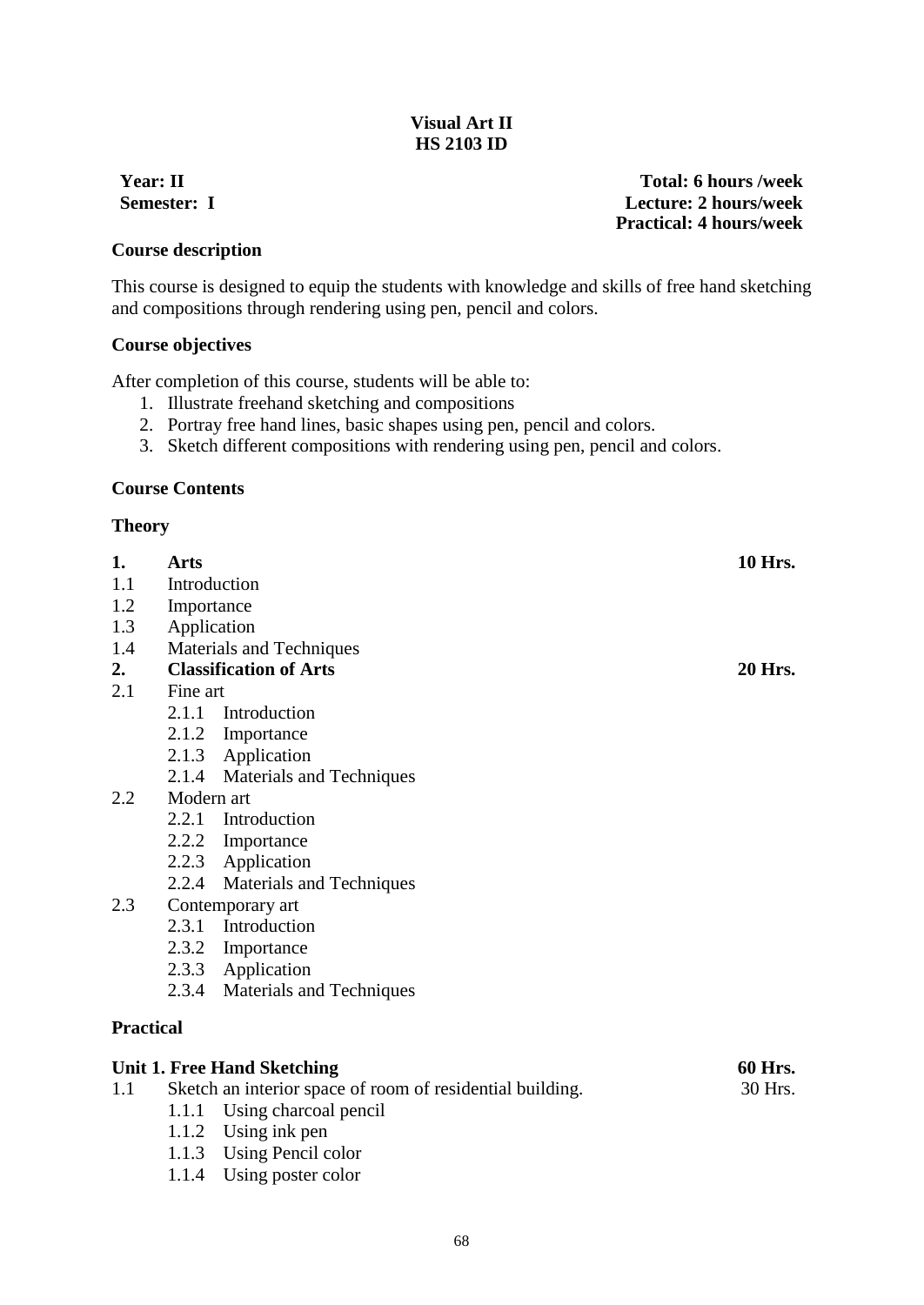1.1.5 Using Water Color

# 1.2 Visit any historical place and sketch an exterior of historical Structure. 15 Hrs.

- 1.2.1 Using charcoal pencil
- 1.2.2 Using ink pen
- 1.2.3 Using Pencil color
- 1.2.4 Using Poster color
- 1.2.5 Using Water color
- 1.3 Visit any natural site and sketch landscaping. 15 Hrs.
	- 1.3.1 Using pen
	- 1.3.2 Using water color

# **References**

- 1. Easy to Draw Still life, Adarsh Enterprises, New Delhi, India
- 2. Easy to Draw Landscapes, Adarsh Enterprises, New Delhi, India
- 3. Easy to Draw –Wonders of the world and monuments, Adarsh Enterprises, New Delhi, India
- 4. Country Landscapes, Terry Harrison, Search Press, Kent, UK
- 5. Merle Spandorfer, DeborarCurtisss, Jack Snyder M.D.: *Making ART safely, Alternative Methods and Materials in Drawing, Painting, Printmaking, Graphic Design, and Photography*, 1993, 1996.
- 6. Henri Dorra: *Art in Perspective, a brief history*, Harcourt Brace Jovanovich (HBJ)
- 7. Tom Robb*, start now to draw, draw pictures from day one,* 1995, Aurum press Limited.

# **Evaluation Scheme**

| <b>Units</b> | Title                            | <b>Hours</b> | <b>Mark distribution</b> |
|--------------|----------------------------------|--------------|--------------------------|
|              | <b>Introductiory Visual Arts</b> |              |                          |
|              | <b>Classification of Arts</b>    |              |                          |
| 3            | <b>Sketching Landscaping</b>     |              |                          |
|              | <b>Total</b>                     | 90           | 120                      |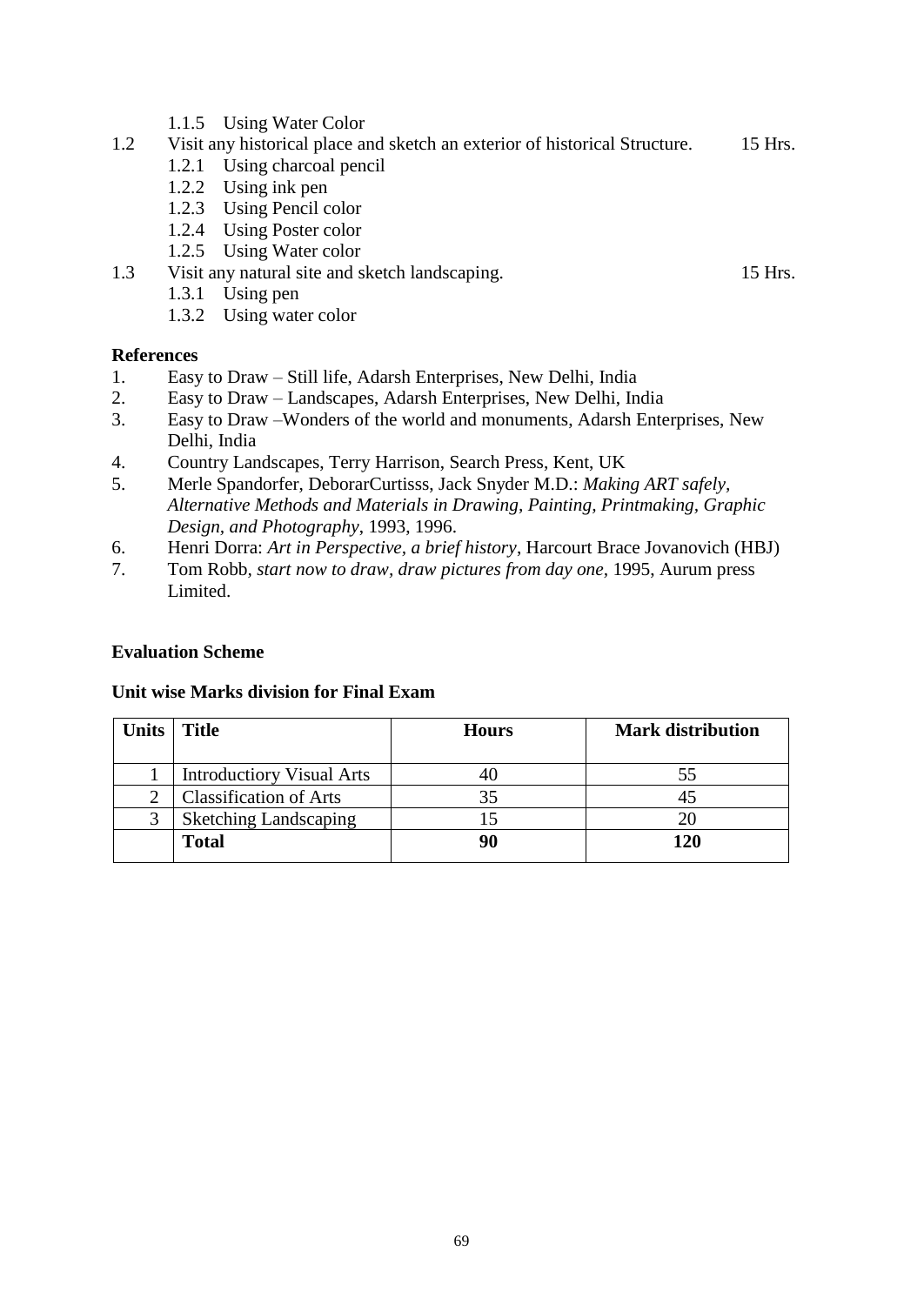#### **Computer Aided Drafting (CAD-Basic)- I EG 2101 AR**

#### **Course Description:**

This course intends to provide knowledge and skills on drawing basic two-dimensional drawings as geometrical shapes and curves through computer aided drafting (Auto CAD)

#### **Course objectives:**

After completion of this course students will be able to:

- 1. Use the functions and commands of Auto CAD program
- 2. Create and modifying basic two-dimensional geometrical shapes & curves.

#### **Course Contents:**

#### **Theory**

| Unit 1:   | <b>Auto CAD</b>                                            | <b>5 Hrs.</b> |
|-----------|------------------------------------------------------------|---------------|
| 1.1       | Introduction                                               |               |
| 1.2       | Overview of a PC, peripherals input and output devices     |               |
| 1.3       | Auto CAD interface                                         |               |
| 1.4       | Auto CAD terminology                                       |               |
| Unit 2:   | Starting a new drawing/opening an existing drawing         | 4 Hrs.        |
| 2.1.      | Setting up a drawing starting from scratch using wizard    |               |
| 2.2.      | Setting up a working area through LIMITS                   |               |
| 2.3.      | Setting up a working area through MVSETUP                  |               |
| 2.4.      | Save/save as drawing                                       |               |
| Unit $3:$ | 2D coordinate systems in Auto CAD                          | 4 Hrs.        |
| 3.1.      | Specifying points on Auto CAD screen using                 |               |
|           | 3.1.1 Absolute coordinate system                           |               |
|           | 3.1.2 Relative coordinate system                           |               |
|           | 3.1.3 Polar coordinate system                              |               |
| 3.2.      | Viewing objects                                            |               |
|           | 3.2.1 Zooming/panning                                      |               |
|           | 3.2.2 Undo, Redo, Oops                                     |               |
|           | 3.3.3 Regen, Regenall                                      |               |
|           | Unit 4: Drawing commands:                                  | 4 Hrs.        |
| 4.1       | Points Line construction line, multi line                  |               |
| 4.2       | Poly line, Ray, Polygon, Rectangle                         |               |
|           | Unit 5: Modify commands:                                   | 4 Hrs.        |
| 5.1       | Object selection methods                                   |               |
| 5.2       | Erase, copy, mirror                                        |               |
| 5.3       | Move, Rotate, offset, array, trim, break, stretch, extend, |               |
|           | <b>Unit 6: Modify Commands:</b>                            | 5 Hrs.        |
| 6.1       | Chamfer, fillet, scale, lengthen                           |               |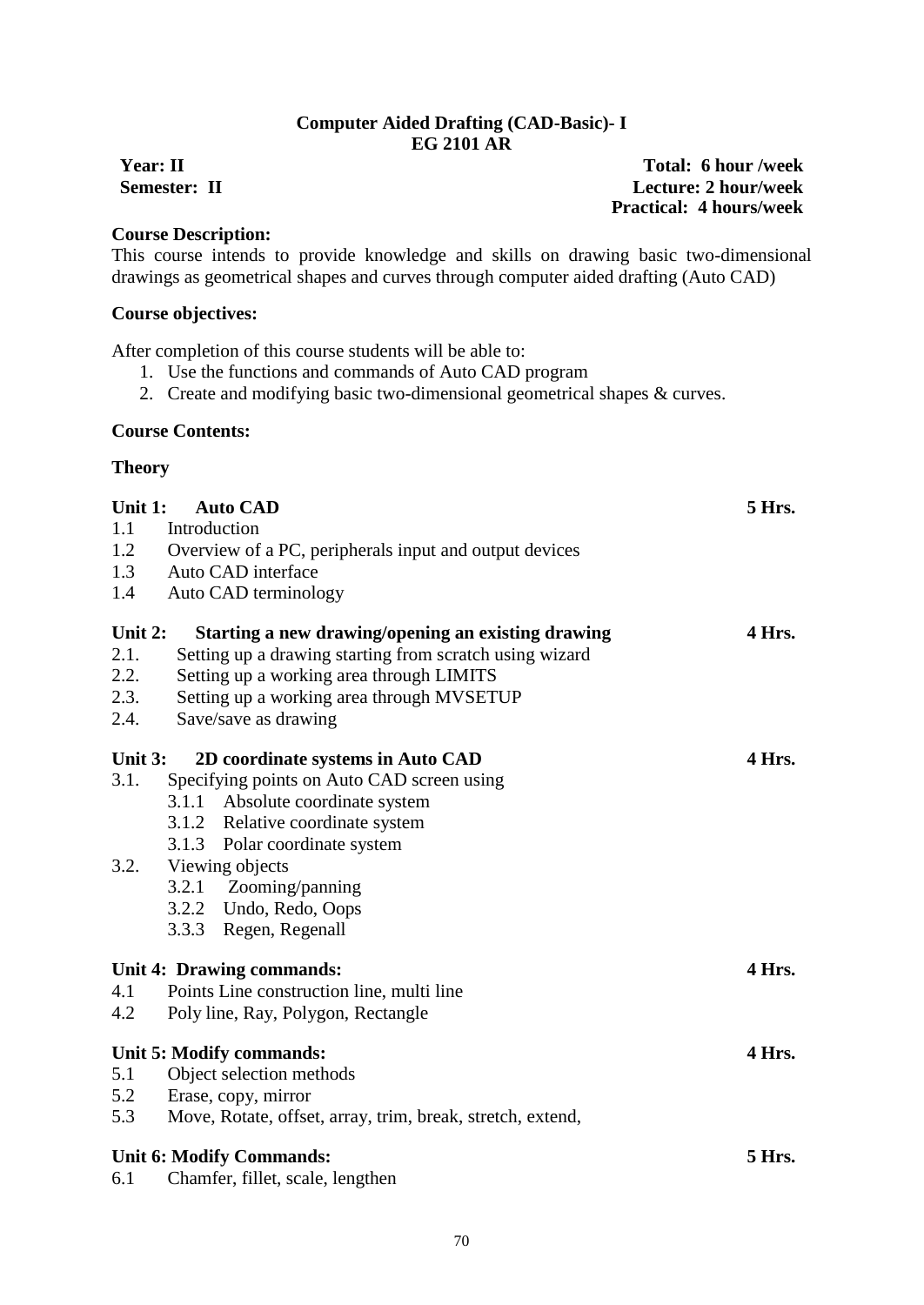- 6.2 Direct distance entry
- 6.3 Object tracking, grid, ortho, polar (status bar)
- 6.4 Function keys.

# **Unit 7: Computer graphics fundamental 4 Hrs.**

- 7.1 Raster image/vector image<br>7.2 Block/wblock
- 7.2 Block/wblock<br>7.3 Text
- Text.
- 7.4 Dimensioning

# **Practical**

### **Unit 1: Open and start new drawings: 5 Hrs.**

- 1.1 Auto CAD screen
- 1.2 Setting up new drawing
- 1.3 Save/save as the drawing

### **Unit 2: Design and draw followings:**

| 2.1. Draw lines using coordinate system | 10 Hrs.  |
|-----------------------------------------|----------|
| 2.2. Lab-1 using draw commands          | 15 Hrs.  |
| 2.3. Lab -2 using modify commands       | -15 Hrs. |
| 2.4. Lab -3 draw one room building      | -15 Hrs. |

#### **References:**

- 1. Alf Yarwood, Introduction to Auto CAD 2006
- 2. Ellen Finkelstin, Auto CAD 2000 Bible, IDG Books India (P) Ltd., 3583 Om Bhawan, 4 th Floor, Netaji Subas Marg, Daryaganj, New Delhi,
- 3. George Omura, Mastering Auto CAD 2007 and Auto CAD LT 2007, BPB Publications, India
- 4. Sham Tickoo, Auto CAD 2005 for Engineers and Designers, Dreamtech Press

#### **Evaluation Scheme**

| <b>Units</b> | <b>Title</b>                                          | <b>Hours</b> | <b>Mark distribution</b> |
|--------------|-------------------------------------------------------|--------------|--------------------------|
|              |                                                       |              |                          |
|              | Auto CAD                                              | 5            | 10                       |
| 2            | Starting a new drawing/opening an<br>existing drawing | 9            | 10                       |
| 3            | 2D coordinate systems in Auto<br><b>CAD</b>           | 14           | 20                       |
| 4            | Drawing commands                                      | 19           | 25                       |
| 5            | Modify commands                                       | 24           | 30                       |
| 7            | Computer graphics fundamental                         | 19           | 25                       |
|              | <b>Total</b>                                          | 90           | 120                      |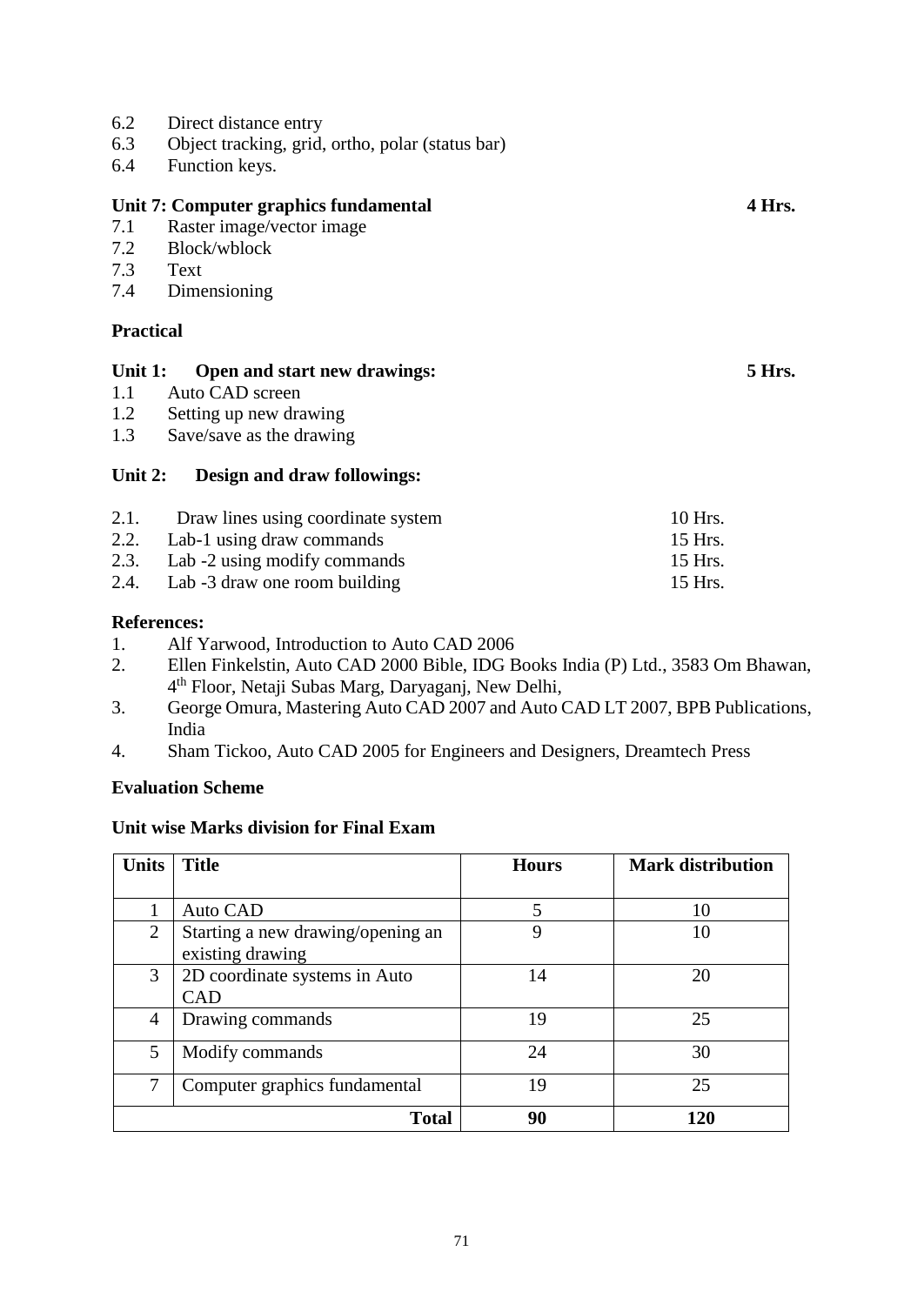**Second Year/ Second Semester**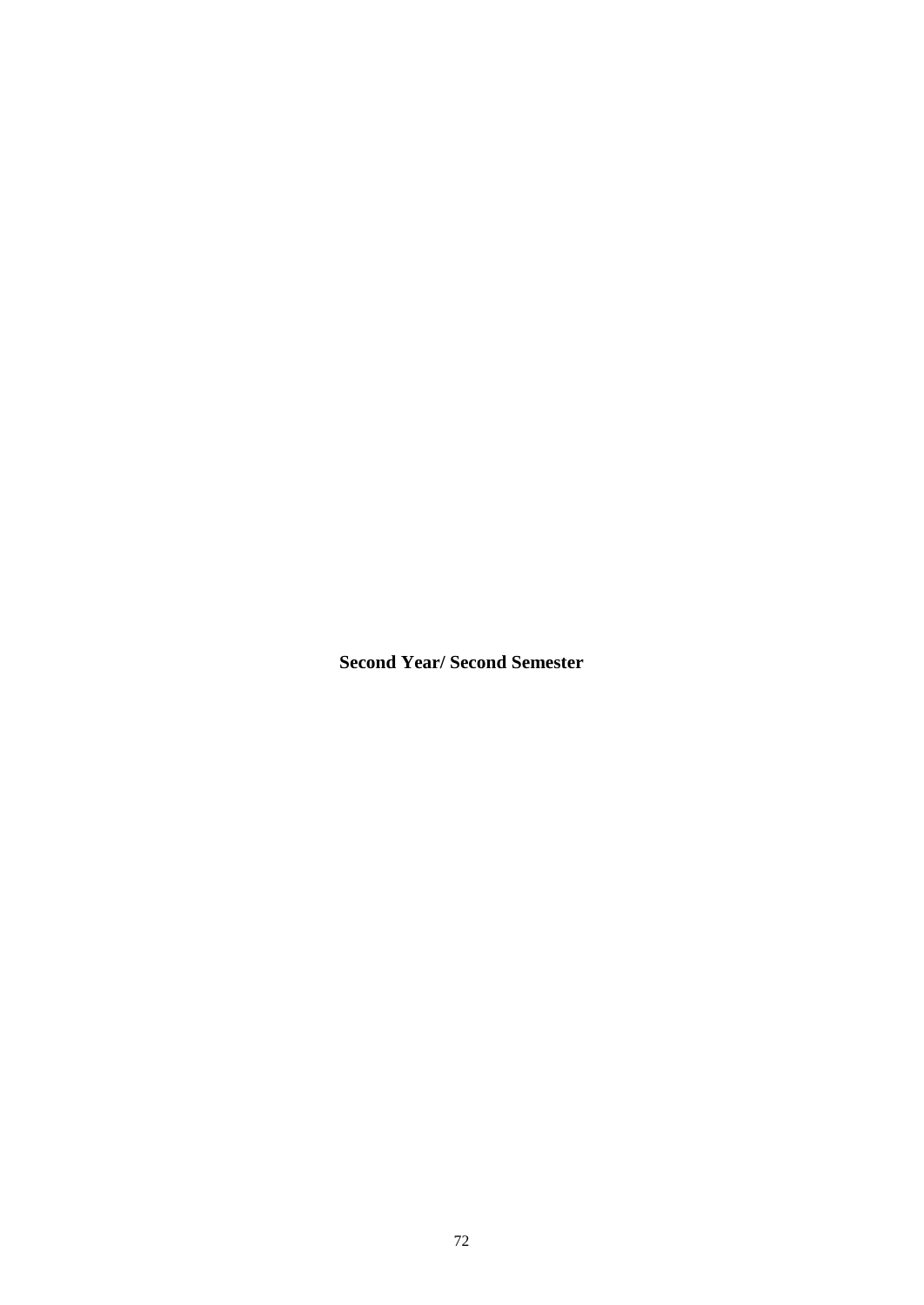### **Building Construction EG 2206 CE**

**Year II Total: 8 hours/week Semester IV Lecture: 4 hours/week Practical: 4 hours/week**

# **Course Description:**

This course is designed to convey a very good understanding of the different building components. The course focuses on the importance of detail drawings to familiarize with different building components such as windows, doors, roofs, ceilings, flooring, wall & partition.

#### **Course Objectives:**

On completion of this course the students will be enabled to:

- Familiarize with good detailing practices.
- Describe the assembling process of the components through drawings.
- Develop detailing construction techniques.
- Apply creative usage of materials in the working of interior architecture projects.
- Apply building components, building drawings, sample boards and detail drawings.

# **Course Content Theory: 20 Hrs.**

# **Unit 1: Openings in walls**

#### 1.1 **Doors:**

- 1.1.1 Introduction
- 1.1.2 Purposes
- 1.1.3 Classification of doors
	- 1.1.3.1 Classification based on arrangement of components: Battened and ledge, Battened, ledged and braced, Battened, ledged and framed, Battened, ledged, braced and frame door.
	- 1.1.3.2 Classification based on method of construction: Framed and paneled, Glazed or sash, Flush, Louvered, Wire gauged doors
	- 1.1.3.3 Classification based on working operations: Revolving, Sliding, Swings, Collapsible steel doors, rolling steel shutter.
	- 1.1.3.4 Materials used: Wood, Metal, Aluminum, UPVC, Arches

# **1.2 Window:**

- 1.2.1 Introduction
- 1.2.2 Uses
- 1.2.3 Types of windows: Fixed, Pivoted, Double hung, Sliding, Casement, Sash, Louvered, Clerestory, Bay, Corner, Dormer, Gable, Lantern windows, Skylights, Ventilation, Combined windows and ventilators
- 1.2.4 Materials used for windows: Wood, Metal, Aluminum, UPVC, Arches
- 1.2.5 Classification of Arches:
- 1.2.6 Classification based on shape: Flat, Segmental, Semicircular, Horse shoe, Pointed or gothic, Venetian, Florentine, Relieving, Stilted, Semi-elliptical.
- 1.2.7 Classification based on number of centers:One centered, two centered,Three centered, Four centered, Five centered.
- 1.2.8 Classification based on materials and workmanship: Stone, Rubble, Ashlars, Brick, Rough, Axed or rough cut, Gauged, Concrete (Concrete blocks units and Monolithic)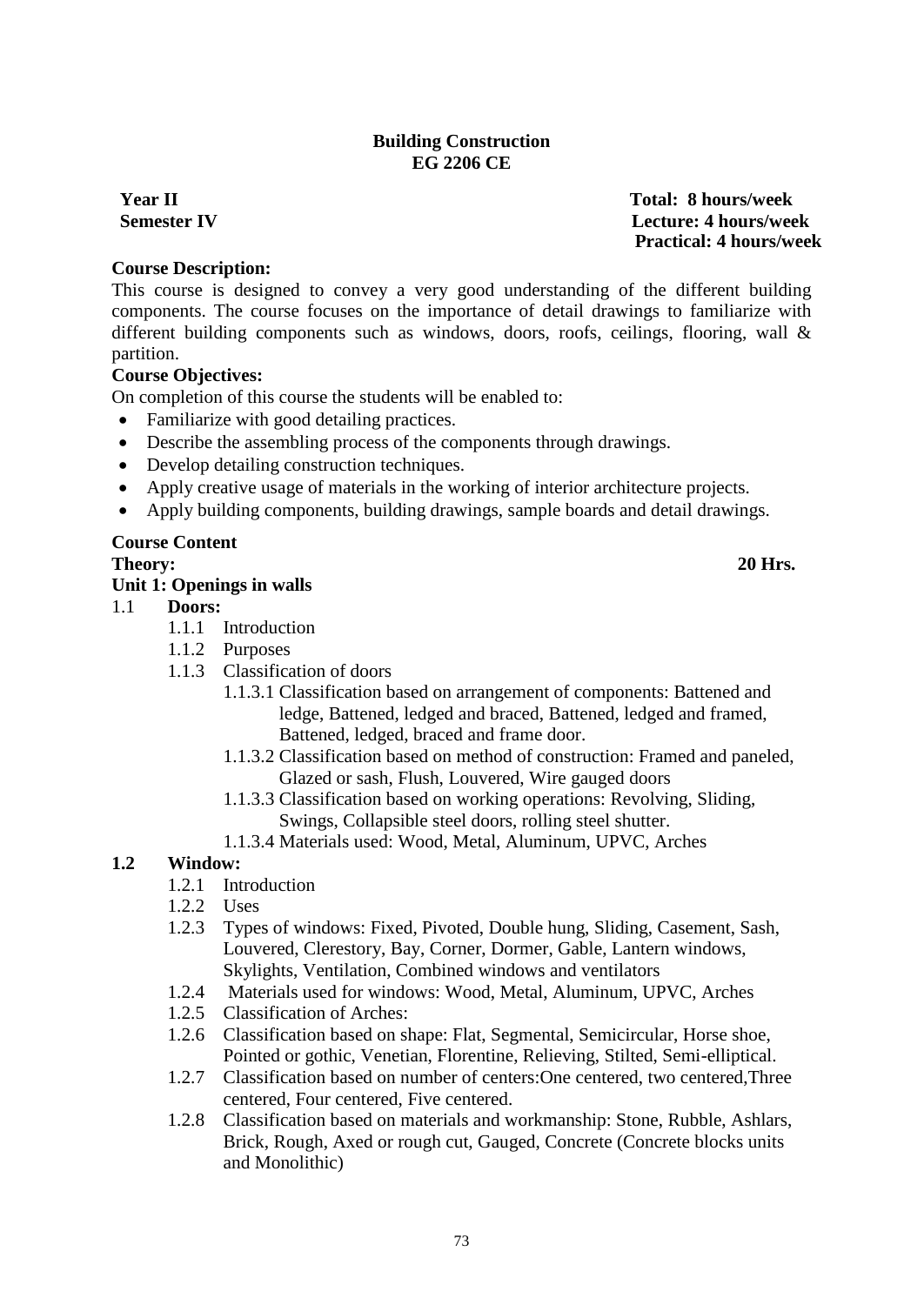# 1.2.9 Fixtures and fastening: Hinge, Bolt, Handles, Locks

# **Unit 2: Staircases 12 Hrs.**

- 2.1 Introduction
- 2.2 Technical terms of Stairs: Step, Tread, Riser, Flight, Landing, Rise, Going, Nosing, Scotia, Soffit, Line of nosing, Pitch, Strings, Newel Post, Baluster Balustrade, Hand rail, Head room, Run, Header.
- 2.3 Requirements of good stairs
- 2.4 Dimension of a step
- 2.5 Types of steps: Flier, Bull nose step, Round ended step, Splayed step, Commode step, Dancing step, Winder
- 2.6 Classification of staircase: Straight stairs, Turning Stairs, Quarter turns stairs, half turn stair (dog- legged or open well stairs or geometric half turn stairs), Three quarter turn stairs, Bifurcated stairs, Continuous stairs
- 2.7 Materials used for stairs: Timber, Steel, Bricks, Steel, RCC, Stair design

### **Unit 3: Floor 12 Hrs.**

- 3.1 Introduction
- 3.2 Properties for good floor
- 3.3 Types of flooring
	- 3.3.1 Ceramic tiles Flooring: Characteristics, Advantages and Disadvantage, Usage, Installation process
	- 3.3.2 Brick flooring: Characteristics, Advantages and Disadvantage, Usage, Installation process,
	- 3.3.3 Linoleum Flooring, Characteristics, Advantages and Disadvantage, Usage, Installation process
	- 3.3.4 Vinyl Flooring: Characteristics, Advantages and Disadvantage, Usage, Installation process.
	- 3.3.5 Marble Flooring: Characteristics, Advantages and Disadvantage, Usage, Installation process
	- 3.3.6 Mosaic Flooring: Characteristics, Advantages and Disadvantage, Usage, Installation process
	- 3.3.7 Plain polished concrete flooring: Characteristics, Advantages and Disadvantage, Usage, Installation process
	- 3.3.8 Flag stone flooring: Characteristics, Advantages and Disadvantage, Usage, Installation process
	- 3.3.9 Rubber flooring: Characteristics, Advantages and Disadvantage, Usage, Installation process
	- 3.3.10 Parquet Flooring: Characteristics, Advantages and Disadvantage, Usage, Installation process.
	- 3.3.11 Glass Flooring: Characteristics, Advantages and Disadvantage, Usage, Installation process
	- 3.3.12 Terrazzo Flooring: Characteristics, Advantages and Disadvantage, Usage, Installation process

# **Unit 4: False ceiling 8 Hrs.**

- 4.1 Introduction
- 4.2 History
- 4.3 Components
- 4.4 Advantage and Disadvantage
- 4.5 Requirements of false ceiling
- 4.6 Installation Process of false ceiling
- 4.7 Classification of false ceiling: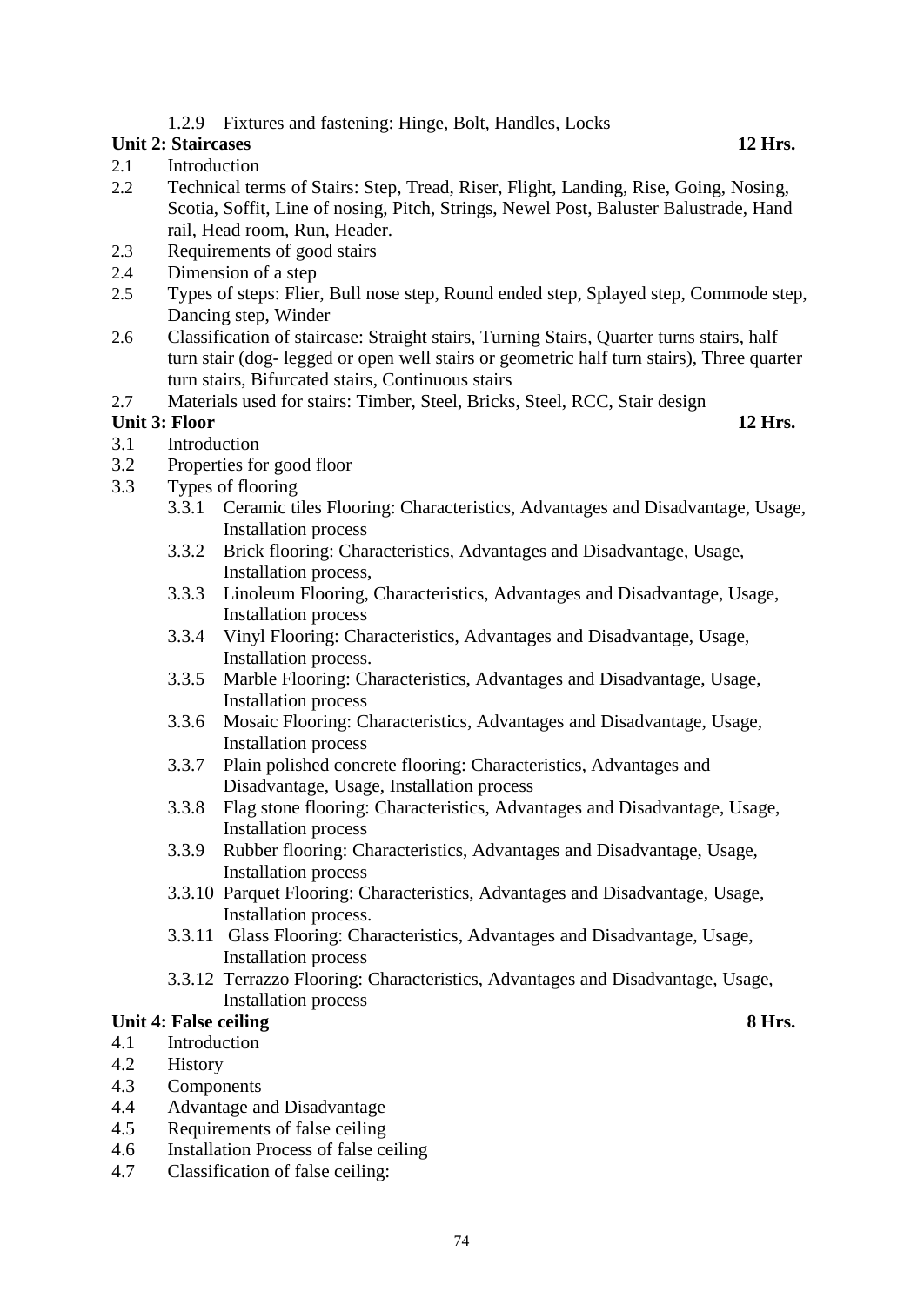- 4.7.1 Based on construction:Joint less, Jointed, Open.
- 4.7.2 Based on styles: Exposed Beam Ceilings, Tray ceiling, Cove ceiling Vaulted ceiling, Cathedral ceiling, Coffered ceiling styles, Dome ceiling Shed ceiling styles.

# **Unit 5: Partition Wall 8 Hrs.**

- 1.1 Introduction
- 1.2 Advantage and disadvantage of partition wall
- 1.3 Requirements of a good partition wall
- 1.4 Types of partition wall<br>1.4.1 Brick partitions
	- 1.4.1 Brick partitions: Plain Brick, Plain Brick Partitions, Reinforced Brick, Brick Nogging, Clay Block, Concrete, Glass, Glass sheet Partitions.
	- 1.4.2 Hollow Blocks: Metal lath, GI Sheet, Plaster Slab, Wood Slab Timber, Common or Stud, Trussed or braced.
	- 1.4.3 Dry Wall: Cement Board, Gypsum Board, Green Board

# **Practical**

# **Unit 1: Openings on wall 25 Hrs. 25 Hrs.**

- 
- 1.1 Draw plans, elevations and sections of different types of doors:
	- 1.1.1 **Sheet No. 1:** Drawplans, elevations and sections ofdoors based on arrangement of components (any 5):
		- 1.1.1.1 Battened and ledge doors
		- 1.1.1.2 Battened, ledged and braced doors
		- 1.1.1.3 Battened, ledged and framed doors
		- 1.1.1.4 Battened, ledged, braced and frame door
	- 1.1.2 Sheet No. 2: Draw plans, elevations and sections ofdoors based on method of construction:
		- 1.1.2.1 Framed and paneled doors
		- 1.1.2.2 Glazed or sash doors
		- 1.1.2.3 Flush doors
		- 1.1.2.4 Louvered doors
		- 1.1.2.5 Wire gauged doors
	- 1.1.3 Sheet No. 3: Draw plans, elevations and sections ofdoors based on working operations
		- 1.1.3.1 Revolving doors
		- 1.1.3.2 Sliding doors
		- 1.1.3.3 Swings doors
		- 1.1.3.4 Collapsible steel doors
		- 1.1.3.5 Rolling steel shutter doors
- 1.2 Draw plans, elevations and sections of different types of Windows:
	- 1.2.1 **Sheet No. 4:** Draw plans, elevations and sections ofFixed windows, Pivoted windows, double hung windows and Sliding windows.
	- 1.2.2 **Sheet No. 5:** Draw plans, elevations and sections of Casement windows, Sash windows, Louvered windows and Clerestory window
	- 1.2.3 **Sheet No. 6:** Draw plans, elevations and sections of Bay windows, Corner windows, Dormer windows and Gable windows.
	- 1.2.4 **Sheet No. 7:** Draw plans, elevations and sections of Lantern windows, Skylights, Ventilation and Combined windows and ventilators.
- 1.3 Draw different types of Arches.
	- 1.3.1 **Sheet No. 8:** Draw arches based on shape (any 5):
		- 1.3.1.1 Flat arch
		- 1.3.1.2 Segmental arch
		- 1.3.1.3 Semicircular arch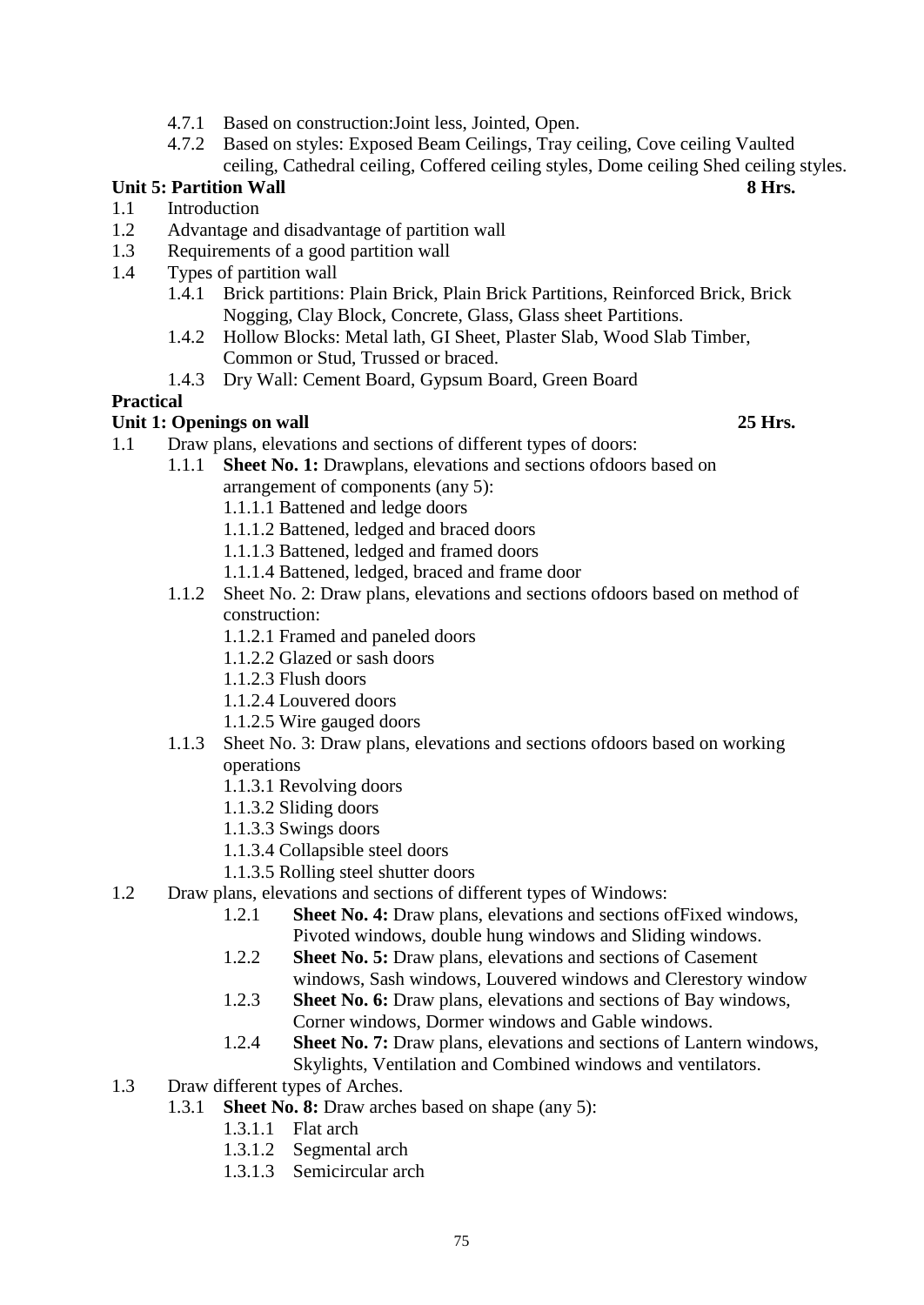- 1.3.1.4 Horse shoe arch
- 1.3.1.5 Pointed or gothic arch
- 1.3.1.6 Venetian arch
- 1.3.1.7 Florentine arch
- 1.3.1.8 Relieving arch
- 1.3.1.9 Stilted arch
- 1.3.1.10 Semi elliptical arch

# 1.3.2 **Sheet No. 9:** Draw arches based on number of centers (any 3):

- 1.3.2.1 One centered arch
- 1.3.2.2 Two centered arches
- 1.3.2.3 Three centered arches
- 1.3.2.4 Four centered arches
- 1.3.2.5 Five centered arches

### 1.3.3 **Sheet No. 10:** Draw arches based on materials and workmanship (any 3):

- 1.3.3.1 Stone arches
	- Rubble arch
	- Ashlar arch
- 1.3.3.2 Brick arches
	- Rough arch
	- Axed or rough- cut arch
	- Gauged arch

### **Unit 2: Staircases: Draw the following: 10 Hrs.**

- 2.1 **Sheet No. 11:** Draw plan and detail section of dog legged staircase.
- 2.2 **Sheet No. 12:** Drawtypes of steps: (any 5):
	- 2.2.1 Flier
		- 2.2.2 Bull nose step
		- 2.2.3 Round ended step
		- 2.2.4 Splayed step
		- 2.2.5 Commode step
		- 2.2.6 Dancing step
		- 2.2.7 Winder
- 2.3 **Sheet No. 13:** Draw plan and elevation of different types of staircases (any 5):
	- 2.3.1 Straight stairs
	- 2.3.2 Turning Stairs
		- 2.3.2.1 Quarter turns stairs
		- 2.3.2.2 Half turn stair -open well stairs
		- 2.3.2.3 Three quarter turn stairs
		- 2.3.2.4 Bifurcated stairs
		- 2.3.2.5 Continuous stairs

### **Unit 3: Floor 7 Hrs.**

- 1.1 Sheet No. 14**:** Draw section of different Types of flooring (any 5):
	- 1.1.1 Ceramic tiles Flooring
	- 1.1.2 Brick flooring
	- 1.1.3 Linoleum Flooring
	- 1.1.4 Vinyl Flooring
	- 1.1.5 Marble Flooring
	- 1.1.6 Mosaic Flooring
- 1.2 Sheet No. 15: Draw section of different Types of flooring(any 5):
	- 1.2.1 Plain polished concrete flooring
	- 1.2.2 Flag stone flooring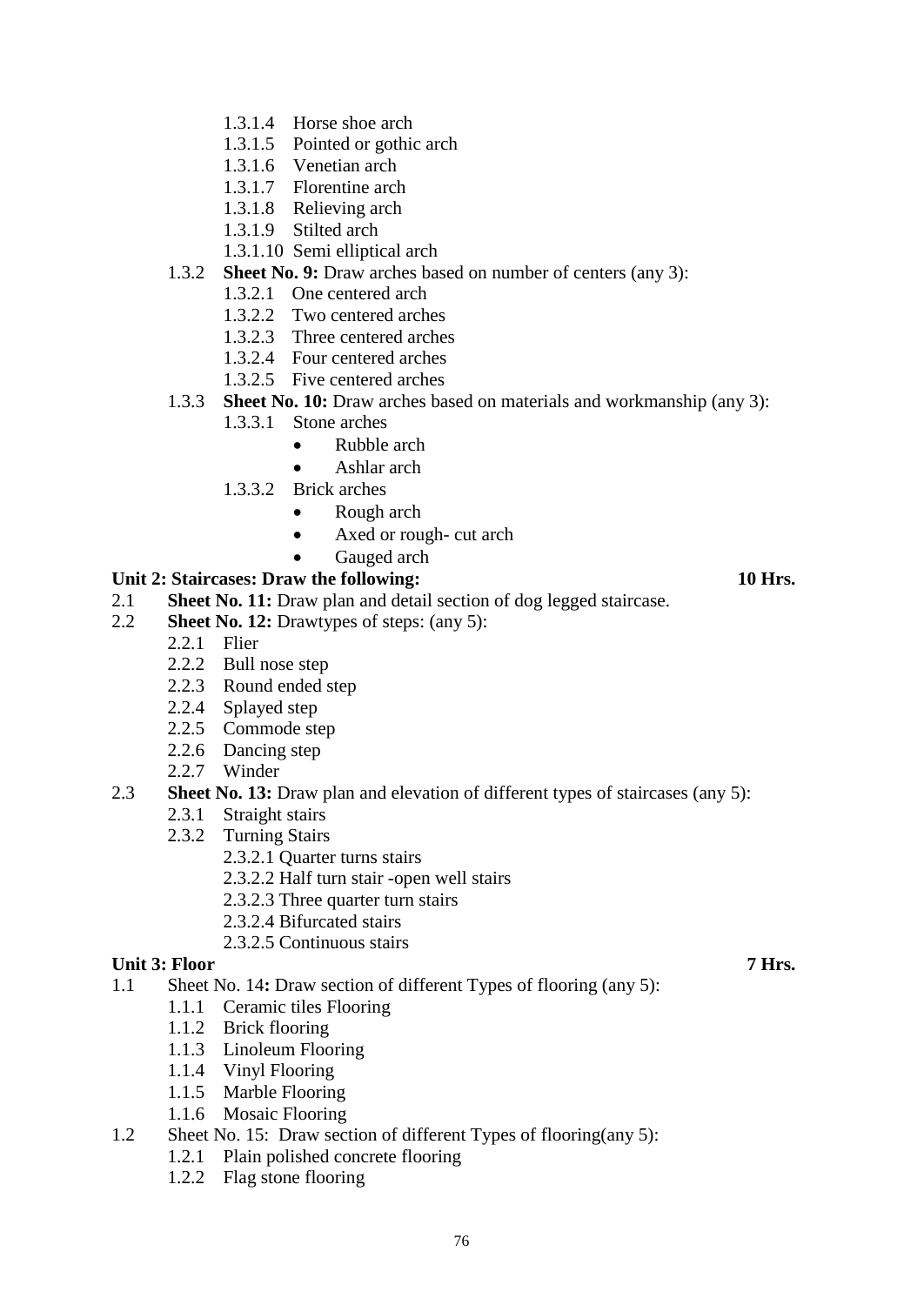- 1.2.3 Rubber flooring
- 1.2.4 Parquet Flooring
- 1.2.5 Glass Flooring
- 1.2.6 Terrazzo Flooring

## **Unit 4: False ceiling 10 Hrs.**

- 1.1 Draw Plan, detail sections and isometric view of different types false ceiling based on construction:
	- 1.1.1 Sheet No. 16: Draw Plan, detail sections and isometric view of Joint less ceiling.
	- 1.1.2 Sheet No. 17: Draw Plan, detail sections and isometric view of Jointed ceiling
	- 1.1.3 Sheet No. 18: Draw Plan, detail sections and isometric view of Open ceiling

# **Unit 5: Partition Wall 8 Hrs.**

- 1.1 Draw plan and elevation of different types of partition wall.
- 1.2 Sheet No. 19: Draw plan and elevation of followingpartition wall (any 3):
	- 1.2.1 Brick partitions
	- 1.2.2 Plain Brick Partitions
		- 1.2.2.1 Reinforced Brick Partitions
		- 1.2.2.2 Brick Nogging Partitions
		- 1.2.2.3 Clay Block Partitions
		- 1.2.2.4 Concrete Partitions
- 1.3 **Sheet No. 20:** Draw plan and elevation of followingpartition wall:
	- 1.3.1 Reinforced Brick Partitions
	- 1.3.2 Brick Nogging Partitions
	- 1.3.3 Clay Block Partitions
	- 1.3.4 Concrete Partitions
	- 1.3.5 Glass Partitions
	- 1.3.6 Glass sheet Partitions
	- 1.3.7 Hollow Blocks
	- 1.3.8 Metal lath Partitions
	- 1.3.9 GI Sheet Partitions

#### 1.4 **Sheet No. 21:** Draw plan and elevation of followingpartition wall

- 1.4.1 Plaster Slab Partition
- 1.4.2 Wood Slab Partition
- 1.4.3 Timber Partitions
- 1.4.4 Common or Stud Partitions
- 1.4.5 Trussed or braced Partitions

#### **References**

- 1. Rangwala, S.G., Building Construction, Chaortar book Stall, India
- 2. Punmia, B.C. and Jain Ashok k. A text book of Building Construction
- 3. Mckay, W.B, Building Construction Metric Vol. I/II/III/IV
- 4. Chudley, Building Construction Handbook
- 5. Ching, Francis, D.K., Building Construction Illustrated

#### **Evaluation Scheme**

#### **Unit wise Marks division for Final Exam**

| Units          | <b>Title</b>      | <b>Hours</b> | <b>Mark distribution</b> |
|----------------|-------------------|--------------|--------------------------|
|                | Openings in walls |              | 50                       |
| $\overline{2}$ | Staircases        | 22           | 30                       |
| 3              | Floor             |              | 30                       |
| 4              | False ceiling     |              |                          |
|                | Partition Wall    | 16           | 25                       |
|                | <b>Total</b>      | 120          | 160                      |

77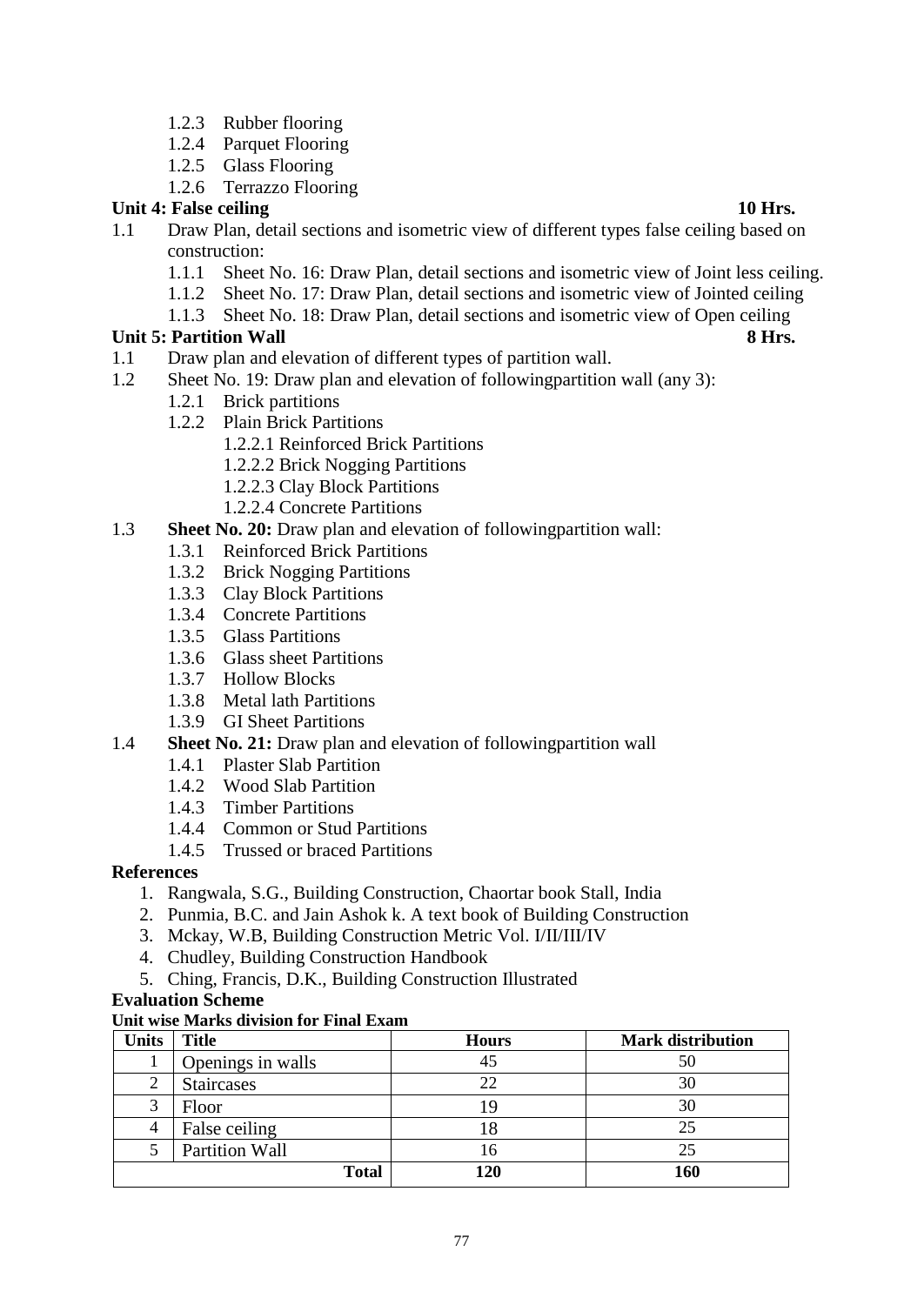# **Economics HS 2201 ID**

### **Course Description**

This course presents an introductory, interest formula, methods of comparing alternatives, replacement and maintenance analysis, depreciation and other factors of economics. economics andit's practical for the students.

#### **Course Objective**

After completing this course, the students will be able to:

- 1. Familiarize with the basics of economics
- 2. Conduct cost analysis to take economically sound decisions.

# **Course Contents**

### **Theory**

#### **Unit 1: Introductory Economics 10 Hrs.**

- 1.1 Introduction
- 1.2 Economics in interior designing
- 1.3 Scope
- 1.4 Element of costs, Marginal cost
- 1.5 Marginal Revenue
- 1.6 Sunk cost, Opportunity cost –
- 1.7 Fixed and Variable Cost.
- 1.8 Basic Accounting principle: Concept of Debit/Credit, Cash and accrual basis of accounting.

# **Unit 2: Interest Formula 10 Hrs. 10** Hrs.

- 2.1 Simple and Compound interest
- 2.2 Time value of money
- 2.3 Single payment compound amount factor
- 2.4 Single payment present worth factor
- 2.5 Equal payment series sinking fund factor
- 2.6 Equal payment series payment Present worth factor
- 2.7 equal payment series capital recovery factor
- 2.8 Uniform gradient series annual equivalent factor
- 2.9 Effective interest rate

#### **Unit 3: Methods of Comparison of Alternatives 10 Hrs.**

- 3.1 Present worth method
- 3.2 Future worth method
- 3.3 Annual equivalent method
- 3.4 Rate of return method,
- 3.5 Concept of MARR.
- 3.6 Simple and Discounted Payback

# **Unit 4: Replacement and Maintenance Analysis 8 Hrs.**

- 4.1 Replacement and Maintenance analysis
- 4.2 Types of maintenance,
- 4.3 Types of replacement problem

**Total: 4 hour /week Year: II Lecture: 4hours/week Semester: II Practical: hours/week**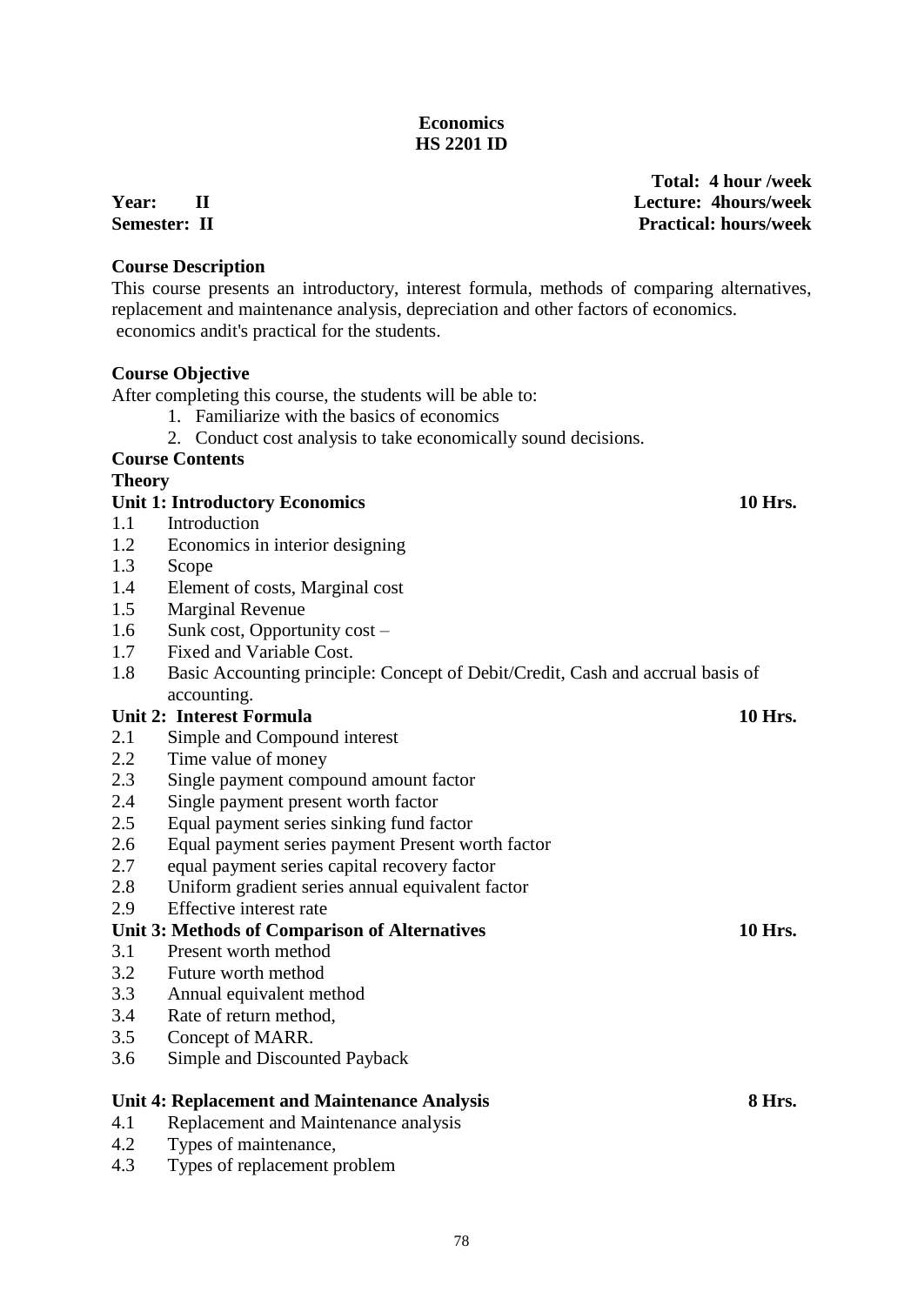| 4.4               | Determination of economic life of an asset                 |
|-------------------|------------------------------------------------------------|
| 4.5               | Replacement of an asset with a new asset                   |
| 4.6               | Capital recovery with return                               |
| 4.7               | Challenger and defender.                                   |
|                   |                                                            |
|                   | <b>Unit 5: Depreciation</b><br>7 Hrs.                      |
| 5.1               | Introduction                                               |
| 5.2               | Straight line method of depreciation,                      |
| 5.3               | Declining balance method of depreciation-                  |
| 5.4               | Sum of the year's digits method of depreciation            |
|                   | Unit 6: Evaluation of Public Alternatives<br><b>5 Hrs.</b> |
| 6.1               | Introduction-B/C ratio                                     |
| 6.2               | Break even analysis                                        |
|                   | <b>5 Hrs.</b><br>Unit 7: Risk Analysis                     |
| 7.1               | Risk and uncertainties in economic decision.               |
| 7.2               | Sensitivity Analysis,                                      |
| 7.3               | <b>Decision Tree</b>                                       |
|                   | <b>Unit 8: Project Management</b><br><b>5 Hrs.</b>         |
| 8.1               | Introduction                                               |
| 8.2               | <b>Phases of Project Management</b>                        |
| 8.3               | <b>Network Construction</b>                                |
| 8.4               | Critical Path Method (CPM)                                 |
| 8.5               | <b>Gantt Chart</b>                                         |
| 8.6               | Project Evaluation and Review Technique                    |
| <b>References</b> |                                                            |
|                   |                                                            |

- 1. Lipsey, R. G. and Chrystal, K A (2005) Principles of Economics, Oxford University Press, London-Delhi-Tokyo.
- 2. Sloman, John, (2003) Economics, Prentice Hall India, EEE series, New Delhi
- 3. Todaro, M P (2010) Development Economics.
- 4. Kandel, N., Khadka, K., et al (2012) Textbook on Principles of Economics, Buddha Publications, Kathmandu.
- 5. Dangal, Dilnath, Arthasastra ko Siddhanta.
- 6. Sharma, Nilam Kumar, Arthasastra ko Siddhanta.<br>7. Joshi, M M and Pande, Kiran B. (2010) Sarbaianik
- 7. Joshi, M M and Pande, Kiran B. (2010) Sarbajanik Vitta, Vittiya Pranali ra Antarrastriya Byapar, Sukunda Publication, Kathmandu.

# **Evaluation Scheme**

| Units | <b>Title</b>                             | <b>Hours</b> | <b>Mark distribution</b> |
|-------|------------------------------------------|--------------|--------------------------|
|       | <b>Introductory Economics</b>            | 10           | 20                       |
| 2     | Interest Formula                         | 10           | 20                       |
| 3     | Methods of Comparison of Alternatives    |              |                          |
| 4     | Replacement and maintenance Analysis     |              | 20                       |
|       | Depreciation                             |              |                          |
| 6     | <b>Evaluation of Public Alternatives</b> |              | 20                       |
| 7     | <b>Risk Analysis</b>                     |              |                          |
| 8     | Project Management                       |              |                          |
|       | <b>Total</b>                             |              | 100                      |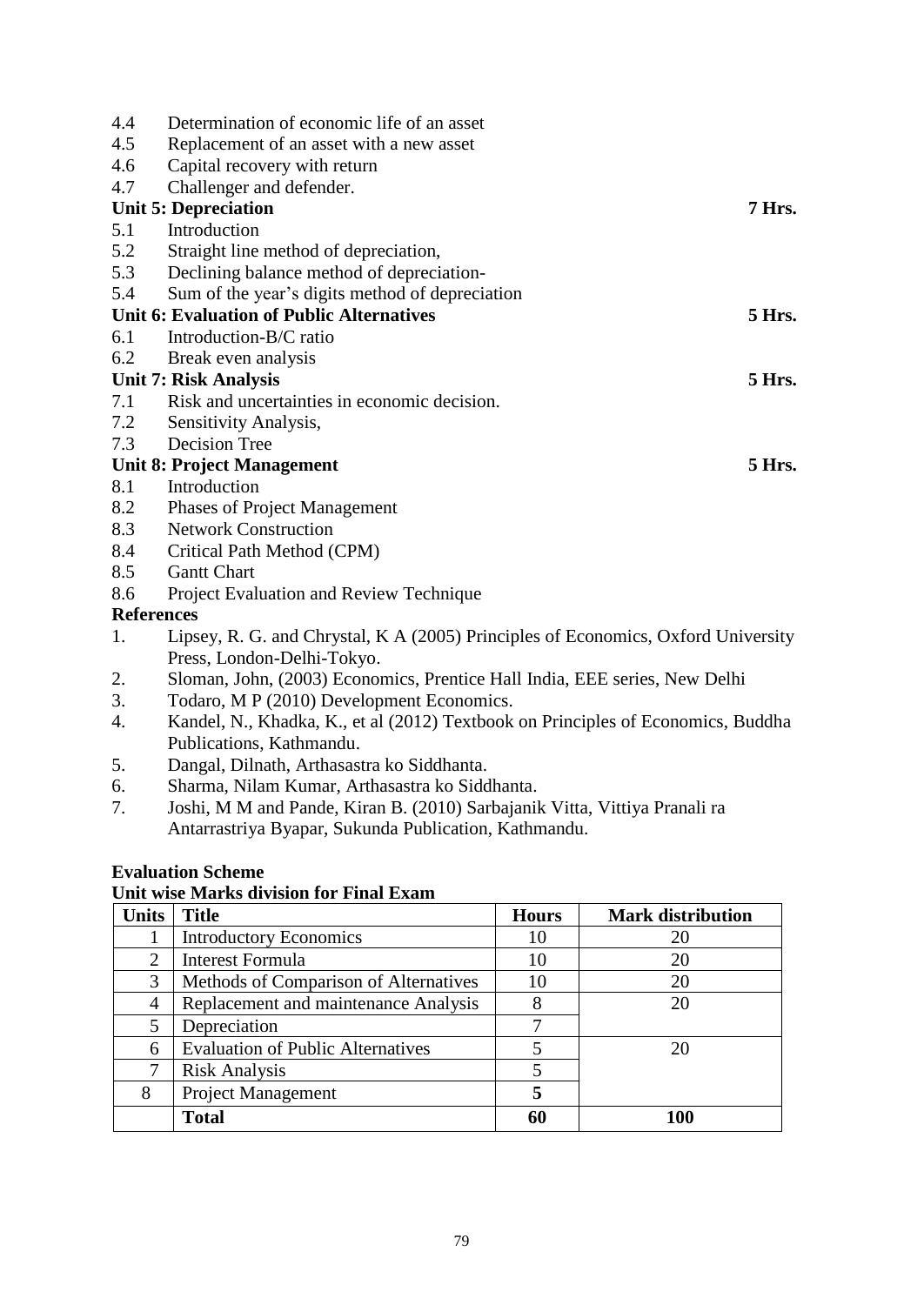### **Building Services II EG 2207 CE**

#### **Course Description**

This module focuses on building services such as Electrical System, HVAC System and Lifts and escalators. The range of information required and the graphical techniques used to convey such information; a very good understanding of the way building services are used in construction and the understanding of its details. Assignment in this module enhances practical knowledge about these building services, their types and installations methods.

### **Course Objectives:**

The objectives of this module are:

- Introduce various systems of building services.
- Explain the importance of building environmental and relationship between building services and the building users/occupants.
- Develop an appropriate detail drawing of these building services.

| <b>Theory</b> | <b>Course Contents:</b>    |                                                                                          | 60 Hrs. |
|---------------|----------------------------|------------------------------------------------------------------------------------------|---------|
|               | <b>Unit 1: Electricity</b> |                                                                                          | 30 Hrs. |
| 1.1           |                            | Basic concept of electric current and voltage                                            |         |
| 1.2           | Circuit                    |                                                                                          |         |
| 1.3           |                            | Types of circuits                                                                        |         |
|               |                            | 1.3.1 Series connection                                                                  |         |
|               |                            | 1.3.2 Parallel connection                                                                |         |
| 1.4           |                            | Alternating current system and direct current system                                     |         |
| 1.5           |                            | Types of Alternating current system                                                      |         |
|               | 1.5.1                      | Single phase two wire system                                                             |         |
|               |                            | 1.5.2 Two phase 3 wire system                                                            |         |
|               |                            | 1.5.3 Three phase 3 wire system                                                          |         |
|               |                            | 1.5.4 Four phase 4 wire system                                                           |         |
| 1.6           |                            | General description of Electrical Distribution system, transformers, substation, service |         |
|               |                            | panels (MDB, SDB)                                                                        |         |
| 1.7           |                            | <b>Electrical Installation</b>                                                           |         |
|               |                            | 1.7.1 Introduction                                                                       |         |
|               |                            | 1.7.2 Methods of distribution of electrical energy                                       |         |
|               |                            | 1.7.2.1 Tree system                                                                      |         |
|               |                            | 1.7.2.2 Distribution board system                                                        |         |
|               | 1.7.3                      | Types of Wiring System                                                                   |         |
|               |                            | 1.7.3.1 Cleat wiring                                                                     |         |
|               |                            | 1.7.3.2 Wooden casing and capping wiring                                                 |         |
|               |                            | 1.7.3.3 PVC casing-capping wiring                                                        |         |
|               |                            | 1.7.3.4 Wooden batten wiring                                                             |         |
|               |                            | 1.7.3.5 Conduit wiring                                                                   |         |
|               |                            | 1.7.3.6 General Rules for Wiring System and Code of Practice                             |         |
|               |                            |                                                                                          |         |

**Year: II Lecture: 4 hours/week Semester: II Practical: 4 hours/week Total: 8 hours/week**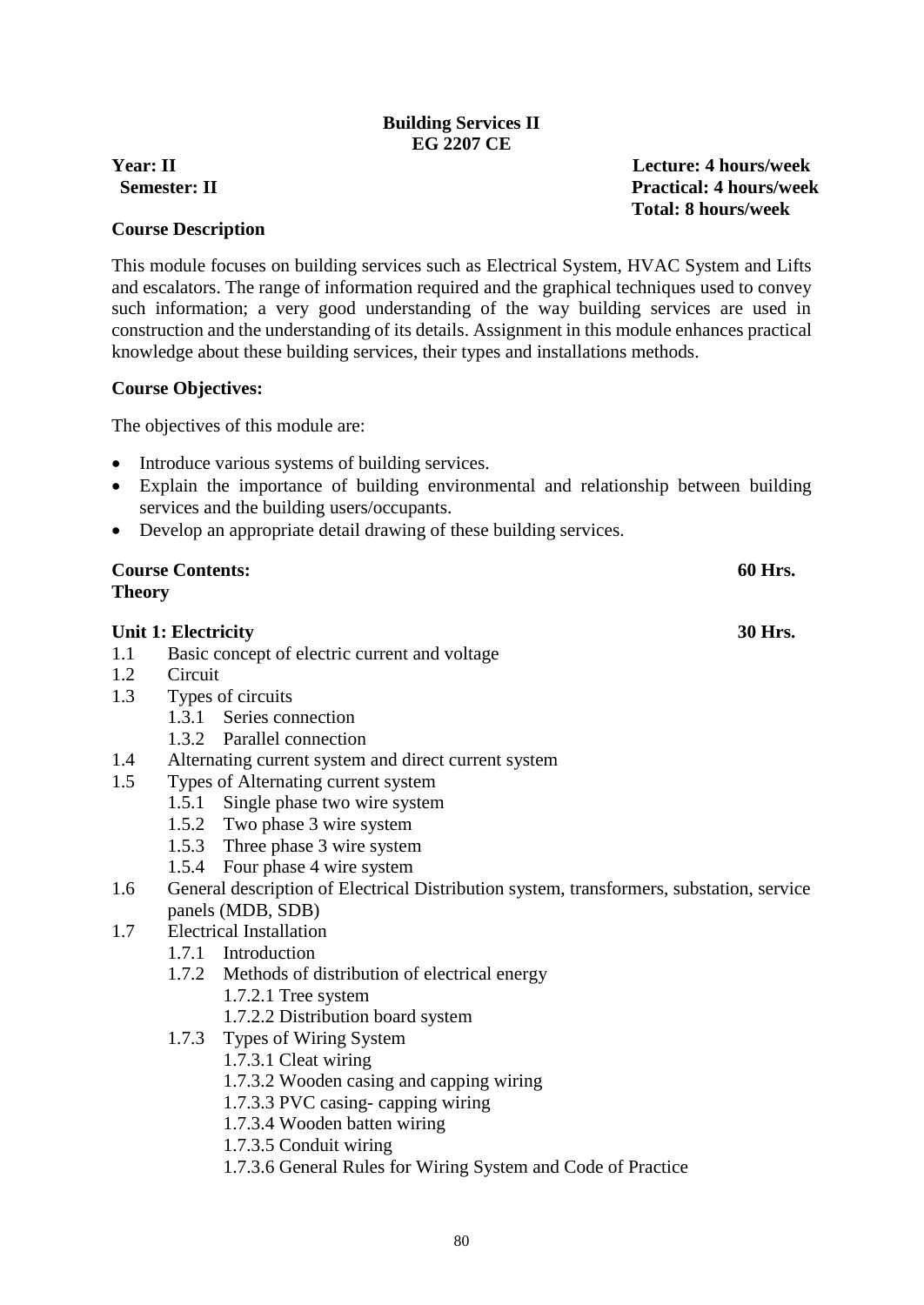- 1.7.3.7 Determination of Light sub-circuit, power sub-circuit & Total Load
- 1.7.3.8 Electrical Installation for Electrical Heating System, Air-conditioning System, lifts, escalators and pumps etc.
- 1.8 Safety and Protection in Electric System
	- 1.8.1 Operation and Construction of Fuses, MCB and MCCB
	- 1.8.2 Earthing for Electrical Equipments and Appliances
	- 1.8.3 Protective Devices Fuse
	- 1.8.4 Types of fuses
		- 1.8.4.1 Re- wireable fuse
		- 1.8.4.2 High rupturing capacity fuse
		- 1.8.4.3 Miniature circuit breaker
		- 1.8.4.4 Moduled case circuit breaker
- 1.9 Artificial Lighting System
	- 1.9.1 Introduction
	- 1.9.2 Terms Used in Lighting System
	- 1.9.3 Laws of Illumination
	- 1.9.4 Types of Lamps and Lighting Fixtures
	- 1.9.5 Types of Lighting Schemes
	- 1.9.6 Lighting System Consideration for different Occupancies
	- 1.9.7 Design of Lighting Schemes
	- 1.9.8 Methods of Lighting Calculation

### **Unit 2: Ventilation and air conditioning 20 Hrs.**

- 2.1 Introduction
- 2.2 Functional requirements of ventilation system
- 2.3 Systems of Ventilation
	- 2.3.1 Natural Ventilation
	- 2.3.2 Mechanical Ventilation
- 2.4 Types of natural ventilation
	- 2.4.1 Wind effect
	- 2.4.2 Stack effect
- 2.5 General rules of natural ventilation
- 2.6 Mechanical ventilation
- 2.7 System of mechanical ventilation
	- 2.7.1 Extraction system
	- 2.7.2 Plenum system
	- 2.7.3 Extraction Plenum system
	- 2.7.4 Air conditioning
- 2.8 Refrigeration Cycles
- 2.9 Types of Air conditioning
	- 2.9.1 Window unit
		- 2.9.2 Split type
		- 2.9.3 Central AC
- 2.10 Essentials of comfort air conditioning
- 2.11 System of Air conditioning
	- 2.11.1 Direct Expansion System
	- 2.11.2 Chilled water
- 2.12 Essentials of Air Conditioning System 2.12.1 Filtration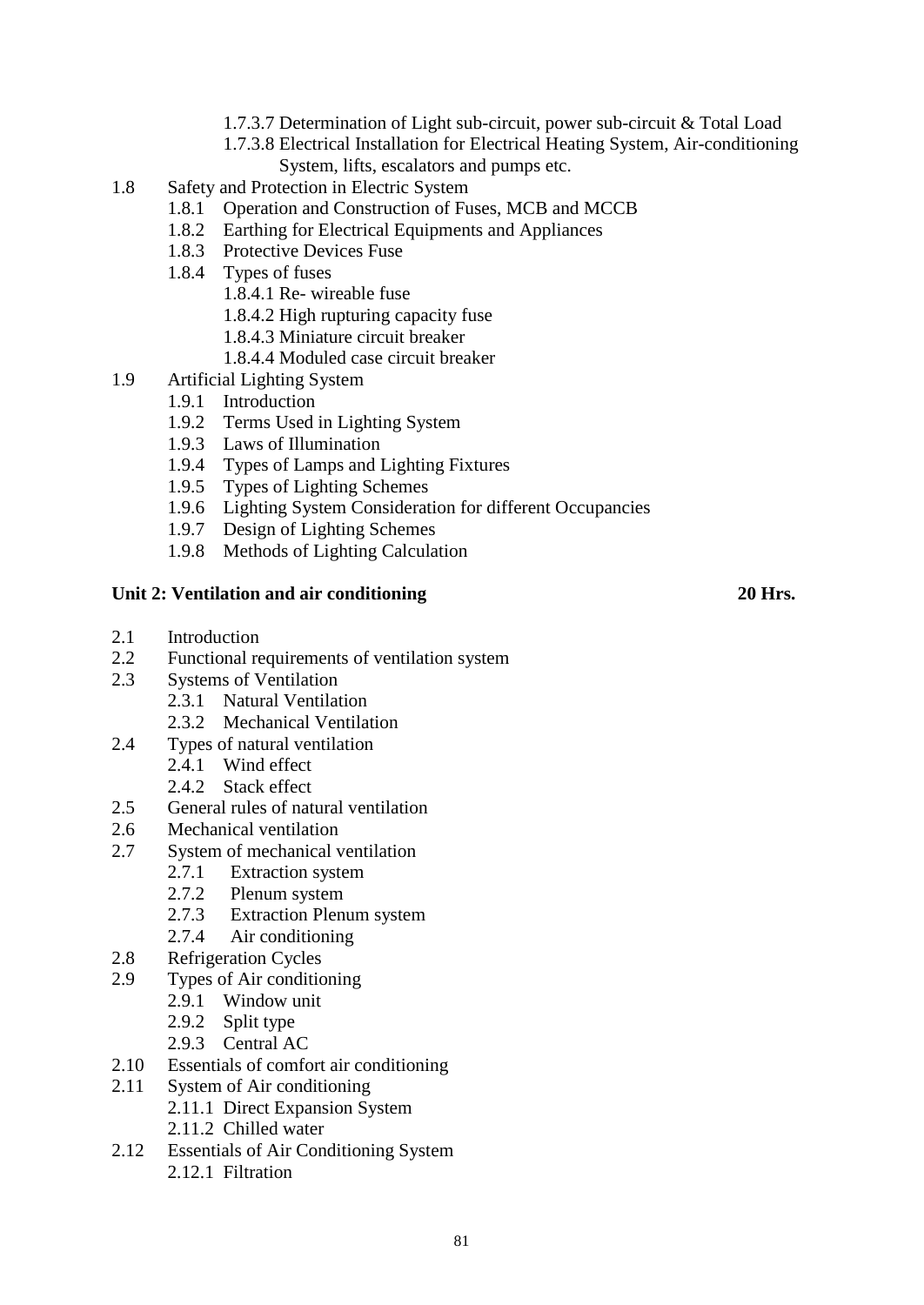- 2.12.2 Heating
- 2.12.3 Cooling
- 2.12.4 Humidification
- 2.12.5 Dehumidification
- 2.12.6 Air Circulation or Distribution
- 2.13 Sick Building Syndrome
	- 2.13.1 Symptom of Sick Building Syndrome
	- 2.13.2 Causes of Sick Building Syndrome
	- 2.13.3 Solution of Sick Building Syndrome

# **Unit 3: Lifts and Escalators 10 Hrs.**

- 3.1 Introduction
- 3.2 Components of Lifts
- 3.3 Types of Lifts
	- 3.3.1 Hydraulic Elevators
	- 3.3.2 Traction Elevators
	- 3.3.3 Climbing Elevators
	- 3.3.4 Pneumatic Elevators
	- 3.3.5 Machine room Less Elevators
- 3.4 Design Consideration for Lifts
- 3.5 Components of Escalators
- 3.6 Types of Escalators
	- 3.6.1 Parallel Escalators
	- 3.6.2 Multi Parallel Escalators
	- 3.6.3 Spiral Escalators
	- 3.6.4 Criss-Cross Escalators
- 3.7 Design Consideration for Escalators

# **Practical 60 Hrs.**

# **1. Electrical Layout on Residential Building: 30 Hrs.**

- 1.1 Conduct market study, collect data and prepare report and presentation on electrical lamps, appliances and equipment available in Nepal.
- 1.2 Determine of Light sub-circuit, power sub-circuit & Total Load
- 1.3 Calculate the number of lights of each room.
- 1.4 **Sheet No. 1:** Draw plan of ground floor to show Light circuit layout (with room names, dimension, scale of drawing)
	- 1.4.1 Indicate the location of the lights, lighting switches, SBD, MBD, Meteretc
	- 1.4.2 Use proper symbols of the services.
- 1.5 **Sheet No. 2:** Draw plan of first floor to show Light circuit layout (with room names, dimension, scale of drawing)
	- 1.5.1 Indicate location of the lights, lighting switches, SBD etc…
	- 1.5.2 Use proper symbols of the services.
- 1.6 **Sheet No.3:** Draw plan of second floor to show Light circuit layout (with room names, dimension, scale of drawing)
	- 1.6.1 Indicate location of the lights, lighting switches, SBD etc…
	- 1.6.2 Use proper symbols of the services.
	- 1.6.3 Collect reference pictures of electrical features.
	- 1.6.4 Describe and specify proposed services system.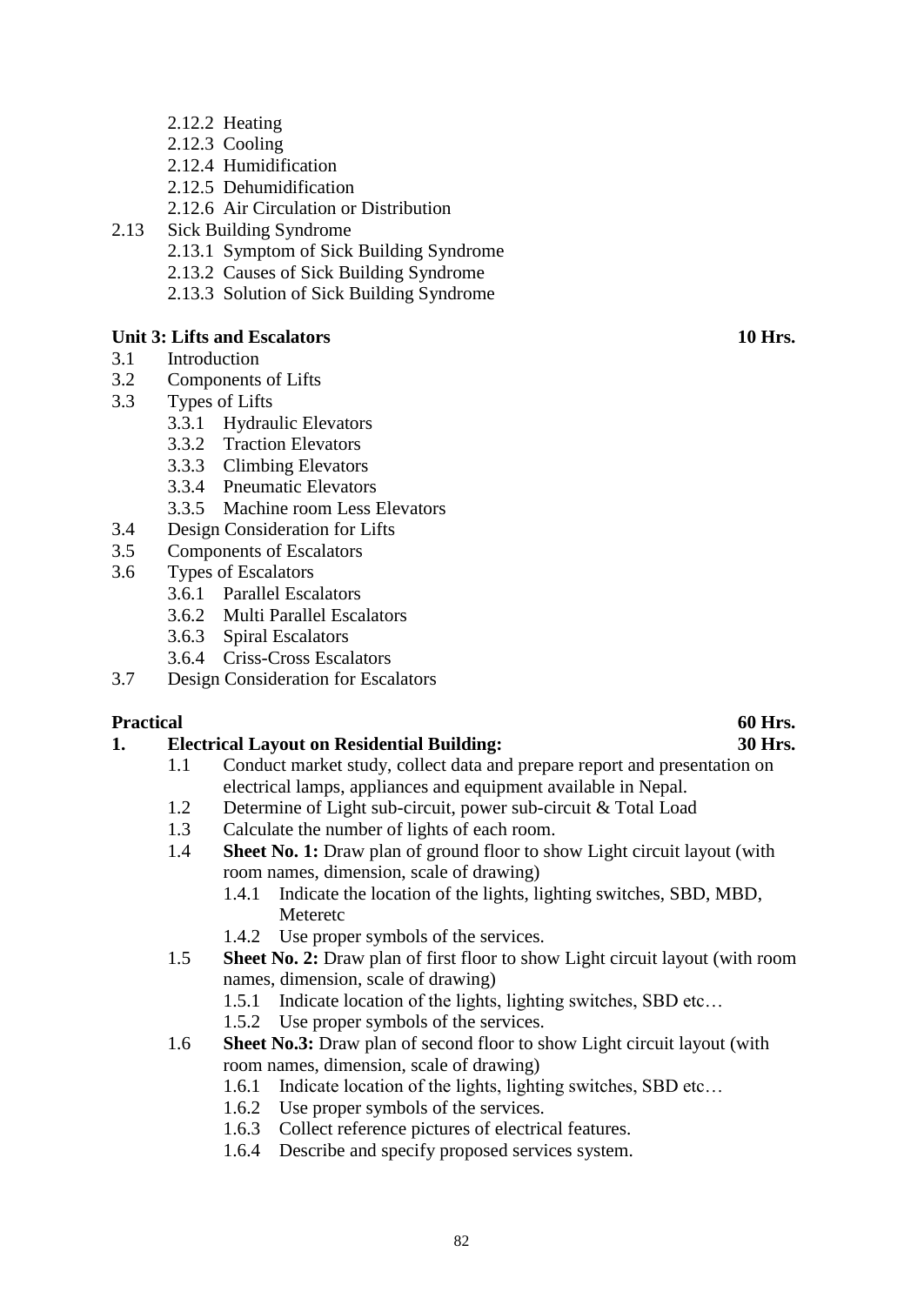- 1.7 **Sheet No.4:** Draw plan of ground floor to show Power circuit layout ( with room names, dimension, scale of drawing)
	- 1.7.1 Indicate location of the power sockets. Telephone points, TV points etc…
	- 1.7.2 Use proper symbols of the services.
- 1.8 **Sheet No. 5:** Draw plan of first floor to show Power circuit layout ( with room names, dimension, scale of drawing)
	- 1.8.1 Indicate location of the power sockets. Telephone points, TV points etc…
	- 1.8.2 Use proper symbols of the services.
- 1.9 **Sheet No.6:**Draw plan of second floor to show Power circuit layout ( with room names, dimension, scale of drawing)
	- 1.9.1 Indicate location of the power sockets. Telephone points, TV points etc…
	- 1.9.2 Use proper symbols of the services.

# **2. Ventilation and Air Conditioning on residential Building: 30 Hrs.**

- 2.1 Conduct market study, collect data and prepare report and presentation on mechanical ventilation available in Nepal:
- 2.2 **Sheet No.7:** Draw plan of ground floor to show single split air condition one to one connectionlayout (with room names, dimension, scale of drawing)
	- 2.2.1 Indicate location of outdoor unit and indoor unit
	- 2.2.2 Use proper symbols of the services.
- 2.3 **Sheet No. 8:** Draw plan of first floor to show single split air condition one to one connection layout(with room names, dimension, scale of drawing):
	- 2.3.1 Indicate location of outdoor unit and indoor unit
	- 2.3.2 Use proper symbols of the services.
- 2.4 **Sheet No. 9:** Draw plan of second floor to show single split air condition one to one connection layout (with room names, dimension, scale of drawing)
	- 2.4.1 Indicate the location of outdoor unit and indoor unit
	- 2.4.2 Use proper symbols of the services.
- 2.5 **Sheet No. 10:** Draw section of residential building to show single split air condition one to one connection layout (with room names, dimension, scale of drawing):
	- 2.5.1 Indicate the location of outdoor unit and indoor unit
	- 2.5.2 Use proper symbols of the services.
- 2.6 **Sheet No.11**: Draw plan of ground floor to show multi split air condition layout (with room names, dimension, scale of drawing)
	- 2.6.1 Indicate the location of outdoor unit and indoor unit.
	- 2.6.2 Use proper symbols of the services.
- 2.7 **Sheet No.12**: Draw plan of first floor to show multi split air condition layout (with room names, dimension, scale of drawing)
	- 2.7.1 Indicate location of outdoor unit and indoor unit
	- 2.7.2 Use proper symbols of the services.
- 2.8 **Sheet No.13:** Draw plan of ground floor to show multi split air condition layout (with room names, dimension, scale of drawing)
	- 2.8.1 Indicate location of outdoor unit and indoor unit
	- 2.8.2 Use proper symbols of the services.
- 2.9 **Sheet No.14**: Draw section of residential building to show multi split air condition one to one connectionlayout (with room names, dimension, scale of drawing)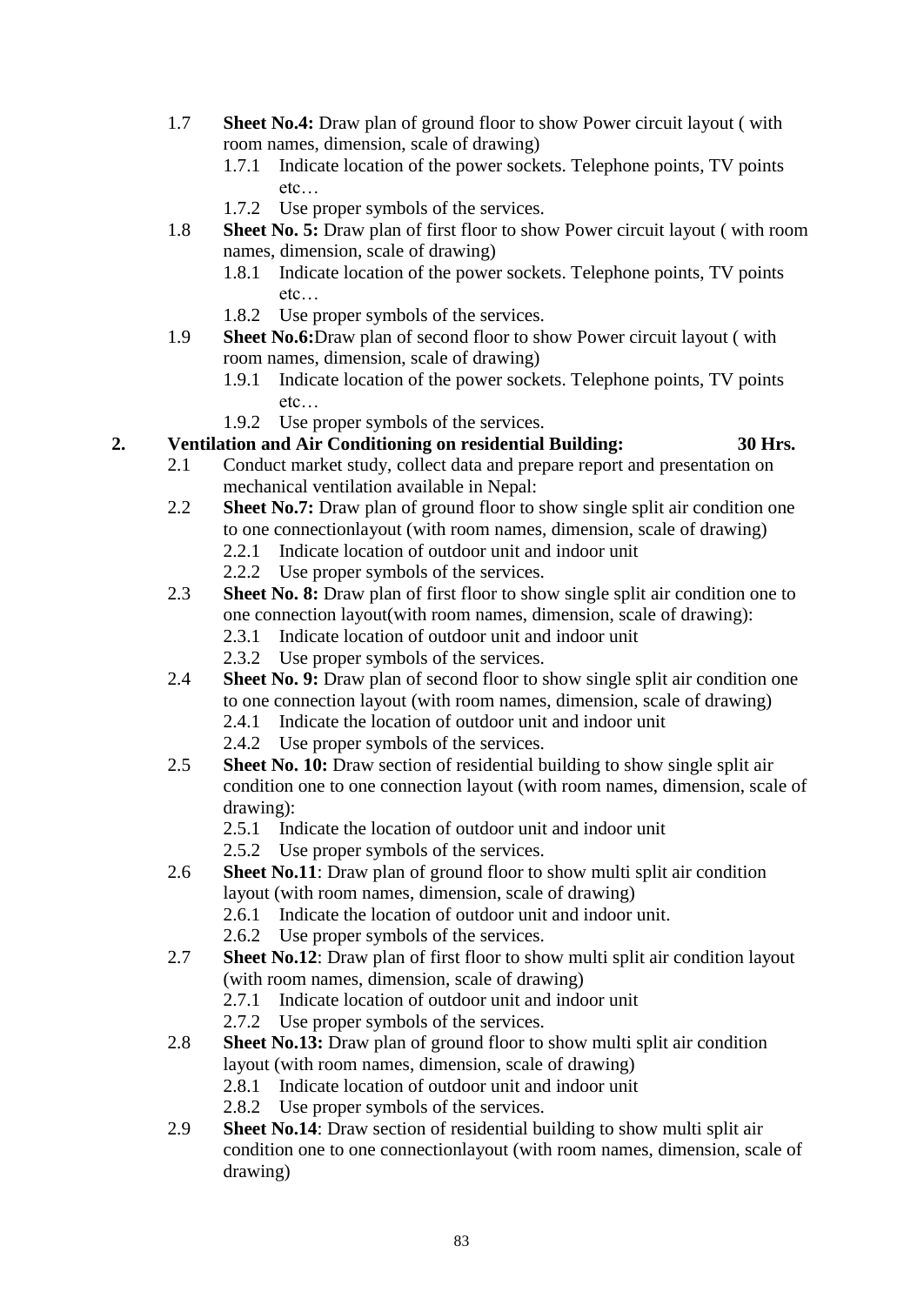- 2.9.1 Indicate location of outdoor unit and indoor unit.
- 2.9.2 Use proper symbols of the services.
- 2.10 **Sheet No.15**: Draw plan of ground floor to show Central air-conditioned layout (with room names, dimension, scale of drawing)
	- 2.10.1 Indicate location of outdoor unit and indoor unit.
	- 2.10.2 Use proper symbols of the services.
- 2.11 Sheet No.16: Draw plan of first floor to show Central air-conditioned layout (with room names, dimension, scale of drawing)
	- 2.11.1 Indicate location of air handling unit, supply duct, return air duct, diffusers, indoor unit
	- 2.11.2 Use proper symbols of the services.
- 2.12 **Sheet No.17:** Draw a plan of second floor to show Central air-conditioned layout (with room names, dimension, scale of drawing)
	- 2.12.1 Indicate location of air handling unit, supply duct, return air duct, diffusers, indoor unit
	- 2.12.2 Use proper symbols of the services.
- 2.13 **Sheet No.18**: Draw section of residential building to show Central airconditioned layout (with room names, dimension, scale of drawing)
	- 2.13.1 Indicate the location of air handling unit, supply duct, return air duct, diffusers, indoor unit.
	- 2.13.2 Use proper symbols of the services.

# **References:**

- 1. Deshpandey, M.B., Lighting and Illumination
- 2. Kosinberger et al., Manual of tropical housing and building: Climatic Design, Orient longman
- 3. Chudley, R., Building constructionhandbook
- 4. Building Construction B.C Purnima
- 5. Johnson, J.W. Domestic Construction Manual (Sections K & L), Master Builders Association, West Perth, 1990
- 6. Rawlinsons, Rawlinsons Australian Construction Handbook, Perth, Rawlhouse Publishing, 1989 pp 208-216, 408-412, 466-507, 588-595
- 7. Jain & Jain "ABC of Electrical Engineering" Dhanpat Rai Publishing Company, New Delhi.
- 8. J.B. Gupta "Electrical Installation Estimating and Costing" S.K. Kataria& Sons, New Delhi
- 9. G.L. Wadhwa "Generation, Distribution and Utilization of Electrical Energy", New Age International (P) Limited, India
- 10. Bhuvanesh A Oza, Nirmal Kumar C Nair, Rashesh P Mehta and Vijaya H Makwana, "Power System Protection and Switchgear" Tata McGraw Hill Education (P) Limited, New Delhi

| Units | Title                            | <b>Hours</b> | <b>Mark distribution</b> |
|-------|----------------------------------|--------------|--------------------------|
|       | Electricity                      |              |                          |
|       | Ventilation and Air conditioning |              |                          |
|       | Lifts and Escalators             |              |                          |
|       | Total                            | 120          | 160                      |

# **Evaluation Scheme**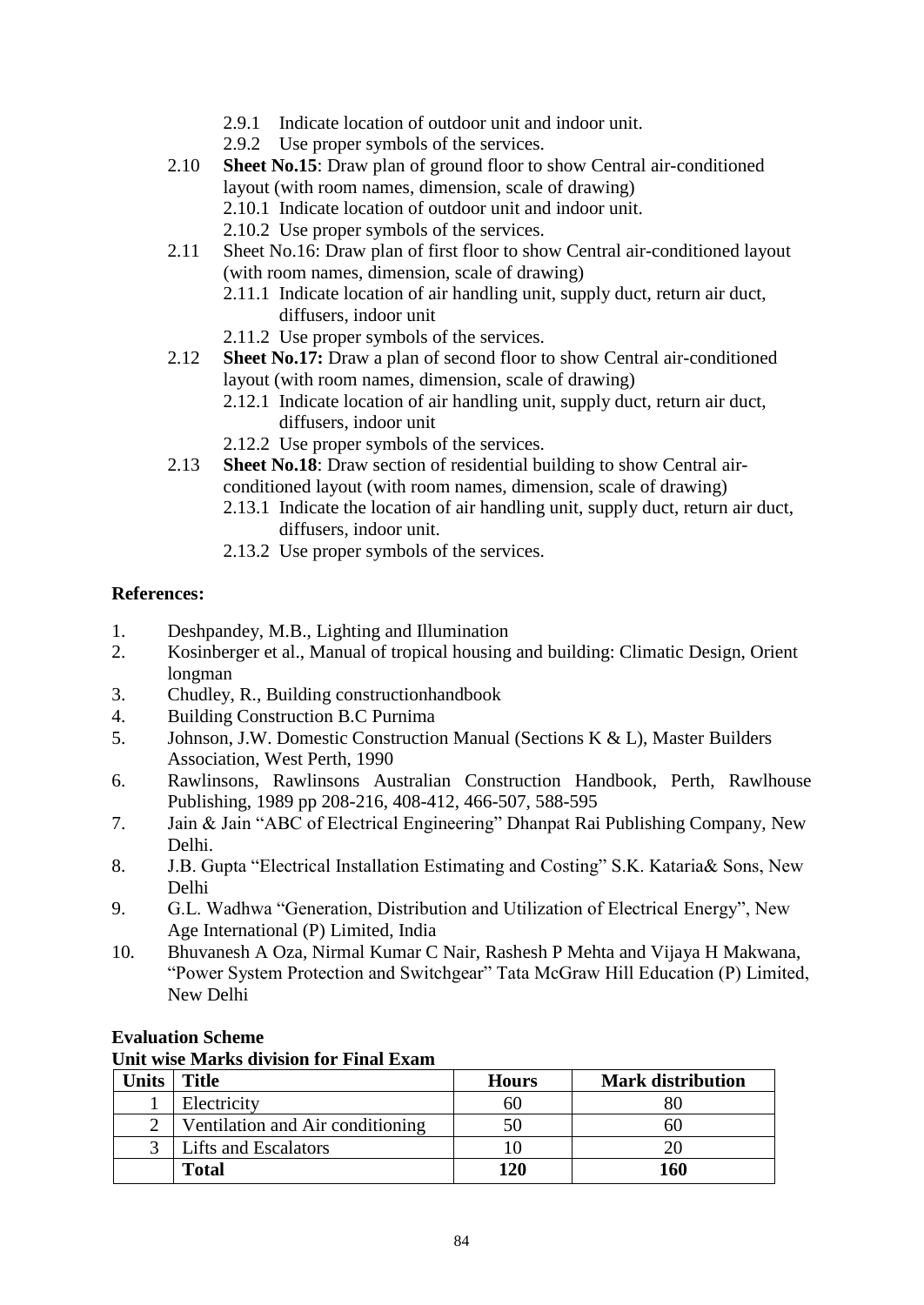# **Design Studio II EG 2202 ID**

**Semester: II Lecture: 2 hours/week Practical: 4 hours/week**

**Year: II Total: 6 hours/week**<br> **Semester: II Total: 6 hours/week**<br> **Lecture: 2 hours/week** 

# **Course Description**

|                  |                         | This course provides visual communication with the interior design process and design projects |                |
|------------------|-------------------------|------------------------------------------------------------------------------------------------|----------------|
|                  |                         | with some residential interior design.                                                         |                |
|                  | <b>Course objective</b> |                                                                                                |                |
|                  |                         | After completion of this course, students will be able to:                                     |                |
| $\bullet$        |                         | Define design theory                                                                           |                |
| $\bullet$        |                         | Use basic application in room                                                                  |                |
| $\bullet$        |                         | Describe the design standards                                                                  |                |
| $\bullet$        |                         | Introduce interiors of residential buildings.                                                  |                |
|                  |                         | Apply the designs on rooms and residential buildings                                           |                |
|                  | <b>Course Contents</b>  |                                                                                                |                |
| <b>Theory</b>    |                         |                                                                                                |                |
|                  |                         | <b>Unit 1: Design standards</b>                                                                | 15 Hrs.        |
| 1.1              |                         | Anthropometrics in interior of residential buildings design                                    |                |
|                  |                         | 1.1.1 Introduction                                                                             |                |
|                  |                         | 1.1.2 Components                                                                               |                |
|                  |                         | 1.1.2.1 Bed room: Introduction, requirements                                                   |                |
|                  |                         | 1.1.2.2 Living room: Introduction, requirements                                                |                |
|                  |                         | 1.1.2.3 Kitchen: Introduction, requirements                                                    |                |
|                  |                         | 1.1.2.4 Dinning: Introduction, requirements                                                    |                |
|                  |                         | 1.1.2.5 Rest room: Introduction, requirements                                                  |                |
|                  |                         | 1.1.2.6 Laundry: Introduction, requirements                                                    |                |
|                  |                         | 1.1.2.7 Store: Introduction, requirements                                                      |                |
|                  |                         | 1.1.2.8 Pooja room: Introduction, requirements                                                 |                |
|                  |                         | Unit 2: Interior design practices on rooms and residential buildings:                          | 15 Hrs.        |
| 2.1              |                         | Plan, Elevation and design                                                                     |                |
|                  |                         | 2.1.1 Architectural plan: Introduction, Importance, Use                                        |                |
|                  |                         | 2.1.2 Furniture layout plan: Introduction, Importance, Use                                     |                |
|                  |                         | 2.1.3 Four side elevations: Introduction, Importance, Use                                      |                |
|                  |                         | 2.1.4 Sectional elevations: Introduction, Importance, Use                                      |                |
|                  | 2.1.5                   | Furniture design: Introduction, Importance, Use                                                |                |
| <b>Practical</b> |                         |                                                                                                | <b>60 Hrs.</b> |
|                  |                         | Unit1. Prepare different drawing sheet according toAnthropometrics in interior of              |                |
|                  |                         | residential buildings design:                                                                  | 30 Hrs.        |
| 1.1              | Bed room                |                                                                                                |                |
|                  | 1.1.1                   | Collect the reference pictures                                                                 |                |
|                  | 1.1.2                   | Prepare the bed room Layout in drawing sheet.                                                  |                |
| 1.2              | Living room             |                                                                                                |                |
|                  |                         | 1.2.1 Collect the reference pictures                                                           |                |
|                  | 1.2.2                   | Prepare the living room Layout in drawing sheet.                                               |                |
| 1.3              | Kitchen                 |                                                                                                |                |
|                  | 1.3.1                   | Collect the reference pictures                                                                 |                |
|                  | 1.3.2                   | Prepare the kitchen room Layout in drawing sheet.                                              |                |

1.4 Dining room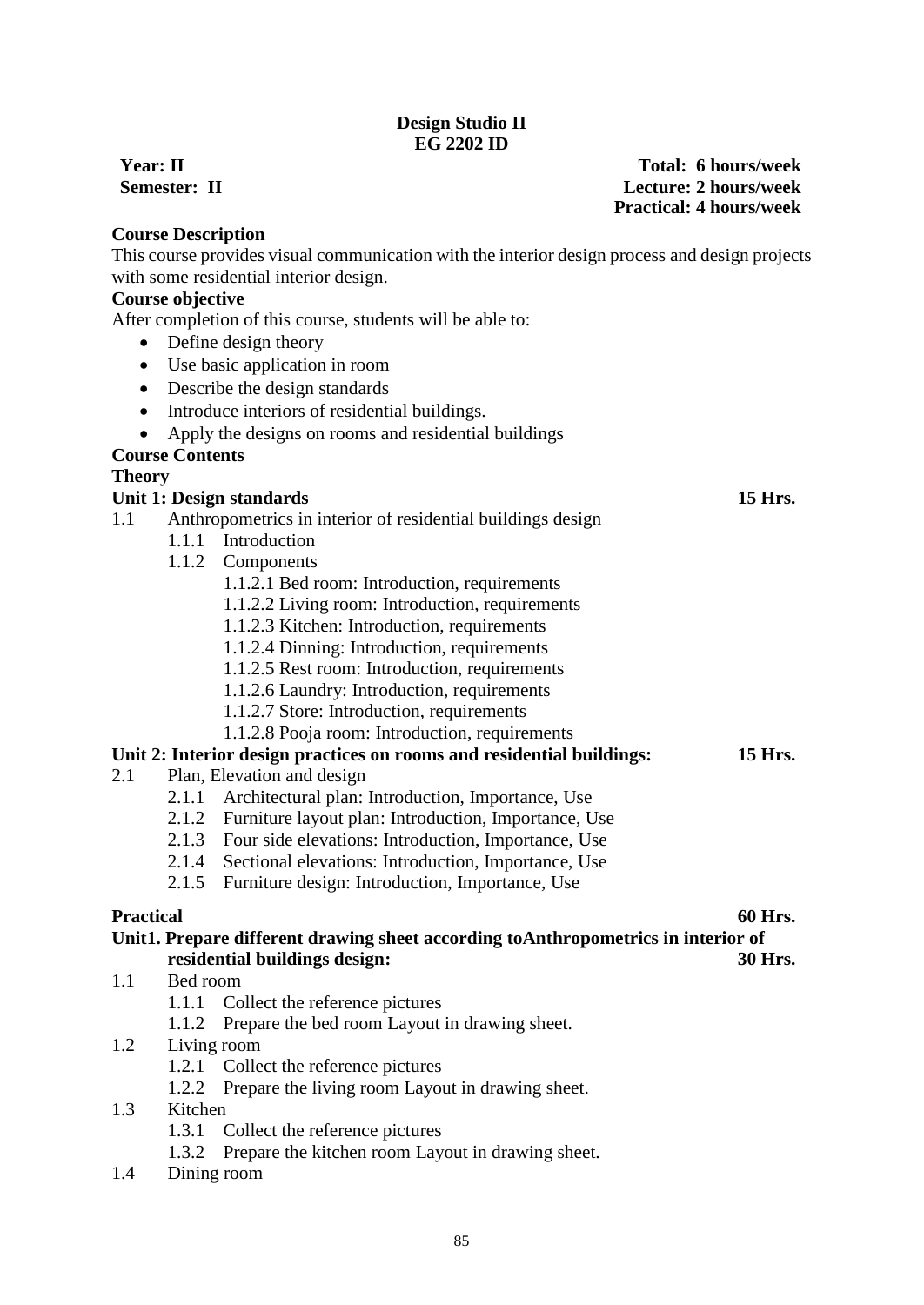- 1.4.1 Collect the reference pictures
- 1.4.2 Prepare the dinning room Layout in drawing sheet.
- 1.5 Rest room
	- 1.5.1 Collect the reference pictures
	- 1.5.2 Prepare the rest room Layout in drawing sheet.
- 1.6 Store room
	- 1.6.1 Collect the reference pictures
	- 1.6.2 Prepare the store room Layout in drawing sheet.
- 1.7 Pooja room
	- 1.7.1 Collect the reference pictures
	- 1.7.2 Prepare the pooja room Layout in drawing sheet.
- 1.8 Laundry
	- 1.8.1 Collect the reference pictures
	- 1.8.2 Prepare the laundry room Layout in drawing sheet.

# **Unit 2 Prepare different drawing sheet on Interior design practices on rooms and**

- **residential buildings: 25 Hrs.**
- 2.1 Sheet no 1: Architectural plan
- 2.2 Sheet no 2: Furniture layout plan
- 2.3 Sheet no 3: Sectional elevations
	- 2.3.1 X axis
	- 2.3.2 Y axis
- 2.4 Sheet no 4: Furniture design
	- 2.4.1 Furniture plan
	- 2.4.2 Furniture elevation
	- 2.4.3 Furniture sections
	- 2.4.4 Material specification
	- 2.4.5 Furniture 3D
- 2.5 Sheet no 5: 3D views of rooms 18hrs
	- 2.5.1 Bed room
	- 2.5.2 Living room
	- 2.5.3 Kitchen
	- 2.5.4 Dining room
	- 2.5.5 Rest room
	- 2.5.6 Store room
	- 2.5.7 Pooja room
	- 2.5.8 Laundry

### **Unit 3: Prepare a portfolio, write report and present on residential building. 5 Hrs. Reference**

- 1. Ching, Francis: Architectrue: fome, spaceandorder: 2<sup>nd</sup> edition, Van Nostrand Reinhold
- 2. J.De Chiara, Panero, Zelink: Time Saver Standards for interior design and space planning
- 3. Karla J. nelson and David A. Tayler: Interiors and introduction:3rd edition, Mc Graw Hill
- 4. Helene Levenson: Creating an interior: Prentice Hall, Englewood Cliffs, New Jersey
- 5. Abercrombie, Stanley: A philosophy of interior design

**Evaluation Scheme**

| <b>Units</b> | Title                                              | <b>Hours</b> | <b>Mark distribution</b> |
|--------------|----------------------------------------------------|--------------|--------------------------|
|              | Design Standards                                   | 45           | 60                       |
|              | Interior design practices on rooms and residential | 45           | 60                       |
|              | buildings                                          |              |                          |
|              | <b>Total</b>                                       | 90           | 120                      |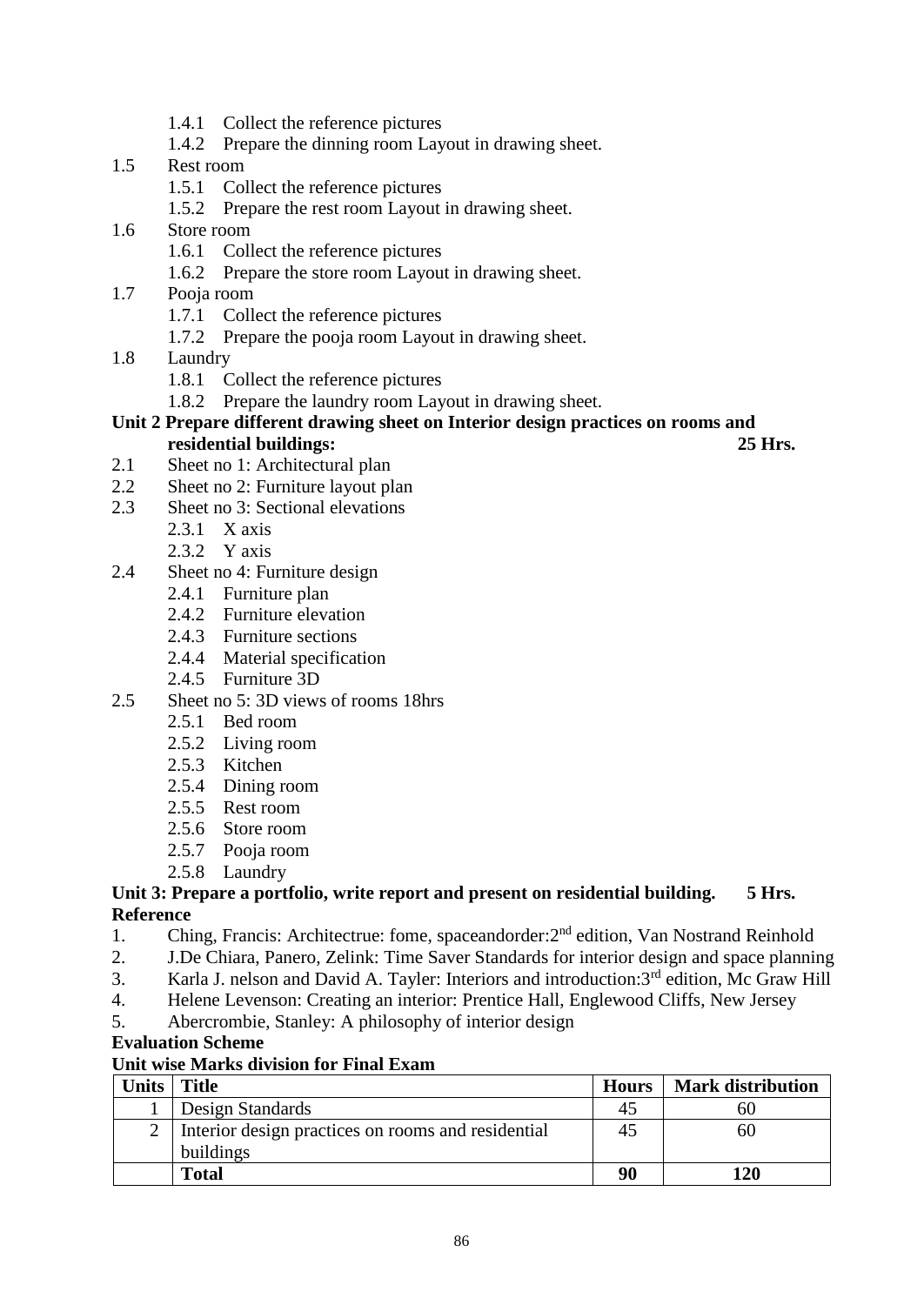#### **Interion Design in Nepal HS2203 ID**

### **Course description**

This course imparts knowledge on interior design in Nepal. It also focuses on furniture, carving, color and arts, doors and windows, etc.

### **Course objectives**

After the completion of this course students will be able to:

- 1. Define the interior design in Nepal.
- 2. Familiarize about furniture and furnishing
- 3. Explain various cultural arts and carving.
- 4. Conduct mini research and case studies.

**Courses contents Theory**

**1. Interior Design 8 Hrs.** 1.1 Definition 1.2 History 1.3 Importance 1.4 Scope **2. Society and culture 8 Hrs.** 2.1 Definition 2.2 Importance 2.3 Difference in social and culture 2.4 Type **3. Cultural Arts in Nepal 8 Hrs.** 3.1 Definition 3.2 History 3.3 Importance 3.4 Inter-connection between different culture in interior design 3.5 Vaastu and its relation with Nepali interiors 3.6 Cultural Art 3.6.1 Newari 10 Hrs. 3.6.1.1 History 3.6.1.2 Ceiling and flooring 3.6.1.3 Doors, windows and staircase treatment • Wood Carving 3.6.1.4 Furniture, furnishing and nitches 3.6.1.5 Wall roof and courtyard (internal courtyard) design 3.6.1.6 Newari house plan, attic andfaçade design (chheli, matan, chvata, baiga) 3.6.2 Maithili 8 Hrs. 3.6.2.1 History 3.6.2.2 Art and colors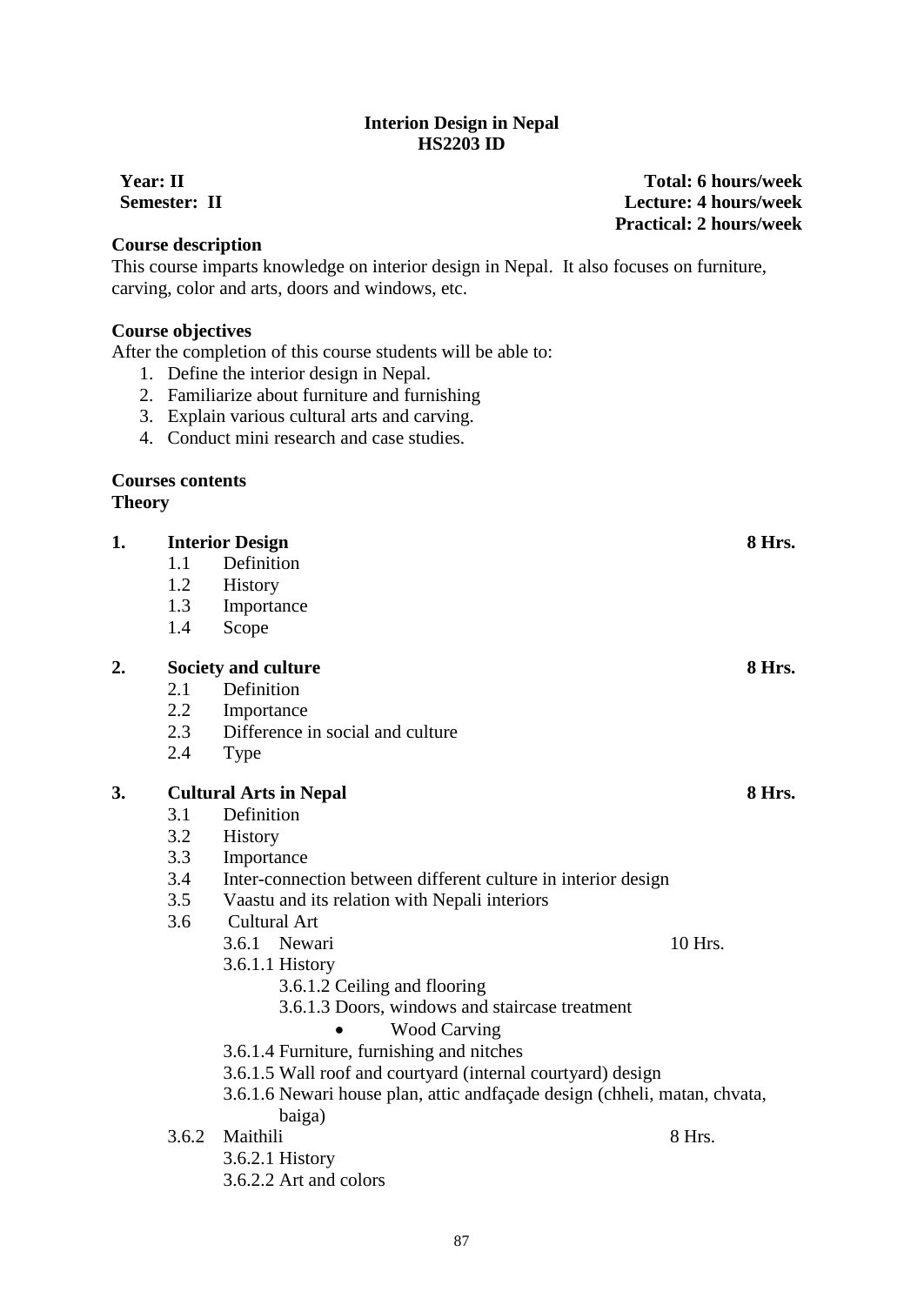### 3.6.2.3 Façade design

- 3.6.2.4 Walls, roof and staircase design
- 3.6.3 Mongolian 8 Hrs.
	- 3.6.3.1 History
	- 3.6.3.2 Furniture and furnishing
	- 3.6.3.3 Roof, pillar and wall
	- 3.6.3.4 Carving and arts

## **4. Modern interior design in Nepal 10 Hrs.**

- 4.1 Introduction
- 4.2 Scope
- 4.3 Uses
- 4.4 Importance
- 4.5 Material use in modern interior design (wood, metals, clays, etc)

# **5. Practical 30 Hrs.**

### **Perform the following tasks:**

- 1. Prepare the report and conduct presentation on Newari interior design (door, window, carving, nitches, roof and attics).
- 2. Prepare the report and and conduct presentation on Maithali interior design (arts and colors, roofs, furniture).
- 3. Prepare the report and and conduct presentation on Mongolian interior design (furtniture, carving and arts).
- 4. Prepare the report and and conduct presentation on modern interior design.

#### **Reference**s

- 1. C. Bonapace and V. Sestini,2003, Traditional Materials and Construction Technologies used in the Kathmandu Valley
- 2. S. Bhattarai, 2019, published in Nepali Times
- 3. U.V. Schroeder, first edition, 2019 volume I, Nepalese stone sculpture (hindu)
- 4. U. V. Schroeder, first edition, 2019 volume II, Nepalese stone sculpture (Buddhist)
- 5. S. Shrestha, vaastu an annual journal of architecture, volume XI, 2011
- 6. [Mohan N. Shrestha,](https://www.tandfonline.com/author/Shrestha%2C+Mohan+N) 2009, Nepal's Traditional Settlement: Pattern and Architecture**.**
- 7. S. Ghosh, 2020, Madhubani Painting—Vibrant Folk Art of Mithila
- 8. P. Joshi, 2016, Mithila cosmos, posted in Space Nepal.

#### **Evaluation Scheme**

| <b>Units</b>   | <b>Title</b>              | <b>Hours</b> | <b>Mark distribution</b> |
|----------------|---------------------------|--------------|--------------------------|
|                |                           |              |                          |
|                | <b>Interior Design</b>    | 8            | 10                       |
| $\overline{2}$ | Society and culture       | 8            | 10                       |
| 3              | Cultural Arts in Nepal    | 8            | 20                       |
| 4              | Newari                    | 20           | 20                       |
| 5              | Maithili                  | 15           | 20                       |
| 6              | Mongolian                 | 15           | 20                       |
| 7              | Modern interior design in | 14           | 20                       |
|                | Nepal                     |              |                          |
|                | <b>Total</b>              | 90           | 120                      |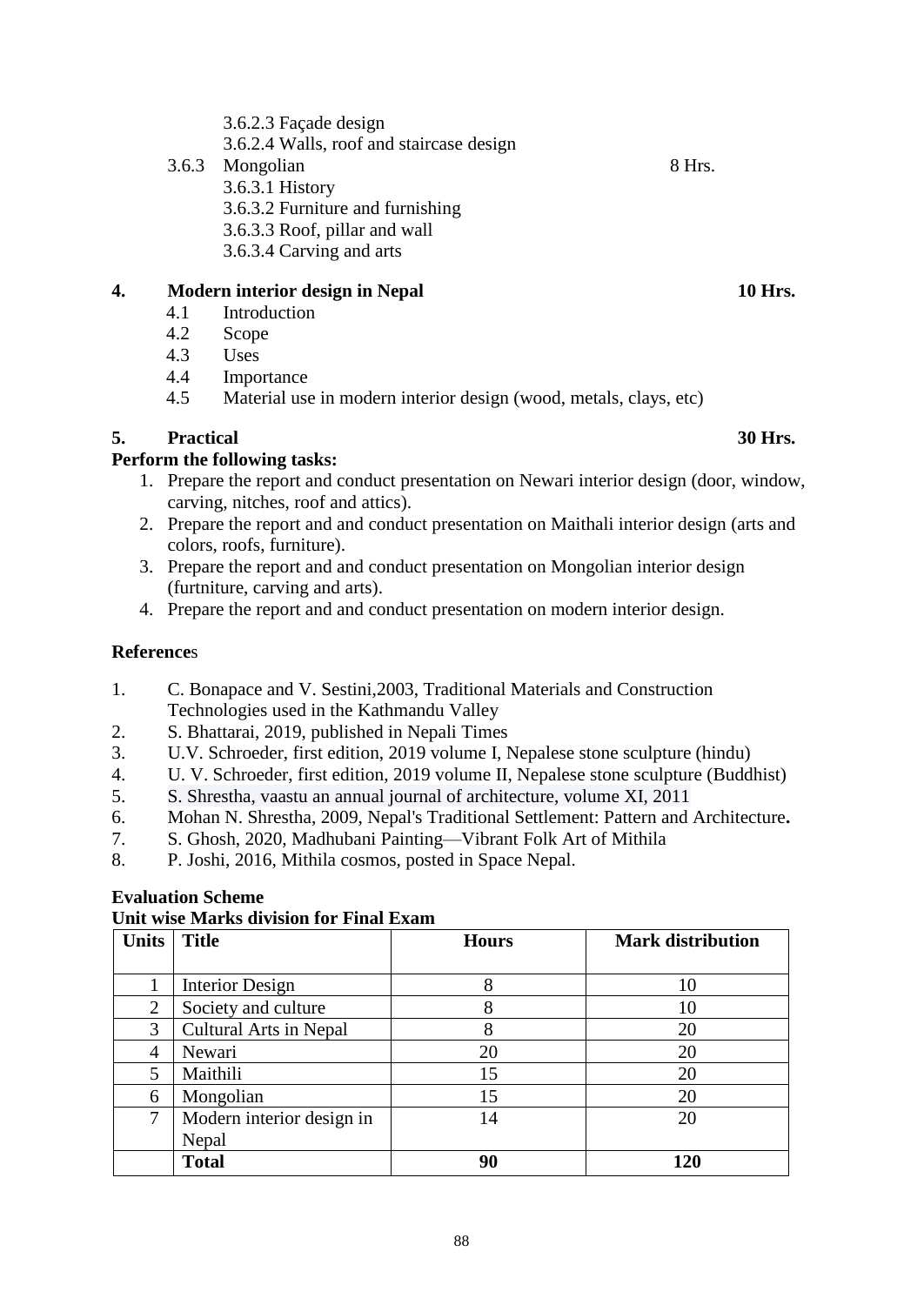#### **Computer Aided Drafting (CAD-Advanced) II EG 2201 AR**

**Year: II Total: 6 hours /week**

#### **Course description**

**Semester: II Lecture: 2 hour/week Practical: 4 hours/week**

This course intends to impart students with a broad introduction into 2D computer aided design and drafting with a focus on architectural drawings. This course deals as intensive introduction to the use of a CAD program for the development of working drawings.

#### **Course objectives**

After the completion of this course students will be able to:

- Create text style in drawing.
- Create more accurate drawings in less time than traditional drafting method.
- Use presentation that represent a design.

#### **Course Contents**

|                          | Unit 1: Working with blocks and annotation                                                                                                | 8 Hrs.   |
|--------------------------|-------------------------------------------------------------------------------------------------------------------------------------------|----------|
| 1.1<br>1.2<br>1.3<br>1.4 | Creating and inserting blocks<br>Creating text style/adding text style in a drawing<br>Creating dimension style<br>Editing text/dimension |          |
|                          | <b>Unit 2: Features</b>                                                                                                                   | 6 Hrs.   |
| 2.1.<br>2.2.<br>2.3.     | Layer concept/loading line type<br>Match properties<br>Changing properties of the objects                                                 |          |
|                          | <b>Unit 3: Hatching</b>                                                                                                                   | $2$ Hrs. |
| 3.1                      | Hatching<br>3.1.1 Edit Hatches                                                                                                            |          |
|                          | Unit 4: Attributes:                                                                                                                       | 4 Hrs.   |
| 4.1                      | Creating a title block with attributes                                                                                                    |          |
|                          | <b>Unit 5: Inquiry Commands:</b>                                                                                                          | 4 Hrs.   |
| 5.1<br>5.2               | Distance/ID/Area/list/DB list<br>Massprop                                                                                                 |          |
|                          | Unit 6: Working in layout tabs                                                                                                            | 6 Hrs.   |
| 6.1.<br>6.2.<br>6.3.     | Model space<br>Paper space<br>plotting                                                                                                    |          |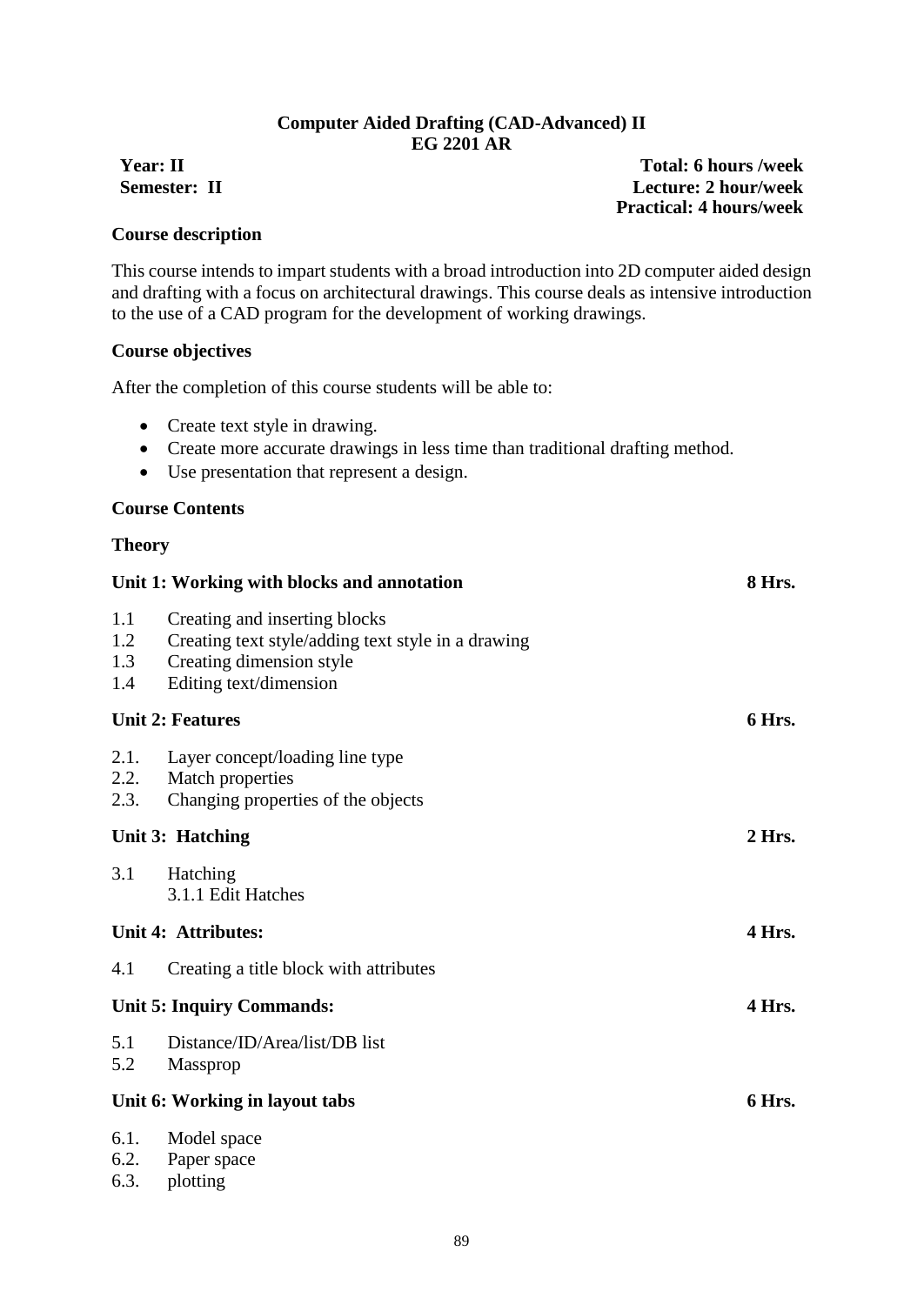# **Practical**

# **Unit 1: Architectural drawing 60 Hrs.**

1.1 Draw a complete a set of working drawing through Auto CAD.

# **References**

- 1. Alf Yarwood, Introduction to Auto CAD 2006
- 2. Ellen Finkelstin, Auto CAD 2000 Bible, IDG Books India (P) Ltd., 3583 Om Bhawan, 4 th Floor, Netaji Subas Marg, Daryaganj, New Delhi,
- 3. George Omura, Mastering Auto CAD 2007 and Auto CAD LT 2007, BPB Publications, India
- 4. Sham Tickoo, Auto CAD 2005 for Engineers and Designers, Dreamtech Press.

# **Evaluation Scheme**

| <b>Units</b>   | <b>Title</b>            | <b>Hours</b> | <b>Mark distribution</b> |
|----------------|-------------------------|--------------|--------------------------|
|                |                         |              |                          |
|                | Working with blocks and | 18           | 25                       |
|                | annotation              |              |                          |
| $\overline{2}$ | Features                | 16           | 20                       |
| 3              | Hatching                | 12           | 15                       |
| 4              | <b>Attributes</b>       | 14           | 20                       |
| 5              | <b>Inquiry Commands</b> | 14           | 20                       |
| 6              | Working in layout tabs  | 16           | 20                       |
|                | <b>Total</b>            | 90           | 120                      |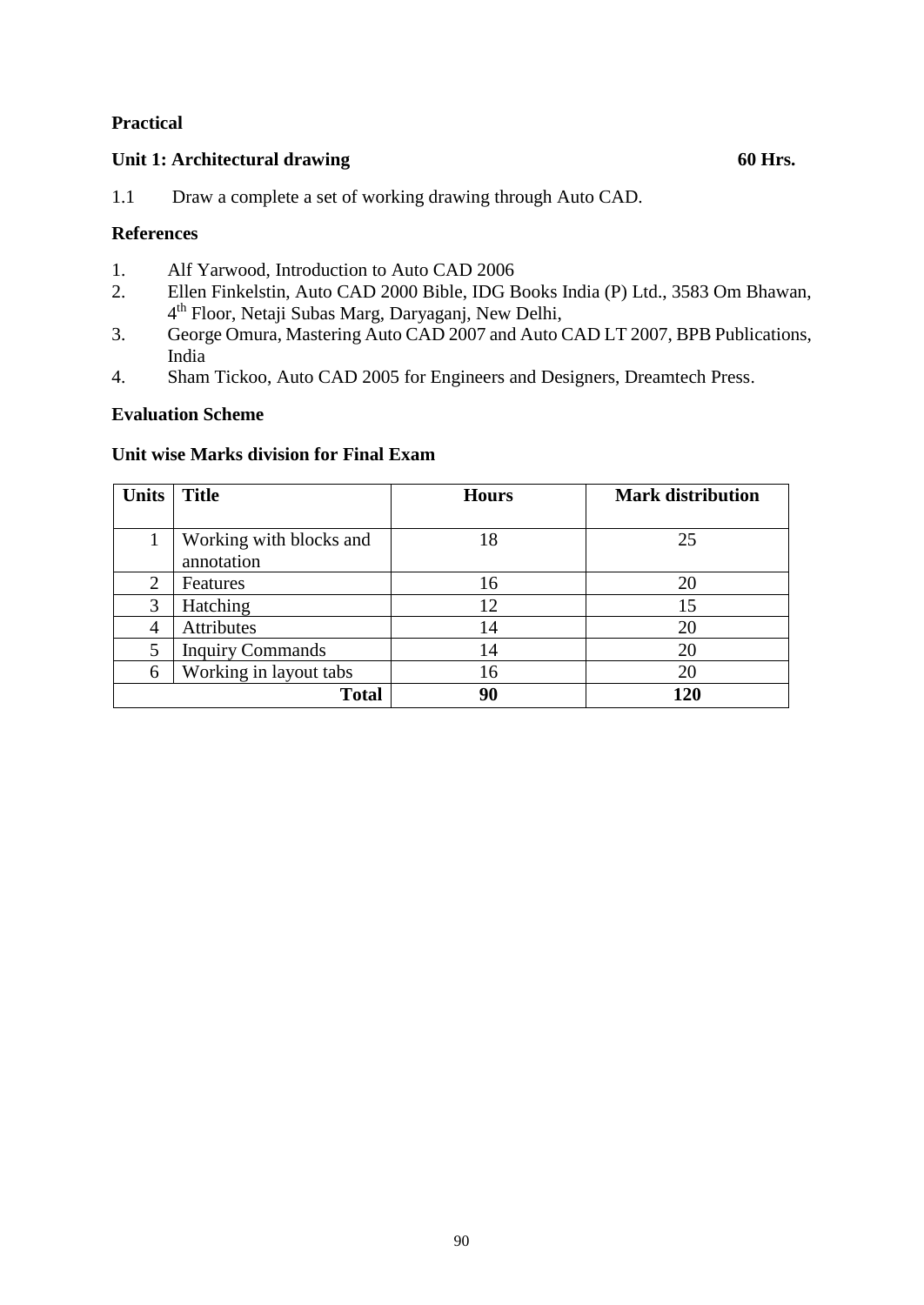**Third Year/ First Semester**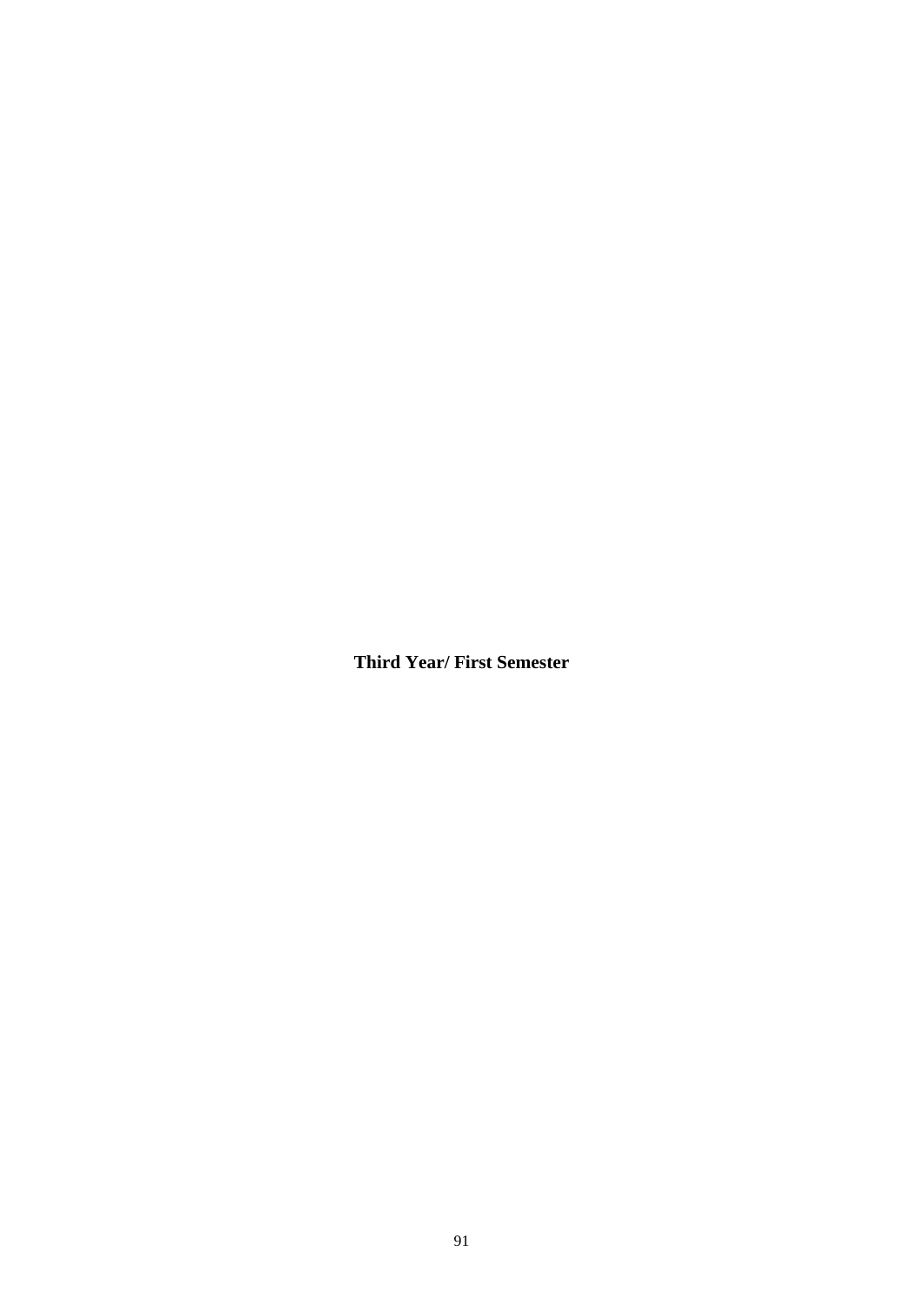# **Design Studio-III HS 3101 ID**

**Year: III Total: 6 hours/week**<br> **Semester: I Lecture: 2 hours/week Semester: I Lecture: 2 hours/week Tutorial: hours/week Practical: 4 hours/week**

# **Course Description**<br>To provide visual co

|     | To provide visual communication with the interior design process. To design projects with    |                |
|-----|----------------------------------------------------------------------------------------------|----------------|
|     | some residential interior design and investigation analysis programming and design synthesis |                |
|     | <b>Course Objectives</b>                                                                     |                |
|     | After completion of this course, students will be able to:                                   |                |
|     | Introduce the design theory.                                                                 |                |
|     | Use basic application in room.<br>$\bullet$                                                  |                |
|     | Familiarize with design standards.<br>$\bullet$                                              |                |
|     | Define interiors.<br>$\bullet$                                                               |                |
|     | Express the Idea on rooms and residential buildings<br>$\bullet$                             |                |
|     | Describe the presentation drawing.<br>$\bullet$                                              |                |
|     | Apply the drawings on site.<br>$\bullet$                                                     |                |
|     | Unit 1. Interior design practice on residential buildings                                    | 5 Hrs.         |
| 1.1 | Introduction                                                                                 |                |
| 1.2 | <b>History</b>                                                                               |                |
| 1.3 | Modren trends                                                                                |                |
|     | Unit 2. Wall treatment plan and design                                                       | 5 Hrs.         |
| 2.1 | Introduction                                                                                 |                |
| 2.2 | Scope                                                                                        |                |
| 2.3 | Importance                                                                                   |                |
|     | Unit 3. Flooring plan and design                                                             | 5 Hrs.         |
| 3.1 | Introduction                                                                                 |                |
| 3.2 | Scope                                                                                        |                |
| 3.3 | Importance                                                                                   |                |
|     | Unit 4. Ceiling design                                                                       | 5 Hrs.         |
| 4.1 | Introduction                                                                                 |                |
| 4.2 | Scope                                                                                        |                |
| 4.3 | Importance                                                                                   |                |
|     | Unit 5. Furniture design                                                                     | 5 Hrs.         |
| 5.1 | Introduction                                                                                 |                |
| 5.2 | Scope                                                                                        |                |
| 5.3 | Importance                                                                                   |                |
|     | Unit 6. 3D views                                                                             | 5 Hrs.         |
| 6.1 | Introduction                                                                                 |                |
| 6.2 | Scope                                                                                        |                |
| 6.3 | Importance                                                                                   |                |
|     | <b>Practical</b>                                                                             |                |
|     | <b>Unit1. Interior Design Practices:</b>                                                     | <b>60 Hrs.</b> |
|     | Prepare different drawing sheet on Interior design practices on residential buildings.       |                |
| 1.  | Sheet no 1: Architectural plan                                                               | 5 Hrs.         |
| 2.  | Sheet no 2.1: Furniture layout plan                                                          | 5 Hrs.         |
|     | Sheet no 2.2: Alt. Furniture layout plan                                                     |                |
|     | 3. Sheet no 3: Sectional elevations                                                          | 5 Hrs.         |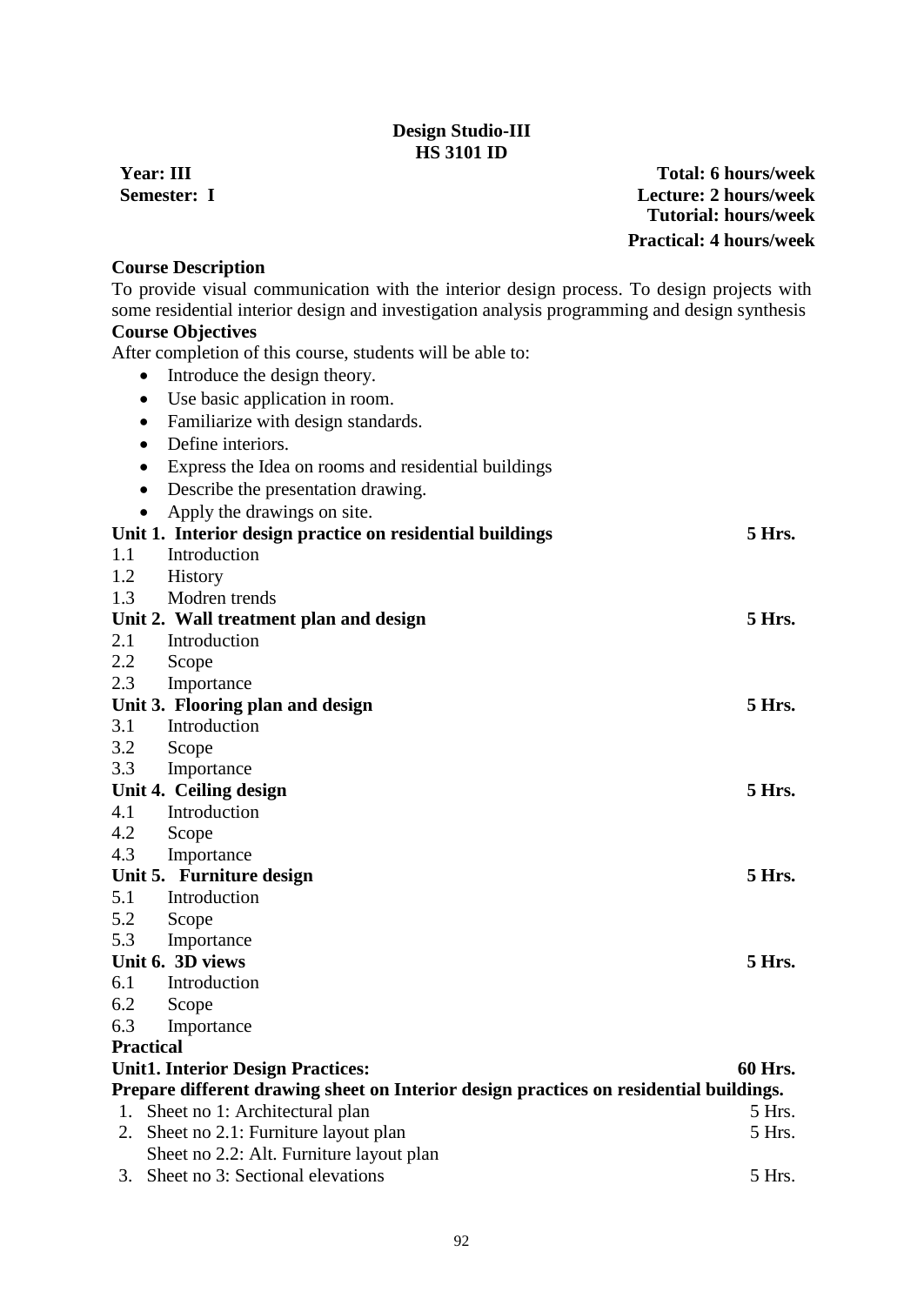|    | X axis<br>$\bullet$                                                                        |               |
|----|--------------------------------------------------------------------------------------------|---------------|
|    | Y axis                                                                                     |               |
|    | 4. Ceiling design                                                                          | $5$ Hrs.      |
|    | Collect the reference pictures                                                             |               |
|    | plan                                                                                       |               |
|    | elevation<br>٠                                                                             |               |
|    | section                                                                                    |               |
|    | 3d view<br>$\bullet$                                                                       |               |
|    | <b>Material Specification</b><br>$\bullet$                                                 |               |
|    | 5. Wall treatment/design                                                                   | $5$ Hrs.      |
|    | Collect the reference pictures<br>$\bullet$                                                |               |
|    | plan                                                                                       |               |
|    | elevation<br>$\bullet$                                                                     |               |
|    | section<br>٠                                                                               |               |
|    | 3d view                                                                                    |               |
|    | Material Specification<br>$\bullet$                                                        |               |
|    | 6. Furniture design                                                                        | $5$ Hrs.      |
|    | Collect the reference pictures<br>$\bullet$                                                |               |
|    | Furniture plan<br>$\bullet$                                                                |               |
|    | Furniture elevation<br>$\bullet$                                                           |               |
|    | <b>Furniture sections</b><br>٠                                                             |               |
|    | Furniture 3D                                                                               |               |
| 7. | Sheet no 5: 3D views of rooms                                                              | 20 Hrs.       |
|    | Bed room and Living room<br>$\bullet$                                                      |               |
|    | Kitchen and Dining room<br>$\bullet$                                                       |               |
|    | Rest room and Store room                                                                   |               |
|    | Pooja room and Laundry<br>$\bullet$                                                        |               |
|    | 8. Overall residential rooms Isometric views                                               | 5 Hrs.        |
|    | <b>Unit 2. Outreach:</b>                                                                   | <b>5 Hrs.</b> |
|    | 2.1 Conduct Site/field visit (fectory visit and prepare a market survey report writing and |               |

- 2.1 Conduct Site/field visit /factory visit and prepare a market survey, report writing and presentation on residential buildings.
- 2.2 Compile a Portfolio.

# **Reference**

- 1. Ching, Francis: Architectrue: fome, spaceandorder: 2<sup>nd</sup> edition, Van Nostrand Reinhold
- 2. J.De Chiara, Panero, Zelink: Time Saver Standards for interior design and space planning
- 3. Karla J. nelson and David A. Tayler: Interiors and introduction: $3^{rd}$  edition, Mc Graw Hill<br>4. Helene Levenson: Creating an interior: Prentice Hall. Englewood Cliffs. New Jersey
- 4. Helene Levenson: Creating an interior: Prentice Hall, Englewood Cliffs, New Jersey
- 5. Abercrombie, Stanley:A philosophy of interior design.

#### **Evaluation Scheme**

| Units | <b>Title</b>                                      | <b>Hours</b> | <b>Mark distribution</b> |
|-------|---------------------------------------------------|--------------|--------------------------|
|       | Interior design practice on residential buildings | 15           | 20                       |
| 2     | Wall treatment plan and design                    | 15           | 20                       |
| 3     | Flooring plan and design                          | 15           | 20                       |
| 4     | Ceiling design                                    | 15           | 20                       |
|       | Furniture design                                  | 15           | 20                       |
| 6     | 3D views                                          | 15           | 20                       |
|       | <b>Total</b>                                      | 90           | 120                      |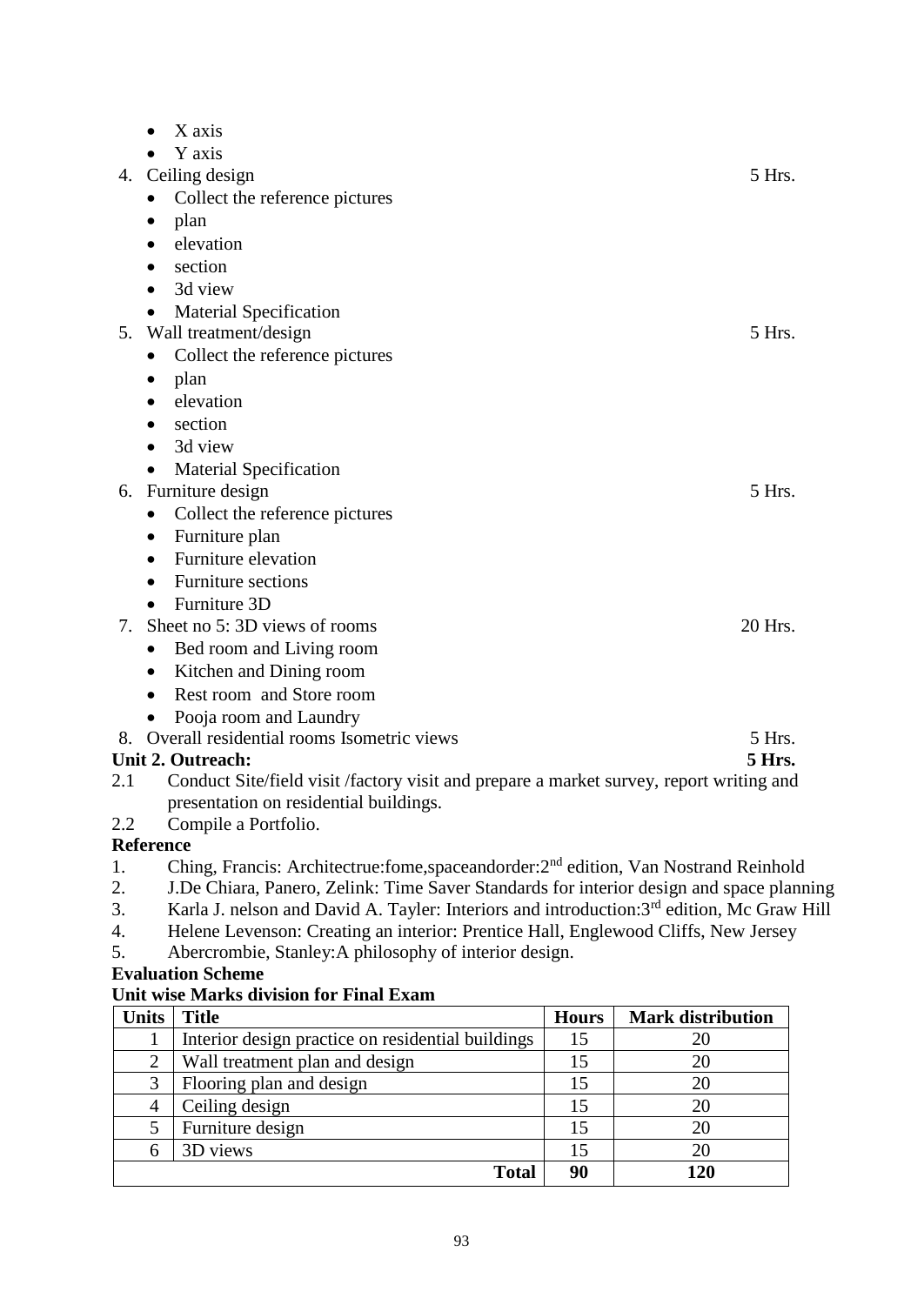# **Furniture Design HS 3102 ID**

**Year:** III Total: 6 **Semester: I Lecture: 2** 

 **Practical: 4** 

**hrs/week**

#### **Course description**

This course is designed to give students knowledge about different types of furniture and its materials, history and evolution. It helps student to understand basic techniques and technology used on the market for the construction details.

#### **Course objectives**

After completion of this course, students will be able to:

- 1. Develop knowledge about history of furniture.
- 2. Familiarize about material and techniques.
- 3. Design furniture and estimates the cost.

#### **Course Contents Theory**  Unit 1: Furniture design **4 Hrs.**

- 1.1. Introduction
- 1.2. Importance
- 1.3. Uses

# **Unit 2: Types of furnitures 8 Hrs.**

- 2.1 Bed
	- 2.3.1 Introduction
	- 2.3.2 Standard size
	- 2.3.3 Types
	- 2.3.4 Materials used
- 2.2 Chairs
	- 2.2.1 Introduction
	- 2.2.2 Standard size
	- 2.2.3 Types
	- 2.2.4 Materials used
- 2.3 Couches
	- 2.3.1 Introduction
		- 2.3.2 Standard size
	- 2.3.3 Types
		- 2.3.4 Materials used
- 2.4 Tables.
	- 2.4.1 Introduction
	- 2.4.2 Standard size
	- 2.4.3 Types
	- 2.4.4 Materials used

94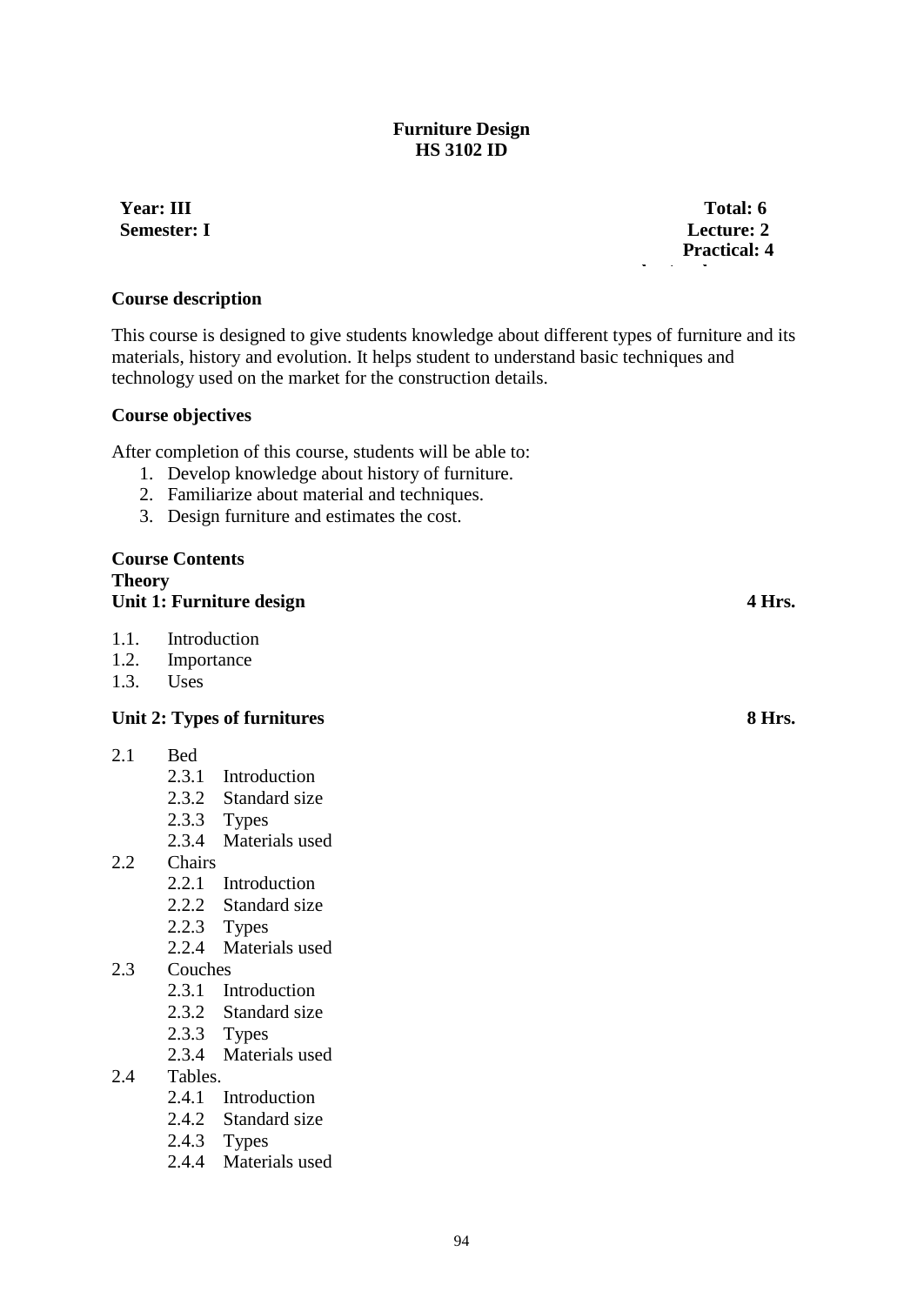# **Unit 3: Indoor and oudoor furniture 2 Hrs.**

- 3.1 Introduction
- 3.2 Types
- 3.3 Difference between indoor and outdoor furniture

# Unit 4: Tools used in carpentry work 8 Hrs.

- 4.1 Introduction to tools.<br>4.2 The Beginning Hand
- The Beginning Hand Tool List
	- 4.2.1 Jack plane (Stanley #5)
	- 4.2.2 Hand saw (backless saw ~26″ in length)
	- 4.2.3 1/4, 3/8, and 1″ chisels
	- 4.2.4 Back Saw
	- 4.2.5 Coping Saw
	- 4.2.6 Marking gauge
	- 4.2.7 Square
	- 4.2.8 Sharpening set up (stones, sandpaper, whatever)
- 4.3 Essential power tools.
	- 4.3.1 Circular saw
	- 4.3.2 Power drill
	- 4.3.3 Jigsaw
	- 4.3.4 Random orbital sander
	- 4.3.5 Table saw
	- 4.3.6 Compound meter saw
	- 4.3.7 Router

# **Unit 5: Carpentry joinery 8 Hrs.**

- 5.1 Introduction
- 5.2 Types of joints
	- butt joint
	- lap joint
	- bridle joint
	- dowel joint
	- cross dowel jont
	- mitre joint
	- box joint
	- dovetail joints
	- dado joints
	- **Exercise** groove joints
	- tongue and groove
	- mortise and tenon
	- birdsmouth joints
	- cross lap
	- splice joint
- 5.3 Materials used for joining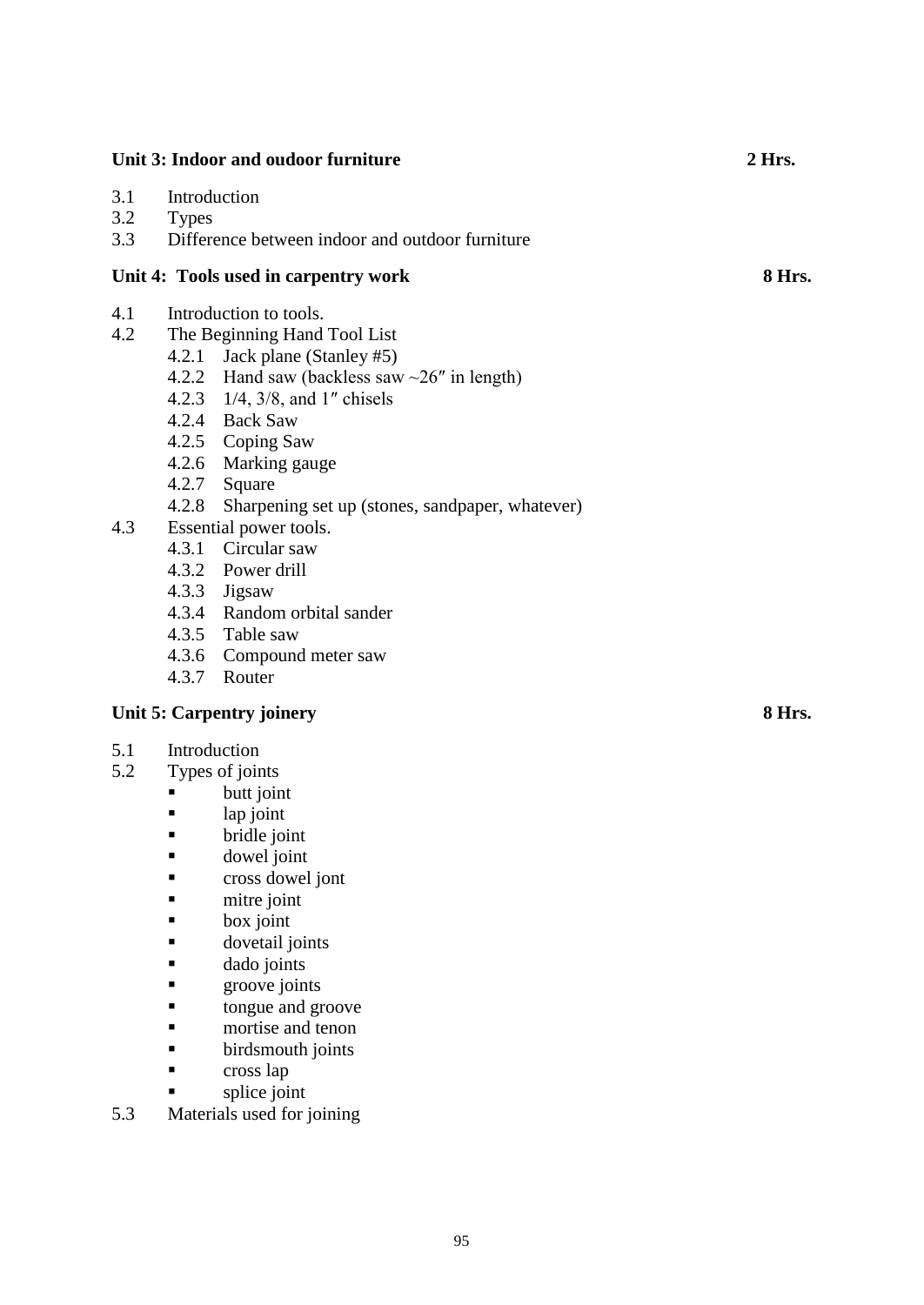| <b>Practical</b> |                         |                                                                                                                                                                                                                                                             | 60 Hrs.                     |
|------------------|-------------------------|-------------------------------------------------------------------------------------------------------------------------------------------------------------------------------------------------------------------------------------------------------------|-----------------------------|
| 1.<br>2.<br>3.   | presentation.           | Prepare the report and presentation of furniture designing.<br>Make any furniture from recycle material.<br>Market survey in material used in furniture, properties, cost and prepare report and                                                            | 5 Hrs.<br>10 Hrs.<br>5 Hrs. |
| 4.               | 4.1.                    | Design furniture of residential building.<br>Sheet no 1: Living room<br>4.1.1. Lay out the furniture design.<br>4.1.2. Sketch the concept.<br>4.1.3. Draw a detail drawing in auto cad                                                                      | 10 Hrs.                     |
|                  |                         | Furniture plan<br>Furniture sections<br>Furniture joints details<br>Furniture 3D with material details.<br>Cost estimation of the final product                                                                                                             |                             |
| 4.1              | 4.1.1                   | Sheet no. 2: Bedroom<br>Lay out the furniture design.<br>4.1.2 Sketch the concept.<br>4.1.3 Draw a detail drawing in auto cad                                                                                                                               | <b>10 Hrs.</b>              |
|                  |                         | Furniture plan<br>Furniture sections<br>Furniture joints details<br>Furniture 3D with material details.<br>Cost estimation of the final product                                                                                                             |                             |
| 4.2              | 4.2.1<br>4.2.2<br>4.2.3 | Sheet no.3: Kitchen<br>Lay out the furniture design.<br>Sketch the concept.<br>Detail drawing in auto cad<br>Furniture plan<br>Furniture sections<br>Furniture joints details<br>Furniture 3D with material details<br>Cost estimation of the final product | 10 Hrs.                     |
| 4.3              | 4.3.1<br>4.3.2<br>4.3.3 | Sheet no.4: Restroom<br>Lay out the furniture design.<br>Sketch the concept.<br>Draw a detail drawing in auto cad<br>Furniture plan<br><b>Furniture sections</b>                                                                                            | 10 Hrs.                     |
|                  |                         | Furniture joints details<br>Furniture 3D with material details<br>Cost estimation of the final product                                                                                                                                                      |                             |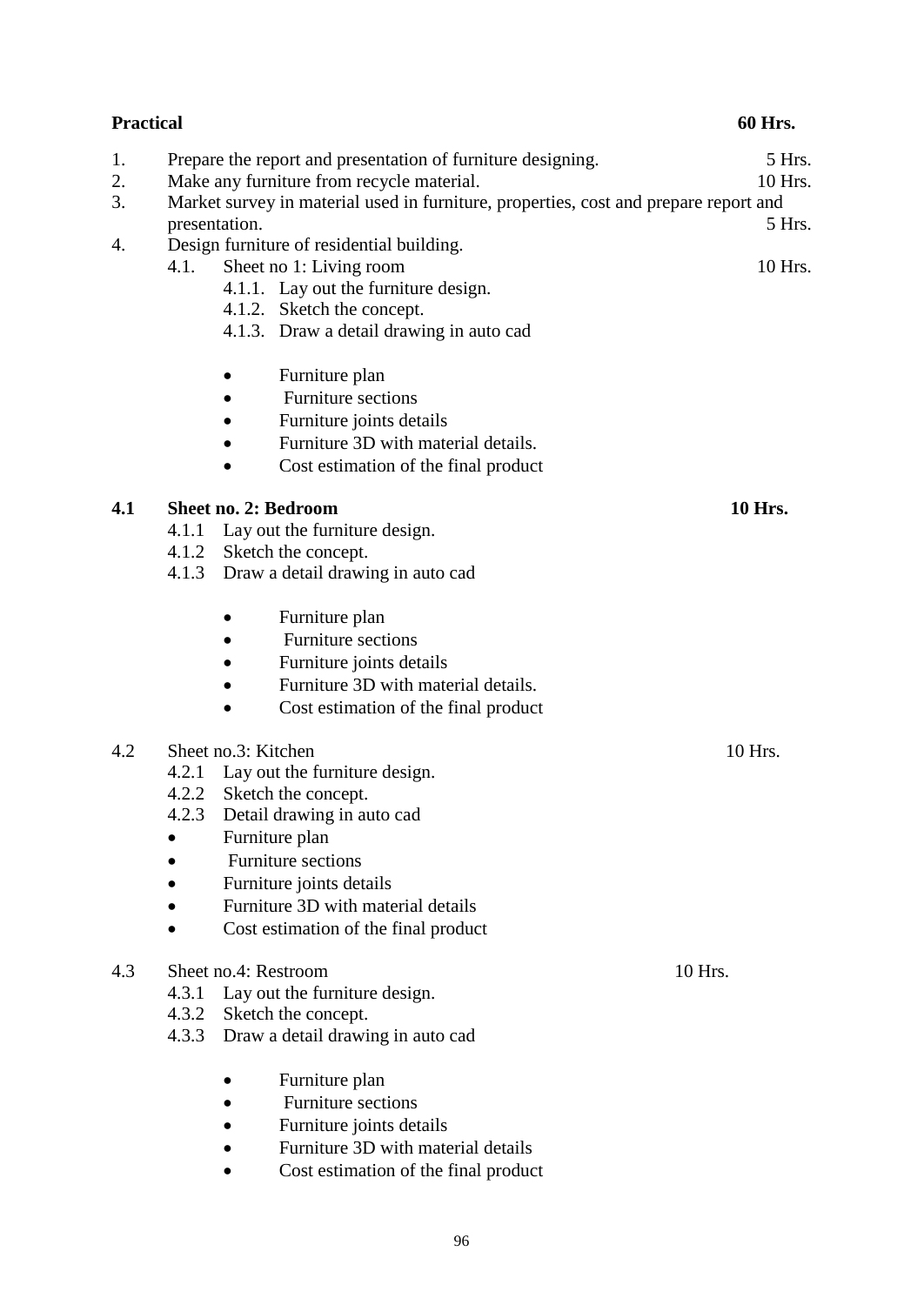# **References**

- Blakemore, Robbie G. (2006). *[History of interior design & furniture: from ancient](https://books.google.com/books?id=NTzrAAAAMAAJ) [Egypt to nineteenth-century Europe](https://books.google.com/books?id=NTzrAAAAMAAJ)*. J. Wiley & Sons. [ISBN](https://en.wikipedia.org/wiki/ISBN_(identifier)) [978-0-471-46433-4.](https://en.wikipedia.org/wiki/Special:BookSources/978-0-471-46433-4)
- COLCHESTER, C. (1991), The New Textiles Trends & Traditions. Thames & Hudson.
- Sloan, A. (1988), The Complete Book of Decorative Paint Techniques, Ebury Press & London.
- Larsen, J. L, (1989), Furnishing Fabrics, Thames 81 Hudson, London.
- Riggs, J.Rosemary (1989), Materials & Components of Interior Design, Prentice Hall, New Jersey.
- Singh G., (1979), Building Materials, Standard Publishers Distributors, Delhi.
- Dr. B.C. PUNMIA, Building construction , Laxmi Publication (P) LTD.
- Cahill, P. (2016). [Furniture](https://www.onlinedesignteacher.com/2016/02/furniture-design-history.html?utm_medium=website&utm_source=archdaily.com) Design History, onlinedesignteacher.com.
- Chris Baylor (2020), 7 Essential Power Tools for beginning woodworkers, thesprucecrafts.com/power

### **Evaluation Scheme Unit wise Marks division for Final Exam**

| Units | <b>Title</b>                     | <b>Hours</b> | <b>Mark distribution</b> |
|-------|----------------------------------|--------------|--------------------------|
|       | Furniture design                 |              |                          |
|       | Types of furnitures              |              | 30                       |
|       | Indoor and oudoor furniture      |              |                          |
|       | Tools handling in carpentry work | 25           | 30                       |
| 5     | Carpentry joinery                | 25           | 30                       |
|       | <b>Total</b>                     | 90           | 120                      |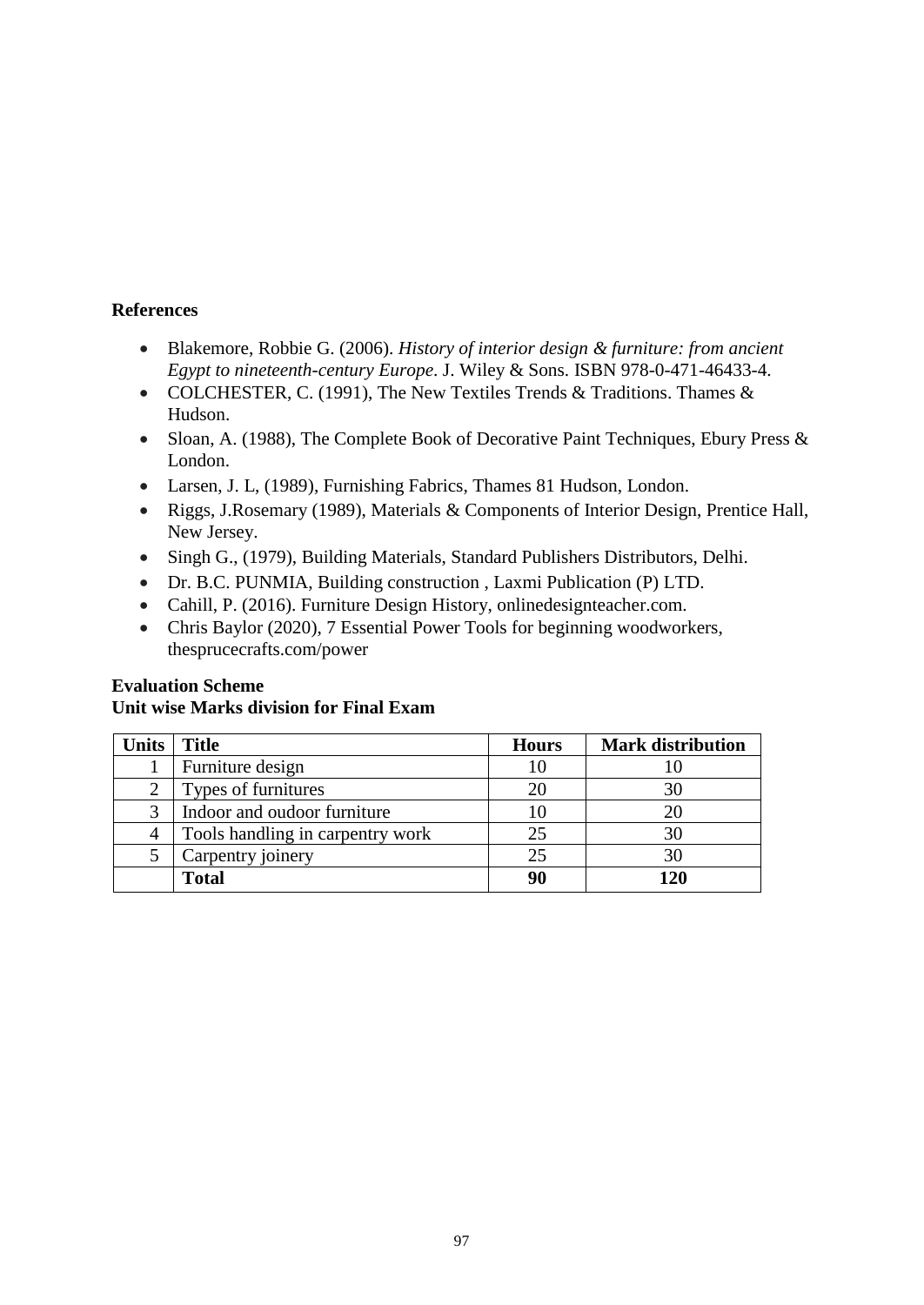#### **Working Drawing EG 3108 CE**

**Course description**

This course is designed to help students on explanation of working drawing. It deals on role of working drawing, relation between design drawing and working drawing, and development of ability in preparing working drawing.

#### **Course objectives**

After completion of this course, students will be able to:

- Describe the concept of working drawing for construction.
- Organize a complete set of working drawing for construction purpose.

# **Course Contents**

**Theory**

|                  |            | Unit 1. Working drawing                                                                                   | <b>10 Hrs.</b> |
|------------------|------------|-----------------------------------------------------------------------------------------------------------|----------------|
| 1.1              |            | Introduction                                                                                              |                |
| 1.2              | Importance |                                                                                                           |                |
| 1.3              | Purposes   |                                                                                                           |                |
| 1.4              |            | Drawing preparation process (step by step).                                                               |                |
|                  |            | Unit 2. Interior design working drawing                                                                   | <b>5 Hrs.</b>  |
| 2.1.             |            | Necessary working drawing of construction work                                                            |                |
| 2.2.             |            | Construction Information (at site)                                                                        |                |
| <b>Practical</b> |            |                                                                                                           | 90 Hrs.        |
| 1.               |            | <b>Site visit and Area measurement</b>                                                                    | 10 Hrs.        |
|                  | 1.1        | Conduct a site visit.                                                                                     |                |
|                  | 1.2        | Measure the existing floor space and mention dimension of same.                                           |                |
|                  | 1.3        | <b>Sheet no.1:</b> Draw floor plan of site visited in given scale (1:100).                                |                |
| 2.               |            | Working Drawing of two rooms of a residential building                                                    | 10 Hrs.        |
|                  | 2.1.       | <b>Sheet no.2:</b> Draw floor plans with furniture layout in given scale (1:100).                         |                |
|                  | 2.2.       | <b>Sheet no.3:</b> Draw four side elevations of given rooms in given scale $(1:100)$ .                    |                |
|                  | 2.3.       | <b>Sheet no.4:</b> Draw four side elevations of given rooms in given scale $(1:100)$ .                    |                |
|                  | 2.4.       | <b>Sheet no.5:</b> Draw two sections of given room (cross and longitudinal) in<br>given scale $(1:100)$ . |                |
| 3.               |            | Working drawing of rooms of a residential building.                                                       | <b>70 Hrs.</b> |
|                  | 3.1.       | Sheet no.6: Prepare list of drawings to be done.                                                          |                |
|                  | 3.2.       | <b>Sheet no.7:</b> Draw ground floor plans of a residential building in given scale                       |                |
|                  |            | $(1:100)$ and provide detail dimension.                                                                   |                |
|                  | 3.3.       | <b>Sheet no.8:</b> Draw first floor plans of a residential building in given scale                        |                |
|                  |            | $(1:100)$ and provide detail dimension.                                                                   |                |
|                  | 3.4.       | Sheet no.9: Draw furniture layout plans of ground floor of the residential                                |                |
|                  |            | building in given scale (1:100) and provide detail internal dimension.                                    |                |
|                  | 3.5.       | Sheet no.10: Draw furniture layout plans of first floor of the residential                                |                |
|                  |            | building in given scale (1:100) and provide detail internal dimension.                                    |                |
|                  |            |                                                                                                           |                |

**Year: III Total: 7 hours /week Semester: I Lecture: 1 hours/week Practical: 6 hours/week**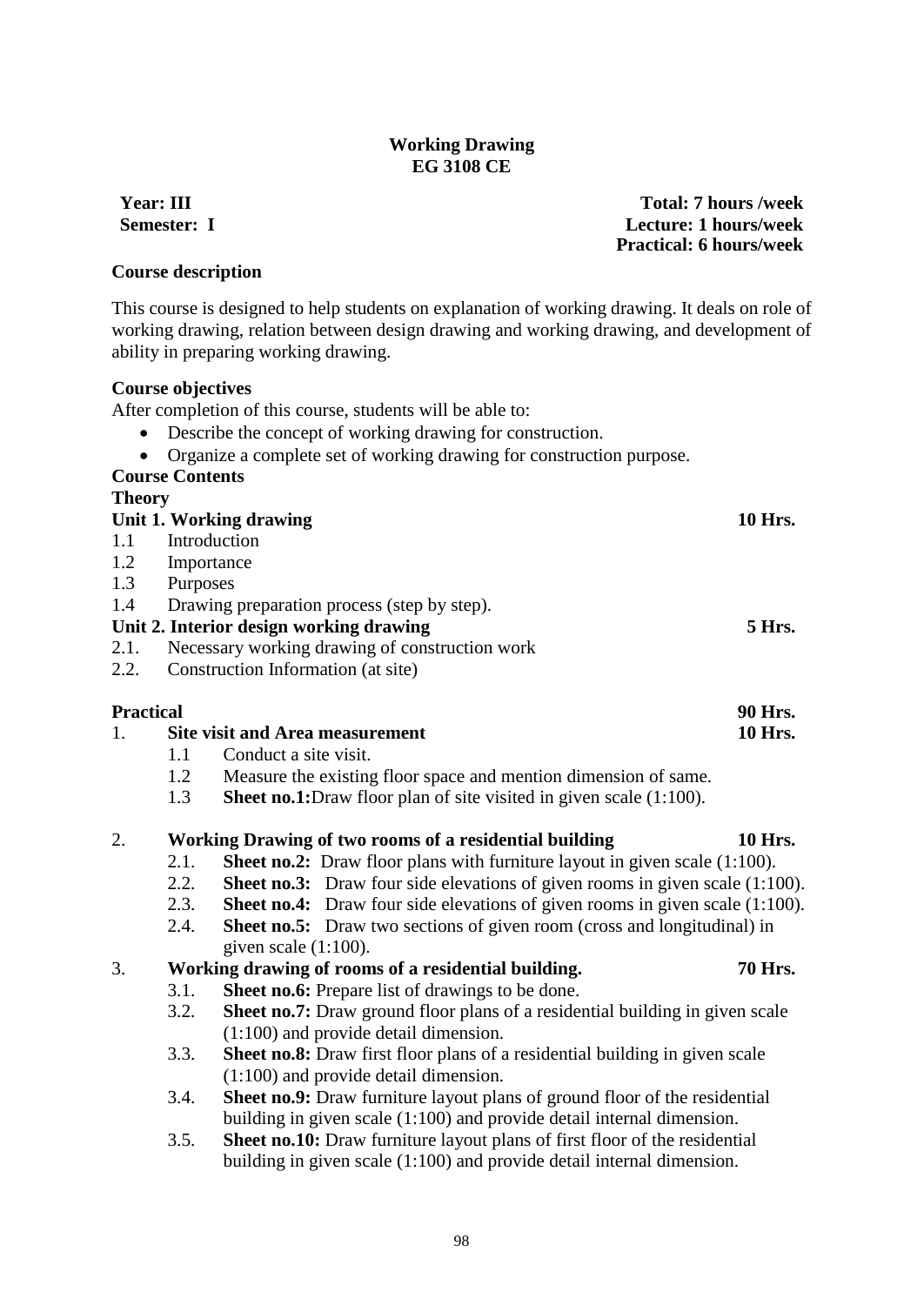- 3.6. **Sheet no.11-16:** Draw four side elevations of rooms (living room, master bed room, closet, kitchen, dining and toilet) in given scale (1:100) and mention finishing materials for wall.
- 3.7. **Sheet no.17:** Draw two sections (cross and longitudinal) of given floor plans in given scale (1:100).
- 3.8. **Sheet no.18:** Prepare partition wall scheduleof rooms (living room, master bed room, closet, kitchen, dining and toilet) in given scale (1:100).
- 3.9. **Sheet no.19:** Draw partition wall details of rooms (living room, master bed room, closet, kitchen, dining and toilet) in given scale (1:100).
- 3.10. **Sheet no.20:** Prepare finishing materials schedule of wall, ceiling and floor of rooms (living room, master bed room, closet, kitchen, dining and toilet).
- 3.11. **Sheet no.21:** Draw floor finishes plans of ground floor in given scale (1:100).
- 3.12. **Sheet no.22:** Draw floor finishes plans of first floor in given scale (1:100).
- 3.13. **Sheet no.23:** Draw false ceiling plans of ground floor in given scale (1:100).
- 3.14. **Sheet no.24:** Draw false ceiling plans of first floor in given scale (1:100).
- 3.15. **Sheet no.25:** Draw sections of false ceiling of ground floor and first floor in given scale (1:50) and provide detail dimension to them.
- 3.16. **Sheet no.26:** Prepare schedule of lights used in interior of rooms (living room, master bed room, closet, kitchen, dining and toilet).
- 3.17. **Sheet no.27:** Draw electrical lighting plan ofground floor in given scale (1:100).
- 3.18. **Sheet no.28:** Draw electrical lighting plan offirst floor in given scale (1:100).
- 3.19. **Sheet no.29-33:** Draw and provide detail dimension of furniture including construction material details used in rooms (living room, master bed room, closet, kitchen, dining and toilet) in given scale (1:50).
- 3.20. **Sheet no.34:** Prepare schedule of doors of rooms (living room, master bed room, closet, kitchen, dining and toilet).
- 3.21. **Sheet no.35:** Draw details and provide detail dimension of doors of rooms (living room, master bed room, closet, kitchen, dining and toilet) in given scale (1:100).
- 3.22. Prepare portfolio of all drawing sheets.

#### **References**

- 1. Manual produced by Architectural firm (complete drawing set)
- 2. Tom Porter, Architectural working drawing, Charles Scribner and sons
- 3. Francis D.K. Ching, Building Construction, Pritoria Pictures of Building
- 4. R. Chudley, R Creeno Building Construction Hand Book, Pearson Prientic Hall

# **Evaluation Scheme**

| Units | Title                           | Hours | Mark distribution |
|-------|---------------------------------|-------|-------------------|
|       |                                 |       |                   |
|       | Working drawing                 | 10    | 10                |
| 2     | Interior design working drawing |       | 10                |
| 3     | Site visit and Area measurement | 10    | 20                |
| 4     | Working Drawing of two rooms    | 10    | 20                |
|       | of a residential building       |       |                   |
| 5     | Working drawing of rooms of a   | 70    | 60                |
|       | residential building            |       |                   |
|       | Total                           | 105   | 120               |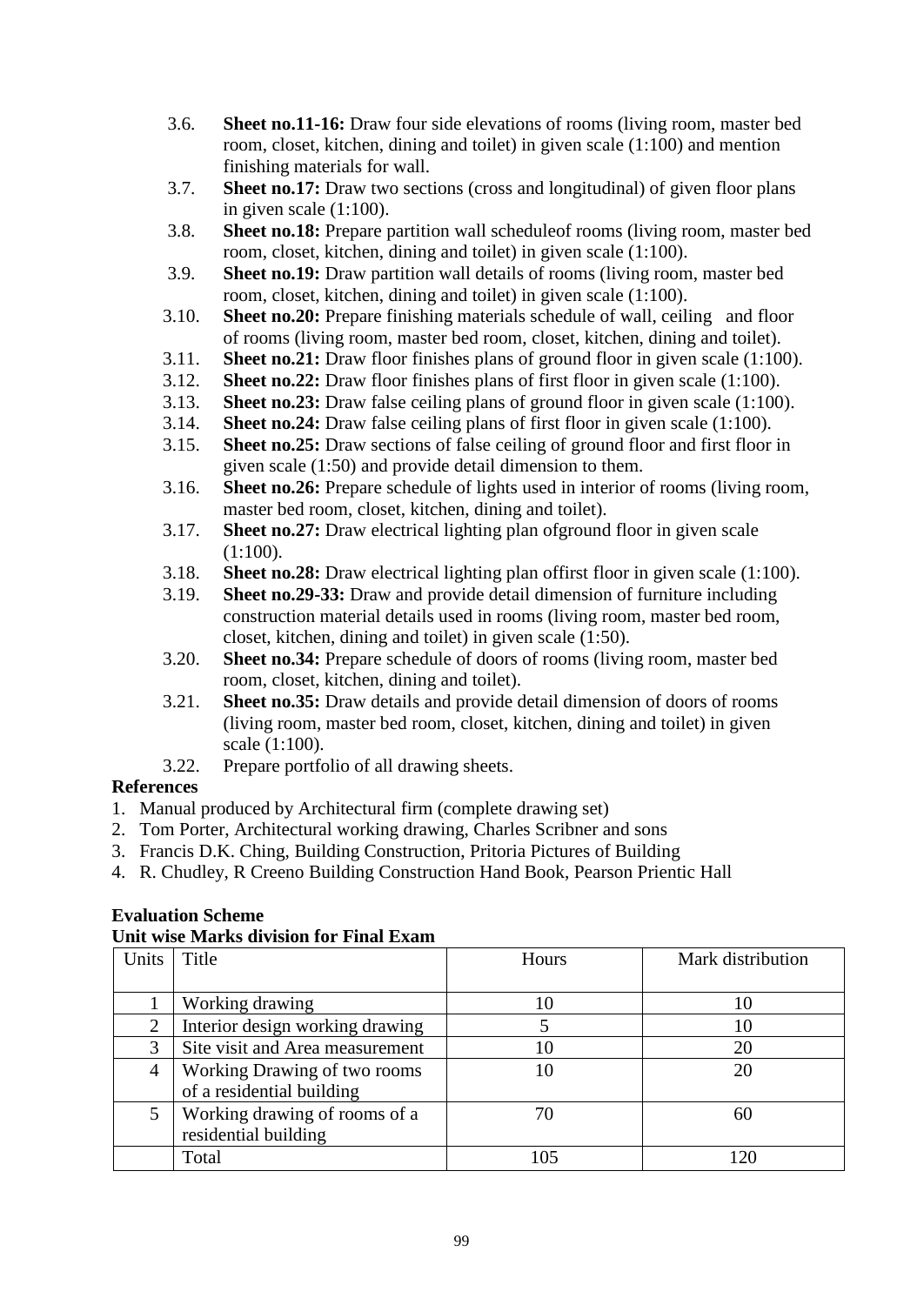# **Sociology HS 3103 ID**

# **Year : III** Total:4 **hours /week Semester: I Lecture: 4 hours /week Practical: hours /week**

# **Course Description**

This course is designed to provide basic knowledge on Sociology necessary for Social Work. It also imparts basic knowledge on Vastu Science and Special Population (Differently Able People) that helps in laying foundation for social work.

# **Course Objectives**

After completion of this course, the students will be able to:

- Familarize with basic concept and meaning of sociology.
- Describe social structure, social process and social institutions.
- Explain the culture and civilization, processes and factors of social and cultural changes
- Familiarize with the social dimention of Interior, on the whole.
- Define and link Vastu science and Special Populatin to social work.
- State relevancy of sociology in social work.

# **Course contents**

# **Theory**

# **Unit1: Introductory Sociology 6 Hrs.**

- 1.1. Definition,meaning, scope and founders of sociology
- 1.2. Interdisciplenary relation between Interior design and Sociology.
- 1.3. Types of SociologyMM
	- 1.3.1 Rural sociology
	- 1.3.2 Urban sociology
	- 1.3.3 Political sociology
	- 1.3.4 Industrial sociology
	- 1.3.5 Economic sociology.

# Unit2: Man and society **6 Hrs. 6 Hrs. 6 Hrs.**

- 2.1 Fundamental concept of society and Social Environment: meaning types of society,difference between physical and social environment.
- 2.2 Socialization:Definition, Process and factors of socialization.
- 2.3 Social Interaction: Meaning ,Socio-Cultural Processes
- 2.4 Social change:Meaning and factors of change.

# **Unit3: Social structure 10 Hrs.**

- 3.1 Meaning of social structure,elements and types/kinds.
- 3.2 Social Institution:Function and types.
- 3.3 Forms of Marriage,Kinship system, meaning and forms of family,Caste and Gender.Social structure in Nepal.
- 3.4 Social system:Concept and elements of social system.
- 3.5 Social Group:Meaning and forms, difference between group and Community.

# **Unit.4: Culture and Civilization 5 Hrs.**

- 4.1 Meaning and definition of cuture,
- 4.2 Civilization of Paleolithic,Bronge to Modern civilization and culture.
- 4.3 Structure of culture;
- 4.4 Cultural traits,Patterns,diffusion,transmission,values and norms etc.

# **Unit.5. Social Phylosophy of life in Nepal 5 Hrs.**

5.1. Pattern of urban and rural settlement.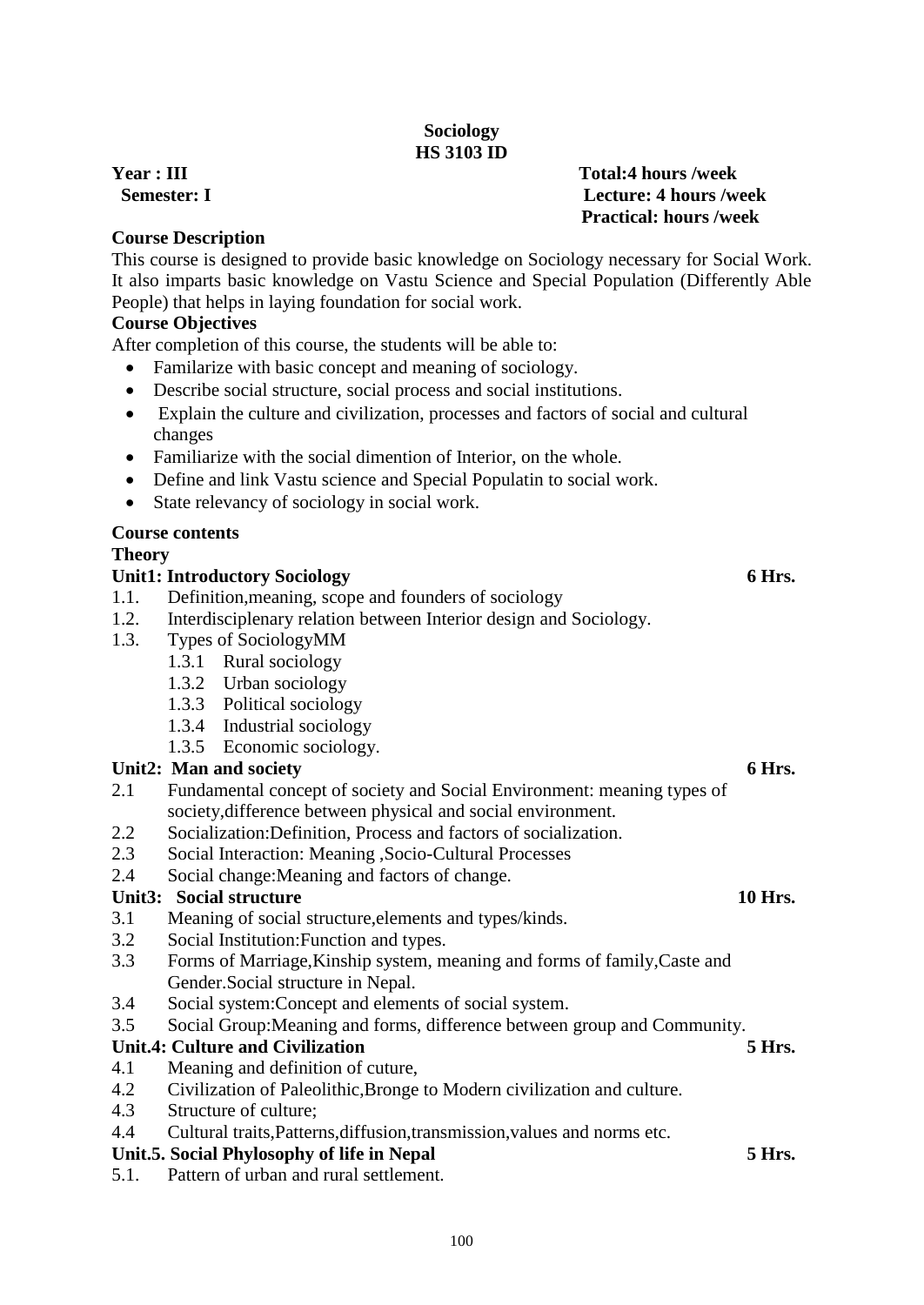- 5.2. Population pressure,Funtional and aesthetic dimensionof ethnic houses of Nepal.
- 5.3. Uses of indigenious contruction material merits and demerits.

# **Unit.6. Social Dimenssion of Interior 10 Hrs.**

- 6.1. Socio- cultural dimenssion of space(voids)
- 6.2. Socio-cultural dimension of built forms(mass)
- 6.3. The ADA and Universal Design
- 6.4. Special Population : Meaning and types (Physical impairment,Visual impairment,little people,elderly people and others).

# **Unit.7. Vastu in Interiors 8 Hrs.**

- 7.1. Phylosophy and Meaning of Vastu.
- 7.2. Vastu Principles,importance,elements and direction.
- 7.3 Vastu Purusha and Mandala.
- 7.4. Layouts and main door Position
- 7.5. Shape and Architectural details.

# **Unit.8. Social Research Method 10 Hrs.**

- 8.1. Social dimension of Nepalese Interior through research.
- 8.2. Research definition and types
- 8.3. Mini Case study research (in relation to social works)
	- Definition, research essentials and litereture review.
	- Research design approach: research units and samples, identification and sources of data,selection of data collection methods.
	- Sample survey, interviews, group disscusion, participation, direct observation and ethonoghraphic description.
	- Analysis and organization of data,qualitative and quantitative analysis,relaibility and validity of data collection.
	- Report writing techniques, style and referencing and citations.

# **References**

- 1. Vidhya Bhusan et.al.,*"An introduction to Sociology",*Kitab Mahal,Delhi.
- 2. Inleles,Alex,"*What is sociology",*Penguin Books.
- 3. Edward t, Hall "*The Hidden Dimension,"* Achor Books, NY.
- 4. HK Wolff and P.R. Pant," *Social Science Research and Thesis Writing'*,Buddha Publisher,Putali sadak.
- 5. Caroline Hodges Persell (1984) *Understanding Society: "An introduction to sociology,"* Cambridge, Harper and Row Publishers.
- 6. Beteille, Andre (2002)," *Sociology: Essays on approach and Method*," OUP, New Delhi.
- 7. Dominelli, Lena (1997), "*Sociology for Social Work*," Palgrave, London **Evaluation Scheme**

| <b>Units</b>   | <b>Title</b>                       | <b>Hours</b> | <b>Mark distribution</b> |
|----------------|------------------------------------|--------------|--------------------------|
|                | <b>Introductory Sociology</b>      | 6            | 15                       |
| $\overline{2}$ | Man and society                    | 6            |                          |
| 3              | Social structure                   | 10           | 15                       |
| 4              | Culture and Civilization           |              | 15                       |
| 5              | Social Phylosophy of life in Nepal |              |                          |
| 6              | Social Dimenssion of Interior      | 10           | 15                       |
| ⇁              | Vastu in Interiors                 |              | 20                       |
| 8              | Social Research Method             | 10           |                          |
|                | <b>Total</b>                       | 60           |                          |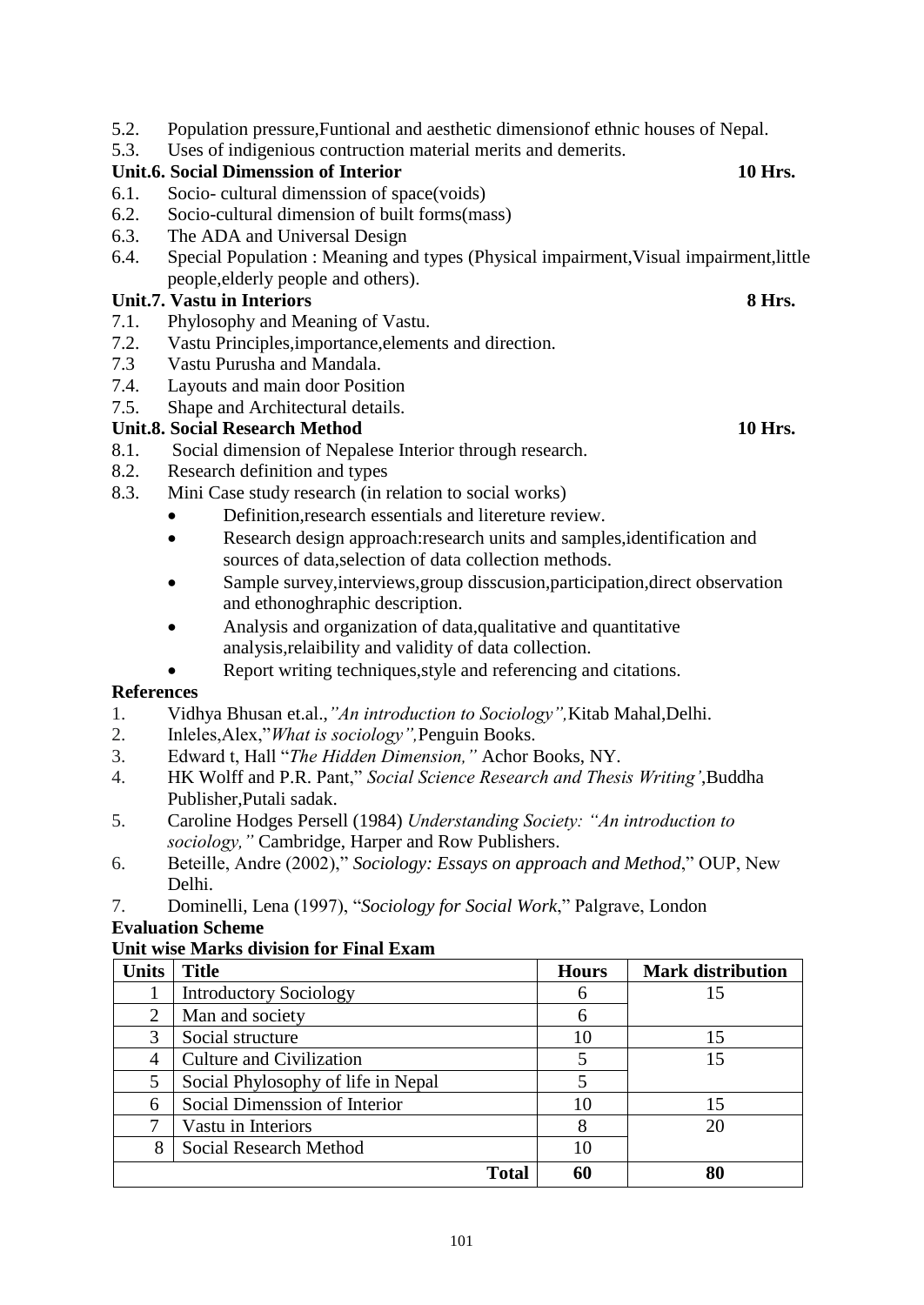### **Estimating and Costing EG 3109 CE**

**Sem**

### **Course description**

This course is designed to provide knowledge and skills on estimating and costing and its procedure.

### **Course objectives**

After completion of this course, students will be able to:

- Introduce the estimated cost, actual cost and types of estimation;
- Explain the procedures of measuring and quantifying the furnishing and works.
- Estimate the cost of interior works.
- Prepare an analysis of rates for building works.
- Apply various methods of determining the value of property.
- Prepare a valuation report.

#### **Course Contents**

#### **Theory**

#### Unit 1: Introdction to Estimating and Costing **1996 4 Arts.**

- 1.1 Definition of estimate
- 1.2 Purpose of estimating
- 1.3 Estimate and the actual cost
- 1.4 Definition of terms
	- 1.4.1 Administrative approval
	- 1.4.2 Technical sanction
	- 1.4.3 Capital cost
	- 1.4.4 Schedule of rates
	- 1.4.5 Abstract of cost
	- 1.4.6 Bill of quantities
	- 1.4.7 Contingency
	- 1.4.8 Plinth area
	- 1.4.9 Carpet area
	- 1.4.10 Work charged establishment

#### **Unit 2: Types of Estimates 4 Hrs.**

- 2.1 Approximate estimate
- 2.2 Detailed estimate
- 2.3 Revised estimate
- 2.4 Supplementary estimate
- 2.5 Annual repair and maintenance estimate
- 2.6 Extension and improvement estimate
- 2.7 Complete estimate of work/project
- 2.8 Split up of the cost of interior work

# **Unit 3: Estimation of Residential Building 8 Hrs.**

- 3.1 Units of measurement and payment for various items of work
- 3.2 Estimate of:
	- 3.2.1 A single room building (long and short wall method, centre line method)
	- 3.2.2 A two-room building (long and short wall method, centre line method)

# **Year: III Total: 6 hour /week Lecture: 2 hour/week Practical: 4 hours/week**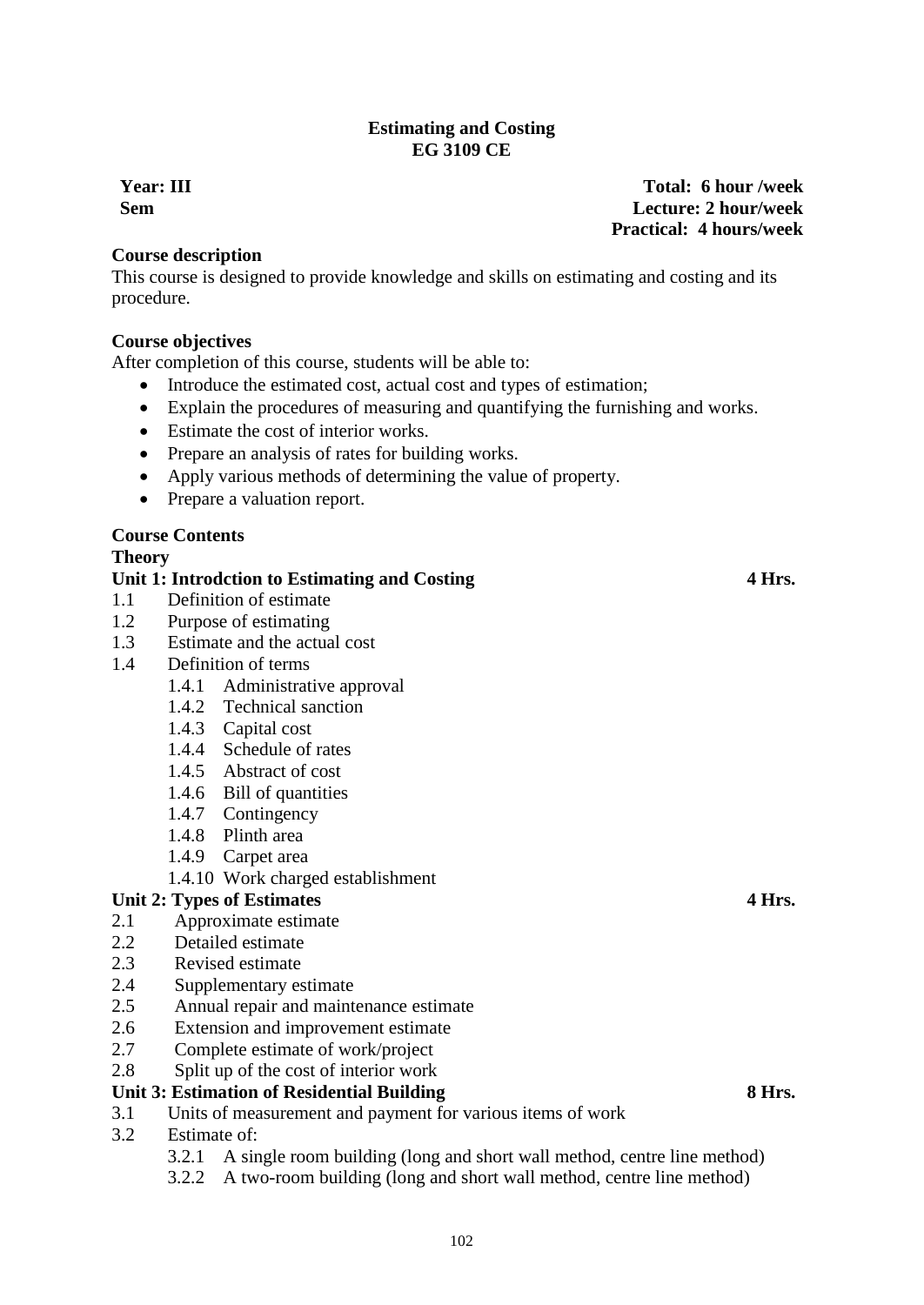- 3.2.3 Painting works, wall treatments for different rooms
- 3.2.4 Furniture and furnishing works for different rooms
- 3.2.5 Partition works; wall, boards, insulation
- 3.2.6 False ceiling
- 3.2.7 Light fixtures for different rooms
- 3.2.8 Flooring works for different rooms; parquet, mosaic, carpet, terrazzo, tiles, marble.
- 3.2.9 Bathroom and water closet fixtures
- 3.2.10 Cladding works
- 3.3 Abstracting bill of quantities

# **Unit 4: Analysis of Rates 8 Hrs.**

- 4.1 Introduction
- 4.2 Purpose of analysis of rates
- 4.3 Requirements of rate
- 4.4 Factor affecting rate analysis
- 4.5 Importance of rate analysis
- 4.6 Terms used in analysis of rates
	- 4.6.1 Overhead cost
	- 4.6.2 Task or out turn work
	- 4.6.3 Labor rate
	- 4.6.4 Material rate
	- 4.6.5 Through rate
- 4.7 Government procedure of preparing analysis of rates for building works (paint,)
- 4.8 Estimating quantities of materials: bricks in brickwork, cement, sand and gravel in PCC.

# **Unit 5 Valuation 6 Hrs.**

- 5.1. Definition
- 5.2. Purpose of valuation
- 5.3. Principle of valuation
- 5.4. Factors affecting the value of propose
- 5.5. Definition of terms used in valuation
- 5.6. Various methods of determining the value of property
- 5.7. Method of writing valuation report

#### **Practical 60 Hrs.**

# **Carry out detailed quantities and prepare estimate for the following:**

- 1. Estimate one room building with RCC flat roof
- 2. Estimate one room building (having verandah) with RCC flat roof
- 3. Estimate two roomed RCC framed structure building.
- 4. Estimate steel reinforcement of footing, RCC beam, column and slab
- 5. Prepare a report and present.
- 6. Prepare estimate of:
	- single room building (long and short wall method, centre line method)
	- A two-room building (long and short wall method, centre line method)
	- Painting works, wall treatments for different rooms.
	- The furniture and furnishing worksfor different rooms.
	- The partition works; wall, boards, insulation
	- The false ceiling of a living room.
	- The light fixturesfor different rooms living room.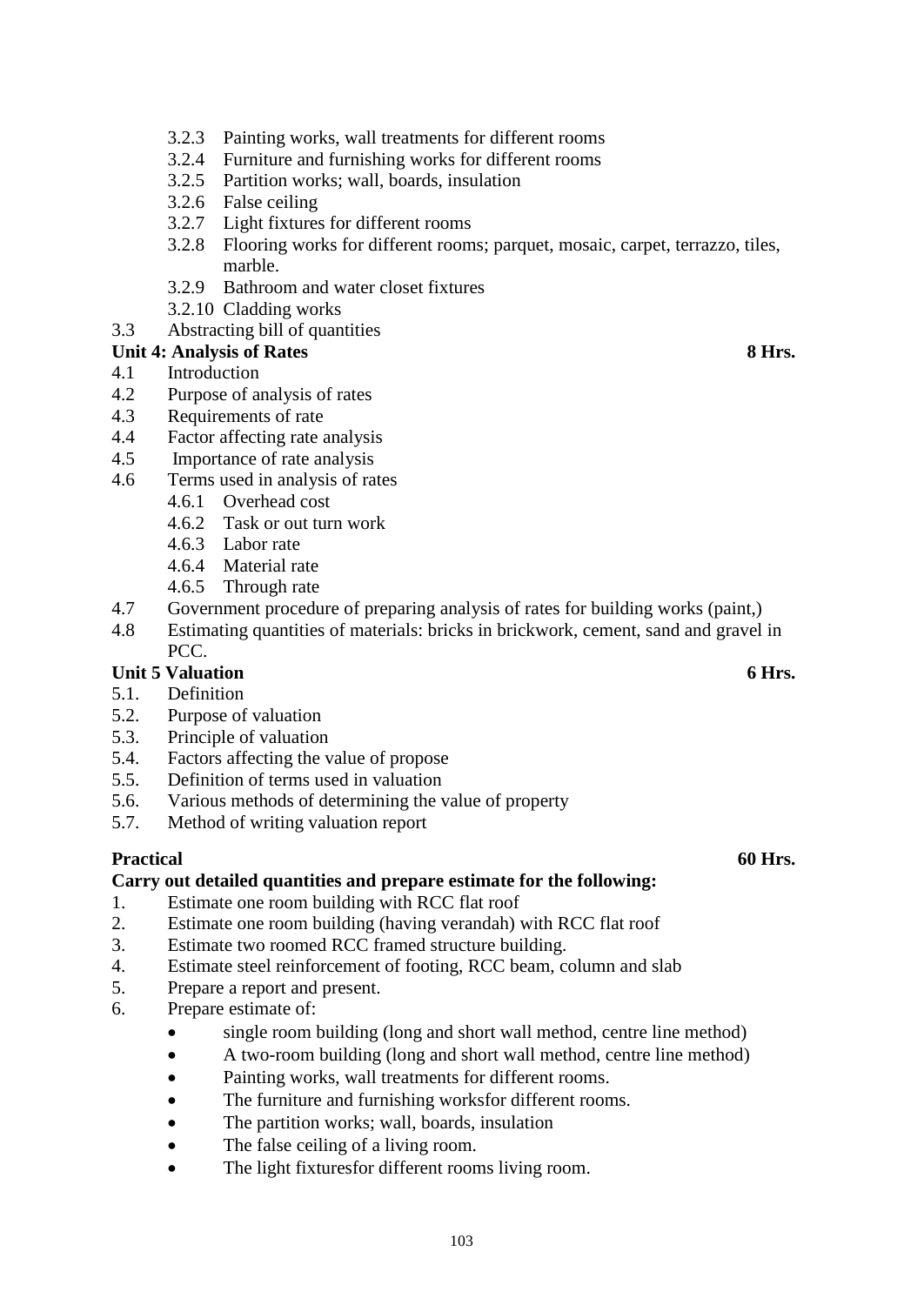- Flooring worksfor different rooms; parquet, mosaic, carpet, terrazzo, tiles, marble
- The bathroom and water closet fixtures
- The cladding works
- 7. Prepare abstract of cost of quantities.
- 8. Prepare analysis of rates for building works (partition, cladding, flooring, parqueting, ceiling, mosaic, terrazzo, marble, tile) using government procedure.
- 9. Estimate the quantities of materials: bricks in brickwork, cement, sand and gravel in PCC.

# **References:**

- 1. Amarjit Aggarwal "Civil estimating quantity surveying and valuation" Katson Publishing House, Ludhiyana, 1985
- 2. P.K. Guha "Quantity Surveying" (Principles and application Khanna Publishers
- 3. M. Charkraborti "estimating, costing, specifications and valuation in civil engineering"
- 4. G.S. Berdie "text book of estimating and costing".
- 5. B.N Dutta "Estimating and costing, specification and valuation"

#### **Evaluation Scheme**

| <b>Units</b> | <b>Title</b>                              | <b>Hours</b> | <b>Mark distribution</b> |
|--------------|-------------------------------------------|--------------|--------------------------|
|              |                                           |              |                          |
|              | Introdction to Estimating and Costing     |              |                          |
| 2            | <b>Types of Estimates</b>                 | 10           |                          |
|              | <b>Estimation of Residential Building</b> | 25           |                          |
| 4            | Analysis of Rates                         | 25           | 30                       |
|              | Valuation                                 | 20           | 30                       |
|              | <b>Total</b>                              | 90           | 120                      |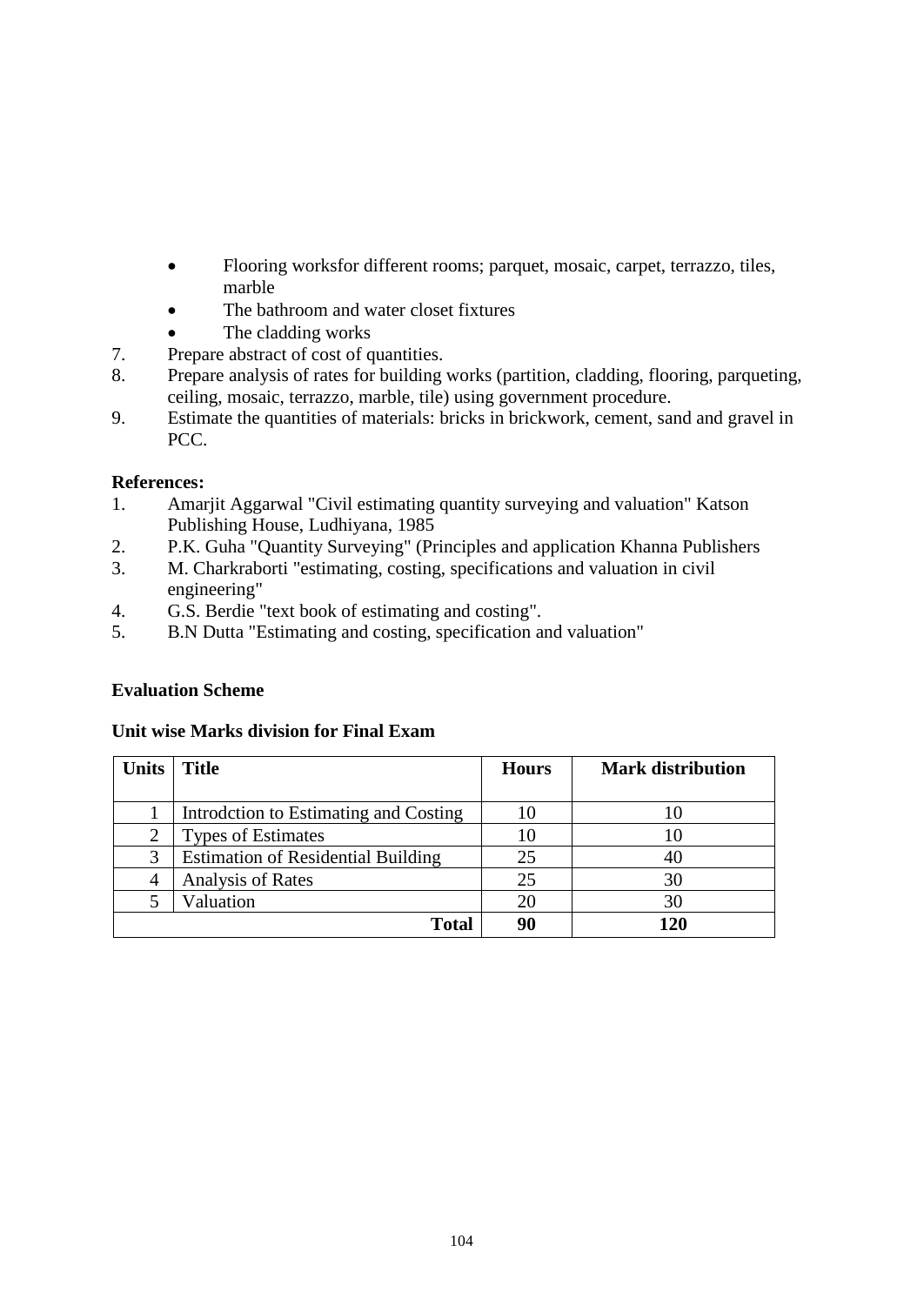#### **Entrepreneurship Development** (EG3101MG)

**Year: III Total: 5 hours /week Semester: I Lecture: 3 hours/week Tutorial: hour/week Practical: 2 hours/week Lab Lab: : hours/week**

#### **Course description:**

This course is designed to provide the knowledge and skills on formulating business plan and managing small business. The entire course deals with assessing, acquiring, and developing entrepreneurial attitude; skills and tools that are necessary to start and run a small enterprise.

# **Course objectives:**

After completion of this course students will be able to:

- 1. Describe about various forms of enterprise and entrepreneurship;
- 2. Identify entrepreneurial competencies;
- 3. Design business ideas and viability;
- 4. Formulate business plan with its integral components;
- 5. Manage small farm enterprise.

### **Course Contents: Theory Unit 1: Introduction to Business & Entrepreneurship: 9 Hrs.** 1.1. Overview of entrepreneur and entrepreneurship 1.2. Wage employment, self- employment and business 1.3. Synopsis of types and forms of enterprises 1.4. Attitudes, characteristics & skills required to be an entrepreneur 1.5. Myths about entrepreneurs 1.6. Overview of MSMEs (Micro, Small and Medium Enterprises) in Nepal **Unit 2: Exploring and Developing Entrepreneurial Competencies: 9 Hrs.** 2.1. Assessing individual entrepreneurial inclination 2.2. Assessment of decision-making attitudes 2.3. Risk taking behavior and risk minimization 2.4. Creativity and innovation in business 2.5. Enterprise management competencies **Unit 3: Business identification and Selection: 4 Hrs.** 3.1. Sources and method of finding business idea(s) 3.2. Selection of viable business ideas 3.3. Legal provisions for MSMEs in Nepal **Unit 4: Business plan Formulation: 18 Hrs.** 4.1. Needs and importance of business plan 4.2. Marketing plan 4.2.1. Description of product or service 4.2.2. Targeted market and customers 4.2.3. Location of business establishment 4.2.4. Estimation of market demand 4.2.5. Competitors analysis 4.2.6. Estimation of market share 4.2.7. Measures for business promotion 4.3. Business operation plan

- 4.3.1. Process of product or service creation
	- 4.3.2. Required fix assets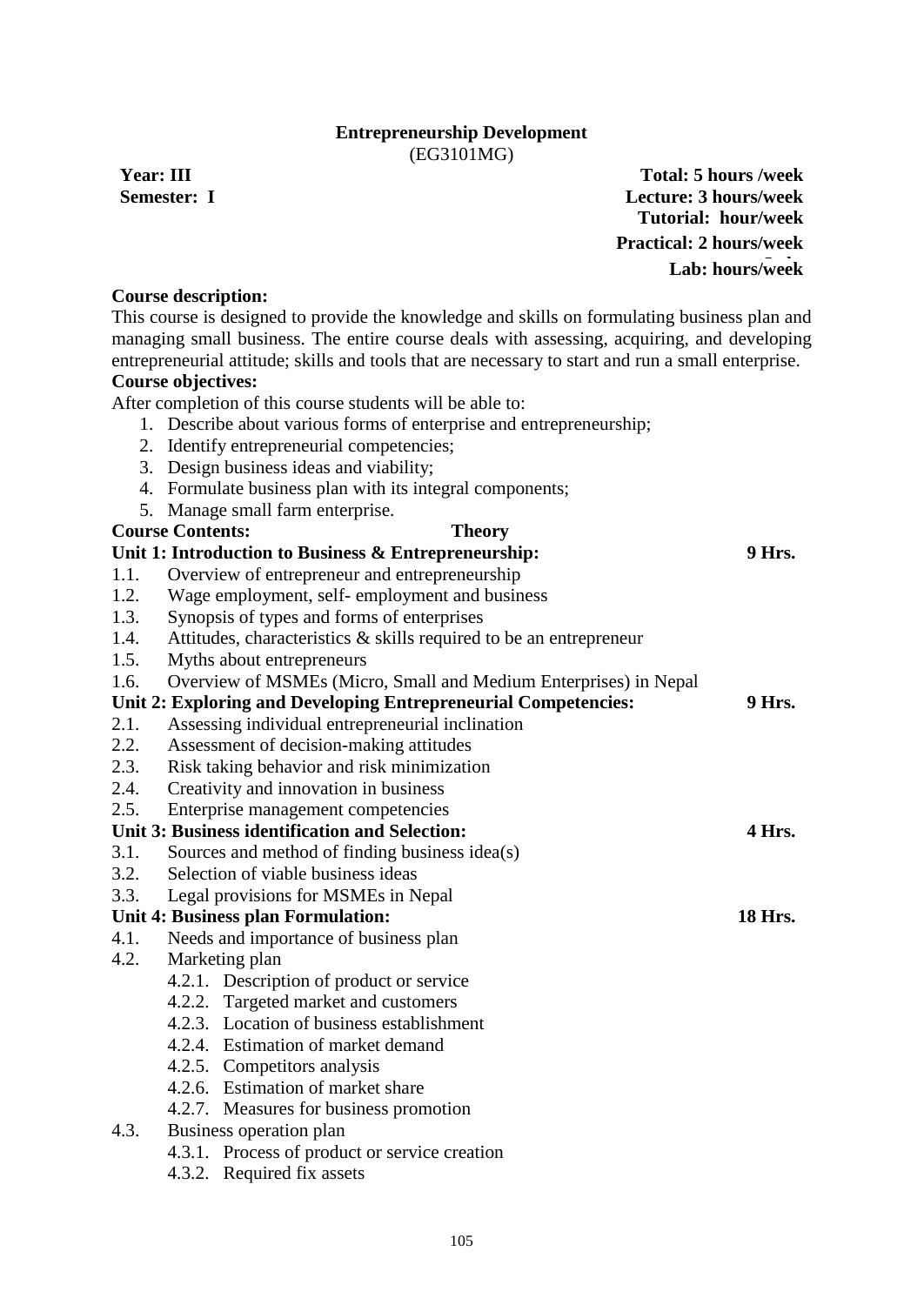|                                                                                              |                                                    | 4.3.3. Level of capacity utilization                                        |              |                          |  |  |  |  |
|----------------------------------------------------------------------------------------------|----------------------------------------------------|-----------------------------------------------------------------------------|--------------|--------------------------|--|--|--|--|
|                                                                                              | 4.3.4. Depreciation & amortization                 |                                                                             |              |                          |  |  |  |  |
|                                                                                              | 4.3.5. Estimation office overhead and utilities    |                                                                             |              |                          |  |  |  |  |
| 4.4.                                                                                         | Organizational and human resource plan             |                                                                             |              |                          |  |  |  |  |
|                                                                                              | 4.4.1. Legal status of business                    |                                                                             |              |                          |  |  |  |  |
|                                                                                              |                                                    | 4.4.2. Management structure                                                 |              |                          |  |  |  |  |
|                                                                                              |                                                    | 4.4.3. Required human resource and cost                                     |              |                          |  |  |  |  |
|                                                                                              |                                                    | 4.4.4. Roles and responsibility of staff                                    |              |                          |  |  |  |  |
| 4.5.                                                                                         | Financial plan                                     |                                                                             |              |                          |  |  |  |  |
|                                                                                              | 4.5.1. Working capital estimation                  |                                                                             |              |                          |  |  |  |  |
|                                                                                              |                                                    | 4.5.2. Pre-operating expenses                                               |              |                          |  |  |  |  |
|                                                                                              |                                                    | 4.5.3. Source of investment and financial costs                             |              |                          |  |  |  |  |
|                                                                                              |                                                    | 4.5.4. Per unit cost of service or product                                  |              |                          |  |  |  |  |
|                                                                                              |                                                    | 4.5.5. Unit price and profit/loss estimation of first year                  |              |                          |  |  |  |  |
| 4.6.                                                                                         | Business plan appraisal                            |                                                                             |              |                          |  |  |  |  |
|                                                                                              |                                                    | 4.6.1. Return on investment                                                 |              |                          |  |  |  |  |
|                                                                                              |                                                    | 4.6.2. Breakeven analysis                                                   |              |                          |  |  |  |  |
|                                                                                              | 4.6.3. Risk factors                                |                                                                             |              |                          |  |  |  |  |
|                                                                                              |                                                    | <b>Unit 5: Small Business Management:</b>                                   |              | <b>5 Hrs.</b>            |  |  |  |  |
|                                                                                              | 5.1. Concept of small business management          |                                                                             |              |                          |  |  |  |  |
|                                                                                              | 5.2. Market and marketing mix                      |                                                                             |              |                          |  |  |  |  |
| 5.3.                                                                                         | Basic account keeping                              |                                                                             |              |                          |  |  |  |  |
| <b>Practical</b>                                                                             |                                                    |                                                                             |              |                          |  |  |  |  |
| $2$ Hrs.<br>Unit 1: Collect overview of business and entrepreneurship                        |                                                    |                                                                             |              |                          |  |  |  |  |
| Collect business information through interaction with successful entrepreneur                |                                                    |                                                                             |              |                          |  |  |  |  |
| Unit 2: Explore and Developing Entrepreneurial Competencies<br>$2$ Hrs.                      |                                                    |                                                                             |              |                          |  |  |  |  |
| Generate innovative business ideas                                                           |                                                    |                                                                             |              |                          |  |  |  |  |
|                                                                                              |                                                    | Unit 3: Identify and select product or service identification and selection |              | $2$ Hrs.                 |  |  |  |  |
|                                                                                              |                                                    | Analyze business ideas using SWOT method                                    |              |                          |  |  |  |  |
| Unit 4: Formulate business plan<br>22 Hrs.                                                   |                                                    |                                                                             |              |                          |  |  |  |  |
| Prepare marketing plan<br>$\bullet$                                                          |                                                    |                                                                             |              |                          |  |  |  |  |
| Prepare operation plan<br>$\bullet$                                                          |                                                    |                                                                             |              |                          |  |  |  |  |
|                                                                                              | Prepare organizational and human resource plan     |                                                                             |              |                          |  |  |  |  |
|                                                                                              | Prepare financial plan                             |                                                                             |              |                          |  |  |  |  |
|                                                                                              | Appraise business plan                             |                                                                             |              |                          |  |  |  |  |
|                                                                                              |                                                    |                                                                             |              |                          |  |  |  |  |
| Prepare action plan for business startup<br><b>Unit 5: Manage Small Business</b><br>$2$ Hrs. |                                                    |                                                                             |              |                          |  |  |  |  |
|                                                                                              |                                                    |                                                                             |              |                          |  |  |  |  |
|                                                                                              | Prepare receipt and payment account                |                                                                             |              |                          |  |  |  |  |
|                                                                                              | Perform costing and pricing of product and service |                                                                             |              |                          |  |  |  |  |
| <b>Evaluation Scheme</b><br>Unit wise Marks division for Final Exam                          |                                                    |                                                                             |              |                          |  |  |  |  |
| Units                                                                                        | <b>Title</b>                                       |                                                                             | <b>Hours</b> | <b>Mark distribution</b> |  |  |  |  |
| $\mathbf{I}$                                                                                 |                                                    |                                                                             | 10           | 10                       |  |  |  |  |
| 2                                                                                            |                                                    | Business & Entrepreneurship<br><b>Exploring and Developing</b>              | 10           | 10                       |  |  |  |  |
|                                                                                              |                                                    | <b>Entrepreneurial Competencies</b>                                         |              |                          |  |  |  |  |
|                                                                                              |                                                    |                                                                             |              |                          |  |  |  |  |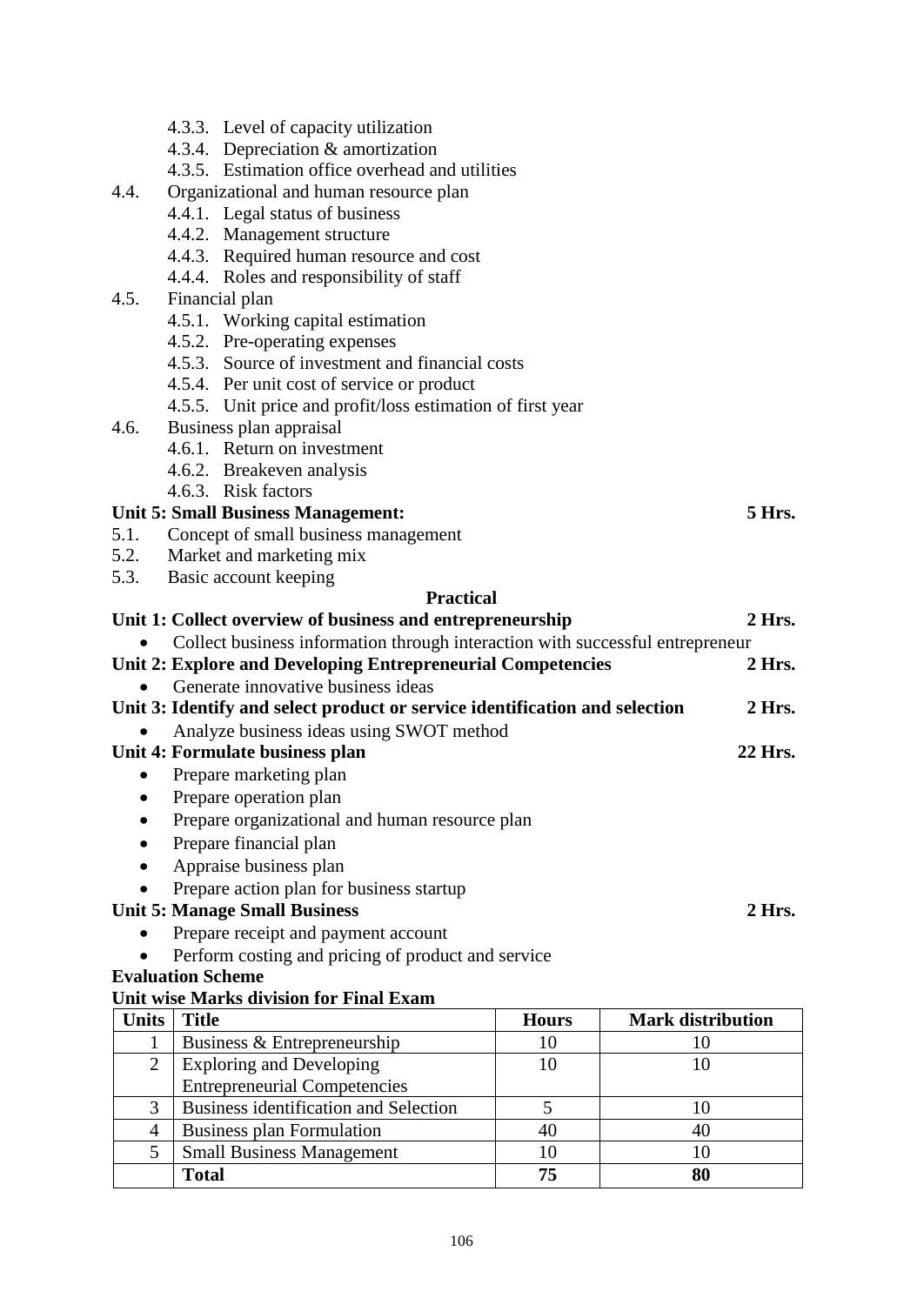**Third Year/ Second Semester**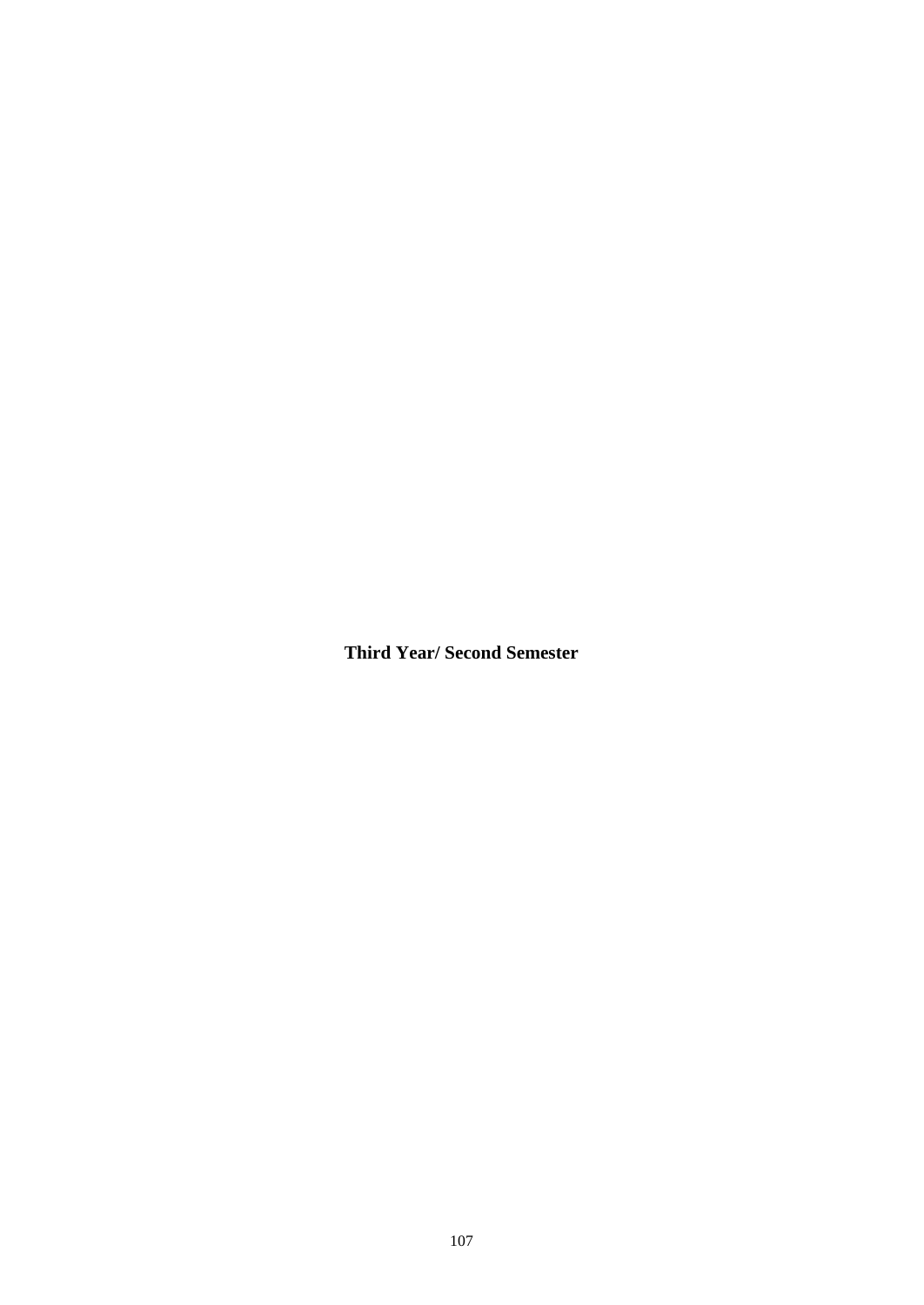### **Internship/Practicum** HS 3201 ID

**Third Year Second Semester**

# **Course Description:**

**Practical: 585 Hrs.**

This course is designed to provide basic knowledge on Interior Design. It also imparts basic knowledge on Vastu Science and Special Population (Differently Able People) that helps in designing and layout. It gives simple knowledge on electrical, sanitation, budgeting and estimation. Thestudents will be placed *in Interior Designer firm, Company, government/agencies,* and other appropriate organization for internship for one semester.

# **Course Objective:**

After completing thiscourse, the students will be able to:

- Familarize with the over all design cocept in ID.
- Applyof design principles,techniques,skills and presentation, methods of design,drafting and construction.
- Apply special population and Vastu principles in layout and design.
- Visit site and budgeting and estimating of a simple building, including electricity and sanitation.
- Deal with the client and able explain,convience.
- Focus on problem based practicallearningthrough experienceininterior and planning fields in the current market practice.

# **Course Contents:**

# **Instructions and Requirements**

- In this semisterstudents are required to register themselves as a trainee to assist Interior Designer/Architects/Engineers and Planners, in a firm, Construction Company or other related offices or governmental/non-governmental organization approved by the campus/department.
- The Student must compulsorily identify their trainning places/office/firms/companies before final exams.The work must done in design offices, especially in Interior Design offices.
- The students learn how to do agreement with the client, able to draft letter of agreement, services, time allocation etc.
- The area of work could be Interior design, Architectural design and planning or mix of these areas.
- Do research on the users and apply the appropriate techniques.
- Estimating, costingand preparation of tender documents,specification writing,preparation of presentation and working drawings and service drawings etc.
- The student must do site visit and total measurement of the project(offoce, residential, shoping complex buildings etc).
- The execution of the project and do up to POE (post occupancy evaluation).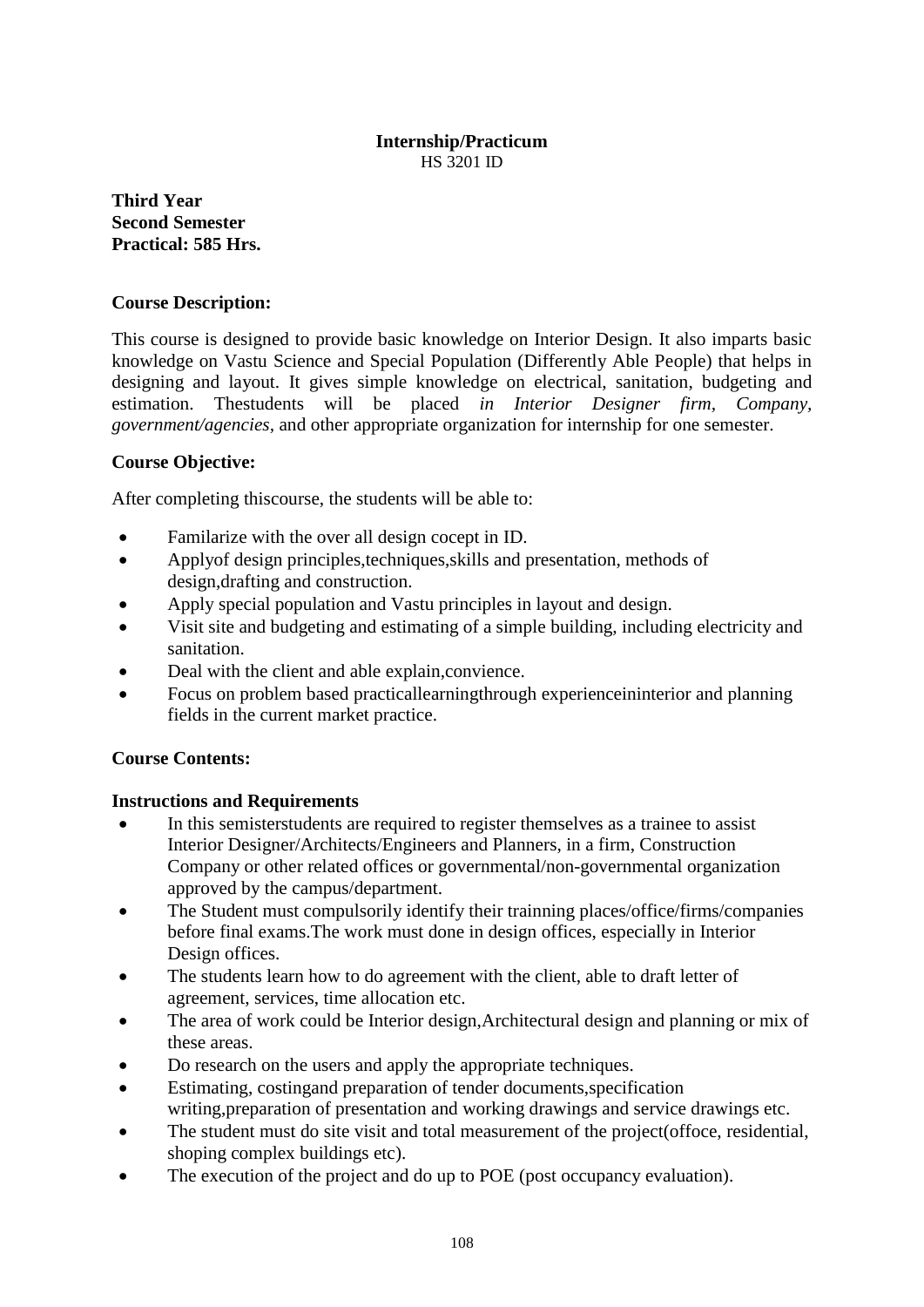- Log books will have to be maintened by students and counter-signed by the main person of the firm/agency and 90 working days is mandatory to fulfill the course. The campus/department will allocate depatmental supervisors and the accepting firm/company/ office will appoint their supervisor from amoung design consultant to assit students in their learning process.
	- 1. The Modality of supervision during the course of practicum will be as per the program fixed by the department.

| <b>SN</b> | <b>Stage</b>              | <b>Time</b>      | <b>Mark</b> | <b>Responsibility</b> |
|-----------|---------------------------|------------------|-------------|-----------------------|
|           | Preliminary Evaluation by | $5th/6th$ week   | 25          | Collage               |
|           | collage                   |                  |             |                       |
|           | 2 Mid term evaluation     | $11th/12th$ week | 50          | Collage               |
|           | 3 Final Evaluation by     | $12th/13th$ week | 100         | Employer              |
|           | employing agency/firm     |                  |             | agency                |
|           | 4 Final evaluation - viva | $14th/15th$ week | 75          | Collage               |
|           | Voce                      |                  |             |                       |
|           | <b>Final Report</b>       |                  | 50          | <b>CTEVT</b>          |
|           | <b>Total</b>              |                  | 300         |                       |

2. Evaluation and mark distribution

# **Final Exam/Evaluation** : **3 Evaluaters** :

- 1. ID Expert
- 2. Internal Expert
- 3. CTEVT Expert.